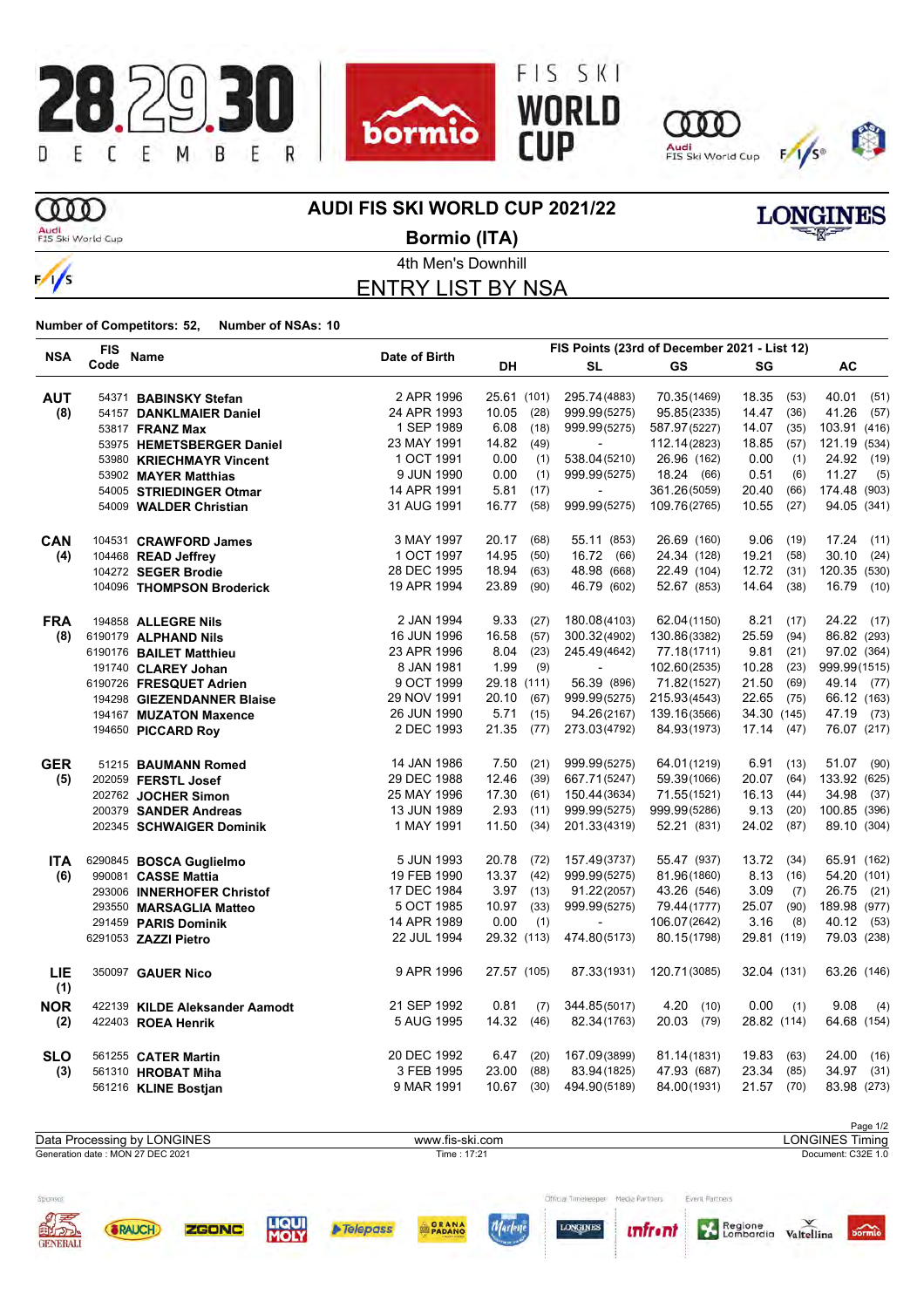

### Audi<br>FIS Ski World Cup

# **AUDI FIS SKI WORLD CUP 2021/22**

**Bormio (ITA)**



4th Men's Downhill ENTRY LIST BY NSA

|            | FIS                         |                            | Date of Birth | FIS Points (23rd of December 2021 - List 12) |      |              |              |               |             |                 |  |
|------------|-----------------------------|----------------------------|---------------|----------------------------------------------|------|--------------|--------------|---------------|-------------|-----------------|--|
| <b>NSA</b> | Name<br>Code                |                            |               | <b>DH</b>                                    |      | SL           | GS           | SG            |             | AC.             |  |
|            |                             |                            |               |                                              |      |              |              |               |             |                 |  |
| <b>SUI</b> | 512352                      | <b>CHABLOZ Yannick</b>     | 17 MAR 1999   | 12.15                                        | (36) | 64.42(1160)  | 34.32 (287)  |               | 26.63 (101) | 37.72<br>(44)   |  |
| (8)        | 511383 FEUZ Beat            |                            | 11 FEB 1987   | 0.00                                         | (1)  | 999.99(5275) | 263.69(4819) | 10.38         | (25)        | 191.30<br>(986) |  |
|            | 512124 HINTERMANN Niels     |                            | 5 MAY 1995    | 5.75                                         | (16) | 282.38(4828) | 234.36(4670) | 18.49         | (54)        | 34.06<br>(28)   |  |
|            | 512042 KRYENBUEHL Urs       |                            | 28 JAN 1994   | 0.76                                         | (6)  | 402.36(5102) | 164.40(3992) | 12.04         | (30)        | 51.76<br>(93)   |  |
|            | 511896 MURISIER Justin      |                            | 8 JAN 1992    | 27.96 (106)                                  |      | 39.30 (406)  | 6.01         | 14.48<br>(19) | (37)        | 21.72<br>(13)   |  |
|            | 512269                      | <b>ODERMATT Marco</b>      | 8 OCT 1997    | 8.42                                         | (24) | 134.60(3297) | 0.00         | 0.00<br>(1)   | (1)         | 57.58 (115)     |  |
|            | 512038                      | <b>ROGENTIN Stefan</b>     | 16 MAY 1994   | 15.21                                        | (53) | 118.34(2908) | 46.69 (652)  | 15.48         | (41)        | 34.34<br>(29)   |  |
|            | 512039                      | <b>ROULIN Gilles</b>       | 14 MAY 1994   | 10.84                                        | (32) | 107.95(2615) | 23.93 (122)  | 26.12         | (95)        | 37.49<br>(43)   |  |
| <b>USA</b> | 6531444 ARVIDSSON Erik      |                            | 3 SEP 1996    | 14.69                                        | (48) | 22.76 (111)  | 24.30 (127)  | 26.31         | (98)        | 58.89 (127)     |  |
| (7)        | 6530104                     | <b>BENNETT Bryce</b>       | 14 JUL 1992   | 8.00                                         | (22) | 134.60(3297) | 369.81(5069) | 19.24         | (59)        | 36.92<br>(41)   |  |
|            | 6530319                     | <b>COCHRAN-SIEGLE Ryan</b> | 27 MAR 1992   | 2.73                                         | (10) | 117.65(2883) | $12.13$ (36) | 6.00          | (12)        | 25.29<br>(20)   |  |
|            | 530874 GANONG Travis        |                            | 14 JUL 1988   | 4.88                                         | (14) | 999.99(5275) | 578.76(5223) | 10.06         | (22)        | 259.71 (1278)   |  |
|            | 934643                      | <b>GOLDBERG Jared</b>      | 17 JUN 1991   | 10.06                                        | (29) | 278.37(4810) | 123.68(3174) | 22.51         | (74)        | 49.36<br>(82)   |  |
|            | 6531520<br><b>MORSE Sam</b> |                            | 27 MAY 1996   | 20.83                                        | (73) | 72.65(1429)  | 52.02 (826)  |               | 31.99 (129) | 95.46 (351)     |  |
|            | 533866 NYMAN Steven         |                            | 12 FEB 1982   | 13.34                                        | (41) | 999.99(5275) | 187.28(4281) | 15.95         | (42)        | 131.55 (606)    |  |

| Legend:<br>. .<br> SG                   | No points<br>Super-G             |       | AC<br><b>SL</b>      | Alpine Combined<br>Slalom | DH              | Downhill                                | GS                               |                | Giant Slalom |                        |                             |
|-----------------------------------------|----------------------------------|-------|----------------------|---------------------------|-----------------|-----------------------------------------|----------------------------------|----------------|--------------|------------------------|-----------------------------|
|                                         |                                  |       |                      |                           |                 |                                         |                                  |                |              |                        | Page 2/2                    |
|                                         | Data Processing by LONGINES      |       |                      |                           | www.fis-ski.com |                                         |                                  |                |              | <b>LONGINES Timing</b> |                             |
|                                         | Generation date: MON 27 DEC 2021 |       |                      |                           | Time: 17:21     |                                         |                                  |                |              |                        | Document: C32E 1.0          |
| Sponsor<br>ØÆ<br>自力の<br><b>GENERALI</b> | <b>RAUCH</b>                     | ZGONC | <b>LIQUI</b><br>MOLY | <b>A</b> Telepass         | PADANO          | Official Timelerener<br><b>LONGINES</b> | Media Partners<br><i>unfront</i> | Event Partners | Regione      | Valtellina             | $\overbrace{\text{bornio}}$ |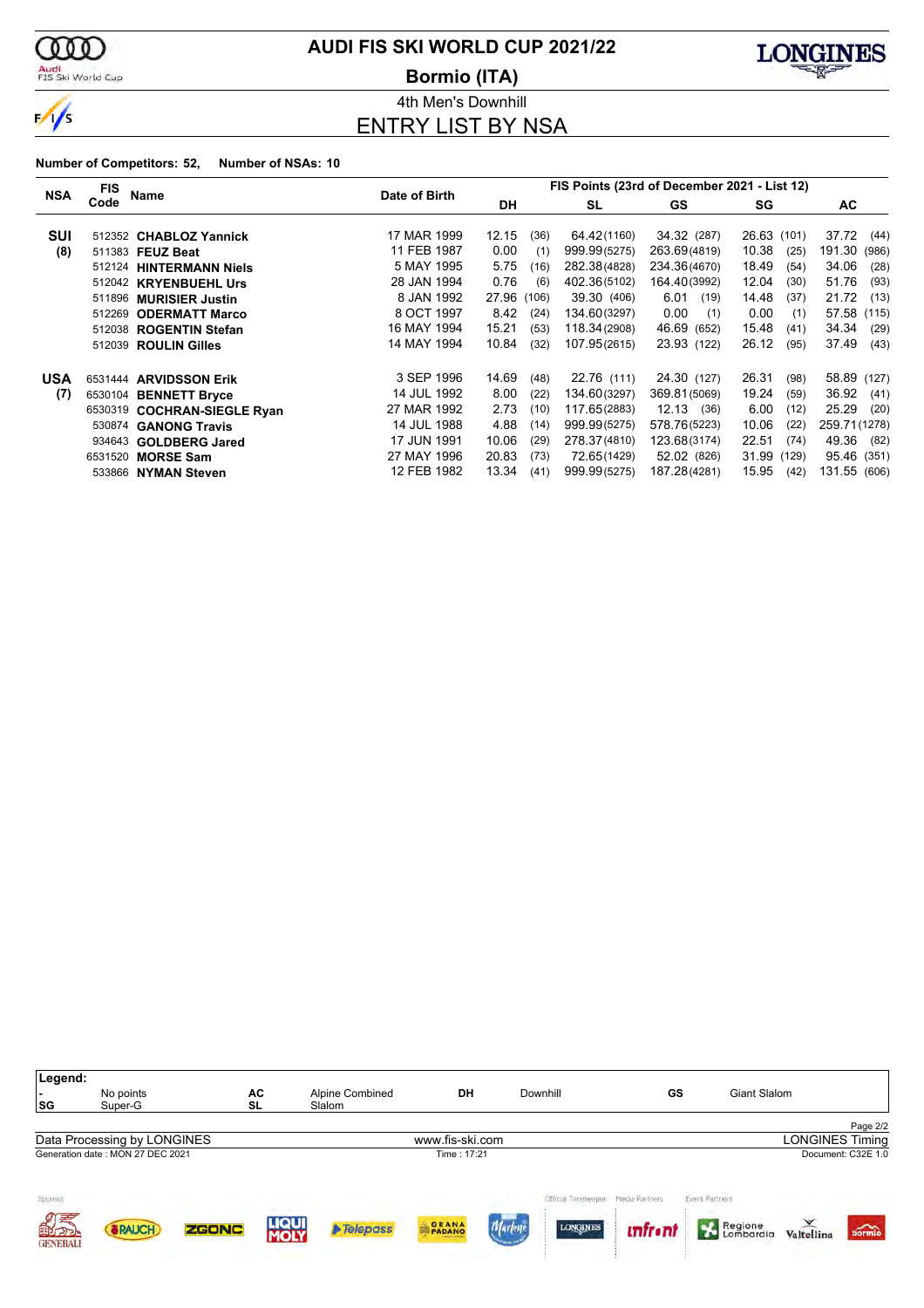





**Rank 80 in the FIS List: MANI Nils 21.53 FIS Points** 



**OOO** 

 $\frac{1}{2}$ 

# **AUDI FIS SKI WORLD CUP 2021/22**

# **LONGINES**

Audi<br>FIS Ski World Cup

DRAW LIST **Bormio (ITA)**

4th Men's Downhill TUE 28 DEC 2021 Start Time 11:30

| <b>Number of Competitors: 52,</b> | Number of NSAs: 10 |
|-----------------------------------|--------------------|

| No.                     | <b>FIS</b><br>Code | Name                           | <b>NSA</b><br>Code | <b>WCSL-DH</b> |      | <b>WCSL-O</b> |       | <b>FIS DH</b> |      |
|-------------------------|--------------------|--------------------------------|--------------------|----------------|------|---------------|-------|---------------|------|
| 1                       | 511383             | <b>FEUZ Beat</b>               | SUI                | 574            | (1)  | 756           | (7)   | 0.00          | (1)  |
| $\bf{2}$                | 53902              | <b>MAYER Matthias</b>          | <b>AUT</b>         | 508            | (2)  | 918           | (3)   | 0.00          | (1)  |
| 3                       | 291459             | <b>PARIS Dominik</b>           | <b>ITA</b>         | 418            | (3)  | 548           | (14)  | 0.00          | (1)  |
| 4                       | 53980              | <b>KRIECHMAYR Vincent</b>      | <b>AUT</b>         | 402            | (4)  | 869           | (4)   | 0.00          | (1)  |
| 5                       | 422139             | <b>KILDE Aleksander Aamodt</b> | <b>NOR</b>         | 271            | (5)  | 678           | (9)   | 0.81          | (7)  |
| 6                       | 191740             | <b>CLAREY Johan</b>            | <b>FRA</b>         | 267            | (6)  | 320           | (25)  | 1.99          | (9)  |
| $\overline{\mathbf{r}}$ | 54005              | <b>STRIEDINGER Otmar</b>       | <b>AUT</b>         | 249            | (7)  | 249           | (36)  | 5.81          | (17) |
| 8                       | 53817              | <b>FRANZ Max</b>               | <b>AUT</b>         | 231            | (8)  | 323           | (23)  | 6.08          | (18) |
| 9                       | 200379             | <b>SANDER Andreas</b>          | <b>GER</b>         | 227            | (9)  | 440           | (16)  | 2.93          | (11) |
| 10                      | 51215              | <b>BAUMANN Romed</b>           | <b>GER</b>         | 221            | (10) | 346           | (20)  | 7.50          | (21) |
| 11                      | 6530104            | <b>BENNETT Bryce</b>           | <b>USA</b>         | 208            | (11) | 226           | (42)  | 8.00          | (22) |
| 12                      | 512269             | <b>ODERMATT Marco</b>          | SUI                | 198            | (12) | 1340          | (1)   | 8.42          | (24) |
| 13                      | 293006             | <b>INNERHOFER Christof</b>     | <b>ITA</b>         | 174            | (14) | 290           | (29)  | 3.97          | (13) |
| 14                      | 6530319            | <b>COCHRAN-SIEGLE Ryan</b>     | <b>USA</b>         | 172            | (15) | 321           | (24)  | 2.73          | (10) |
| 15                      | 6190176            | <b>BAILET Matthieu</b>         | <b>FRA</b>         | 153            | (16) | 281           | (31)  | 8.04          | (23) |
| 16                      | 512124             | <b>HINTERMANN Niels</b>        | SUI                | 151            | (17) | 166           | (57)  | 5.75          | (16) |
| 17                      | 530874             | <b>GANONG Travis</b>           | <b>USA</b>         | 125            | (18) | 303           | (27)  | 4.88          | (14) |
| 18                      | 53975              | <b>HEMETSBERGER Daniel</b>     | <b>AUT</b>         | 124            | (19) | 150           | (60)  | 14.82         | (49) |
| 19                      | 512042             | <b>KRYENBUEHL Urs</b>          | <b>SUI</b>         | 115            | (21) | 177           | (52)  | 0.76          | (6)  |
| 20                      | 561255             | <b>CATER Martin</b>            | <b>SLO</b>         | 112            | (22) | 140           | (63)  | 6.47          | (20) |
| 21                      | 194858             | <b>ALLEGRE Nils</b>            | <b>FRA</b>         | 102            | (24) | 217           | (46)  | 9.33          | (27) |
| 22                      | 293550             | <b>MARSAGLIA Matteo</b>        | ITA                | 90             | (25) | 127           | (71)  | 10.97         | (33) |
| 23                      | 561216             | <b>KLINE Bostjan</b>           | <b>SLO</b>         | 87             | (26) | 96            | (86)  | 10.67         | (30) |
| 24                      | 202345             | <b>SCHWAIGER Dominik</b>       | <b>GER</b>         | 85             | (27) | 94            | (87)  | 11.50         | (34) |
| 25                      | 54157              | <b>DANKLMAIER Daniel</b>       | <b>AUT</b>         | 79             | (28) | 135           | (67)  | 10.05         | (28) |
| 26                      | 934643             | <b>GOLDBERG Jared</b>          | <b>USA</b>         | 74             | (29) | 94            | (87)  | 10.06         | (29) |
| 27                      | 202059             | <b>FERSTL Josef</b>            | <b>GER</b>         | 64             | (30) | 139           | (64)  | 12.46         | (39) |
| 28                      | 990081             | <b>CASSE Mattia</b>            | <b>ITA</b>         | 57             | (32) | 199           | (49)  | 13.37         | (42) |
| 29                      | 533866             | <b>NYMAN Steven</b>            | <b>USA</b>         | 51             | (33) | 70            | (96)  | 13.34         | (41) |
| 30                      | 194167             | <b>MUZATON Maxence</b>         | <b>FRA</b>         | 49             | (35) | 49            | (104) | 5.71          | (15) |
| 31                      | 512039             | <b>ROULIN Gilles</b>           | <b>SUI</b>         | 13             | (47) | 13            | (139) | 10.84         | (32) |
| 32                      | 512352             | <b>CHABLOZ Yannick</b>         | SUI                | 20             | (44) | 20            | (129) | 12.15         | (36) |
| 33                      | 422403             | <b>ROEA Henrik</b>             | <b>NOR</b>         | 37             | (39) | 37            | (112) | 14.32         | (46) |
| 34                      | 6531444            | <b>ARVIDSSON Erik</b>          | <b>USA</b>         | 24             | (42) | 25            | (124) | 14.69         | (48) |
| 35                      | 104468             | <b>READ Jeffrey</b>            | CAN                | 10             | (51) | 28            | (122) | 14.95         | (50) |
| 36                      | 512038             | <b>ROGENTIN Stefan</b>         | SUI                | 47             | (37) | 138           | (65)  | 15.21         | (53) |
| 37                      | 6190179            | <b>ALPHAND Nils</b>            | <b>FRA</b>         |                |      | ÷,            |       | 16.58         | (57) |
| 38                      | 54009              | <b>WALDER Christian</b>        | <b>AUT</b>         | 10             | (51) | 131           | (68)  | 16.77         | (58) |

|                 | TUE 28 DEC 2021 / Bormio (ITA) / 0048 |       |                      |                 |                 |                      |                |                |                        | Page 1/2                  |
|-----------------|---------------------------------------|-------|----------------------|-----------------|-----------------|----------------------|----------------|----------------|------------------------|---------------------------|
|                 | Data Processing by LONGINES           |       |                      |                 | www.fis-ski.com |                      |                |                | <b>LONGINES Timing</b> |                           |
|                 | Generation date: MON 27 DEC 2021      |       |                      |                 | Time: 17:21     |                      |                |                |                        | Document: C45 1.0         |
|                 |                                       |       |                      |                 |                 |                      |                |                |                        |                           |
| Sponsor         |                                       |       |                      |                 |                 | Official Timelerener | Media Partners | Event Partners |                        |                           |
| <b>OFFICERS</b> | <b>&amp;RAUCH</b>                     | ZGONC | <b>LIQUI</b><br>MOLY | <b>Telepass</b> | <b>GRANA</b>    | <b>LONGINES</b>      | <i>unfront</i> | Regione        | Valtellina             | $\overrightarrow{bormio}$ |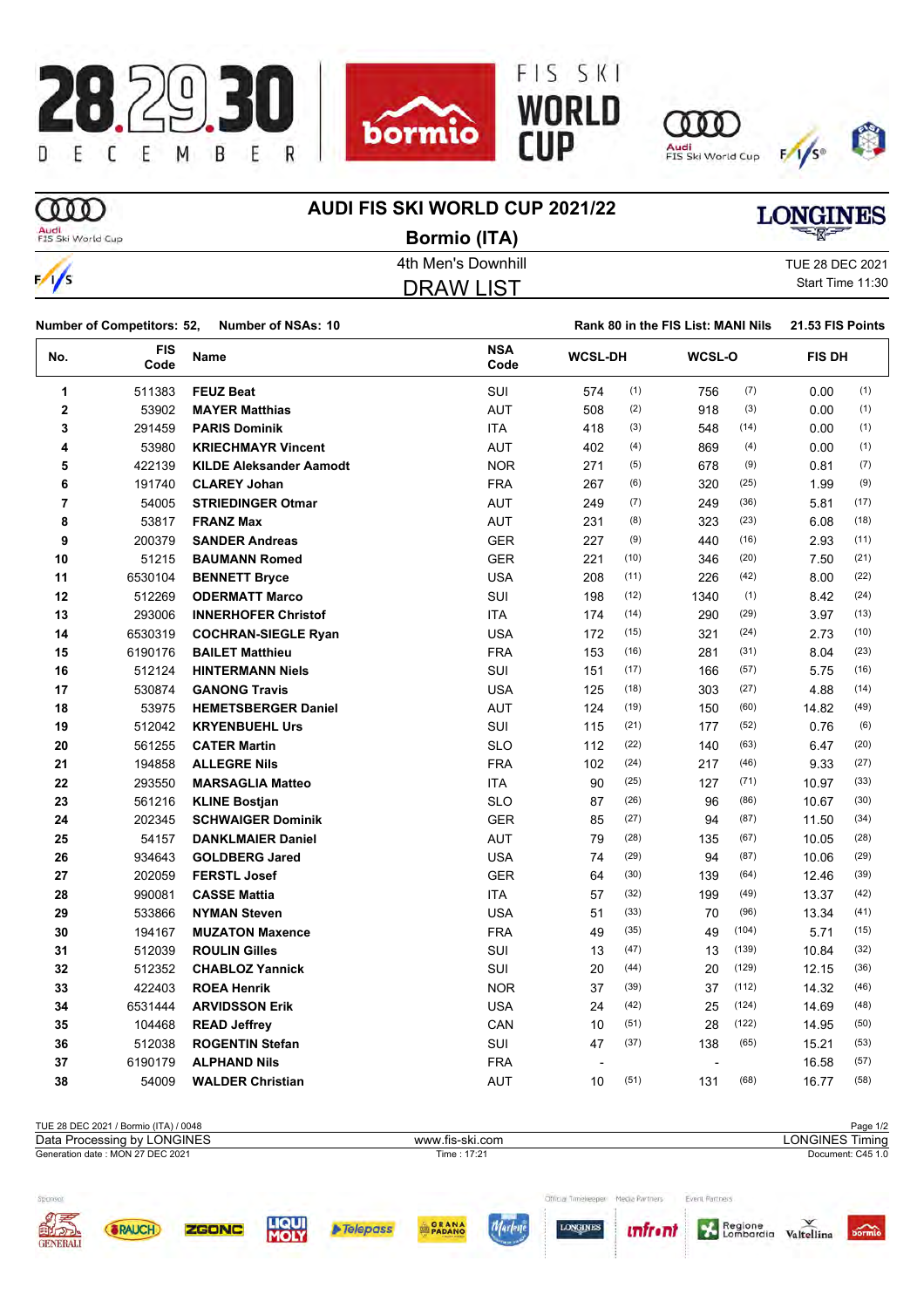| <b>AUDI FIS SKI WORLD CUP 2021/22</b> |  |
|---------------------------------------|--|
| <b>Bormio (ITA)</b>                   |  |

**COOD** 

 $\frac{1}{\sqrt{2}}$ 

Audi<br>FIS Ski World Cup



# 4th Men's Downhill **All Accord 2021** TUE 28 DEC 2021

# DRAW LIST

Start Time 11:30

|              | <b>Number of Competitors: 52,</b> | <b>Number of NSAs: 10</b>  |                    |                          |      | Rank 80 in the FIS List: MANI Nils |       | 21.53 FIS Points |       |
|--------------|-----------------------------------|----------------------------|--------------------|--------------------------|------|------------------------------------|-------|------------------|-------|
| No.          | <b>FIS</b><br>Code                | <b>Name</b>                | <b>NSA</b><br>Code | <b>WCSL-DH</b>           |      | <b>WCSL-O</b>                      |       | <b>FIS DH</b>    |       |
| 39<br>202762 |                                   | <b>JOCHER Simon</b>        | <b>GER</b>         | 41                       | (38) | 123                                | (75)  | 17.30            | (61)  |
| 40           | 104272                            | <b>SEGER Brodie</b>        | CAN                | 4                        | (58) | 73                                 | (94)  | 18.94            | (63)  |
| 41           | 194298                            | <b>GIEZENDANNER Blaise</b> | <b>FRA</b>         | 1                        | (59) | 77                                 | (93)  | 20.10            | (67)  |
| 42           | 104531                            | <b>CRAWFORD James</b>      | CAN                | 17                       | (46) | 174                                | (54)  | 20.17            | (68)  |
| 43           | 6290845                           | <b>BOSCA Guglielmo</b>     | ITA                | $\overline{\phantom{0}}$ |      | 12                                 | (145) | 20.78            | (72)  |
| 44           | 6531520                           | <b>MORSE Sam</b>           | <b>USA</b>         |                          | (59) |                                    | (172) | 20.83            | (73)  |
| 45           | 194650                            | <b>PICCARD Roy</b>         | <b>FRA</b>         |                          |      | 9                                  | (152) | 21.35            | (77)  |
| 46           | 561310                            | <b>HROBAT Miha</b>         | <b>SLO</b>         | $\overline{\phantom{0}}$ |      | 19                                 | (133) | >23.00           | (88)  |
| 47           | 104096                            | <b>THOMPSON Broderick</b>  | CAN                |                          |      | 99                                 | (84)  | >23.89           | (90)  |
| 48           | 54371                             | <b>BABINSKY Stefan</b>     | <b>AUT</b>         |                          |      | 57                                 | (100) | >25.61           | (101) |
| 49           | 350097                            | <b>GAUER Nico</b>          | LIE                |                          |      |                                    |       | >27.57           | (105) |
| 50           | 511896                            | <b>MURISIER Justin</b>     | SUI                |                          |      | 346                                | (20)  | >27.96           | (106) |
| 51           | 6190726                           | <b>FRESQUET Adrien</b>     | <b>FRA</b>         |                          |      |                                    |       | >29.18           | (111) |
| 52           | 6291053                           | <b>ZAZZI Pietro</b>        | <b>ITA</b>         |                          |      |                                    |       | >29.32           | (113) |

| Legend:<br><b>FIS DH</b><br><b>WCSL-DH</b> | No points                             | ><br>FIS points for Downhill (12th FIS points list 2021/2022)<br>FIS World Cup Start List points for Downhill |                      | Greater than 80th rank in the FIS points list |                                     | WCSL-O | Overall FIS World Cup Start List points | No.             |                | <b>Control Number</b> |                            |
|--------------------------------------------|---------------------------------------|---------------------------------------------------------------------------------------------------------------|----------------------|-----------------------------------------------|-------------------------------------|--------|-----------------------------------------|-----------------|----------------|-----------------------|----------------------------|
|                                            | TUE 28 DEC 2021 / Bormio (ITA) / 0048 |                                                                                                               |                      |                                               |                                     |        |                                         |                 |                |                       | Page 2/2                   |
|                                            | Data Processing by LONGINES           |                                                                                                               |                      |                                               | www.fis-ski.com                     |        |                                         |                 |                |                       | <b>LONGINES Timing</b>     |
|                                            | Generation date: MON 27 DEC 2021      |                                                                                                               |                      |                                               | Time: 17:21                         |        |                                         |                 |                |                       | Document: C45 1.0          |
| Sponsor                                    |                                       |                                                                                                               |                      |                                               |                                     |        | Official Timeleregies                   | Media Partners  | Event Partners |                       |                            |
| 自力の<br><b>GENERALI</b>                     | <b><i>SRAUCH</i></b>                  | <b>ZGONC</b>                                                                                                  | <b>LIQUI</b><br>MOLY | $\triangleright$ Telepass                     | <b>GRANA</b><br><b>CALIFE CHAIR</b> |        | <b>LONGINES</b>                         | <b>infr</b> •ni | Regione        | Valtellina            | $\overline{\text{bornic}}$ |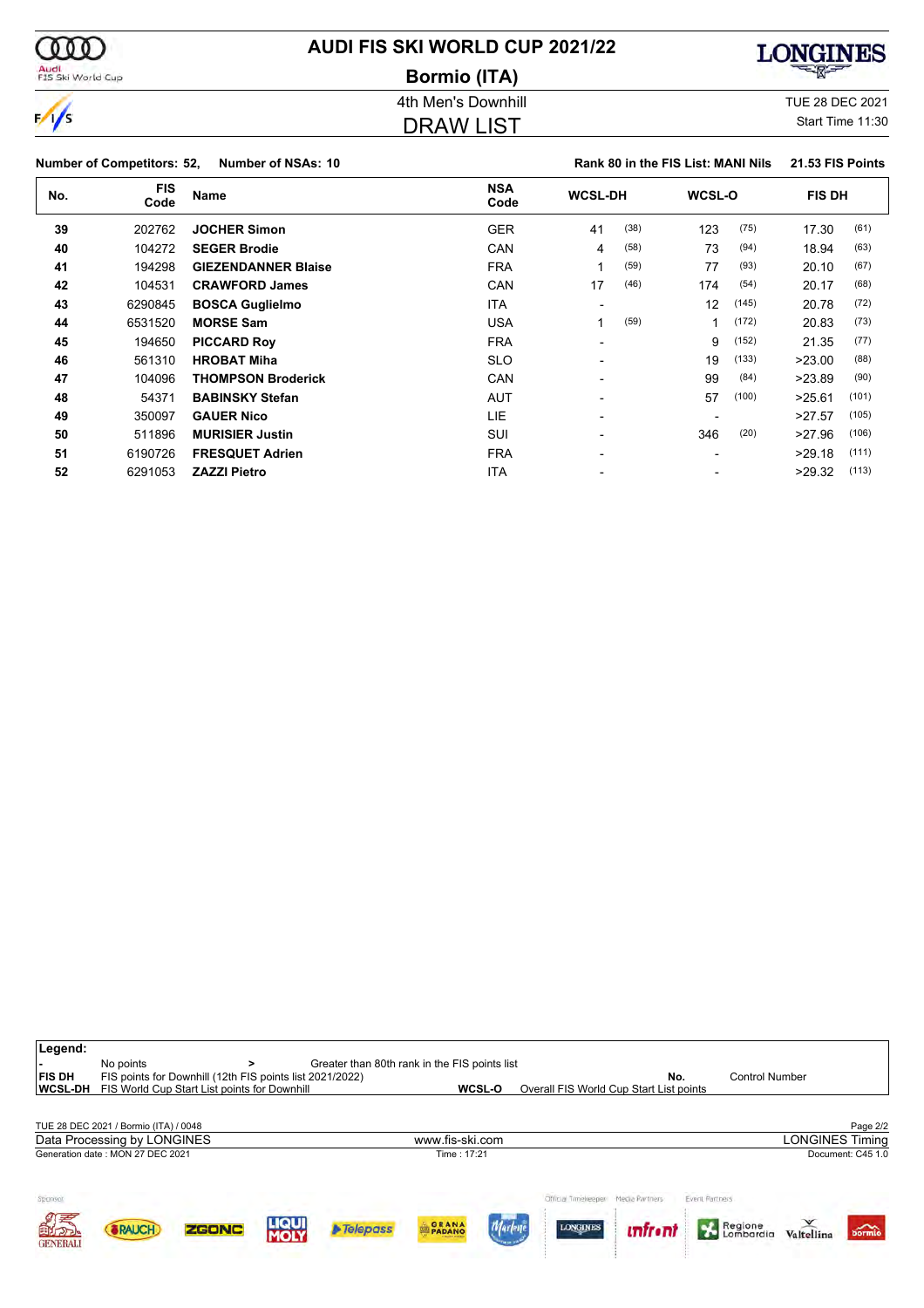







ത്ത Audi<br>FIS Ski World Cup

 $\frac{1}{s}$ 

# **AUDI FIS SKI WORLD CUP 2021/22**



**Bormio (ITA)**

START LIST

4th Men's Downhill **All Accord 2021** TUE 28 DEC 2021 Start Time 11:30

|                |            | Number of Competitors: 52, Number of NSAs:                            | 10                  |              |          |      |           |
|----------------|------------|-----------------------------------------------------------------------|---------------------|--------------|----------|------|-----------|
|                | <b>FIS</b> |                                                                       |                     | Year of NSA  |          |      |           |
| <b>Bib</b>     | Code       | Name                                                                  |                     | <b>Birth</b> | Code     | Time | Ski       |
| 1              |            | 53980 KRIECHMAYR Vincent                                              |                     | 1991 AUT     |          |      | Head      |
| $\overline{2}$ |            | 293006 INNERHOFER Christof                                            |                     | 1984 ITA     |          |      | Rossignol |
| 3              |            | 53902 MAYER Matthias                                                  |                     | 1990 AUT     |          |      | Head      |
| 4              |            | 6530104 BENNETT Bryce                                                 |                     | 1992 USA     |          |      | Fischer   |
| 5              |            | 511383 FEUZ Beat                                                      |                     | 1987 SUI     |          |      | Head      |
| 6              |            | 561255 <b>CATER Martin</b>                                            |                     | 1992 SLO     |          |      | Stoeckli  |
| 7              |            | 422139 KILDE Aleksander Aamodt                                        |                     |              | 1992 NOR |      | Atomic    |
| 8              |            | 512269 ODERMATT Marco                                                 |                     | 1997 SUI     |          |      | Stoeckli  |
| 9              |            | 291459 PARIS Dominik                                                  |                     | 1989 ITA     |          |      | Nordica   |
| 10             |            | 512124 HINTERMANN Niels                                               |                     | 1995 SUI     |          |      | Atomic    |
| 11             |            | ------------------ break -----------------<br>54005 STRIEDINGER Otmar |                     | 1991 AUT     |          |      | Salomon   |
| 12             |            | 512042 KRYENBUEHL Urs                                                 |                     | 1994 SUI     |          |      | Fischer   |
| 13             |            | 191740 CLAREY Johan                                                   |                     | 1981 FRA     |          |      | Head      |
| 14             |            | 530874 GANONG Travis                                                  |                     | 1988 USA     |          |      | Atomic    |
| 15             |            | 53817 <b>FRANZ Max</b>                                                |                     | 1989 AUT     |          |      | Fischer   |
| 16             |            | 6530319 COCHRAN-SIEGLE Ryan                                           |                     | 1992 USA     |          |      | Head      |
| 17             |            | 200379 SANDER Andreas                                                 |                     | 1989 GER     |          |      | Atomic    |
| 18             |            | 6190176 BAILET Matthieu                                               |                     | 1996 FRA     |          |      | Salomon   |
| 19             |            | 51215 BAUMANN Romed                                                   |                     | 1986 GER     |          |      | Salomon   |
| 20             |            | 53975 HEMETSBERGER Daniel                                             |                     | 1991 AUT     |          |      | Fischer   |
|                |            |                                                                       | ---------- break -- |              |          |      |           |
| 21             |            | 934643 GOLDBERG Jared                                                 |                     | 1991 USA     |          |      | Head      |
| 22             |            | 533866 NYMAN Steven                                                   |                     | 1982 USA     |          |      | Fischer   |
| 23             |            | 561216 KLINE Bostjan                                                  |                     | 1991 SLO     |          |      | Salomon   |
| 24             |            | 202059 FERSTL Josef                                                   |                     | 1988 GER     |          |      | Head      |
| 25             |            | 990081 CASSE Mattia                                                   |                     | 1990 ITA     |          |      | Head      |
| 26             |            | 293550 MARSAGLIA Matteo                                               |                     | 1985 ITA     |          |      | Fischer   |
| 27             |            | 202345 SCHWAIGER Dominik                                              |                     | 1991 GER     |          |      | Head      |
| 28             |            | 194858 ALLEGRE Nils                                                   |                     | 1994 FRA     |          |      | Salomon   |
| 29             |            | 194167 MUZATON Maxence                                                |                     | 1990 FRA     |          |      | Rossignol |
| 30             |            | 54157 DANKLMAIER Daniel                                               | break               | 1993 AUT     |          |      | Atomic    |
| 31             |            | 512039 ROULIN Gilles                                                  |                     | 1994 SUI     |          |      | Head      |
| 32             |            | 512352 CHABLOZ Yannick                                                |                     | 1999 SUI     |          |      | Nordica   |
| 33             |            | 422403 ROEA Henrik                                                    |                     |              | 1995 NOR |      | Nordica   |
| 34             |            | 6531444 ARVIDSSON Erik                                                |                     | 1996 USA     |          |      | Head      |
| 35             |            | 104468 READ Jeffrey                                                   |                     | 1997 CAN     |          |      | Atomic    |
| 36             |            | 512038 ROGENTIN Stefan                                                |                     | 1994 SUI     |          |      | Fischer   |
| 37             |            | 6190179 ALPHAND Nils                                                  |                     | 1996 FRA     |          |      | Head      |
| 38             |            | 54009 WALDER Christian                                                |                     | 1991 AUT     |          |      | Salomon   |
| 39             |            | 202762 JOCHER Simon                                                   |                     | 1996 GER     |          |      | Head      |
| 40             |            | 104272 SEGER Brodie                                                   |                     | 1995 CAN     |          |      | Atomic    |
| 41             |            | 194298 GIEZENDANNER Blaise                                            |                     | 1991 FRA     |          |      | Atomic    |
| 42             |            | 104531 CRAWFORD James                                                 |                     | 1997 CAN     |          |      | Head      |

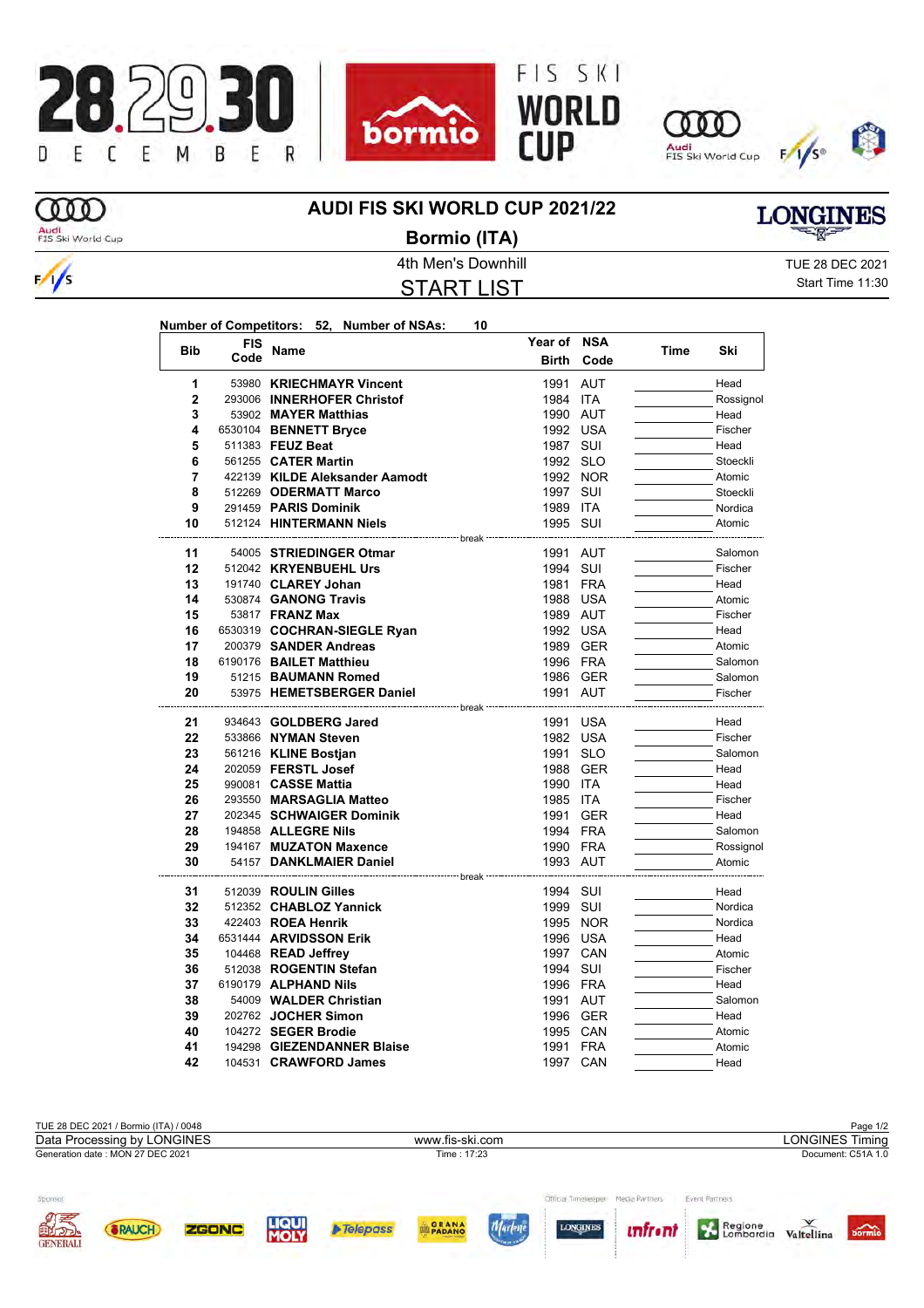| Audi<br>FIS Ski World Cup                        |                    |                                         |                                           |                                            | <b>Bormio (ITA)</b>                            |            |             |                    | <b>CONTROLL</b> |  |  |
|--------------------------------------------------|--------------------|-----------------------------------------|-------------------------------------------|--------------------------------------------|------------------------------------------------|------------|-------------|--------------------|-----------------|--|--|
|                                                  | 4th Men's Downhill |                                         |                                           |                                            |                                                |            |             |                    |                 |  |  |
| $\frac{1}{s}$                                    |                    | Start Time 11:30                        |                                           |                                            |                                                |            |             |                    |                 |  |  |
|                                                  | <b>Bib</b>         | <b>FIS</b>                              | Name                                      | Number of Competitors: 52, Number of NSAs: | 10<br>Year of NSA                              |            | <b>Time</b> | Ski                |                 |  |  |
|                                                  |                    | Code                                    |                                           |                                            | Birth                                          | Code       |             |                    |                 |  |  |
|                                                  | 43                 |                                         | 6290845 BOSCA Guglielmo                   |                                            | 1993                                           | <b>ITA</b> |             | Head               |                 |  |  |
|                                                  | 44                 | 6531520                                 | <b>MORSE Sam</b>                          |                                            | 1996                                           | <b>USA</b> |             | Fischer            |                 |  |  |
|                                                  | 45                 |                                         | 194650 PICCARD Roy                        |                                            | 1993                                           | <b>FRA</b> |             | Rossignol          |                 |  |  |
|                                                  | 46                 |                                         | 561310 HROBAT Miha                        |                                            | 1995                                           | <b>SLO</b> |             | Atomic             |                 |  |  |
|                                                  | 47                 |                                         | 104096 THOMPSON Broderick                 |                                            | 1994                                           | CAN        |             | Head               |                 |  |  |
|                                                  | 48                 | 54371                                   | <b>BABINSKY Stefan</b>                    |                                            | 1996                                           | AUT        |             | Head               |                 |  |  |
|                                                  | 49                 |                                         | 350097 GAUER Nico                         |                                            | 1996                                           | LIE        |             | Salomon            |                 |  |  |
|                                                  | 50                 |                                         | 511896 MURISIER Justin                    |                                            | 1992                                           | SUI        |             | Head               |                 |  |  |
|                                                  | 51                 |                                         | 6190726 FRESQUET Adrien                   |                                            | 1999                                           | FRA        |             | Head               |                 |  |  |
|                                                  | 52                 |                                         | 6291053 ZAZZI Pietro                      |                                            | 1994 ITA                                       |            |             | Salomon            |                 |  |  |
| Jury                                             |                    |                                         |                                           |                                            | <b>Technical Data</b>                          |            |             |                    |                 |  |  |
| <b>FIS Technical Delegate</b>                    |                    | <b>KERTESZ Michael</b>                  |                                           | CAN                                        | <b>Course Name</b>                             |            |             |                    | Stelvio         |  |  |
| Referee                                          |                    | <b>WALDNER Markus</b>                   |                                           | <b>FIS</b>                                 | <b>Start Altitude</b>                          |            |             |                    | 2255m           |  |  |
| <b>Assistant Referee</b><br><b>Chief of Race</b> |                    | <b>TRINKL Hannes</b><br>RINALDI Massimo |                                           | <b>FIS</b><br><b>ITA</b>                   | <b>Finish Altitude</b><br><b>Vertical Drop</b> |            |             |                    | 1245m<br>1010m  |  |  |
|                                                  |                    |                                         |                                           |                                            | <b>Course Length</b>                           |            |             |                    | 3270m           |  |  |
|                                                  |                    |                                         |                                           |                                            | <b>Homologation Number</b>                     |            |             |                    | 12284/01/17     |  |  |
| <b>Race Information</b>                          |                    |                                         |                                           |                                            |                                                |            |             |                    |                 |  |  |
| <b>Course Setter</b>                             |                    | <b>TRINKL Hannes</b>                    |                                           | FIS                                        |                                                |            |             |                    |                 |  |  |
| Gates<br><b>Start Time</b>                       | 41                 | 11:30                                   |                                           |                                            |                                                |            |             |                    |                 |  |  |
|                                                  |                    |                                         |                                           |                                            |                                                |            |             |                    |                 |  |  |
| Forerunners:                                     |                    |                                         |                                           |                                            |                                                |            |             |                    |                 |  |  |
|                                                  |                    |                                         | F1 - ALLIOD Benjamin<br>R - TALACCI Simon | <b>ITA</b><br><b>ITA</b>                   | F2 - SCUSSEL Federico                          | <b>ITA</b> |             | F3 - MOLTENI Nicoò | <b>ITA</b>      |  |  |

**AUDI FIS SKI WORLD CUP 2021/22**

**LONGINES** <u>ਪਤ</u>

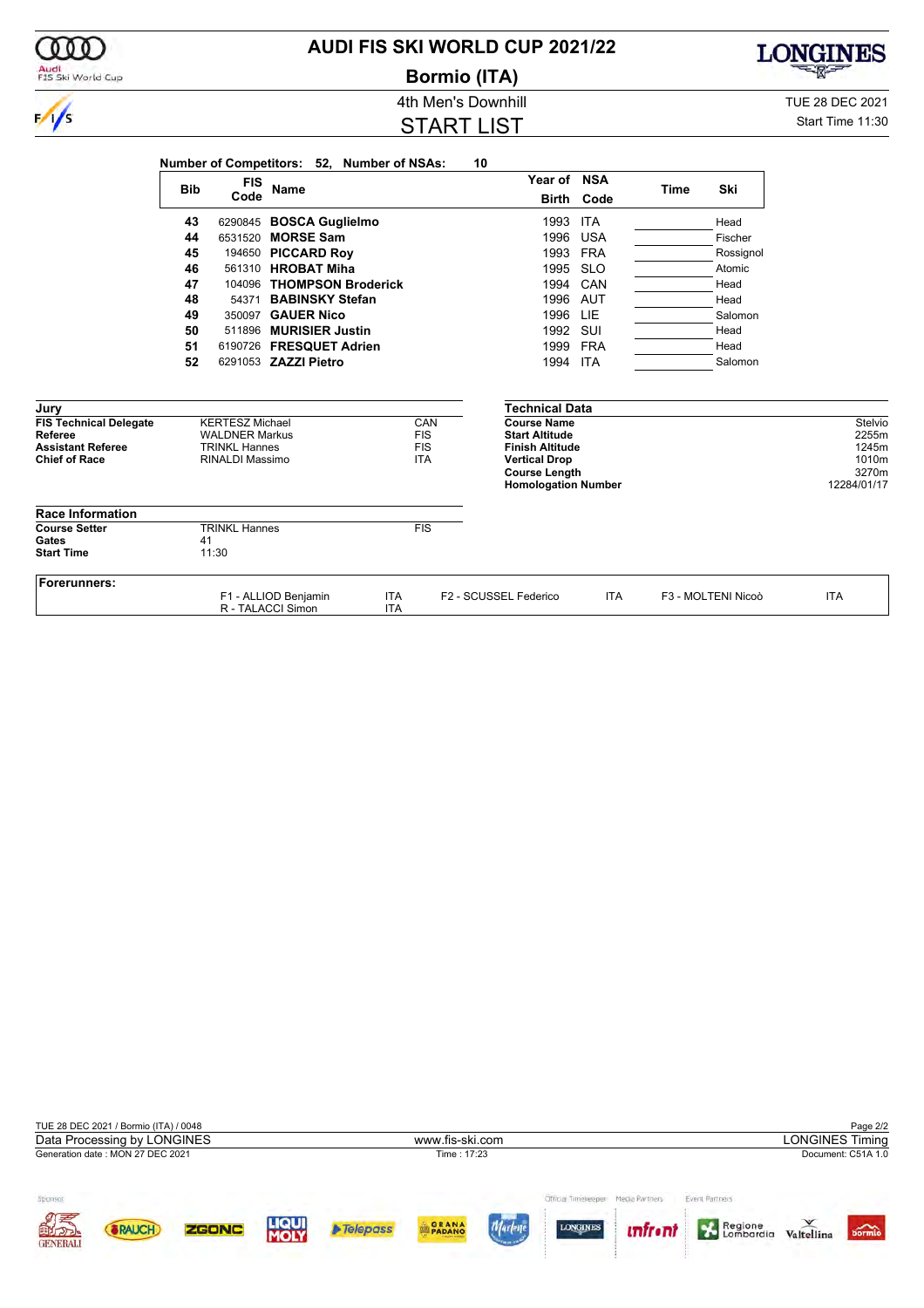









# ത്ത

 $\frac{1}{s}$ 

### **AUDI FIS SKI WORLD CUP 2021/22**

Audi<br>FIS Ski World Cup

4th Men's Downhill TUE 28 DEC 2021 **Bormio (ITA)**

# OFFICIAL RESULTS

Start Time 11:30

**LONGINES** 

**Number of Competitors: 52, Number of NSAs: 10 Penalty applied: 0.00** 

|             |                | <b>FIS</b> |                                |      | <b>NSA</b> |         |                   | <b>Distance</b> | Race          |           |
|-------------|----------------|------------|--------------------------------|------|------------|---------|-------------------|-----------------|---------------|-----------|
| Rank        | <b>Bib</b>     | Code       | <b>Name</b>                    | YB   | Code       | Time    | <b>Difference</b> | (m)             | <b>Points</b> | Ski       |
| 1           | 9              | 291459     | <b>PARIS Dominik</b>           | 1989 | <b>ITA</b> | 1:54.63 |                   |                 | 0.00          | Nordica   |
| $\mathbf 2$ | 8              | 512269     | <b>ODERMATT Marco</b>          | 1997 | SUI        | 1:54.87 | 0.24              | 6.83            | 2.62          | Stoeckli  |
| 3           | 10             | 512124     | <b>HINTERMANN Niels</b>        | 1995 | SUI        | 1:55.43 | 0.80              | 22.66           | 8.72          | Atomic    |
| 4           | 20             | 53975      | <b>HEMETSBERGER Daniel</b>     | 1991 | <b>AUT</b> | 1.55.62 | 0.99              | 28.00           | 10.80         | Fischer   |
| 5           | 27             | 202345     | <b>SCHWAIGER Dominik</b>       | 1991 | <b>GER</b> | 1:55.73 | 1.10              | 31.08           | 12.00         | Head      |
| 6           | $\overline{7}$ | 422139     | <b>KILDE Aleksander Aamodt</b> | 1992 | <b>NOR</b> | 1:55.75 | 1.12              | 31.64           | 12.21         | Atomic    |
| 7           | $\mathbf{1}$   | 53980      | <b>KRIECHMAYR Vincent</b>      | 1991 | <b>AUT</b> | 1:55.78 | 1.15              | 32.48           | 12.54         | Head      |
| 8           | 14             | 530874     | <b>GANONG Travis</b>           | 1988 | <b>USA</b> | 1:55.82 | 1.19              | 33.60           | 12.98         | Atomic    |
| 9           | 30             | 54157      | <b>DANKLMAIER Daniel</b>       | 1993 | <b>AUT</b> | 1:55.89 | 1.26              | 35.55           | 13.74         | Atomic    |
| 10          | 26             | 293550     | <b>MARSAGLIA Matteo</b>        | 1985 | <b>ITA</b> | 1:55.96 | 1.33              | 37.51           | 14.50         | Fischer   |
| 11          | 13             | 191740     | <b>CLAREY Johan</b>            | 1981 | <b>FRA</b> | 1:55.99 | 1.36              | 38.34           | 14.83         | Head      |
| 12          | 3              | 53902      | <b>MAYER Matthias</b>          | 1990 | <b>AUT</b> | 1:56.20 | 1.57              | 44.18           | 17.12         | Head      |
| 13          | 11             | 54005      | <b>STRIEDINGER Otmar</b>       | 1991 | <b>AUT</b> | 1:56.23 | 1.60              | 45.01           | 17.45         | Salomon   |
| 14          | 18             | 6190176    | <b>BAILET Matthieu</b>         | 1996 | <b>FRA</b> | 1:56.26 | 1.63              | 45.85           | 17.77         | Salomon   |
| 15          | 21             | 934643     | <b>GOLDBERG Jared</b>          | 1991 | <b>USA</b> | 1:56.49 | 1.86              | 52.21           | 20.28         | Head      |
| 16          | 24             | 202059     | <b>FERSTL Josef</b>            | 1988 | <b>GER</b> | 1:56.51 | 1.88              | 52.76           | 20.50         | Head      |
| 17          | 25             | 990081     | <b>CASSE Mattia</b>            | 1990 | <b>ITA</b> | 1:56.57 | 1.94              | 54.42           | 21.16         | Head      |
| 18          | 46             | 561310     | <b>HROBAT Miha</b>             | 1995 | <b>SLO</b> | 1:56.65 | 2.02              | 56.63           | 22.03         | Atomic    |
| 19          | 31             | 512039     | <b>ROULIN Gilles</b>           | 1994 | SUI        | 1:56.66 | 2.03              | 56.90           | 22.14         | Head      |
| 20          | 16             | 6530319    | <b>COCHRAN-SIEGLE Ryan</b>     | 1992 | <b>USA</b> | 1:56.78 | 2.15              | 60.20           | 23.44         | Head      |
| 21          | 23             | 561216     | <b>KLINE Bostjan</b>           | 1991 | <b>SLO</b> | 1:56.80 | 2.17              | 60.75           | 23.66         | Salomon   |
| 22          | 19             | 51215      | <b>BAUMANN Romed</b>           | 1986 | <b>GER</b> | 1:56.84 | 2.21              | 61.85           | 24.10         | Salomon   |
| 23          | 36             | 512038     | <b>ROGENTIN Stefan</b>         | 1994 | SUI        | 1:56.90 | 2.27              | 63.50           | 24.75         | Fischer   |
| 24          | 35             | 104468     | <b>READ Jeffrey</b>            | 1997 | CAN        | 1:56.95 | 2.32              | 64.87           | 25.30         | Atomic    |
| 25          | 42             | 104531     | <b>CRAWFORD James</b>          | 1997 | CAN        | 1:57.20 | 2.57              | 71.71           | 28.02         | Head      |
| 26          | 41             | 194298     | <b>GIEZENDANNER Blaise</b>     | 1991 | <b>FRA</b> | 1:57.27 | 2.64              | 73.61           | 28.79         | Atomic    |
| 27          | 47             | 104096     | <b>THOMPSON Broderick</b>      | 1994 | CAN        | 1:57.37 | 2.74              | 76.34           | 29.88         | Head      |
| 28          | 17             | 200379     | <b>SANDER Andreas</b>          | 1989 | <b>GER</b> | 1:57.46 | 2.83              | 78.79           | 30.86         | Atomic    |
| 29          | 48             | 54371      | <b>BABINSKY Stefan</b>         | 1996 | <b>AUT</b> | 1:57.64 | 3.01              | 83.67           | 32.82         | Head      |
| 30          | 22             | 533866     | <b>NYMAN Steven</b>            | 1982 | <b>USA</b> | 1:57.65 | 3.02              | 83.94           | 32.93         | Fischer   |
| 31          | 40             | 104272     | <b>SEGER Brodie</b>            | 1995 | CAN        | 1:57.72 | 3.09              | 85.83           | 33.70         | Atomic    |
| 32          | 50             | 511896     | <b>MURISIER Justin</b>         | 1992 | SUI        | 1:57.75 | 3.12              | 86.64           | 34.02         | Head      |
| 33          | 43             | 6290845    | <b>BOSCA Guglielmo</b>         | 1993 | <b>ITA</b> | 1:57.77 | 3.14              | 87.19           | 34.24         | Head      |
| 33          | 32             | 512352     | <b>CHABLOZ Yannick</b>         | 1999 | SUI        | 1:57.77 | 3.14              | 87.19           | 34.24         | Nordica   |
| 35          | 28             | 194858     | <b>ALLEGRE Nils</b>            | 1994 | <b>FRA</b> | 1:57.81 | 3.18              | 88.27           | 34.68         | Salomon   |
| 36          | 34             | 6531444    | <b>ARVIDSSON Erik</b>          | 1996 | <b>USA</b> | 1:57.85 | 3.22              | 89.35           | 35.11         | Head      |
| 37          | 2              | 293006     | <b>INNERHOFER Christof</b>     | 1984 | <b>ITA</b> | 1:57.98 | 3.35              | 92.85           | 36.53         | Rossignol |
| 38          | 4              | 6530104    | <b>BENNETT Bryce</b>           | 1992 | <b>USA</b> | 1:57.99 | 3.36              | 93.12           | 36.64         | Fischer   |
| 39          | 45             | 194650     | <b>PICCARD Roy</b>             | 1993 | <b>FRA</b> | 1:58.08 | 3.45              | 95.54           | 37.62         | Rossignol |
| 39          | 33             | 422403     | <b>ROEA Henrik</b>             | 1995 | <b>NOR</b> | 1:58.08 | 3.45              | 95.54           | 37.62         | Nordica   |
| 41          | 29             | 194167     | <b>MUZATON Maxence</b>         | 1990 | <b>FRA</b> | 1:58.18 | 3.55              | 98.23           | 38.71         | Rossignol |
| 42          | 51             | 6190726    | <b>FRESQUET Adrien</b>         | 1999 | <b>FRA</b> | 1.58.29 | 3.66              | 101.18          | 39.91         | Head      |
| 43          | 37             | 6190179    | <b>ALPHAND Nils</b>            | 1996 | <b>FRA</b> | 1.58.35 | 3.72              | 102.78          | 40.57         | Head      |
| 44          | 38             | 54009      | <b>WALDER Christian</b>        | 1991 | <b>AUT</b> | 1:58.69 | 4.06              | 111.86          | 44.27         | Salomon   |
| 45          | 44             | 6531520    | <b>MORSE Sam</b>               | 1996 | <b>USA</b> | 1:58.80 | 4.17              | 114.78          | 45.47         | Fischer   |
| 46          | 6              | 561255     | <b>CATER Martin</b>            | 1992 | <b>SLO</b> | 1:59.05 | 4.42              | 121.41          | 48.20         | Stoeckli  |
|             |                |            |                                |      |            |         |                   |                 |               |           |

| TUE 28 DEC 2021 / Bormio (ITA) / 0048                                     |                                                                                        | Page 1/2                                                                                      |
|---------------------------------------------------------------------------|----------------------------------------------------------------------------------------|-----------------------------------------------------------------------------------------------|
| Data Processing by LONGINES                                               | www.fis-ski.com                                                                        | <b>LONGINES Timing</b>                                                                        |
| Generation date: TUE 28 DEC 2021                                          | Time : 13:44                                                                           | Document: C73A 1.0                                                                            |
| Sponso<br><b>OTHER OFFICIAL</b><br><b>LIQUI</b><br>MOLY<br>ZGONC<br>RAUCH | Official Timelerener<br>Media Partners<br>PADANO<br><b>LONGINES</b><br><b>Telepass</b> | <b>Event Partners</b><br>Regione<br><i>unfront</i><br>$\widehat{\text{bornic}}$<br>Valtellina |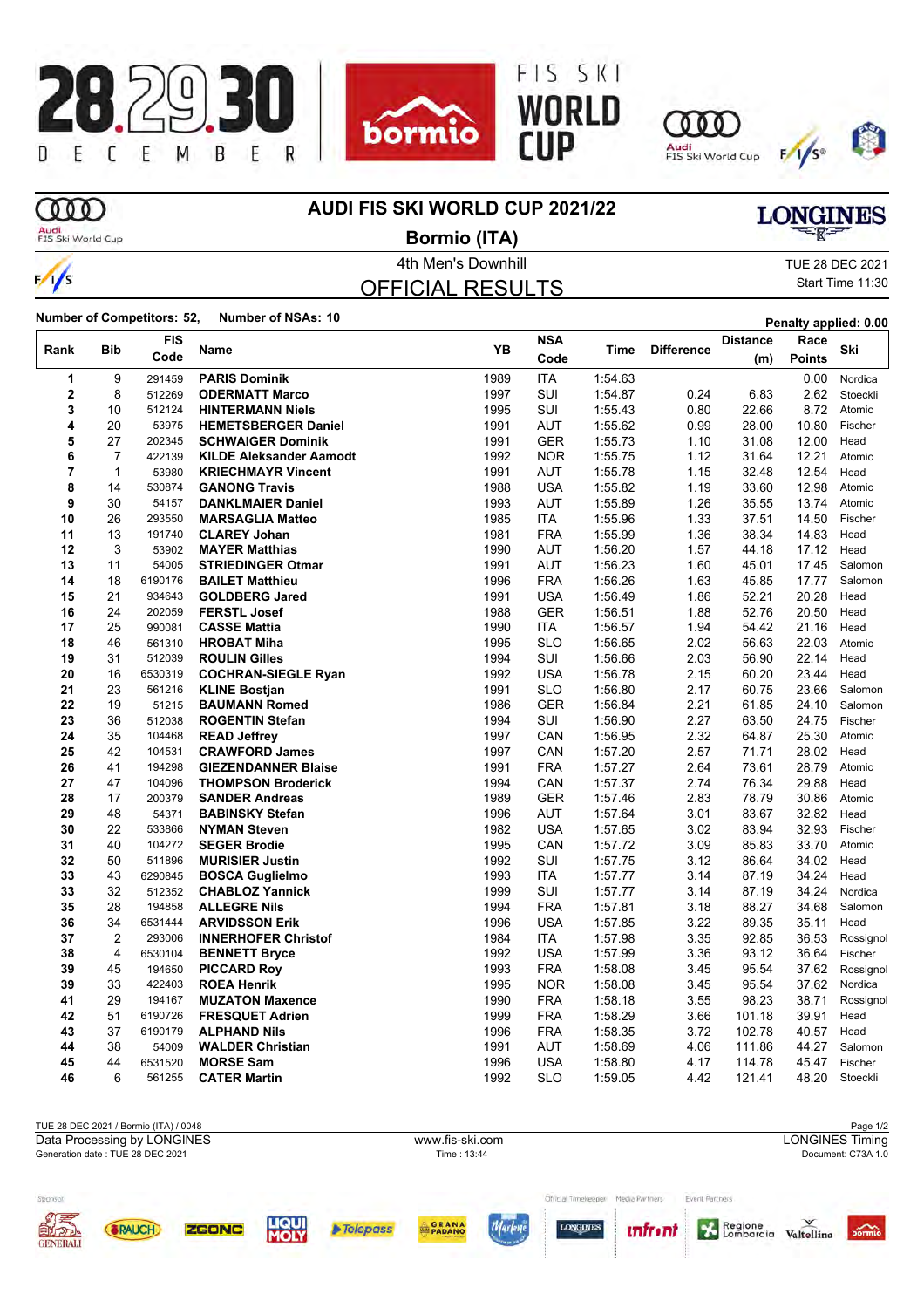| I | 000 |  |
|---|-----|--|
|   |     |  |
|   |     |  |

 $\sqrt{}$ 

### **Audi**<br>FIS Ski World Cup

# **AUDI FIS SKI WORLD CUP 2021/22**

**Bormio (ITA)**



### OFFICIAL RESULTS

**LONGINES** 

Start Time 11:30

|                                                  |            | <b>Number of Competitors: 52,</b> | <b>Number of NSAs: 10</b>                    |                          |                          |                       |                                                |             |                       |                 | Penalty applied: 0.00 |                |
|--------------------------------------------------|------------|-----------------------------------|----------------------------------------------|--------------------------|--------------------------|-----------------------|------------------------------------------------|-------------|-----------------------|-----------------|-----------------------|----------------|
|                                                  |            | <b>FIS</b>                        |                                              |                          |                          |                       | <b>NSA</b>                                     |             |                       | <b>Distance</b> | Race                  | Ski            |
| Rank                                             | <b>Bib</b> | Code                              | <b>Name</b>                                  |                          |                          | YB                    | Code                                           | <b>Time</b> | <b>Difference</b>     | (m)             | <b>Points</b>         |                |
| 47                                               | 49         | 350097                            | <b>GAUER Nico</b>                            |                          |                          | 1996                  | LIE                                            | 1:59.82     | 5.19                  | 141.64          | 56.60                 | Salomon        |
|                                                  |            | DID NOT FINISH: 4 competitors     |                                              |                          |                          |                       |                                                |             |                       |                 |                       |                |
|                                                  | 5          | 511383                            | <b>FEUZ Beat</b>                             |                          |                          | 1987                  | SUI                                            |             |                       |                 |                       | Head           |
|                                                  | 12         | 512042                            | <b>KRYENBUEHL Urs</b>                        |                          |                          | 1994                  | <b>SUI</b>                                     |             |                       |                 |                       | Fischer        |
|                                                  | 15         | 53817                             | <b>FRANZ Max</b>                             |                          |                          | 1989                  | <b>AUT</b>                                     |             |                       |                 |                       | Fischer        |
|                                                  | 39         | 202762                            | <b>JOCHER Simon</b>                          |                          |                          | 1996                  | <b>GER</b>                                     |             |                       |                 |                       | Head           |
|                                                  |            | <b>DISQUALIFIED: 1 competitor</b> |                                              |                          |                          |                       |                                                |             |                       |                 |                       |                |
|                                                  | 52         |                                   | 6291053 <b>ZAZZI Pietro</b>                  |                          |                          | 1994                  | <b>ITA</b>                                     | Gate 28     |                       |                 | Rule 629.3            | Salomon        |
|                                                  |            | Reason for disqualification:      |                                              |                          |                          |                       |                                                |             |                       |                 |                       |                |
|                                                  |            |                                   | 629.3 Does not pass through a gate correctly |                          |                          |                       |                                                |             |                       |                 |                       |                |
| Jury                                             |            |                                   |                                              |                          |                          |                       | <b>Technical Data</b>                          |             |                       |                 |                       |                |
| <b>FIS Technical Delegate</b>                    |            |                                   | <b>KERTESZ Michael</b>                       |                          | CAN                      |                       | <b>Course Name</b>                             |             |                       |                 |                       | Stelvio        |
| Referee                                          |            |                                   | <b>WALDNER Markus</b>                        |                          | <b>FIS</b>               |                       | <b>Start Altitude</b>                          |             |                       |                 |                       | 2255m          |
| <b>Assistant Referee</b><br><b>Chief of Race</b> |            |                                   | <b>TRINKL Hannes</b><br>RINALDI Massimo      |                          | <b>FIS</b><br><b>ITA</b> |                       | <b>Finish Altitude</b><br><b>Vertical Drop</b> |             |                       |                 |                       | 1245m<br>1010m |
|                                                  |            |                                   |                                              |                          |                          |                       | <b>Course Length</b>                           |             |                       |                 |                       | 3270m          |
|                                                  |            |                                   |                                              |                          |                          |                       | <b>Homologation Number</b>                     |             |                       |                 |                       | 12284/01/17    |
| <b>Race Information</b>                          |            |                                   |                                              |                          |                          |                       |                                                |             |                       |                 |                       |                |
| <b>Course Setter</b>                             |            |                                   | <b>TRINKL Hannes</b>                         |                          | <b>FIS</b>               |                       |                                                |             |                       |                 |                       |                |
| Gates                                            |            |                                   | 41                                           |                          |                          |                       |                                                |             |                       |                 |                       |                |
| <b>Start Time</b>                                |            |                                   | 11:30                                        |                          |                          |                       |                                                |             |                       |                 |                       |                |
| Forerunners:                                     |            |                                   |                                              |                          |                          |                       |                                                |             |                       |                 |                       |                |
|                                                  |            |                                   | F1 - ALLIOD Benjamin<br>R - TALACCI Simon    | <b>ITA</b><br><b>ITA</b> |                          | F2 - SCUSSEL Federico |                                                | <b>ITA</b>  | F3 - MOLTENI Nicoò    |                 |                       | <b>ITA</b>     |
| <b>Conditions on course:</b>                     |            |                                   |                                              |                          |                          |                       |                                                |             |                       |                 |                       |                |
|                                                  |            | MOSTLY CLOUDY                     | <b>HARD</b><br>Snow:                         |                          |                          | Temperature - Start:  | $-2^{\circ}$ C                                 |             | Temperature - Finish: |                 | $0^{\circ}$ C         |                |

| Legend:         |                                       |       |                      |                 |                 |                      |                |                |            |                             |
|-----------------|---------------------------------------|-------|----------------------|-----------------|-----------------|----------------------|----------------|----------------|------------|-----------------------------|
| YB              | Year of Birth                         |       |                      |                 |                 |                      |                |                |            |                             |
|                 |                                       |       |                      |                 |                 |                      |                |                |            |                             |
|                 |                                       |       |                      |                 |                 |                      |                |                |            |                             |
|                 | TUE 28 DEC 2021 / Bormio (ITA) / 0048 |       |                      |                 |                 |                      |                |                |            | Page 2/2                    |
|                 | Data Processing by LONGINES           |       |                      |                 | www.fis-ski.com |                      |                |                |            | <b>LONGINES Timing</b>      |
|                 | Generation date: TUE 28 DEC 2021      |       |                      |                 | Time: 13:44     |                      |                |                |            | Document: C73A 1.0          |
|                 |                                       |       |                      |                 |                 |                      |                |                |            |                             |
|                 |                                       |       |                      |                 |                 | Official Timelerenes | Media Partners | Event Partners |            |                             |
| Sponsor         |                                       |       |                      |                 |                 |                      |                |                |            |                             |
|                 | <b>SRAUCH</b>                         | ZGONC | <b>LIQUI</b><br>MOLY | <b>Telepass</b> | PADANO          | <b>LONGINES</b>      | <i>unfront</i> | Regione        |            | $\overbrace{\text{bornio}}$ |
| <b>OFFICIAL</b> |                                       |       |                      |                 |                 |                      |                |                | Valtellina |                             |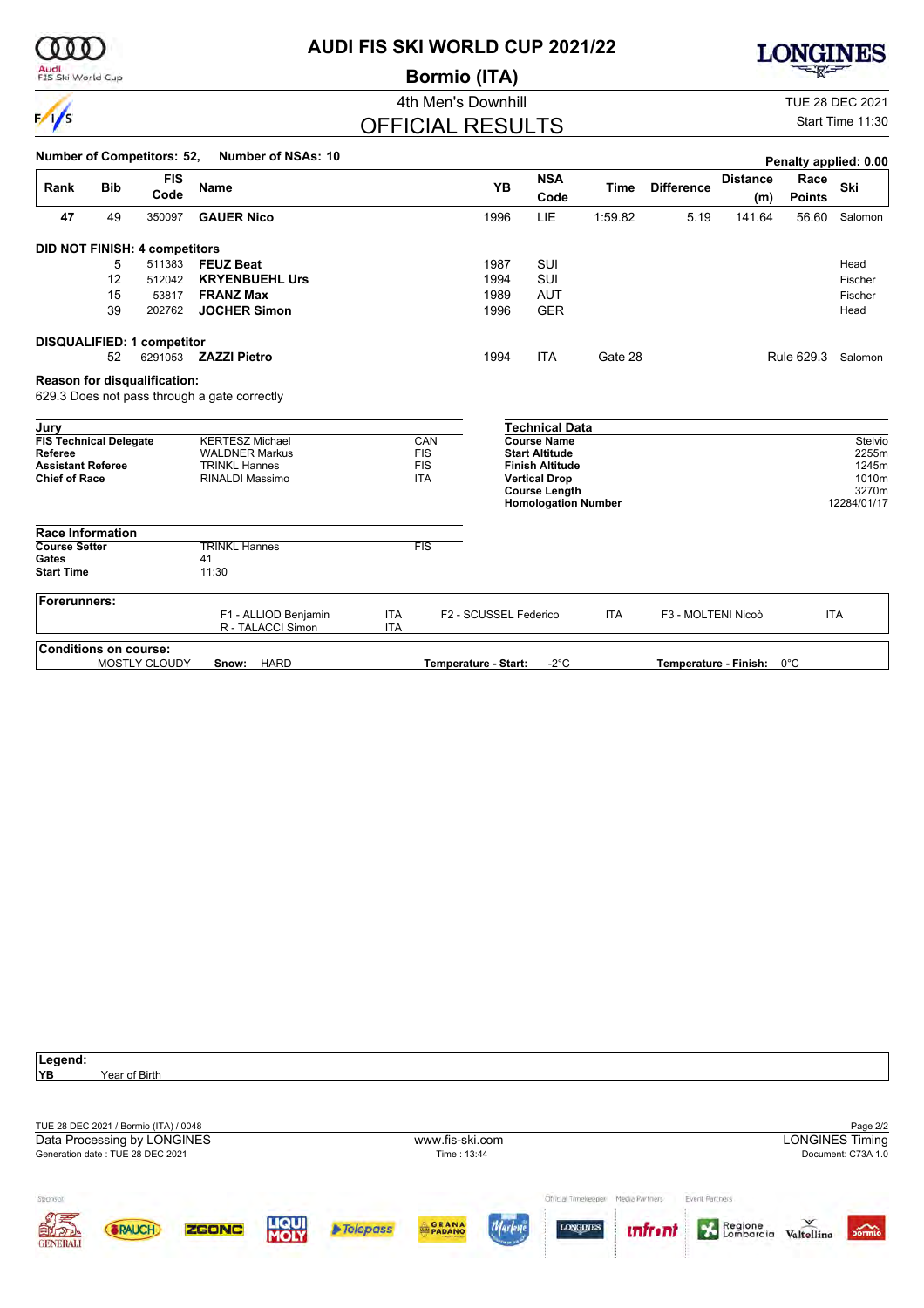







# m

 $\frac{1}{s}$ 

**AUDI FIS SKI WORLD CUP 2021/22**

### Audi<br>FIS Ski World Cup

**Bormio (ITA)**

**LONGINES** 

4th Men's Downhill **All Accord 2021** TUE 28 DEC 2021 PENALTY CALCULATION

Start Time 11:30

### **Best 10 at Finish F-factor:** 1250

|              |            | FIS  |                                | <b>NSA</b> | <b>FIS</b>    |        | Race          |  |
|--------------|------------|------|--------------------------------|------------|---------------|--------|---------------|--|
| Rank         | <b>Bib</b> | Code | Name                           | Code       | <b>Points</b> | Best 5 | <b>Points</b> |  |
|              | 9          |      | 291459 PARIS Dominik           | <b>ITA</b> | 0.00          | 0.00   | 0.00          |  |
| $\mathbf{2}$ | 8          |      | 512269 ODERMATT Marco          | SUI        | 8.42          |        |               |  |
| 3            | 10         |      | 512124 HINTERMANN Niels        | <b>SUI</b> | 5.75          | 5.75   | 8.72          |  |
| 4            | 20         |      | 53975 HEMETSBERGER Daniel      | <b>AUT</b> | 14.82         |        |               |  |
| 5            | 27         |      | 202345 SCHWAIGER Dominik       | <b>GER</b> | 11.50         |        |               |  |
| 6            |            |      | 422139 KILDE Aleksander Aamodt | <b>NOR</b> | 0.81          | 0.81   | 12.21         |  |
|              |            |      | 53980 KRIECHMAYR Vincent       | <b>AUT</b> | 0.00          | 0.00   | 12.54         |  |
| 8            | 14         |      | 530874 GANONG Travis           | USA        | 4.88          | 4.88   | 12.98         |  |
| 9            | 30         |      | 54157 DANKLMAIER Daniel        | <b>AUT</b> | 10.05         |        |               |  |
| 10           | 26         |      | 293550 MARSAGLIA Matteo        | <b>ITA</b> | 10.97         |        |               |  |
|              |            |      |                                |            |               |        |               |  |

### **Best 5 FIS Points Started**

| Rank       |            | <b>FIS</b> | <b>Name</b>              | <b>NSA</b> | <b>FIS</b>    |
|------------|------------|------------|--------------------------|------------|---------------|
|            | <b>Bib</b> | Code       |                          | Code       | <b>Points</b> |
|            | 9          |            | 291459 PARIS Dominik     | <b>ITA</b> | 0.00          |
| 7          |            |            | 53980 KRIECHMAYR Vincent | AUT        | 0.00          |
| 12         | 3          |            | 53902 MAYER Matthias     | AUT        | 0.00          |
| <b>DNF</b> | 5          |            | 511383 FEUZ Beat         | SUI        | 0.00          |
| <b>DNF</b> |            |            | 512042 KRYENBUEHL Urs    | SUI        | 0.76          |

|       |       |          | <b>TOTALS:</b>                               |
|-------|-------|----------|----------------------------------------------|
|       |       | 0.76     | FIS Points of Best 5 Started (B)             |
|       | 11.44 |          | FIS Points of Best 5 at Finish in Top 10 (A) |
| 46.45 |       |          | Race Points of Corresponding Competitors (C) |
|       |       | $-3.425$ | Calculated Penalty (A+B-C):10 =>             |
|       |       | $-3.43$  | <b>Rounded</b>                               |
|       |       | 0.00     | <b>Category Adder</b>                        |
|       |       | 0.00     | <b>Correction Value (Z)</b>                  |
|       |       | $-3.43$  | <b>Calculated Penalty</b>                    |
|       |       | 0.00     | <b>Penalty Applied</b>                       |

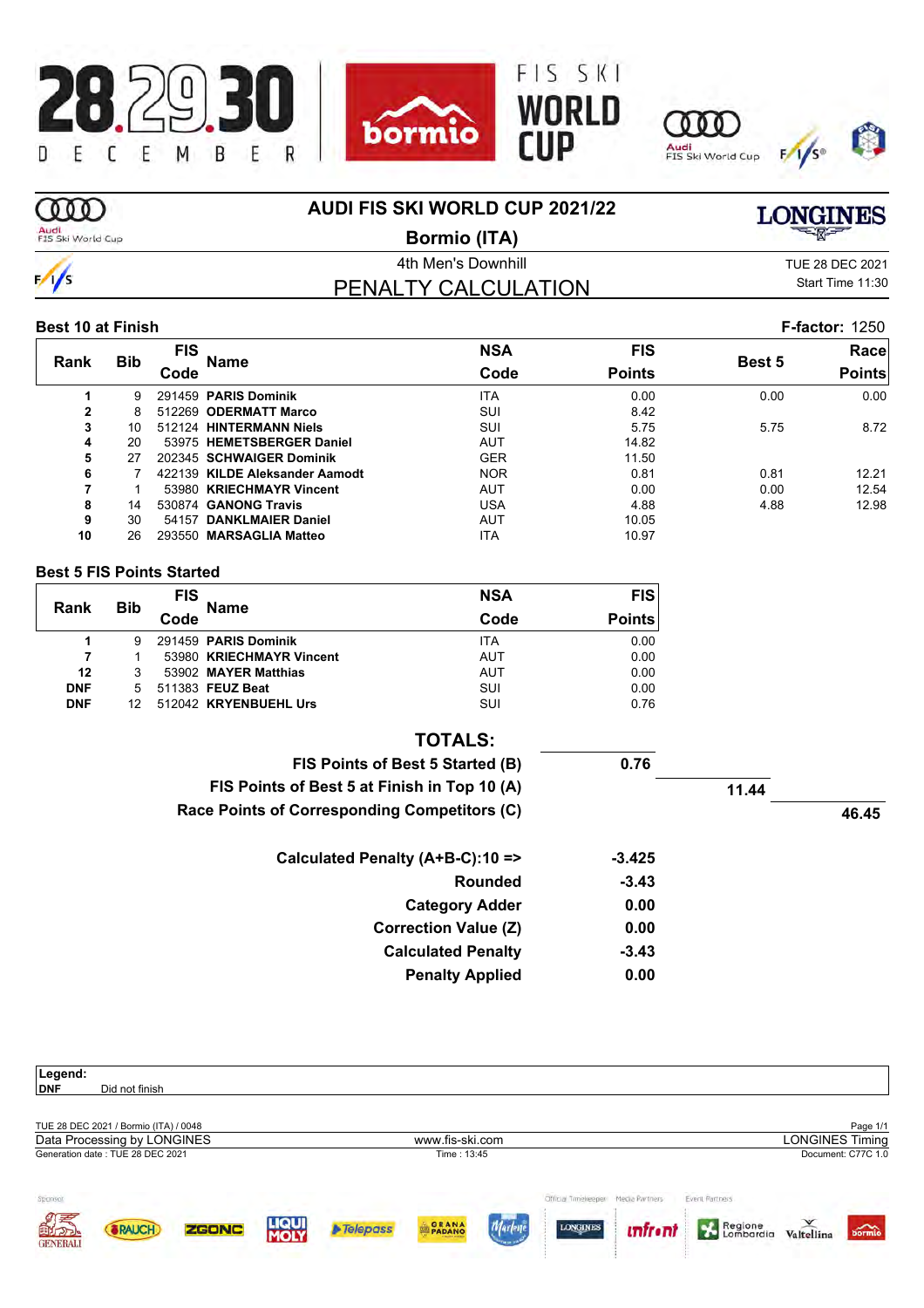

# **OOO**

 $\frac{1}{s}$ 

### **AUDI FIS SKI WORLD CUP 2021/22**

Audi<br>FIS Ski World Cup

**Bormio (ITA)**

4th Men's Downhill **All Accord 2021** TUE 28 DEC 2021 Start Time 11:30

**LONGINES** 

# PERFORMANCE ANALYSIS BY RANK

| Rank Bib Name  |    |                              | <b>NSA</b> | <b>Positions</b> |                    |                      | <b>Partials</b> |                | <b>Difference</b> |              |                                          | Speed |                          |      |
|----------------|----|------------------------------|------------|------------------|--------------------|----------------------|-----------------|----------------|-------------------|--------------|------------------------------------------|-------|--------------------------|------|
|                |    | Ski                          | Code       | Pos              |                    | <b>Time Rank Pos</b> |                 |                |                   |              | Time Rank Time Dist.(m) Pos. (km/h) Rank |       |                          |      |
| 1              |    | 9 PARIS Dominik              | <b>ITA</b> | Int1:            | 11.33              |                      | $(4)$ 11-12:    | 19.69          | (1)               | 0.14         |                                          | Sp1   | 122.41                   | (1)  |
|                |    | Nordica                      |            | Int2:            | 31.02              |                      | $(1)$ 12-13:    | 21.73          | (2)               | 0.00         |                                          | Sp2   | 124.95                   | (14) |
|                |    |                              |            | Int3:            | 52.75              | (1)                  | $13-14:$        | 33.27          | (2)               | 0.00         |                                          |       | Sp3 122.86               | (33) |
|                |    |                              |            | Int4:            | 1:26.02            | (1)                  | $14-15:$        | 11.49          | (6)               | 0.00         |                                          |       |                          |      |
|                |    |                              |            | Int5:            | 1:37.51            | (1)                  | 15-Fin:         | 17.12          | (17)              | 0.00         |                                          |       |                          |      |
|                |    |                              |            | Fin:             | 1:54.63            | (1)                  |                 |                |                   | 0.00         | 0.00                                     |       | Avg: 102.70              |      |
| $\mathbf{2}$   |    | 8 ODERMATT Marco             | SUI        | Int1:            | 11.25              |                      | $(2)$ 11-12:    |                |                   | 0.06         |                                          | Sp1   | 118.36                   | (7)  |
|                |    | Stoeckli                     |            | Int2:            | 31.30              | (2)                  | $12-13:$        | 20.05          | (2)               | 0.28         |                                          |       | Sp2 122.57               | (30) |
|                |    |                              |            | Int3:            | 53.30              |                      | $(3)$ 13-14:    | 22.00          | (10)              | 0.55         |                                          |       | Sp3 120.19               | (41) |
|                |    |                              |            | Int4:            | 1:26.58            |                      | $(2)$ 14-15:    | 33.28          | (3)               | 0.56         |                                          |       |                          |      |
|                |    |                              |            | Int5:            | 1:37.96            |                      | $(2)$ 15-Fin:   | 11.38          | (3)               | 0.45         |                                          |       |                          |      |
|                |    |                              |            | Fin:             | 1:54.87            | (2)                  |                 | 16.91          | (4)               | 0.24         | 6.83                                     |       | Avg: 102.48              |      |
| 3              |    | 10 HINTERMANN Niels          | SUI        |                  |                    |                      |                 |                |                   |              |                                          |       |                          |      |
|                |    | Atomic                       |            | Int1:            | 11.46              | (28)                 | $11 - 12$ :     | 20.07          | (3)               | 0.27         |                                          | Sp1   | 120.36                   | (3)  |
|                |    |                              |            | Int2:<br>Int3:   | 31.53<br>53.69     | (5)                  | $12 - 13:$      | 22.16          | (17)              | 0.51<br>0.94 |                                          |       | Sp2 125.67<br>Sp3 121.04 | (8)  |
|                |    |                              |            | Int4:            | 1:27.19            | (9)                  | $13-14:$        | 33.50          | (5)               | 1.17         |                                          |       |                          | (37) |
|                |    |                              |            | Int5:            | 1:38.53            | (5)                  | $14 - 15$ :     | 11.34          | (1)               | 1.02         |                                          |       |                          |      |
|                |    |                              |            | Fin:             | 1:55.43            | (3)                  | 15-Fin:         | 16.90          | (3)               | 0.80         | 22.66                                    |       | Avg: 101.98              |      |
|                |    |                              |            |                  |                    | (3)                  |                 |                |                   |              |                                          |       |                          |      |
| 4              |    | 20 HEMETSBERGER Daniel       | <b>AUT</b> | Int1:            | 11.55              |                      | $(44)$ 11-12:   | 20.19          | (8)               | 0.36         |                                          |       | Sp1 117.63               | (10) |
|                |    | Fischer                      |            | Int2:            | 31.74              |                      | $(13)$ 12-13:   | 21.94          | (6)               | 0.72         |                                          | Sp2   | 125.64                   | (9)  |
|                |    |                              |            | Int3:            | 53.68              |                      | $(7)$ 13-14:    | 33.49          | (4)               | 0.93         |                                          |       | Sp3 124.24               | (26) |
|                |    |                              |            | Int4:            | 1:27.17            | (4)                  | $14 - 15$ :     | 11.53          | (10)              | 1.15         |                                          |       |                          |      |
|                |    |                              |            | Int5:            | 1:38.70            | (5)                  | I5-Fin:         | 16.92          | (6)               | 1.19         |                                          |       |                          |      |
|                |    |                              |            | Fin:             | 1:55.62            | (4)                  |                 |                |                   | 0.99         | 28.00                                    |       | Avg: 101.82              |      |
| 5              | 27 | <b>SCHWAIGER Dominik</b>     | GER        | Int1:            | 11.49              |                      | $(35)$ 11-12:   |                |                   | 0.30         |                                          |       |                          |      |
|                |    | Head                         |            | Int2:            | 31.87              |                      | $(17)$ 12-13:   | 20.38          | (14)              | 0.85         |                                          |       | Sp2 121.39               | (43) |
|                |    |                              |            | Int3:            | 53.92              |                      | $(14)$ 13-14:   | 22.05          | (11)              | 1.17         |                                          |       | Sp3 130.27               | (1)  |
|                |    |                              |            | Int4:            | 1:27.44            |                      | $(10)$ 14-15:   | 33.52          | (6)               | 1.42         |                                          |       |                          |      |
|                |    |                              |            | Int5:            | 1:38.82            |                      | $(7)$ 15-Fin:   | 11.38<br>16.91 | (3)               | 1.31         |                                          |       |                          |      |
|                |    |                              |            | Fin:             | 1:55.73            | (5)                  |                 |                | (4)               | 1.10         | 31.08                                    |       | Avg: 101.72              |      |
| 6              |    | 7 KILDE Aleksander Aamodt    | <b>NOR</b> |                  |                    |                      |                 |                |                   |              |                                          |       |                          |      |
|                |    | Atomic                       |            | Int1:            | 11.25              |                      | $(2)$ 11-12:    | 20.14          | (6)               | 0.06         |                                          |       |                          |      |
|                |    |                              |            | Int2:            | 31.39              |                      | $(3)$ 12-13:    | 22.10          | (11)              | 0.37         |                                          |       | Sp2 121.79               | (38) |
|                |    |                              |            | Int3:            | 53.49              |                      | $(4)$ 13-14:    | 33.82          | (19)              | 0.74         |                                          |       |                          |      |
|                |    |                              |            | Int4:            | 1:27.31            | (6)                  | $14 - 15$ :     | 11.52          | (8)               | 1.29         |                                          |       |                          |      |
|                |    |                              |            | Int5:<br>Fin:    | 1:38.83<br>1:55.75 | (8)<br>(6)           | 15-Fin:         | 16.92          | (6)               | 1.32<br>1.12 | 31.64                                    |       | Avg: 101.70              |      |
|                |    |                              |            |                  |                    |                      |                 |                |                   |              |                                          |       |                          |      |
| $\overline{7}$ |    | 1 KRIECHMAYR Vincent<br>Head | AUT        | Int1:            | 11.19              |                      | $(1)$ 11-12:    | 20.41          | (15)              | 0.00         |                                          | Sp1   | 116.95                   | (13) |
|                |    |                              |            | Int2:            | 31.60              |                      | $(7)$ 12-13:    | 21.65          | (1)               | 0.58         |                                          |       | Sp2 126.74               | (4)  |
|                |    |                              |            | Int3:            | 53.25              | (2)                  | $13 - 14$ :     | 33.77          | (17)              | 0.50         |                                          |       | Sp3 122.90               | (32) |
|                |    |                              |            | Int4:            | 1:27.02            | (3)                  | $14-15$ :       | 11.54          | (12)              | 1.00         |                                          |       |                          |      |
|                |    |                              |            | Int5:            | 1:38.56            | (4)                  | 15-Fin:         | 17.22          | (23)              | 1.05         |                                          |       |                          |      |
|                |    |                              |            | Fin:             | 1:55.78            | (7)                  |                 |                |                   | 1.15         | 32.48                                    |       | Avg: 101.68              |      |

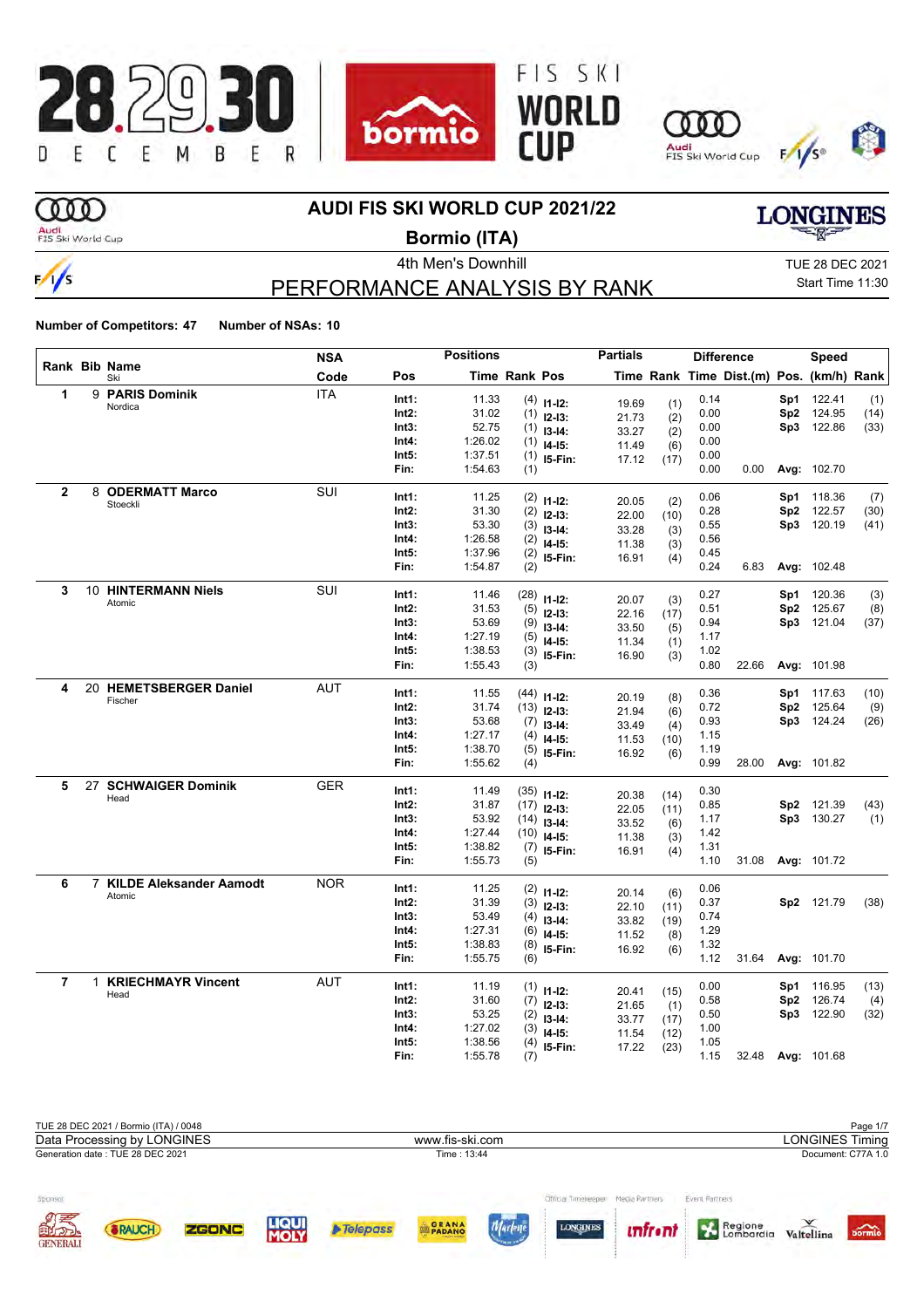

### Audi<br>FIS Ski World Cup

# **AUDI FIS SKI WORLD CUP 2021/22**

**Bormio (ITA)**





# Start Time 11:30

## PERFORMANCE ANALYSIS BY RANK

#### **Number of Competitors: 47 Number of NSAs: 10**

| Rank Bib Name<br>Code<br>Pos<br>Time Rank Pos<br>Time Rank Time Dist.(m) Pos. (km/h) Rank<br>Ski<br><b>USA</b><br>14 GANONG Travis<br>8<br>Int1:<br>0.22<br>116.44<br>11.41<br>Sp1<br>(14)<br>$(13)$ 11-12:<br>(10)<br>20.27<br>Atomic<br>Int2:<br>31.68<br>0.66<br>Sp2<br>123.59<br>(21)<br>$(9)$ 12-13:<br>22.42<br>(31)<br>54.10<br>1.35<br>Sp3<br>123.24<br>(28)<br>Int3:<br>$(18)$ 13-14:<br>33.21<br>(1)<br>1:27.31<br>1.29<br>Int4:<br>$(6)$ 14-15:<br>11.52<br>(8)<br>1.32<br>Int5:<br>1:38.83<br>$(8)$ 15-Fin:<br>16.99<br>(9)<br>1:55.82<br>1.19<br>33.60<br>Fin:<br>Avg: 101.64<br>(8)<br>30 DANKLMAIER Daniel<br><b>AUT</b><br>9<br>Int1:<br>11.46<br>0.27<br>Sp1<br>120.33<br>(4)<br>$(28)$ 11-12:<br>20.13<br>(5)<br>Atomic<br>Int2:<br>31.59<br>0.57<br>Sp2<br>126.78<br>(3)<br>$(6)$ 12-13:<br>22.20<br>(18)<br>53.79<br>1.04<br>Sp3 129.14<br>Int3:<br>(2)<br>$(11)$ 13-14:<br>33.70<br>(12)<br>1:27.49<br>1.47<br>Int4:<br>$(11)$ 14-15:<br>11.41<br>(5)<br>Int5:<br>1:38.90<br>1.39<br>$(10)$ 15-Fin:<br>16.99<br>(9)<br>Fin:<br>1:55.89<br>1.26<br>(9)<br>35.55<br>Avg: 101.58<br>26 MARSAGLIA Matteo<br><b>ITA</b><br>10<br>0.25<br>Int1:<br>11.44<br>$(22)$ 11-12:<br>(18)<br>20.44<br>Fischer<br>Int2:<br>31.88<br>0.86<br>Sp2<br>120.43<br>(45)<br>$(18)$ 12-13:<br>21.83<br>(3)<br>53.71<br>0.96<br>Sp3 128.74<br>Int3:<br>(3)<br>$(10)$ 13-14:<br>33.69<br>(11)<br>Int4:<br>1:27.40<br>1.38<br>$(9)$ 14-15:<br>11.55<br>(15)<br>Int5:<br>1:38.95<br>1.44<br>$(11)$ 15-Fin:<br>17.01<br>(14)<br>1:55.96<br>1.33<br>Fin:<br>37.51<br>Avg: 101.52<br>(10)<br>11<br>13 CLAREY Johan<br><b>FRA</b><br>Int1:<br>11.37<br>0.18<br>Sp1<br>120.91<br>(2)<br>$(6)$ 11-12:<br>20.08<br>(4)<br>Head<br>Int2:<br>31.45<br>0.43<br>Sp2<br>124.50<br>(16)<br>$(4)$ 12-13:<br>22.22<br>(19)<br>53.67<br>0.92<br>Sp3 124.32<br>Int3:<br>(24)<br>$(6)$ 13-14:<br>33.68<br>(10)<br>1:27.35<br>1.33<br>Int4:<br>$(8)$ 14-15:<br>11.35<br>(2)<br>Int5:<br>1:38.70<br>1.19<br>$(5)$ 15-Fin:<br>17.29<br>(29)<br>Fin:<br>1:55.99<br>1.36<br>38.34<br>Avg: 101.49<br>(11)<br>12<br>3 MAYER Matthias<br><b>AUT</b><br>0.22<br>Int1:<br>11.41<br>$(13)$ 11-12:<br>(12)<br>20.32<br>Head<br>Int2:<br>31.73<br>0.71<br>123.76<br>(18)<br>$(12)$ 12-13:<br>Sp2<br>22.10<br>(12)<br>53.83<br>1.08<br>Sp3 128.32<br>Int3:<br>(6)<br>$(12)$ 13-14:<br>33.92<br>(25)<br>1:27.75<br>1.73<br>Int4:<br>$(15)$ 14-15:<br>11.65<br>(27)<br>Int5:<br>1:39.40<br>1.89<br>$(15)$ 15-Fin:<br>16.80<br>(2)<br>1:56.20<br>1.57<br>Fin:<br>44.18<br>Avg: 101.31<br>(12)<br><b>AUT</b><br>13<br>11 STRIEDINGER Otmar<br>Int1:<br>11.45<br>0.26<br>$(24)$ 11-12:<br>(10)<br>20.27<br>Salomon<br>Int2:<br>31.72<br>0.70<br>Sp2 124.68<br>(15)<br>$(10)$ 12-13:<br>21.96<br>(7)<br>53.68<br>0.93<br>Sp3 124.92<br>Int3:<br>(19)<br>$(7)$ 13-14:<br>33.92<br>(25)<br>Int4:<br>1:27.60<br>1.58<br>$(12)$ 14-15:<br>11.53<br>(10)<br>Int5:<br>1:39.13<br>1.62<br>$(12)$ 15-Fin:<br>17.10<br>(15)<br>Fin:<br>1:56.23<br>1.60<br>45.01<br>Avg: 101.28<br>(13)<br>18 BAILET Matthieu<br>14<br><b>FRA</b><br>Int1:<br>11.50<br>0.31<br>$(38)$ 11-12:<br>(22)<br>20.55<br>Salomon<br>Int2:<br>32.05<br>1.03<br>(11)<br>$(26)$ 12-13:<br>Sp2<br>125.36<br>21.88<br>(4)<br>53.93<br>Sp3 128.72<br>Int3:<br>1.18<br>(4)<br>$(15)$ 13-14:<br>33.74<br>(14)<br>1:27.67<br>1.65<br>Int4:<br>$(14)$ 14-15:<br>11.60<br>(23)<br>1:39.27<br>Int5:<br>1.76<br>$(14)$ 15-Fin:<br>16.99<br>(9)<br>Fin:<br>1:56.26<br>1.63<br>(14)<br>45.85<br>Avg: 101.26<br>21<br><b>GOLDBERG Jared</b><br><b>USA</b><br>15<br>0.23<br>Int1:<br>11.42<br>$(18)$ 11-12:<br>(32)<br>20.63<br>Head<br>Int2:<br>32.05<br>1.03<br>$(26)$ 12-13:<br>Sp2<br>126.43<br>(6)<br>22.45<br>(32)<br>54.50<br>Sp3 124.73<br>Int3:<br>1.75<br>(20)<br>$(31)$ 13-14:<br>33.63<br>(8) |  | <b>Positions</b><br><b>NSA</b> |       |         | <b>Partials</b><br><b>Difference</b> |  |  |      | Speed |  |  |  |
|------------------------------------------------------------------------------------------------------------------------------------------------------------------------------------------------------------------------------------------------------------------------------------------------------------------------------------------------------------------------------------------------------------------------------------------------------------------------------------------------------------------------------------------------------------------------------------------------------------------------------------------------------------------------------------------------------------------------------------------------------------------------------------------------------------------------------------------------------------------------------------------------------------------------------------------------------------------------------------------------------------------------------------------------------------------------------------------------------------------------------------------------------------------------------------------------------------------------------------------------------------------------------------------------------------------------------------------------------------------------------------------------------------------------------------------------------------------------------------------------------------------------------------------------------------------------------------------------------------------------------------------------------------------------------------------------------------------------------------------------------------------------------------------------------------------------------------------------------------------------------------------------------------------------------------------------------------------------------------------------------------------------------------------------------------------------------------------------------------------------------------------------------------------------------------------------------------------------------------------------------------------------------------------------------------------------------------------------------------------------------------------------------------------------------------------------------------------------------------------------------------------------------------------------------------------------------------------------------------------------------------------------------------------------------------------------------------------------------------------------------------------------------------------------------------------------------------------------------------------------------------------------------------------------------------------------------------------------------------------------------------------------------------------------------------------------------------------------------------------------------------------------------------------------------------------------------------------------------------------------------------------------------------------------------------------------------------------------------------------------------------------------------------------------------------------------------------------------------------------------------------------------------------------------------------------------------------------------------------------------------------------------------------------------------------------------------------------------------------------------------------------------------------------------------------|--|--------------------------------|-------|---------|--------------------------------------|--|--|------|-------|--|--|--|
|                                                                                                                                                                                                                                                                                                                                                                                                                                                                                                                                                                                                                                                                                                                                                                                                                                                                                                                                                                                                                                                                                                                                                                                                                                                                                                                                                                                                                                                                                                                                                                                                                                                                                                                                                                                                                                                                                                                                                                                                                                                                                                                                                                                                                                                                                                                                                                                                                                                                                                                                                                                                                                                                                                                                                                                                                                                                                                                                                                                                                                                                                                                                                                                                                                                                                                                                                                                                                                                                                                                                                                                                                                                                                                                                                                                                            |  |                                |       |         |                                      |  |  |      |       |  |  |  |
|                                                                                                                                                                                                                                                                                                                                                                                                                                                                                                                                                                                                                                                                                                                                                                                                                                                                                                                                                                                                                                                                                                                                                                                                                                                                                                                                                                                                                                                                                                                                                                                                                                                                                                                                                                                                                                                                                                                                                                                                                                                                                                                                                                                                                                                                                                                                                                                                                                                                                                                                                                                                                                                                                                                                                                                                                                                                                                                                                                                                                                                                                                                                                                                                                                                                                                                                                                                                                                                                                                                                                                                                                                                                                                                                                                                                            |  |                                |       |         |                                      |  |  |      |       |  |  |  |
|                                                                                                                                                                                                                                                                                                                                                                                                                                                                                                                                                                                                                                                                                                                                                                                                                                                                                                                                                                                                                                                                                                                                                                                                                                                                                                                                                                                                                                                                                                                                                                                                                                                                                                                                                                                                                                                                                                                                                                                                                                                                                                                                                                                                                                                                                                                                                                                                                                                                                                                                                                                                                                                                                                                                                                                                                                                                                                                                                                                                                                                                                                                                                                                                                                                                                                                                                                                                                                                                                                                                                                                                                                                                                                                                                                                                            |  |                                |       |         |                                      |  |  |      |       |  |  |  |
|                                                                                                                                                                                                                                                                                                                                                                                                                                                                                                                                                                                                                                                                                                                                                                                                                                                                                                                                                                                                                                                                                                                                                                                                                                                                                                                                                                                                                                                                                                                                                                                                                                                                                                                                                                                                                                                                                                                                                                                                                                                                                                                                                                                                                                                                                                                                                                                                                                                                                                                                                                                                                                                                                                                                                                                                                                                                                                                                                                                                                                                                                                                                                                                                                                                                                                                                                                                                                                                                                                                                                                                                                                                                                                                                                                                                            |  |                                |       |         |                                      |  |  |      |       |  |  |  |
|                                                                                                                                                                                                                                                                                                                                                                                                                                                                                                                                                                                                                                                                                                                                                                                                                                                                                                                                                                                                                                                                                                                                                                                                                                                                                                                                                                                                                                                                                                                                                                                                                                                                                                                                                                                                                                                                                                                                                                                                                                                                                                                                                                                                                                                                                                                                                                                                                                                                                                                                                                                                                                                                                                                                                                                                                                                                                                                                                                                                                                                                                                                                                                                                                                                                                                                                                                                                                                                                                                                                                                                                                                                                                                                                                                                                            |  |                                |       |         |                                      |  |  |      |       |  |  |  |
|                                                                                                                                                                                                                                                                                                                                                                                                                                                                                                                                                                                                                                                                                                                                                                                                                                                                                                                                                                                                                                                                                                                                                                                                                                                                                                                                                                                                                                                                                                                                                                                                                                                                                                                                                                                                                                                                                                                                                                                                                                                                                                                                                                                                                                                                                                                                                                                                                                                                                                                                                                                                                                                                                                                                                                                                                                                                                                                                                                                                                                                                                                                                                                                                                                                                                                                                                                                                                                                                                                                                                                                                                                                                                                                                                                                                            |  |                                |       |         |                                      |  |  |      |       |  |  |  |
|                                                                                                                                                                                                                                                                                                                                                                                                                                                                                                                                                                                                                                                                                                                                                                                                                                                                                                                                                                                                                                                                                                                                                                                                                                                                                                                                                                                                                                                                                                                                                                                                                                                                                                                                                                                                                                                                                                                                                                                                                                                                                                                                                                                                                                                                                                                                                                                                                                                                                                                                                                                                                                                                                                                                                                                                                                                                                                                                                                                                                                                                                                                                                                                                                                                                                                                                                                                                                                                                                                                                                                                                                                                                                                                                                                                                            |  |                                |       |         |                                      |  |  |      |       |  |  |  |
|                                                                                                                                                                                                                                                                                                                                                                                                                                                                                                                                                                                                                                                                                                                                                                                                                                                                                                                                                                                                                                                                                                                                                                                                                                                                                                                                                                                                                                                                                                                                                                                                                                                                                                                                                                                                                                                                                                                                                                                                                                                                                                                                                                                                                                                                                                                                                                                                                                                                                                                                                                                                                                                                                                                                                                                                                                                                                                                                                                                                                                                                                                                                                                                                                                                                                                                                                                                                                                                                                                                                                                                                                                                                                                                                                                                                            |  |                                |       |         |                                      |  |  |      |       |  |  |  |
|                                                                                                                                                                                                                                                                                                                                                                                                                                                                                                                                                                                                                                                                                                                                                                                                                                                                                                                                                                                                                                                                                                                                                                                                                                                                                                                                                                                                                                                                                                                                                                                                                                                                                                                                                                                                                                                                                                                                                                                                                                                                                                                                                                                                                                                                                                                                                                                                                                                                                                                                                                                                                                                                                                                                                                                                                                                                                                                                                                                                                                                                                                                                                                                                                                                                                                                                                                                                                                                                                                                                                                                                                                                                                                                                                                                                            |  |                                |       |         |                                      |  |  |      |       |  |  |  |
|                                                                                                                                                                                                                                                                                                                                                                                                                                                                                                                                                                                                                                                                                                                                                                                                                                                                                                                                                                                                                                                                                                                                                                                                                                                                                                                                                                                                                                                                                                                                                                                                                                                                                                                                                                                                                                                                                                                                                                                                                                                                                                                                                                                                                                                                                                                                                                                                                                                                                                                                                                                                                                                                                                                                                                                                                                                                                                                                                                                                                                                                                                                                                                                                                                                                                                                                                                                                                                                                                                                                                                                                                                                                                                                                                                                                            |  |                                |       |         |                                      |  |  |      |       |  |  |  |
|                                                                                                                                                                                                                                                                                                                                                                                                                                                                                                                                                                                                                                                                                                                                                                                                                                                                                                                                                                                                                                                                                                                                                                                                                                                                                                                                                                                                                                                                                                                                                                                                                                                                                                                                                                                                                                                                                                                                                                                                                                                                                                                                                                                                                                                                                                                                                                                                                                                                                                                                                                                                                                                                                                                                                                                                                                                                                                                                                                                                                                                                                                                                                                                                                                                                                                                                                                                                                                                                                                                                                                                                                                                                                                                                                                                                            |  |                                |       |         |                                      |  |  |      |       |  |  |  |
|                                                                                                                                                                                                                                                                                                                                                                                                                                                                                                                                                                                                                                                                                                                                                                                                                                                                                                                                                                                                                                                                                                                                                                                                                                                                                                                                                                                                                                                                                                                                                                                                                                                                                                                                                                                                                                                                                                                                                                                                                                                                                                                                                                                                                                                                                                                                                                                                                                                                                                                                                                                                                                                                                                                                                                                                                                                                                                                                                                                                                                                                                                                                                                                                                                                                                                                                                                                                                                                                                                                                                                                                                                                                                                                                                                                                            |  |                                |       |         |                                      |  |  |      |       |  |  |  |
|                                                                                                                                                                                                                                                                                                                                                                                                                                                                                                                                                                                                                                                                                                                                                                                                                                                                                                                                                                                                                                                                                                                                                                                                                                                                                                                                                                                                                                                                                                                                                                                                                                                                                                                                                                                                                                                                                                                                                                                                                                                                                                                                                                                                                                                                                                                                                                                                                                                                                                                                                                                                                                                                                                                                                                                                                                                                                                                                                                                                                                                                                                                                                                                                                                                                                                                                                                                                                                                                                                                                                                                                                                                                                                                                                                                                            |  |                                |       |         |                                      |  |  |      |       |  |  |  |
|                                                                                                                                                                                                                                                                                                                                                                                                                                                                                                                                                                                                                                                                                                                                                                                                                                                                                                                                                                                                                                                                                                                                                                                                                                                                                                                                                                                                                                                                                                                                                                                                                                                                                                                                                                                                                                                                                                                                                                                                                                                                                                                                                                                                                                                                                                                                                                                                                                                                                                                                                                                                                                                                                                                                                                                                                                                                                                                                                                                                                                                                                                                                                                                                                                                                                                                                                                                                                                                                                                                                                                                                                                                                                                                                                                                                            |  |                                |       |         |                                      |  |  |      |       |  |  |  |
|                                                                                                                                                                                                                                                                                                                                                                                                                                                                                                                                                                                                                                                                                                                                                                                                                                                                                                                                                                                                                                                                                                                                                                                                                                                                                                                                                                                                                                                                                                                                                                                                                                                                                                                                                                                                                                                                                                                                                                                                                                                                                                                                                                                                                                                                                                                                                                                                                                                                                                                                                                                                                                                                                                                                                                                                                                                                                                                                                                                                                                                                                                                                                                                                                                                                                                                                                                                                                                                                                                                                                                                                                                                                                                                                                                                                            |  |                                |       |         |                                      |  |  |      |       |  |  |  |
|                                                                                                                                                                                                                                                                                                                                                                                                                                                                                                                                                                                                                                                                                                                                                                                                                                                                                                                                                                                                                                                                                                                                                                                                                                                                                                                                                                                                                                                                                                                                                                                                                                                                                                                                                                                                                                                                                                                                                                                                                                                                                                                                                                                                                                                                                                                                                                                                                                                                                                                                                                                                                                                                                                                                                                                                                                                                                                                                                                                                                                                                                                                                                                                                                                                                                                                                                                                                                                                                                                                                                                                                                                                                                                                                                                                                            |  |                                |       |         |                                      |  |  |      |       |  |  |  |
|                                                                                                                                                                                                                                                                                                                                                                                                                                                                                                                                                                                                                                                                                                                                                                                                                                                                                                                                                                                                                                                                                                                                                                                                                                                                                                                                                                                                                                                                                                                                                                                                                                                                                                                                                                                                                                                                                                                                                                                                                                                                                                                                                                                                                                                                                                                                                                                                                                                                                                                                                                                                                                                                                                                                                                                                                                                                                                                                                                                                                                                                                                                                                                                                                                                                                                                                                                                                                                                                                                                                                                                                                                                                                                                                                                                                            |  |                                |       |         |                                      |  |  |      |       |  |  |  |
|                                                                                                                                                                                                                                                                                                                                                                                                                                                                                                                                                                                                                                                                                                                                                                                                                                                                                                                                                                                                                                                                                                                                                                                                                                                                                                                                                                                                                                                                                                                                                                                                                                                                                                                                                                                                                                                                                                                                                                                                                                                                                                                                                                                                                                                                                                                                                                                                                                                                                                                                                                                                                                                                                                                                                                                                                                                                                                                                                                                                                                                                                                                                                                                                                                                                                                                                                                                                                                                                                                                                                                                                                                                                                                                                                                                                            |  |                                |       |         |                                      |  |  |      |       |  |  |  |
|                                                                                                                                                                                                                                                                                                                                                                                                                                                                                                                                                                                                                                                                                                                                                                                                                                                                                                                                                                                                                                                                                                                                                                                                                                                                                                                                                                                                                                                                                                                                                                                                                                                                                                                                                                                                                                                                                                                                                                                                                                                                                                                                                                                                                                                                                                                                                                                                                                                                                                                                                                                                                                                                                                                                                                                                                                                                                                                                                                                                                                                                                                                                                                                                                                                                                                                                                                                                                                                                                                                                                                                                                                                                                                                                                                                                            |  |                                |       |         |                                      |  |  |      |       |  |  |  |
|                                                                                                                                                                                                                                                                                                                                                                                                                                                                                                                                                                                                                                                                                                                                                                                                                                                                                                                                                                                                                                                                                                                                                                                                                                                                                                                                                                                                                                                                                                                                                                                                                                                                                                                                                                                                                                                                                                                                                                                                                                                                                                                                                                                                                                                                                                                                                                                                                                                                                                                                                                                                                                                                                                                                                                                                                                                                                                                                                                                                                                                                                                                                                                                                                                                                                                                                                                                                                                                                                                                                                                                                                                                                                                                                                                                                            |  |                                |       |         |                                      |  |  |      |       |  |  |  |
|                                                                                                                                                                                                                                                                                                                                                                                                                                                                                                                                                                                                                                                                                                                                                                                                                                                                                                                                                                                                                                                                                                                                                                                                                                                                                                                                                                                                                                                                                                                                                                                                                                                                                                                                                                                                                                                                                                                                                                                                                                                                                                                                                                                                                                                                                                                                                                                                                                                                                                                                                                                                                                                                                                                                                                                                                                                                                                                                                                                                                                                                                                                                                                                                                                                                                                                                                                                                                                                                                                                                                                                                                                                                                                                                                                                                            |  |                                |       |         |                                      |  |  |      |       |  |  |  |
|                                                                                                                                                                                                                                                                                                                                                                                                                                                                                                                                                                                                                                                                                                                                                                                                                                                                                                                                                                                                                                                                                                                                                                                                                                                                                                                                                                                                                                                                                                                                                                                                                                                                                                                                                                                                                                                                                                                                                                                                                                                                                                                                                                                                                                                                                                                                                                                                                                                                                                                                                                                                                                                                                                                                                                                                                                                                                                                                                                                                                                                                                                                                                                                                                                                                                                                                                                                                                                                                                                                                                                                                                                                                                                                                                                                                            |  |                                |       |         |                                      |  |  |      |       |  |  |  |
|                                                                                                                                                                                                                                                                                                                                                                                                                                                                                                                                                                                                                                                                                                                                                                                                                                                                                                                                                                                                                                                                                                                                                                                                                                                                                                                                                                                                                                                                                                                                                                                                                                                                                                                                                                                                                                                                                                                                                                                                                                                                                                                                                                                                                                                                                                                                                                                                                                                                                                                                                                                                                                                                                                                                                                                                                                                                                                                                                                                                                                                                                                                                                                                                                                                                                                                                                                                                                                                                                                                                                                                                                                                                                                                                                                                                            |  |                                |       |         |                                      |  |  |      |       |  |  |  |
|                                                                                                                                                                                                                                                                                                                                                                                                                                                                                                                                                                                                                                                                                                                                                                                                                                                                                                                                                                                                                                                                                                                                                                                                                                                                                                                                                                                                                                                                                                                                                                                                                                                                                                                                                                                                                                                                                                                                                                                                                                                                                                                                                                                                                                                                                                                                                                                                                                                                                                                                                                                                                                                                                                                                                                                                                                                                                                                                                                                                                                                                                                                                                                                                                                                                                                                                                                                                                                                                                                                                                                                                                                                                                                                                                                                                            |  |                                |       |         |                                      |  |  |      |       |  |  |  |
|                                                                                                                                                                                                                                                                                                                                                                                                                                                                                                                                                                                                                                                                                                                                                                                                                                                                                                                                                                                                                                                                                                                                                                                                                                                                                                                                                                                                                                                                                                                                                                                                                                                                                                                                                                                                                                                                                                                                                                                                                                                                                                                                                                                                                                                                                                                                                                                                                                                                                                                                                                                                                                                                                                                                                                                                                                                                                                                                                                                                                                                                                                                                                                                                                                                                                                                                                                                                                                                                                                                                                                                                                                                                                                                                                                                                            |  |                                |       |         |                                      |  |  |      |       |  |  |  |
|                                                                                                                                                                                                                                                                                                                                                                                                                                                                                                                                                                                                                                                                                                                                                                                                                                                                                                                                                                                                                                                                                                                                                                                                                                                                                                                                                                                                                                                                                                                                                                                                                                                                                                                                                                                                                                                                                                                                                                                                                                                                                                                                                                                                                                                                                                                                                                                                                                                                                                                                                                                                                                                                                                                                                                                                                                                                                                                                                                                                                                                                                                                                                                                                                                                                                                                                                                                                                                                                                                                                                                                                                                                                                                                                                                                                            |  |                                |       |         |                                      |  |  |      |       |  |  |  |
|                                                                                                                                                                                                                                                                                                                                                                                                                                                                                                                                                                                                                                                                                                                                                                                                                                                                                                                                                                                                                                                                                                                                                                                                                                                                                                                                                                                                                                                                                                                                                                                                                                                                                                                                                                                                                                                                                                                                                                                                                                                                                                                                                                                                                                                                                                                                                                                                                                                                                                                                                                                                                                                                                                                                                                                                                                                                                                                                                                                                                                                                                                                                                                                                                                                                                                                                                                                                                                                                                                                                                                                                                                                                                                                                                                                                            |  |                                |       |         |                                      |  |  |      |       |  |  |  |
|                                                                                                                                                                                                                                                                                                                                                                                                                                                                                                                                                                                                                                                                                                                                                                                                                                                                                                                                                                                                                                                                                                                                                                                                                                                                                                                                                                                                                                                                                                                                                                                                                                                                                                                                                                                                                                                                                                                                                                                                                                                                                                                                                                                                                                                                                                                                                                                                                                                                                                                                                                                                                                                                                                                                                                                                                                                                                                                                                                                                                                                                                                                                                                                                                                                                                                                                                                                                                                                                                                                                                                                                                                                                                                                                                                                                            |  |                                |       |         |                                      |  |  |      |       |  |  |  |
|                                                                                                                                                                                                                                                                                                                                                                                                                                                                                                                                                                                                                                                                                                                                                                                                                                                                                                                                                                                                                                                                                                                                                                                                                                                                                                                                                                                                                                                                                                                                                                                                                                                                                                                                                                                                                                                                                                                                                                                                                                                                                                                                                                                                                                                                                                                                                                                                                                                                                                                                                                                                                                                                                                                                                                                                                                                                                                                                                                                                                                                                                                                                                                                                                                                                                                                                                                                                                                                                                                                                                                                                                                                                                                                                                                                                            |  |                                |       |         |                                      |  |  |      |       |  |  |  |
|                                                                                                                                                                                                                                                                                                                                                                                                                                                                                                                                                                                                                                                                                                                                                                                                                                                                                                                                                                                                                                                                                                                                                                                                                                                                                                                                                                                                                                                                                                                                                                                                                                                                                                                                                                                                                                                                                                                                                                                                                                                                                                                                                                                                                                                                                                                                                                                                                                                                                                                                                                                                                                                                                                                                                                                                                                                                                                                                                                                                                                                                                                                                                                                                                                                                                                                                                                                                                                                                                                                                                                                                                                                                                                                                                                                                            |  |                                |       |         |                                      |  |  |      |       |  |  |  |
|                                                                                                                                                                                                                                                                                                                                                                                                                                                                                                                                                                                                                                                                                                                                                                                                                                                                                                                                                                                                                                                                                                                                                                                                                                                                                                                                                                                                                                                                                                                                                                                                                                                                                                                                                                                                                                                                                                                                                                                                                                                                                                                                                                                                                                                                                                                                                                                                                                                                                                                                                                                                                                                                                                                                                                                                                                                                                                                                                                                                                                                                                                                                                                                                                                                                                                                                                                                                                                                                                                                                                                                                                                                                                                                                                                                                            |  |                                |       |         |                                      |  |  |      |       |  |  |  |
|                                                                                                                                                                                                                                                                                                                                                                                                                                                                                                                                                                                                                                                                                                                                                                                                                                                                                                                                                                                                                                                                                                                                                                                                                                                                                                                                                                                                                                                                                                                                                                                                                                                                                                                                                                                                                                                                                                                                                                                                                                                                                                                                                                                                                                                                                                                                                                                                                                                                                                                                                                                                                                                                                                                                                                                                                                                                                                                                                                                                                                                                                                                                                                                                                                                                                                                                                                                                                                                                                                                                                                                                                                                                                                                                                                                                            |  |                                |       |         |                                      |  |  |      |       |  |  |  |
|                                                                                                                                                                                                                                                                                                                                                                                                                                                                                                                                                                                                                                                                                                                                                                                                                                                                                                                                                                                                                                                                                                                                                                                                                                                                                                                                                                                                                                                                                                                                                                                                                                                                                                                                                                                                                                                                                                                                                                                                                                                                                                                                                                                                                                                                                                                                                                                                                                                                                                                                                                                                                                                                                                                                                                                                                                                                                                                                                                                                                                                                                                                                                                                                                                                                                                                                                                                                                                                                                                                                                                                                                                                                                                                                                                                                            |  |                                |       |         |                                      |  |  |      |       |  |  |  |
|                                                                                                                                                                                                                                                                                                                                                                                                                                                                                                                                                                                                                                                                                                                                                                                                                                                                                                                                                                                                                                                                                                                                                                                                                                                                                                                                                                                                                                                                                                                                                                                                                                                                                                                                                                                                                                                                                                                                                                                                                                                                                                                                                                                                                                                                                                                                                                                                                                                                                                                                                                                                                                                                                                                                                                                                                                                                                                                                                                                                                                                                                                                                                                                                                                                                                                                                                                                                                                                                                                                                                                                                                                                                                                                                                                                                            |  |                                |       |         |                                      |  |  |      |       |  |  |  |
|                                                                                                                                                                                                                                                                                                                                                                                                                                                                                                                                                                                                                                                                                                                                                                                                                                                                                                                                                                                                                                                                                                                                                                                                                                                                                                                                                                                                                                                                                                                                                                                                                                                                                                                                                                                                                                                                                                                                                                                                                                                                                                                                                                                                                                                                                                                                                                                                                                                                                                                                                                                                                                                                                                                                                                                                                                                                                                                                                                                                                                                                                                                                                                                                                                                                                                                                                                                                                                                                                                                                                                                                                                                                                                                                                                                                            |  |                                |       |         |                                      |  |  |      |       |  |  |  |
|                                                                                                                                                                                                                                                                                                                                                                                                                                                                                                                                                                                                                                                                                                                                                                                                                                                                                                                                                                                                                                                                                                                                                                                                                                                                                                                                                                                                                                                                                                                                                                                                                                                                                                                                                                                                                                                                                                                                                                                                                                                                                                                                                                                                                                                                                                                                                                                                                                                                                                                                                                                                                                                                                                                                                                                                                                                                                                                                                                                                                                                                                                                                                                                                                                                                                                                                                                                                                                                                                                                                                                                                                                                                                                                                                                                                            |  |                                |       |         |                                      |  |  |      |       |  |  |  |
|                                                                                                                                                                                                                                                                                                                                                                                                                                                                                                                                                                                                                                                                                                                                                                                                                                                                                                                                                                                                                                                                                                                                                                                                                                                                                                                                                                                                                                                                                                                                                                                                                                                                                                                                                                                                                                                                                                                                                                                                                                                                                                                                                                                                                                                                                                                                                                                                                                                                                                                                                                                                                                                                                                                                                                                                                                                                                                                                                                                                                                                                                                                                                                                                                                                                                                                                                                                                                                                                                                                                                                                                                                                                                                                                                                                                            |  |                                |       |         |                                      |  |  |      |       |  |  |  |
|                                                                                                                                                                                                                                                                                                                                                                                                                                                                                                                                                                                                                                                                                                                                                                                                                                                                                                                                                                                                                                                                                                                                                                                                                                                                                                                                                                                                                                                                                                                                                                                                                                                                                                                                                                                                                                                                                                                                                                                                                                                                                                                                                                                                                                                                                                                                                                                                                                                                                                                                                                                                                                                                                                                                                                                                                                                                                                                                                                                                                                                                                                                                                                                                                                                                                                                                                                                                                                                                                                                                                                                                                                                                                                                                                                                                            |  |                                |       |         |                                      |  |  |      |       |  |  |  |
|                                                                                                                                                                                                                                                                                                                                                                                                                                                                                                                                                                                                                                                                                                                                                                                                                                                                                                                                                                                                                                                                                                                                                                                                                                                                                                                                                                                                                                                                                                                                                                                                                                                                                                                                                                                                                                                                                                                                                                                                                                                                                                                                                                                                                                                                                                                                                                                                                                                                                                                                                                                                                                                                                                                                                                                                                                                                                                                                                                                                                                                                                                                                                                                                                                                                                                                                                                                                                                                                                                                                                                                                                                                                                                                                                                                                            |  |                                |       |         |                                      |  |  |      |       |  |  |  |
|                                                                                                                                                                                                                                                                                                                                                                                                                                                                                                                                                                                                                                                                                                                                                                                                                                                                                                                                                                                                                                                                                                                                                                                                                                                                                                                                                                                                                                                                                                                                                                                                                                                                                                                                                                                                                                                                                                                                                                                                                                                                                                                                                                                                                                                                                                                                                                                                                                                                                                                                                                                                                                                                                                                                                                                                                                                                                                                                                                                                                                                                                                                                                                                                                                                                                                                                                                                                                                                                                                                                                                                                                                                                                                                                                                                                            |  |                                |       |         |                                      |  |  |      |       |  |  |  |
|                                                                                                                                                                                                                                                                                                                                                                                                                                                                                                                                                                                                                                                                                                                                                                                                                                                                                                                                                                                                                                                                                                                                                                                                                                                                                                                                                                                                                                                                                                                                                                                                                                                                                                                                                                                                                                                                                                                                                                                                                                                                                                                                                                                                                                                                                                                                                                                                                                                                                                                                                                                                                                                                                                                                                                                                                                                                                                                                                                                                                                                                                                                                                                                                                                                                                                                                                                                                                                                                                                                                                                                                                                                                                                                                                                                                            |  |                                |       |         |                                      |  |  |      |       |  |  |  |
|                                                                                                                                                                                                                                                                                                                                                                                                                                                                                                                                                                                                                                                                                                                                                                                                                                                                                                                                                                                                                                                                                                                                                                                                                                                                                                                                                                                                                                                                                                                                                                                                                                                                                                                                                                                                                                                                                                                                                                                                                                                                                                                                                                                                                                                                                                                                                                                                                                                                                                                                                                                                                                                                                                                                                                                                                                                                                                                                                                                                                                                                                                                                                                                                                                                                                                                                                                                                                                                                                                                                                                                                                                                                                                                                                                                                            |  |                                |       |         |                                      |  |  |      |       |  |  |  |
|                                                                                                                                                                                                                                                                                                                                                                                                                                                                                                                                                                                                                                                                                                                                                                                                                                                                                                                                                                                                                                                                                                                                                                                                                                                                                                                                                                                                                                                                                                                                                                                                                                                                                                                                                                                                                                                                                                                                                                                                                                                                                                                                                                                                                                                                                                                                                                                                                                                                                                                                                                                                                                                                                                                                                                                                                                                                                                                                                                                                                                                                                                                                                                                                                                                                                                                                                                                                                                                                                                                                                                                                                                                                                                                                                                                                            |  |                                |       |         |                                      |  |  |      |       |  |  |  |
|                                                                                                                                                                                                                                                                                                                                                                                                                                                                                                                                                                                                                                                                                                                                                                                                                                                                                                                                                                                                                                                                                                                                                                                                                                                                                                                                                                                                                                                                                                                                                                                                                                                                                                                                                                                                                                                                                                                                                                                                                                                                                                                                                                                                                                                                                                                                                                                                                                                                                                                                                                                                                                                                                                                                                                                                                                                                                                                                                                                                                                                                                                                                                                                                                                                                                                                                                                                                                                                                                                                                                                                                                                                                                                                                                                                                            |  |                                |       |         |                                      |  |  |      |       |  |  |  |
|                                                                                                                                                                                                                                                                                                                                                                                                                                                                                                                                                                                                                                                                                                                                                                                                                                                                                                                                                                                                                                                                                                                                                                                                                                                                                                                                                                                                                                                                                                                                                                                                                                                                                                                                                                                                                                                                                                                                                                                                                                                                                                                                                                                                                                                                                                                                                                                                                                                                                                                                                                                                                                                                                                                                                                                                                                                                                                                                                                                                                                                                                                                                                                                                                                                                                                                                                                                                                                                                                                                                                                                                                                                                                                                                                                                                            |  |                                |       |         |                                      |  |  |      |       |  |  |  |
|                                                                                                                                                                                                                                                                                                                                                                                                                                                                                                                                                                                                                                                                                                                                                                                                                                                                                                                                                                                                                                                                                                                                                                                                                                                                                                                                                                                                                                                                                                                                                                                                                                                                                                                                                                                                                                                                                                                                                                                                                                                                                                                                                                                                                                                                                                                                                                                                                                                                                                                                                                                                                                                                                                                                                                                                                                                                                                                                                                                                                                                                                                                                                                                                                                                                                                                                                                                                                                                                                                                                                                                                                                                                                                                                                                                                            |  |                                |       |         |                                      |  |  |      |       |  |  |  |
|                                                                                                                                                                                                                                                                                                                                                                                                                                                                                                                                                                                                                                                                                                                                                                                                                                                                                                                                                                                                                                                                                                                                                                                                                                                                                                                                                                                                                                                                                                                                                                                                                                                                                                                                                                                                                                                                                                                                                                                                                                                                                                                                                                                                                                                                                                                                                                                                                                                                                                                                                                                                                                                                                                                                                                                                                                                                                                                                                                                                                                                                                                                                                                                                                                                                                                                                                                                                                                                                                                                                                                                                                                                                                                                                                                                                            |  |                                | Int4: | 1:28.13 |                                      |  |  | 2.11 |       |  |  |  |
| $(21)$ 14-15:<br>11.62<br>(25)<br>1:39.75<br>2.24<br>Int5:                                                                                                                                                                                                                                                                                                                                                                                                                                                                                                                                                                                                                                                                                                                                                                                                                                                                                                                                                                                                                                                                                                                                                                                                                                                                                                                                                                                                                                                                                                                                                                                                                                                                                                                                                                                                                                                                                                                                                                                                                                                                                                                                                                                                                                                                                                                                                                                                                                                                                                                                                                                                                                                                                                                                                                                                                                                                                                                                                                                                                                                                                                                                                                                                                                                                                                                                                                                                                                                                                                                                                                                                                                                                                                                                                 |  |                                |       |         |                                      |  |  |      |       |  |  |  |
| $(22)$ 15-Fin:<br>16.74<br>(1)<br>Fin:<br>1:56.49<br>1.86<br>52.21<br>(15)<br>Avg: 101.06                                                                                                                                                                                                                                                                                                                                                                                                                                                                                                                                                                                                                                                                                                                                                                                                                                                                                                                                                                                                                                                                                                                                                                                                                                                                                                                                                                                                                                                                                                                                                                                                                                                                                                                                                                                                                                                                                                                                                                                                                                                                                                                                                                                                                                                                                                                                                                                                                                                                                                                                                                                                                                                                                                                                                                                                                                                                                                                                                                                                                                                                                                                                                                                                                                                                                                                                                                                                                                                                                                                                                                                                                                                                                                                  |  |                                |       |         |                                      |  |  |      |       |  |  |  |

TUE 28 DEC 2021 / Bormio (ITA) / 0048 Page 2/7<br>
Data Processing by LONGINES **Page 2/7**<br>
Page 2/7 **Page 2/7** Data Processing by LONGINES www.fis-ski.com Generation date : TUE 28 DEC 2021 Time : 13:44 Document: C77A 1.0 Event Partners Sponso Official Timeleeper Media Partners Regione Valtellina Marlen **PADANC** LONGINE **SRAUCH** ZGONC Telepass *unfront* bormio **GENERAL**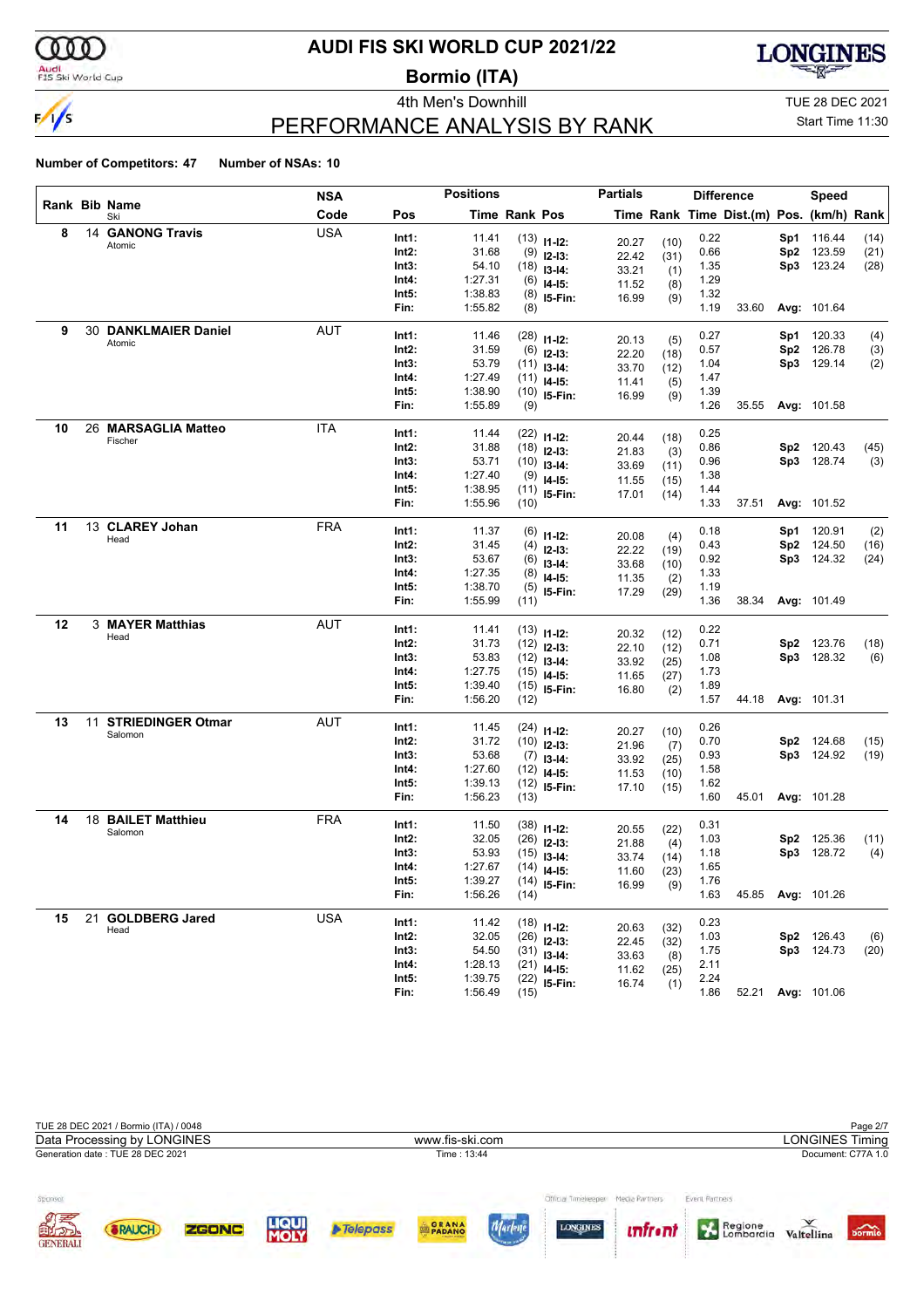

### Audi<br>FIS Ski World Cup

# **AUDI FIS SKI WORLD CUP 2021/22**

**Bormio (ITA)**





# PERFORMANCE ANALYSIS BY RANK

Start Time 11:30

|    |    |                        | <b>NSA</b> | <b>Positions</b> |         |               | <b>Partials</b>                | <b>Difference</b> |              |      | <b>Speed</b>                             |     |                    |      |
|----|----|------------------------|------------|------------------|---------|---------------|--------------------------------|-------------------|--------------|------|------------------------------------------|-----|--------------------|------|
|    |    | Rank Bib Name<br>Ski   | Code       | Pos              |         | Time Rank Pos |                                |                   |              |      | Time Rank Time Dist.(m) Pos. (km/h) Rank |     |                    |      |
| 16 |    | 24 FERSTL Josef        | <b>GER</b> | Int1:            | 11.37   |               | $(6)$ 11-12:                   | 20.24             | (8)          | 0.18 |                                          |     |                    |      |
|    |    | Head                   |            | Int2:            | 31.61   |               | $(8)$ 12-13:                   | 21.99             | (9)          | 0.59 |                                          |     | Sp2 121.77         | (39) |
|    |    |                        |            | Int3:            | 53.60   |               | $(5)$ 13-14:                   | 34.42             | (39)         | 0.85 |                                          |     | Sp3 124.42         | (23) |
|    |    |                        |            | Int4:            | 1:28.02 |               | $(20)$ 14-15:                  | 11.55             | (15)         | 2.00 |                                          |     |                    |      |
|    |    |                        |            | Int5:            | 1:39.57 |               | $(17)$ 15-Fin:                 | 16.94             | (8)          | 2.06 |                                          |     |                    |      |
|    |    |                        |            | Fin:             | 1:56.51 | (16)          |                                |                   |              | 1.88 | 52.76                                    |     | Avg: 101.04        |      |
| 17 |    | 25 CASSE Mattia        | <b>ITA</b> | Int1:            | 11.40   |               | $(12)$ 11-12:                  |                   |              | 0.21 |                                          |     | Sp1 115.75         | (17) |
|    |    | Head                   |            | $Int2$ :         | 31.86   |               | $(16)$ 12-13:                  | 20.46<br>22.29    | (19)<br>(24) | 0.84 |                                          |     | Sp2 121.80         | (37) |
|    |    |                        |            | Int3:            | 54.15   |               | $(19)$ 13-14:                  | 33.83             | (20)         | 1.40 |                                          |     | Sp3 124.50         | (22) |
|    |    |                        |            | Int4:            | 1:27.98 |               | $(19)$ 14-15:                  | 11.59             | (22)         | 1.96 |                                          |     |                    |      |
|    |    |                        |            | Int5:            | 1:39.57 |               | $(17)$ 15-Fin:                 | 17.00             | (12)         | 2.06 |                                          |     |                    |      |
|    |    |                        |            | Fin:             | 1:56.57 | (17)          |                                |                   |              | 1.94 | 54.42                                    |     | Avg: 100.99        |      |
| 18 |    | 46 HROBAT Miha         | <b>SLO</b> | Int1:            | 11.41   |               | $(13)$ 11-12:                  |                   |              | 0.22 |                                          |     | Sp1 114.93         | (20) |
|    |    | Atomic                 |            | Int2:            | 31.99   |               | $(24)$ 12-13:                  | 20.58<br>21.92    | (27)<br>(5)  | 0.97 |                                          |     | Sp2 128.90         | (1)  |
|    |    |                        |            | Int3:            | 53.91   |               | $(13)$ 13-14:                  | 33.70             | (12)         | 1.16 |                                          |     |                    |      |
|    |    |                        |            | Int4:            | 1:27.61 |               | $(13)$ 14-15:                  | 11.63             | (26)         | 1.59 |                                          |     |                    |      |
|    |    |                        |            | Int5:            | 1:39.24 |               | $(13)$ 15-Fin:                 | 17.41             | (37)         | 1.73 |                                          |     |                    |      |
|    |    |                        |            | Fin:             | 1:56.65 | (18)          |                                |                   |              | 2.02 | 56.63                                    |     | Avg: 100.92        |      |
| 19 | 31 | <b>ROULIN Gilles</b>   | SUI        | Int1:            | 11.54   |               | $(42)$ 11-12:                  |                   |              | 0.35 |                                          |     | Sp1 118.50         | (6)  |
|    |    | Head                   |            | Int2:            | 31.72   |               | $(10)$ 12-13:                  | 20.18             | (7)          | 0.70 |                                          |     | Sp2 122.91         | (26) |
|    |    |                        |            | Int3:            | 54.21   |               | $(21)$ 13-14:                  | 22.49<br>33.76    | (35)<br>(15) | 1.46 |                                          |     | Sp3 120.95         | (38) |
|    |    |                        |            | Int4:            | 1:27.97 |               | $(18)$ 14-15:                  | 11.58             | (19)         | 1.95 |                                          |     |                    |      |
|    |    |                        |            | Int5:            | 1:39.55 |               | $(16)$ 15-Fin:                 | 17.11             | (16)         | 2.04 |                                          |     |                    |      |
|    |    |                        |            | Fin:             | 1:56.66 | (19)          |                                |                   |              | 2.03 | 56.90                                    |     | Avg: 100.91        |      |
| 20 |    | 16 COCHRAN-SIEGLE Ryan | <b>USA</b> | Int1:            | 11.41   |               | $(13)$ 11-12:                  |                   |              | 0.22 |                                          |     | Sp1 111.59         | (26) |
|    |    | Head                   |            | Int2:            | 31.97   |               | $(22)$ 12-13:                  | 20.56             | (25)         | 0.95 |                                          |     | Sp2 127.72         | (2)  |
|    |    |                        |            | Int3:            | 53.95   |               | $(16)$ 13-14:                  | 21.98<br>33.84    | (8)          | 1.20 |                                          |     | Sp3 126.16         | (13) |
|    |    |                        |            | Int4:            | 1:27.79 |               | $(16)$ 14-15:                  | 11.80             | (21)<br>(40) | 1.77 |                                          |     |                    |      |
|    |    |                        |            | Int5:            | 1:39.59 |               | $(19)$ 15-Fin:                 | 17.19             | (19)         | 2.08 |                                          |     |                    |      |
|    |    |                        |            | Fin:             | 1:56.78 | (20)          |                                |                   |              | 2.15 | 60.20                                    |     | Avg: 100.80        |      |
| 21 |    | 23 KLINE Bostjan       | <b>SLO</b> | Int1:            | 11.53   |               | $(41)$ 11-12:                  |                   |              | 0.34 |                                          | Sp1 | 117.74             | (9)  |
|    |    | Salomon                |            | $Int2$ :         | 32.11   |               | $(32)$ 12-13:                  | 20.58             | (27)         | 1.09 |                                          |     | Sp2 122.95         | (25) |
|    |    |                        |            | Int3:            | 54.33   |               | $(22)$ 13-14:                  | 22.22<br>33.89    | (19)         | 1.58 |                                          |     | Sp3 124.53         | (21) |
|    |    |                        |            | Int4:            | 1:28.22 |               | $(24)$ 14-15:                  | 11.58             | (23)<br>(19) | 2.20 |                                          |     |                    |      |
|    |    |                        |            | Int5:            | 1:39.80 |               | $(24)$ 15-Fin:                 | 17.00             | (12)         | 2.29 |                                          |     |                    |      |
|    |    |                        |            | Fin:             | 1:56.80 | (21)          |                                |                   |              | 2.17 | 60.75                                    |     | <b>Avg: 100.79</b> |      |
| 22 |    | 19 BAUMANN Romed       | <b>GER</b> | Int1:            | 11.37   |               | $(6)$ 11-12:                   |                   |              | 0.18 |                                          |     |                    |      |
|    |    | Salomon                |            | Int2:            | 31.83   |               | $(15)$ 12-13:                  | 20.46             | (19)         | 0.81 |                                          |     | Sp2 122.00         | (35) |
|    |    |                        |            | Int3:            | 53.96   |               | $(17)$ 13-14:                  | 22.13             | (15)         | 1.21 |                                          |     |                    |      |
|    |    |                        |            | Int4:            | 1:27.84 |               | $(17)$ 14-15:                  | 33.88<br>11.75    | (22)<br>(33) | 1.82 |                                          |     |                    |      |
|    |    |                        |            | Int5:            | 1:39.59 |               | $(19)$ 15-Fin:                 | 17.25             | (26)         | 2.08 |                                          |     |                    |      |
|    |    |                        |            | Fin:             | 1:56.84 | (22)          |                                |                   |              | 2.21 | 61.85                                    |     | Avg: 100.75        |      |
| 23 |    | 36 ROGENTIN Stefan     | SUI        | Int1:            | 11.38   |               |                                |                   |              | 0.19 |                                          |     | Sp1 115.48         | (18) |
|    |    | Fischer                |            | $Int2$ :         | 32.25   |               | $(10)$ 11-12:<br>$(39)$ 12-13: | 20.87             | (44)         | 1.23 |                                          |     | Sp2 122.46         | (31) |
|    |    |                        |            | Int3:            | 54.57   |               | $(33)$ 13-14:                  | 22.32             | (25)         | 1.82 |                                          |     | Sp3 123.01         | (30) |
|    |    |                        |            | Int4:            | 1:28.15 |               | $(22)$ 14-15:                  | 33.58             | (7)          | 2.13 |                                          |     |                    |      |
|    |    |                        |            | Int5:            | 1:39.71 |               | $(21)$ 15-Fin:                 | 11.56<br>17.19    | (18)         | 2.20 |                                          |     |                    |      |
|    |    |                        |            | Fin:             | 1:56.90 | (23)          |                                |                   | (19)         | 2.27 |                                          |     | 63.50 Avg: 100.70  |      |

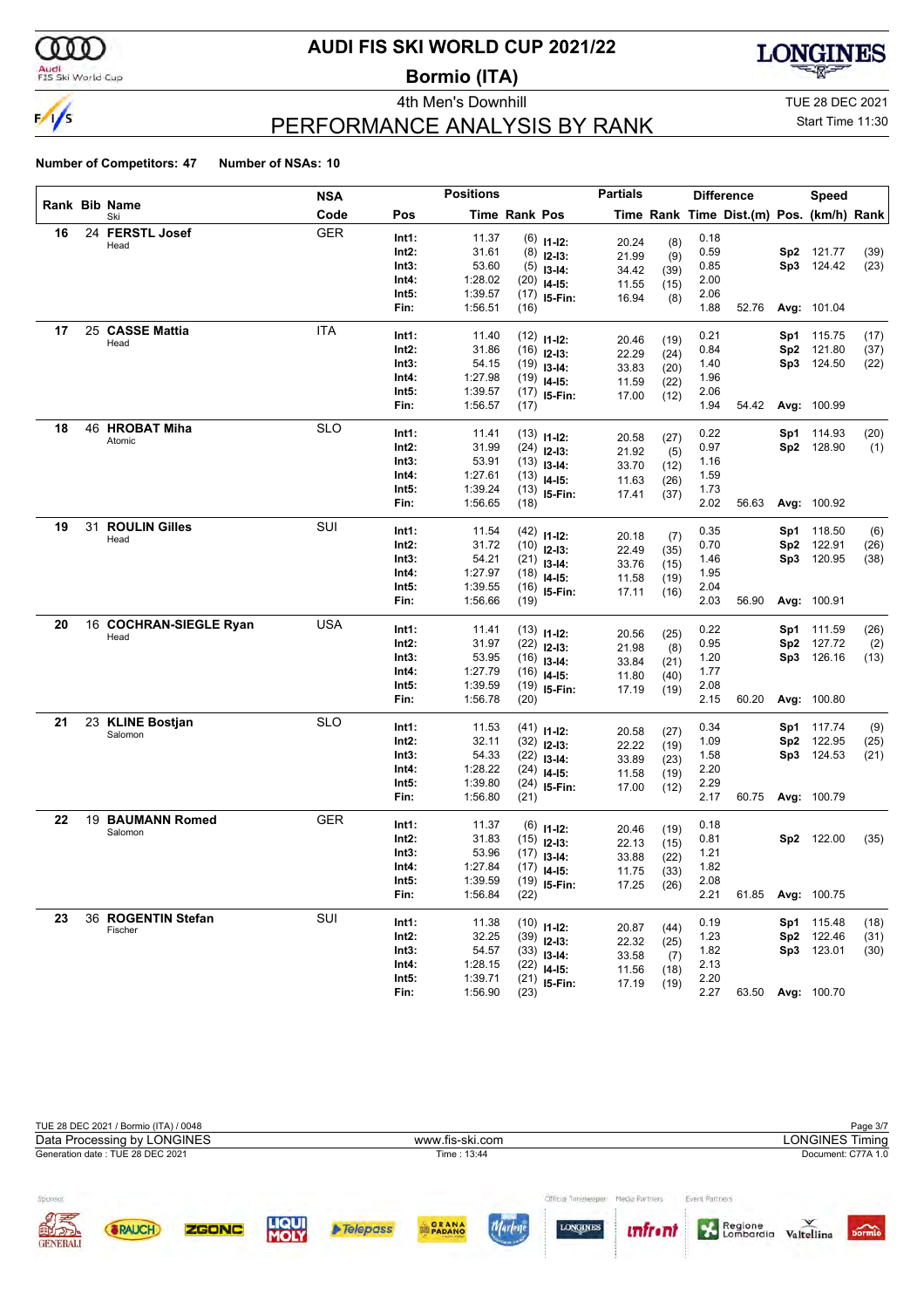

### Audi<br>FIS Ski World Cup

### **AUDI FIS SKI WORLD CUP 2021/22**

**Bormio (ITA)**



**LONGINES** 

# PERFORMANCE ANALYSIS BY RANK

4th Men's Downhill **TUE 28 DEC 2021** Start Time 11:30

#### **Number of Competitors: 47 Number of NSAs: 10**

**30** 22 **NYMAN Steven** USA

**31** 40 **SEGER Brodie** CAN

Fischer

Atomic

|    |                              | <b>NSA</b> |          | <b>Positions</b> |               |                | <b>Partials</b> |              |      | <b>Difference</b>                        |                 | <b>Speed</b>      |      |
|----|------------------------------|------------|----------|------------------|---------------|----------------|-----------------|--------------|------|------------------------------------------|-----------------|-------------------|------|
|    | Rank Bib Name<br>Ski         | Code       | Pos      |                  | Time Rank Pos |                |                 |              |      | Time Rank Time Dist.(m) Pos. (km/h) Rank |                 |                   |      |
| 24 | 35 READ Jeffrey              | CAN        | Int1:    | 11.44            |               |                |                 |              | 0.25 |                                          |                 |                   |      |
|    | Atomic                       |            | $Int2$ : | 32.11            |               | $(22)$ 11-12:  | 20.67           | (35)         | 1.09 |                                          |                 | Sp2 122.34        | (33) |
|    |                              |            | Int3:    | 54.36            |               | $(32)$ 12-13:  | 22.25           | (21)         | 1.61 |                                          |                 | Sp3 127.17        | (9)  |
|    |                              |            | Int4:    | 1:28.28          | (25)          | $(23)$ 13-14:  | 33.92           | (25)         | 2.26 |                                          |                 |                   |      |
|    |                              |            | Int5:    | 1:39.79          |               | $14 - 15$ :    | 11.51           | (7)          | 2.28 |                                          |                 |                   |      |
|    |                              |            | Fin:     | 1:56.95          | (24)          | $(23)$ 15-Fin: | 17.16           | (18)         | 2.32 | 64.87                                    |                 | Avg: 100.66       |      |
| 25 | 42 CRAWFORD James            | CAN        | Int1:    | 11.62            |               |                |                 |              | 0.43 |                                          |                 |                   |      |
|    | Head                         |            | Int2:    | 32.31            |               | $(47)$ 11-12:  | 20.69           | (37)         | 1.29 |                                          |                 | Sp2 122.19        | (34) |
|    |                              |            | Int3:    | 54.45            |               | $(42)$ 12-13:  | 22.14           | (16)         | 1.70 |                                          |                 | Sp3 128.08        | (7)  |
|    |                              |            | Int4:    | 1:28.21          |               | $(30)$ 13-14:  | 33.76           | (15)         | 2.19 |                                          |                 |                   |      |
|    |                              |            | Int5:    | 1:39.87          |               | $(23)$ 14-15:  | 11.66           | (29)         | 2.36 |                                          |                 |                   |      |
|    |                              |            | Fin:     | 1:57.20          | (25)<br>(25)  | 15-Fin:        | 17.33           | (31)         | 2.57 | 71.71                                    |                 | Avg: 100.44       |      |
|    |                              |            |          |                  |               |                |                 |              |      |                                          |                 |                   |      |
| 26 | 41 GIEZENDANNER Blaise       | <b>FRA</b> | Int1:    | 11.49            |               |                |                 |              | 0.30 |                                          |                 |                   |      |
|    | Atomic                       |            | $Int2$ : | 32.09            |               | $(35)$ 11-12:  | 20.60           | (30)         | 1.07 |                                          | Sp <sub>2</sub> | 123.62            | (20) |
|    |                              |            | Int3:    | 54.42            | (27)          | $(31)$ 12-13:  | 22.33           | (26)         | 1.67 |                                          |                 | Sp3 125.40        | (14) |
|    |                              |            | Int4:    | 1:28.41          | (28)          | $13 - 14$ :    | 33.99           | (30)         | 2.39 |                                          |                 |                   |      |
|    |                              |            | Int5:    | 1:40.01          |               | $14 - 15$ :    | 11.60           | (23)         | 2.50 |                                          |                 |                   |      |
|    |                              |            | Fin:     | 1:57.27          | (26)          | $(26)$ 15-Fin: | 17.26           | (27)         | 2.64 | 73.61                                    |                 | Avg: 100.38       |      |
|    | <b>47 THOMPSON Broderick</b> | CAN        |          |                  |               |                |                 |              |      |                                          |                 |                   |      |
| 27 | Head                         |            | Int1:    | 11.37            | (6)           | $11 - 12$ :    | 20.54           | (20)         | 0.18 |                                          |                 |                   |      |
|    |                              |            | Int2:    | 31.91            |               | $(21)$ 12-13:  | 22.71           | (43)         | 0.89 |                                          |                 | Sp2 122.87        | (27) |
|    |                              |            | Int3:    | 54.62            |               | $(36)$ 13-14:  | 33.66           | (9)          | 1.87 |                                          |                 | Sp3 125.10        | (17) |
|    |                              |            | Int4:    | 1:28.28          | (25)          | $14 - 15$ :    | 11.75           | (33)         | 2.26 |                                          |                 |                   |      |
|    |                              |            | Int5:    | 1:40.03          |               | $(27)$ 15-Fin: | 17.34           | (32)         | 2.52 |                                          |                 |                   |      |
|    |                              |            | Fin:     | 1:57.37          | (27)          |                |                 |              | 2.74 | 76.34                                    |                 | Avg: 100.30       |      |
| 28 | 17 SANDER Andreas            | <b>GER</b> | Int1:    | 11.42            |               | $(18)$ 11-12:  | 20.36           | (13)         | 0.23 |                                          |                 | Sp1 116.30        | (15) |
|    | Atomic                       |            | Int2:    | 31.78            |               | $(14)$ 12-13:  | 22.40           | (30)         | 0.76 |                                          |                 | Sp2 125.61        | (10) |
|    |                              |            | Int3:    | 54.18            |               | $(20)$ 13-14:  | 34.29           |              | 1.43 |                                          |                 | Sp3 120.81        | (39) |
|    |                              |            | Int4:    | 1:28.47          |               | $(30)$ 14-15:  | 11.58           | (37)<br>(19) | 2.45 |                                          |                 |                   |      |
|    |                              |            | Int5:    | 1:40.05          | (28)          | 15-Fin:        | 17.41           | (37)         | 2.54 |                                          |                 |                   |      |
|    |                              |            | Fin:     | 1:57.46          | (28)          |                |                 |              | 2.83 | 78.79                                    |                 | Avg: 100.22       |      |
| 29 | 48 BABINSKY Stefan           | <b>AUT</b> | Int1:    | 11.39            |               | $(11)$ 11-12:  |                 |              | 0.20 |                                          |                 | Sp1 114.29        | (22) |
|    | Head                         |            | Int2:    | 32.25            |               | $(39)$ 12-13:  | 20.86           | (43)         | 1.23 |                                          |                 | Sp2 123.00        | (22) |
|    |                              |            | Int3:    | 54.53            | (32)          | $13 - 14$ :    | 22.28           | (23)         | 1.78 |                                          |                 | Sp3 127.16        | (10) |
|    |                              |            | Int4:    | 1:28.46          | (29)          | $14-15:$       | 33.93<br>11.75  | (28)         | 2.44 |                                          |                 |                   |      |
|    |                              |            | Int5:    | 1:40.21          | (31)          | 15-Fin:        | 17.43           | (33)<br>(39) | 2.70 |                                          |                 |                   |      |
|    |                              |            | Fin:     | 1:57.64          | (29)          |                |                 |              | 3.01 |                                          |                 | 83.67 Avg: 100.07 |      |

|                                          | TUE 28 DEC 2021 / Bormio (ITA) / 0048<br>Data Processing by LONGINES<br>Generation date: TUE 28 DEC 2021 |              |                      |                 | www.fis-ski.com<br>Time: 13:44 |                                          |                                  |                           | <b>LONGINES Timing</b> | Page 4/7<br>Document: C77A 1.0 |
|------------------------------------------|----------------------------------------------------------------------------------------------------------|--------------|----------------------|-----------------|--------------------------------|------------------------------------------|----------------------------------|---------------------------|------------------------|--------------------------------|
| ponsor<br>ØÆ<br>EN DR<br><b>GENERALI</b> | <b>&amp;RAUCH</b>                                                                                        | <b>ZGONC</b> | <b>LIQUI</b><br>MOLY | <b>Telepass</b> | PADANO<br><b>CALIFE CHEM</b>   | Official Timeleregies<br><b>LONGINES</b> | Media Partners<br><i>unfront</i> | Event Partners<br>Regione | Valtellina             | bormio                         |

**Int1:** 11.50 (38) **I1-I2:** 20.81 (41) 0.31

**Int3:** 54.41 (26) **I3-14:** 34.49 (42) 1.66<br>**Int4:** 1:28.90 (40) **I4-15:** 11.54 (12) 2.88 **Int4:** 1:28.90 (40) **I4-15:** 11.54 (12) 2.88<br>**Int5:** 1:40.44 (36) **IF Fin:** 17.21 (22) 2.93 **Int5:** 1:40.44 (36) **IS-Fin:** 17.21 (22) 2.93<br>**Fin:** 1:57.65 (30) **IS-Fin:** 17.21 (22) 3.02

**Int1:** 11.47 (32) **I1-I2:** 20.60 (30) 0.28<br> **Int2:** 32.07 (28) **I2-I3:** 22.62 (42) 1.05

**Int3:** 54.69 (37) **I3-I4:** 33.98 (29) 1.94<br>**Int4:** 1:28.67 (35) **I4 I5:** 44.65 (27) 2.65 **Int4:** 1:28.67 (35) **I4-I5:** 11.65 (27) 2.65<br>**Int5:** 1:40.32 (33) **IE.Fin:** 17.40 (38) 2.81 **Int5:** 1:40.32 (33) **I5-Fin:** 17.40 (36) 2.81

**Int2:** 32.31 (42) **I2-I3:** 20.00 (11) 1.29 **Sp2** 121.72 (40)<br> **Int3:** 54.41 (26) **I3-I4:** 24.49 (42) 1.66 **Sp3** 125.19 (15)

**Int2:** 32.07 (28) **I2-I3:** 20.00 (30)<br> **Int2:** 32.07 (28) **I2-I3:** 22.62 (42) 1.05 **Sp2** 125.30 (12)<br> **Int3:** 54.69 (37) **I3-I4**: 33.98 (29) 1.94 **Sp3** 126.95 (11)

**Fin:** 1:57.65 (30) 3.02 83.94 **Avg:** 100.06

**Fin:** 1:57.72 (31) 3.09 85.83 **Avg:** 100.00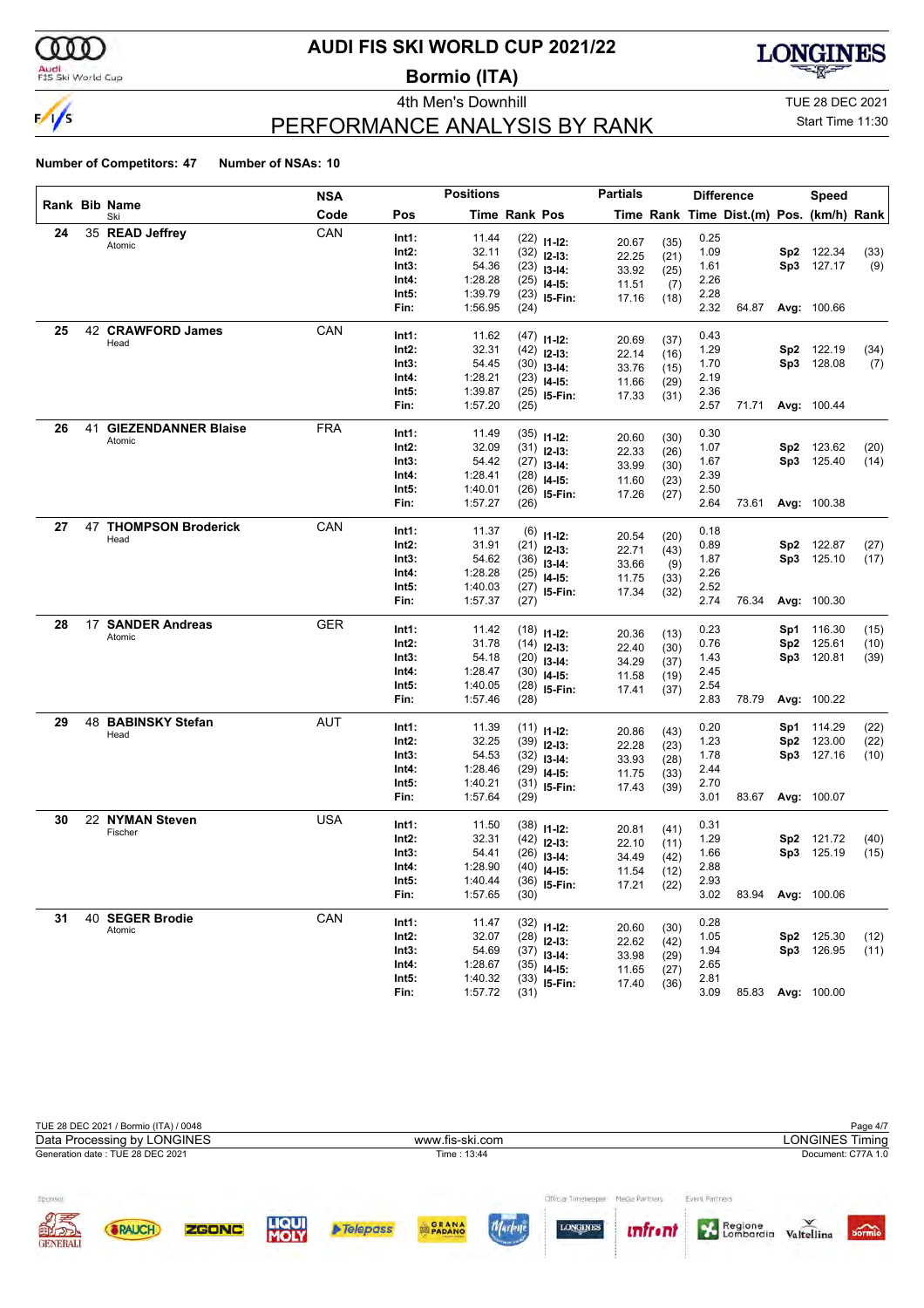

# **AUDI FIS SKI WORLD CUP 2021/22**

**Bormio (ITA)**



# PERFORMANCE ANALYSIS BY RANK

4th Men's Downhill **All Accord 2021** TUE 28 DEC 2021

# Start Time 11:30

|    |                             | NSA        |                | <b>Positions</b>   |               |                                 | <b>Partials</b> |      |              | <b>Difference</b>                        |            | Speed                    |              |
|----|-----------------------------|------------|----------------|--------------------|---------------|---------------------------------|-----------------|------|--------------|------------------------------------------|------------|--------------------------|--------------|
|    | Rank Bib Name<br>Ski        | Code       | Pos            |                    | Time Rank Pos |                                 |                 |      |              | Time Rank Time Dist.(m) Pos. (km/h) Rank |            |                          |              |
| 32 | 50 MURISIER Justin          | SUI        | Int1:          | 11.58              |               | $(45)$ 11-12:                   | 20.55           | (22) | 0.39         |                                          | Sp1        | 117.59                   | (11)         |
|    | Head                        |            | Int2:          | 32.13              |               | $(34)$ 12-13:                   | 22.46           | (33) | 1.11         |                                          | Sp2        | 126.17                   | (7)          |
|    |                             |            | Int3:          | 54.59              |               | $(34)$ 13-14:                   | 33.81           | (18) | 1.84         |                                          | Sp3        | 127.85                   | (8)          |
|    |                             |            | Int4:          | 1:28.40            |               | $(27)$ 14-15:                   | 11.80           | (40) | 2.38         |                                          |            |                          |              |
|    |                             |            | Int5:          | 1:40.20            |               | $(30)$ 15-Fin:                  | 17.55           | (40) | 2.69         |                                          |            |                          |              |
|    |                             |            | Fin:           | 1:57.75            | (32)          |                                 |                 |      | 3.12         | 86.64                                    | Avg:       | 99.97                    |              |
| 33 | 43 BOSCA Guglielmo          | ITA        | Int1:          | 11.45              |               | $(24)$ 11-12:                   | 20.70           | (38) | 0.26         |                                          | Sp1        | 114.00                   | (23)         |
|    | Head                        |            | Int2:          | 32.15              |               | $(35)$ 12-13:                   | 22.27           | (22) | 1.13         |                                          | Sp2        | 122.76                   | (28)         |
|    |                             |            | Int3:          | 54.42              |               | $(27)$ 13-14:                   | 34.15           | (34) | 1.67         |                                          |            | Sp3 126.24               | (12)         |
|    |                             |            | Int4:          | 1:28.57            |               | $(32)$ 14-15:                   | 11.82           | (44) | 2.55         |                                          |            |                          |              |
|    |                             |            | Int5:          | 1:40.39            |               | $(34)$ 15-Fin:                  | 17.38           | (35) | 2.88         |                                          |            |                          |              |
|    |                             |            | Fin:           | 1:57.77            | (33)          |                                 |                 |      | 3.14         | 87.19                                    |            | Avg: 99.96               |              |
| 33 | 32 CHABLOZ Yannick          | SUI        | Int1:          | 11.54              |               | $(42)$ 11-12:                   |                 |      | 0.35         |                                          | Sp1        | 116.16                   | (16)         |
|    | Nordica                     |            | Int2:          | 32.22              |               | $(38)$ 12-13:                   | 20.68           | (36) | 1.20         |                                          | Sp2        | 121.70                   | (41)         |
|    |                             |            | Int3:          | 54.72              |               | $(38)$ 13-14:                   | 22.50           | (37) | 1.97         |                                          |            | Sp3 119.15               | (43)         |
|    |                             |            | Int4:          | 1:28.79            |               | $(37)$ 14-15:                   | 34.07           | (32) | 2.77         |                                          |            |                          |              |
|    |                             |            | Int5:          | 1:40.50            |               | $(38)$ 15-Fin:                  | 11.71<br>17.27  | (32) | 2.99         |                                          |            |                          |              |
|    |                             |            | Fin:           | 1:57.77            | (33)          |                                 |                 | (28) | 3.14         | 87.19                                    |            | Avg: 99.96               |              |
| 35 | 28 ALLEGRE Nils             | <b>FRA</b> | Int1:          | 11.43              |               |                                 |                 |      | 0.24         |                                          |            |                          |              |
|    | Salomon                     |            | Int2:          | 32.08              |               | $(21)$ 11-12:                   | 20.65           | (34) | 1.06         |                                          | Sp1<br>Sp2 | 114.63<br>123.80         | (21)<br>(17) |
|    |                             |            | Int3:          | 54.44              |               | $(30)$ 12-13:                   | 22.36           | (28) | 1.69         |                                          |            | Sp3 121.85               | (35)         |
|    |                             |            | Int4:          | 1:28.78            |               | $(29)$ 13-14:                   | 34.34           | (38) | 2.76         |                                          |            |                          |              |
|    |                             |            | Int5:          | 1:40.45            |               | $(36)$ 14-15:<br>$(37)$ 15-Fin: | 11.67           | (30) | 2.94         |                                          |            |                          |              |
|    |                             |            | Fin:           | 1:57.81            | (35)          |                                 | 17.36           | (34) | 3.18         | 88.27                                    |            | <b>Avg: 99.92</b>        |              |
| 36 | 34 ARVIDSSON Erik           | <b>USA</b> |                |                    |               |                                 |                 |      |              |                                          |            |                          |              |
|    | Head                        |            | Int1:<br>Int2: | 11.58<br>32.21     |               | $(45)$ 11-12:                   | 20.63           | (32) | 0.39         |                                          |            |                          |              |
|    |                             |            | Int3:          | 54.73              |               | $(37)$ 12-13:                   | 22.52           | (38) | 1.19<br>1.98 |                                          |            | Sp2 125.02<br>Sp3 119.64 | (13)<br>(42) |
|    |                             |            | Int4:          | 1:28.62            |               | $(40)$ 13-14:                   | 33.89           | (23) | 2.60         |                                          |            |                          |              |
|    |                             |            | Int5:          | 1:40.16            |               | $(33)$ 14-15:                   | 11.54           | (12) | 2.65         |                                          |            |                          |              |
|    |                             |            | Fin:           | 1:57.85            | (36)          | $(29)$ 15-Fin:                  | 17.69           | (43) | 3.22         | 89.35                                    |            | Avg: 99.89               |              |
| 37 | 2 INNERHOFER Christof       | ITA        |                |                    |               |                                 |                 |      |              |                                          |            |                          |              |
|    | Rossignol                   |            | Int1:          | 11.45              |               | $(24)$ 11-12:                   | 20.57           | (26) | 0.26         |                                          |            |                          |              |
|    |                             |            | Int2:          | 32.02<br>54.36     |               | $(25)$ 12-13:                   | 22.34           | (27) | 1.00         |                                          | Sp2        | 121.92<br>Sp3 123.03     | (36)         |
|    |                             |            | Int3:<br>Int4: | 1:28.87            |               | $(23)$ 13-14:                   | 34.51           | (43) | 1.61<br>2.85 |                                          |            |                          | (29)         |
|    |                             |            | Int5:          | 1:40.69            |               | $(39)$ 14-15:                   | 11.82           | (44) | 3.18         |                                          |            |                          |              |
|    |                             |            | Fin:           | 1:57.98            | (37)          | $(40)$ 15-Fin:                  | 17.29           | (29) | 3.35         | 92.85                                    |            | <b>Avg: 99.78</b>        |              |
| 38 | 4 BENNETT Bryce             | <b>USA</b> |                |                    |               |                                 |                 |      |              |                                          |            |                          |              |
|    | Fischer                     |            | Int1:          | 11.42              |               | $(18)$ 11-12:                   | 20.55           | (22) | 0.23         |                                          |            |                          |              |
|    |                             |            | Int2:          | 31.97              |               | $(22)$ 12-13:                   | 22.39           | (29) | 0.95         |                                          | Sp2        | 122.35                   | (32)         |
|    |                             |            | Int3:          | 54.36              |               | $(23)$ 13-14:                   | 34.16           | (35) | 1.61         |                                          |            | Sp3 121.38               | (36)         |
|    |                             |            | Int4:<br>Int5: | 1:28.52<br>1:40.30 |               | $(31)$ 14-15:                   | 11.78           | (39) | 2.50<br>2.79 |                                          |            |                          |              |
|    |                             |            | Fin:           | 1:57.99            | (38)          | $(32)$ 15-Fin:                  | 17.69           | (43) | 3.36         | 93.12                                    |            | <b>Avg: 99.77</b>        |              |
| 39 |                             | <b>FRA</b> |                |                    |               |                                 |                 |      |              |                                          |            |                          |              |
|    | 45 PICCARD Roy<br>Rossignol |            | Int1:          | 11.48              |               | $(33)$ 11-12:                   | 20.59           | (29) | 0.29         |                                          |            | <b>Sp1</b> 115.37        | (19)         |
|    |                             |            | Int2:          | 32.07              |               | $(28)$ 12-13:                   | 22.54           | (39) | 1.05         |                                          |            | Sp2 123.72               | (19)         |
|    |                             |            | Int3:          | 54.61              |               | $(35)$ 13-14:                   | 34.03           | (31) | 1.86         |                                          |            | Sp3 125.01               | (18)         |
|    |                             |            | Int4:          | 1:28.64            |               | $(34)$ 14-15:                   | 11.77           | (38) | 2.62         |                                          |            |                          |              |
|    |                             |            | Int5:          | 1:40.41            |               | $(35)$ 15-Fin:                  | 17.67           | (42) | 2.90         |                                          |            |                          |              |
|    |                             |            | Fin:           | 1:58.08            | (39)          |                                 |                 |      | 3.45         | 95.54                                    |            | Avg: 99.70               |              |

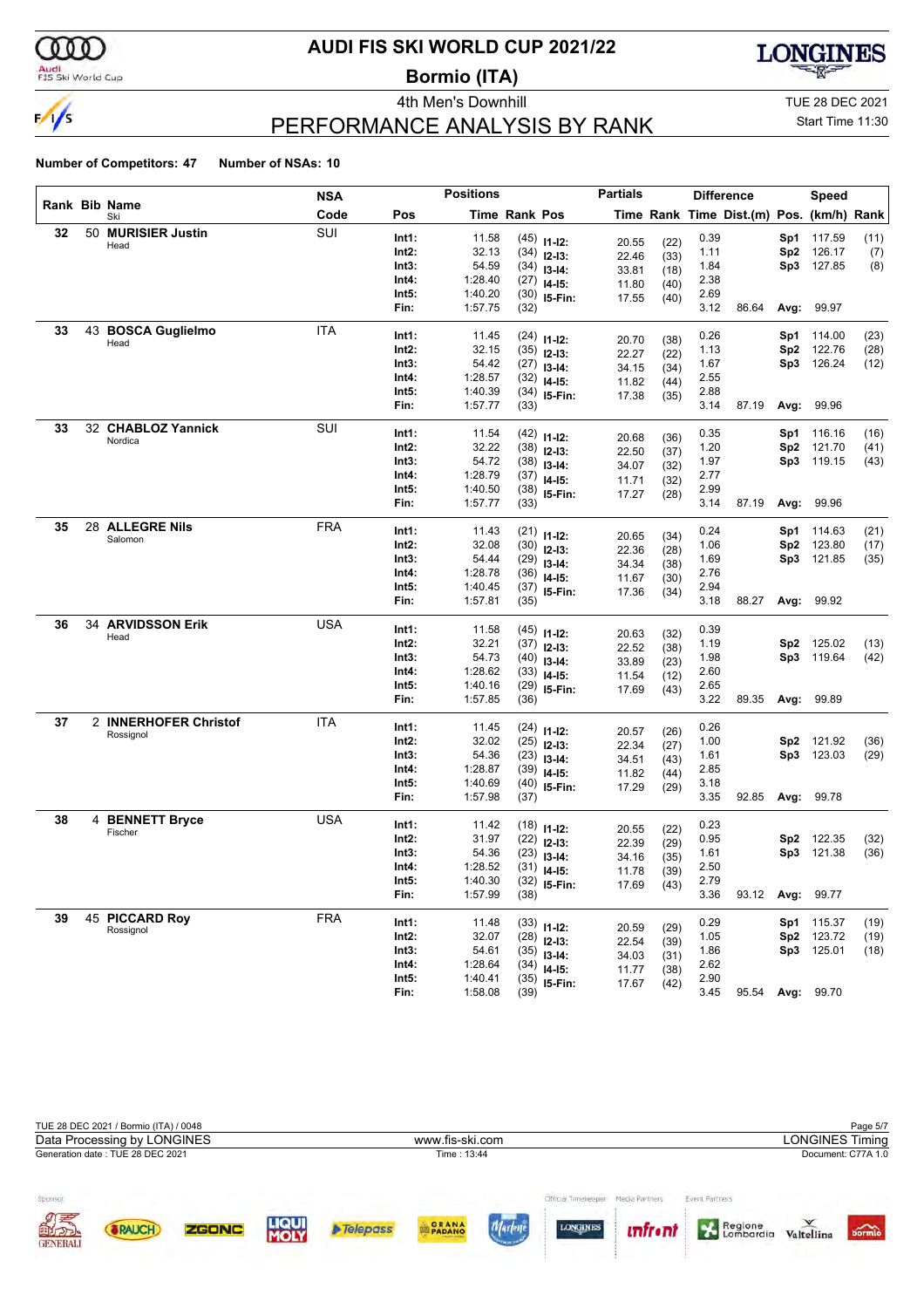

### Audi<br>FIS Ski World Cup

# **AUDI FIS SKI WORLD CUP 2021/22**

**Bormio (ITA)**





# PERFORMANCE ANALYSIS BY RANK

Start Time 11:30

|    |    |                        | NSA        |                | <b>Positions</b>   |               |                                | <b>Partials</b> |              |              | <b>Difference</b>                        |                        | <b>Speed</b>     |      |
|----|----|------------------------|------------|----------------|--------------------|---------------|--------------------------------|-----------------|--------------|--------------|------------------------------------------|------------------------|------------------|------|
|    |    | Rank Bib Name<br>Ski   | Code       | Pos            |                    | Time Rank Pos |                                |                 |              |              | Time Rank Time Dist.(m) Pos. (km/h) Rank |                        |                  |      |
| 39 |    | 33 ROEA Henrik         | <b>NOR</b> | Int1:          | 11.46              |               | $(28)$ 11-12:                  | 20.42           | (16)         | 0.27         |                                          | Sp1                    | 119.35           | (5)  |
|    |    | Nordica                |            | Int2:          | 31.88              |               | $(18)$ 12-13:                  | 22.84           | (45)         | 0.86         |                                          | Sp <sub>2</sub>        | 122.72           | (29) |
|    |    |                        |            | Int3:          | 54.72              |               | $(38)$ 13-14:                  | 34.58           | (44)         | 1.97         |                                          | Sp3                    | 122.57           | (34) |
|    |    |                        |            | Int4:          | 1:29.30            |               | $(44)$ 14-15:                  | 11.55           | (15)         | 3.28         |                                          |                        |                  |      |
|    |    |                        |            | Int5:          | 1:40.85            |               | $(41)$ 15-Fin:                 | 17.23           | (25)         | 3.34         |                                          |                        |                  |      |
|    |    |                        |            | Fin:           | 1:58.08            | (39)          |                                |                 |              | 3.45         | 95.54                                    | Avg:                   | 99.70            |      |
| 41 |    | 29 MUZATON Maxence     | <b>FRA</b> | Int1:          | 11.41              |               | $(13)$ 11-12:                  | 20.87           | (44)         | 0.22         |                                          | Sp1                    | 113.17           | (24) |
|    |    | Rossignol              |            | Int2:          | 32.28              |               | $(41)$ 12-13:                  | 22.47           | (34)         | 1.26         |                                          | Sp <sub>2</sub>        | 119.45           | (46) |
|    |    |                        |            | Int3:          | 54.75              |               | $(42)$ 13-14:                  | 34.42           | (39)         | 2.00         |                                          | Sp3                    | 128.63           | (5)  |
|    |    |                        |            | Int4:          | 1:29.17            |               | $(41)$ 14-15:                  | 11.81           | (42)         | 3.15         |                                          |                        |                  |      |
|    |    |                        |            | Int5:          | 1:40.98            |               | $(43)$ 15-Fin:                 | 17.20           | (21)         | 3.47         |                                          |                        |                  |      |
|    |    |                        |            | Fin:           | 1:58.18            | (41)          |                                |                 |              | 3.55         | 98.23                                    |                        | Avg: 99.61       |      |
| 42 | 51 | <b>FRESQUET Adrien</b> | <b>FRA</b> | Int1:          | 11.49              |               | $(35)$ 11-12:                  |                 |              | 0.30         |                                          | Sp1                    | 112.70           | (25) |
|    |    | Head                   |            | Int2:          | 32.37              |               | $(46)$ 12-13:                  | 20.88           | (46)         | 1.35         |                                          | Sp <sub>2</sub>        | 121.30           | (44) |
|    |    |                        |            | Int3:          | 54.91              |               | $(45)$ 13-14:                  | 22.54           | (39)         | 2.16         |                                          | Sp3                    | 125.19           | (15) |
|    |    |                        |            | Int4:          | 1:29.18            |               | $(42)$ 14-15:                  | 34.27<br>11.76  | (36)         | 3.16         |                                          |                        |                  |      |
|    |    |                        |            | Int5:          | 1:40.94            |               | $(42)$ 15-Fin:                 | 17.35           | (36)<br>(33) | 3.43         |                                          |                        |                  |      |
|    |    |                        |            | Fin:           | 1:58.29            | (42)          |                                |                 |              | 3.66         | 101.18                                   |                        | Avg: 99.52       |      |
| 43 |    | 37 ALPHAND Nils        | <b>FRA</b> | Int1:          | 11.36              |               |                                |                 |              | 0.17         |                                          |                        |                  |      |
|    |    | Head                   |            | Int2:          | 32.16              |               | $(5)$ 11-12:                   | 20.80           | (39)         | 1.14         |                                          | Sp2                    | 126.44           | (5)  |
|    |    |                        |            | Int3:          | 54.73              |               | $(36)$ 12-13:                  | 22.57           | (41)         | 1.98         |                                          |                        | Sp3 120.50       | (40) |
|    |    |                        |            | Int4:          | 1:28.81            |               | $(40)$ 13-14:<br>$(38)$ 14-15: | 34.08           | (33)         | 2.79         |                                          |                        |                  |      |
|    |    |                        |            | Int5:          | 1:40.57            |               | $(39)$ 15-Fin:                 | 11.76           | (36)         | 3.06         |                                          |                        |                  |      |
|    |    |                        |            | Fin:           | 1:58.35            | (43)          |                                | 17.78           | (47)         |              | 3.72 102.78                              | Avg:                   | 99.47            |      |
| 44 |    | 38 WALDER Christian    | <b>AUT</b> |                |                    |               |                                |                 |              |              |                                          |                        |                  |      |
|    |    | Salomon                |            | Int1:          | 11.51              |               | $(40)$ 11-12:                  | 20.80           | (39)         | 0.32         |                                          | Sp1                    | 117.17           | (12) |
|    |    |                        |            | Int2:<br>Int3: | 32.31<br>54.80     |               | $(42)$ 12-13:                  | 22.49           | (35)         | 1.29<br>2.05 |                                          | Sp <sub>2</sub><br>Sp3 | 121.67<br>123.68 | (42) |
|    |    |                        |            | Int4:          | 1:29.23            |               | $(43)$ 13-14:                  | 34.43           | (41)         | 3.21         |                                          |                        |                  | (27) |
|    |    |                        |            | Int5:          | 1:41.04            |               | $(43)$ 14-15:                  | 11.81           | (42)         | 3.53         |                                          |                        |                  |      |
|    |    |                        |            | Fin:           | 1:58.69            | (44)          | $(44)$ 15-Fin:                 | 17.65           | (41)         | 4.06         | 111.86                                   |                        | Avg: 99.18       |      |
| 45 | 44 | <b>MORSE Sam</b>       | <b>USA</b> |                |                    |               |                                |                 |              |              |                                          |                        |                  |      |
|    |    | Fischer                |            | Int1:          | 11.48              |               | $(33)$ 11-12:                  | 20.83           | (42)         | 0.29         |                                          |                        |                  |      |
|    |    |                        |            | Int2:          | 32.31              |               | $(42)$ 12-13:                  | 22.83           | (44)         | 1.29         |                                          | Sp2                    | 122.97           | (23) |
|    |    |                        |            | Int3:          | 55.14              |               | $(46)$ 13-14:                  | 34.76           | (46)         | 2.39         |                                          | Sp3                    | 122.93           | (31) |
|    |    |                        |            | Int4:<br>Int5: | 1:29.90<br>1:41.58 |               | $(46)$ 14-15:                  | 11.68           | (31)         | 3.88<br>4.07 |                                          |                        |                  |      |
|    |    |                        |            | Fin:           | 1:58.80            | (45)          | $(46)$ 15-Fin:                 | 17.22           | (23)         |              | 4.17 114.78                              | Avg:                   | 99.09            |      |
| 46 |    | 6 CATER Martin         | <b>SLO</b> |                |                    |               |                                |                 |              |              |                                          |                        |                  |      |
|    |    | Stoeckli               |            | Int1:          | 11.46              |               | $(28)$ 11-12:                  | 20.43           | (17)         | 0.27         |                                          | Sp1                    | 118.08           | (8)  |
|    |    |                        |            | Int2:          | 31.89              |               | $(20)$ 12-13:                  | 22.93           | (47)         | 0.87         |                                          | Sp <sub>2</sub>        | 122.96           | (24) |
|    |    |                        |            | Int3:          | 54.82              |               | $(44)$ 13-14:                  | 34.67           | (45)         | 2.07         |                                          | Sp3                    | 115.54           | (44) |
|    |    |                        |            | Int4:          | 1:29.49<br>1:41.35 |               | $(45)$ 14-15:                  | 11.86           | (47)         | 3.47<br>3.84 |                                          |                        |                  |      |
|    |    |                        |            | Int5:<br>Fin:  | 1:59.05            | (46)          | $(45)$ 15-Fin:                 | 17.70           | (45)         |              | 4.42 121.41                              |                        | Avg: 98.88       |      |
| 47 |    | 49 GAUER Nico          | LIE        |                |                    |               |                                |                 |              |              |                                          |                        |                  |      |
|    |    | Salomon                |            | Int1:          | 11.45              |               | $(24)$ 11-12:                  | 20.99           | (47)         | 0.26         |                                          |                        | Sp1 110.33       | (27) |
|    |    |                        |            | Int2:          | 32.44              |               | $(47)$ 12-13:                  | 22.88           | (46)         | 1.42         |                                          |                        | Sp2 118.89       | (47) |
|    |    |                        |            | Int3:          | 55.32              |               | $(47)$ 13-14:                  | 34.91           | (47)         | 2.57         |                                          |                        | Sp3 124.30       | (25) |
|    |    |                        |            | Int4:          | 1:30.23            |               | $(47)$ 14-15:                  | 11.84           | (46)         | 4.21         |                                          |                        |                  |      |
|    |    |                        |            | Int5:<br>Fin:  | 1:42.07            |               | $(47)$ 15-Fin:                 | 17.75           | (46)         | 4.56         |                                          |                        |                  |      |
|    |    |                        |            |                | 1:59.82            | (47)          |                                |                 |              |              | 5.19 141.64 Avg: 98.25                   |                        |                  |      |

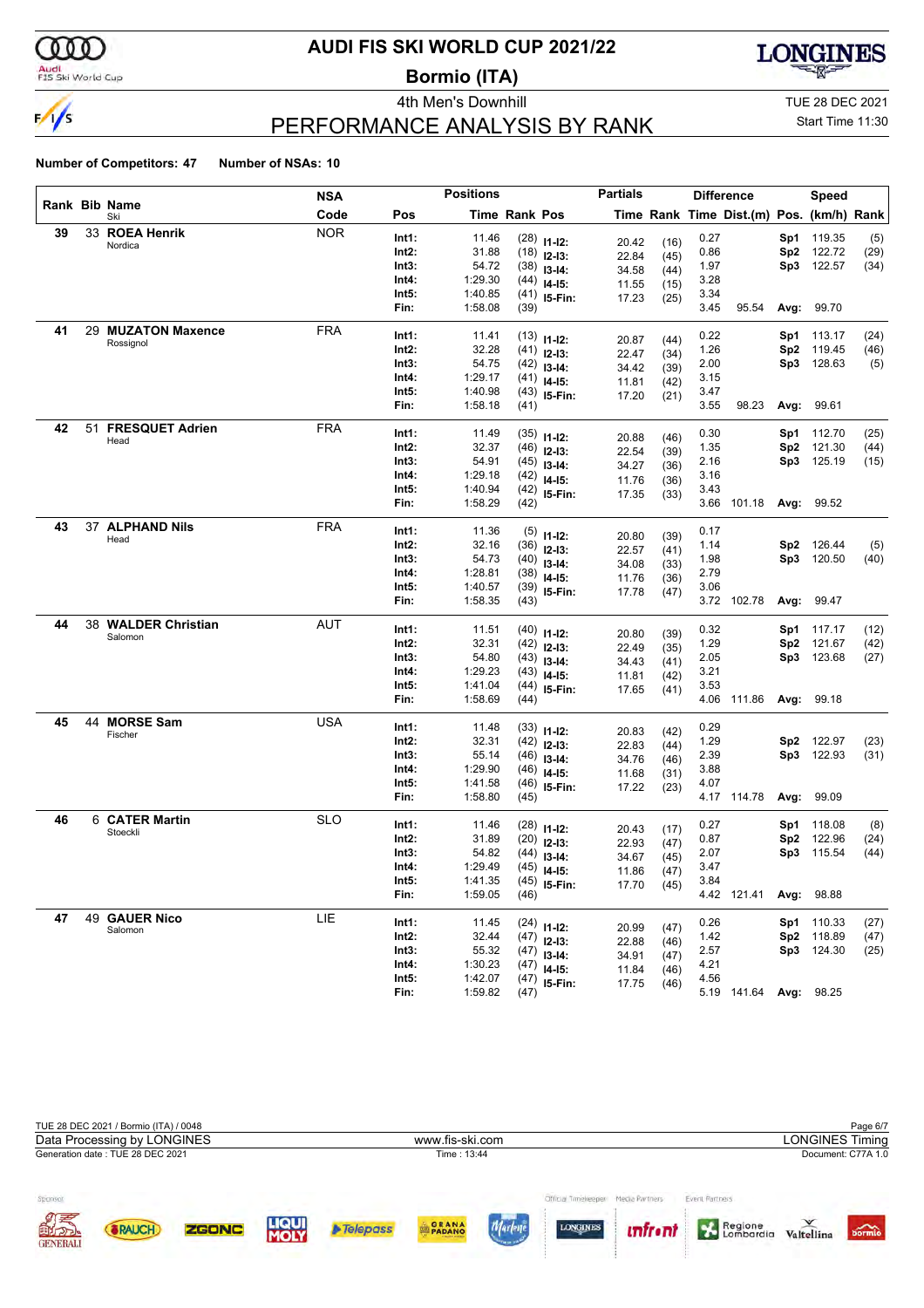

### Audi<br>FIS Ski World Cup

# **AUDI FIS SKI WORLD CUP 2021/22**

**Bormio (ITA)**

**LONGINES** 

 $\frac{1}{\sqrt{2}}$ 

### 4th Men's Downhill TUE 28 DEC 2021

Start Time 11:30

# PERFORMANCE ANALYSIS BY RANK

| <b>Bib</b><br>Rank | <b>NSA</b><br>Name |     | <br>Positions       | <b>Partials</b> | <b>Difference</b>        | Speed          |
|--------------------|--------------------|-----|---------------------|-----------------|--------------------------|----------------|
| CI.<br>OK.         | Code               | Pos | Pos<br>Time<br>Rank | Time<br>Rank    | Dist.(m)<br>Pos.<br>Time | (km/h)<br>Rank |

|                         | Intermediate Time Positions:          | $Int. 1 = Inter1$<br>$Int. 4 = Inter4$ |                                                      | $Int. 2 = Inter2$<br>$Int. 5 = Inter5$ |                                   | $Int. 3 = Inter3$                  |                            |                                          |
|-------------------------|---------------------------------------|----------------------------------------|------------------------------------------------------|----------------------------------------|-----------------------------------|------------------------------------|----------------------------|------------------------------------------|
|                         | Speed Measurement Positions:          | $Sp 1 = Speed 1$                       |                                                      | $Sp 2 = Speed 2$                       |                                   | $Sp 3 = Speed 3$                   |                            |                                          |
| Legend:                 |                                       |                                        |                                                      |                                        |                                   |                                    |                            |                                          |
| Avg<br>lx               | Average<br>Intermediate x             | Dist.(m)<br>Pos.                       | Distance in metres<br>Intermediate or speed position | <b>Fin</b>                             | Finish                            | Int<br>Sp                          | Intermediate<br>Speed trap |                                          |
|                         |                                       |                                        |                                                      |                                        |                                   |                                    |                            |                                          |
|                         | TUE 28 DEC 2021 / Bormio (ITA) / 0048 |                                        |                                                      |                                        |                                   |                                    |                            | Page 7/7                                 |
|                         | Data Processing by LONGINES           |                                        |                                                      | www.fis-ski.com                        |                                   |                                    |                            | <b>LONGINES Timing</b>                   |
|                         | Generation date: TUE 28 DEC 2021      |                                        |                                                      | Time: 13:44                            |                                   |                                    |                            | Document: C77A 1.0                       |
| Sponsor                 |                                       |                                        |                                                      |                                        |                                   | Official Timeleeper Media Partners | Event Partners             |                                          |
| 国立つつ<br><b>GENERALI</b> | <b>ZGONC</b><br><b><i>SRAUCH</i></b>  | LIQUI<br><b>MOLY</b>                   | $\triangleright$ Telepass                            | GRANA<br><b>PADANO</b>                 | <b>LONGINES</b><br><b>Marleye</b> | <u>infroni</u>                     | Regione                    | $\overline{\text{bornio}}$<br>Valtellina |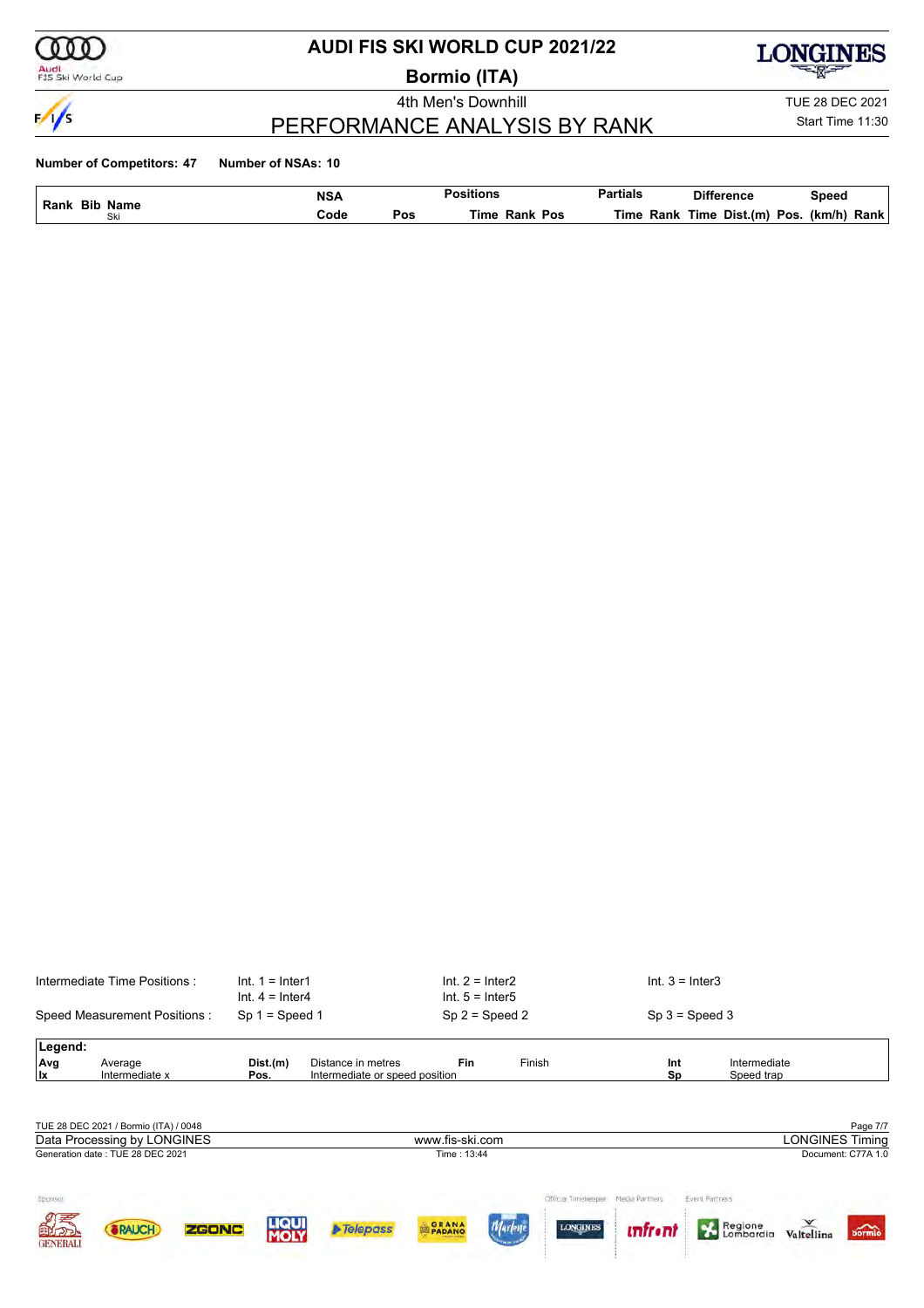

# m

### **AUDI FIS SKI WORLD CUP 2021/22**

Audi<br>FIS Ski World Cup

 $\frac{1}{s}$ 

**Bormio (ITA)**

PERFORMANCE ANALYSIS BY BIB

4th Men's Downhill **All Accord 2021** TUE 28 DEC 2021 Start Time 11:30

**LONGINES** 

|                |                                 | <b>NSA</b> |          | <b>Positions</b> |                      |                                 | <b>Partials</b> |             |      | <b>Difference</b>                        |      | Speed             |      |
|----------------|---------------------------------|------------|----------|------------------|----------------------|---------------------------------|-----------------|-------------|------|------------------------------------------|------|-------------------|------|
| <b>Bib</b>     | <b>Name</b><br>Ski              | Code       | Pos      |                  | <b>Time Rank Pos</b> |                                 |                 |             |      | Time Rank Time Dist.(m) Pos. (km/h) Rank |      |                   |      |
| 1              | <b>KRIECHMAYR Vincent</b>       | <b>AUT</b> | Int1:    | 11.19            |                      | $(1)$ 11-12:                    |                 | (16)        | 0.00 |                                          | Sp1  | 116.95            | (14) |
|                | Head                            |            | Int2:    | 31.60            | (8)                  | $12-13:$                        | 20.41<br>21.65  | (1)         | 0.58 |                                          | Sp2  | 126.74            | (4)  |
|                |                                 |            | Int3:    | 53.25            | (2)                  | $13-14:$                        | 33.77           | (17)        | 0.50 |                                          |      | Sp3 122.90        | (33) |
|                |                                 |            | Int4:    | 1:27.02          | (3)                  | $14-15$ :                       | 11.54           | (12)        | 1.00 |                                          |      |                   |      |
|                |                                 |            | Int5:    | 1:38.56          | (4)                  | I5-Fin:                         | 17.22           | (23)        | 1.05 |                                          |      |                   |      |
|                |                                 |            | Fin:     | 1:55.78          | (7)                  |                                 |                 |             | 1.15 | 32.48                                    |      | Avg: 101.68       |      |
| 2              | <b>INNERHOFER Christof</b>      | <b>ITA</b> | Int1:    | 11.45            |                      |                                 |                 |             | 0.26 |                                          |      |                   |      |
|                | Rossignol                       |            | Int2:    | 32.02            |                      | $(27)$ 11-12:                   | 20.57           | (29)        | 1.00 |                                          |      | Sp2 121.92        | (37) |
|                |                                 |            | Int3:    | 54.36            |                      | $(28)$ 12-13:                   | 22.34           | (29)        | 1.61 |                                          |      | Sp3 123.03        | (30) |
|                |                                 |            | Int4:    | 1:28.87          |                      | $(25)$ 13-14:                   | 34.51           | (44)        | 2.85 |                                          |      |                   |      |
|                |                                 |            | Int5:    | 1:40.69          |                      | $(40)$ 14-15:<br>$(41)$ 15-Fin: | 11.82           | (44)        | 3.18 |                                          |      |                   |      |
|                |                                 |            | Fin:     | 1:57.98          | (37)                 |                                 | 17.29           | (29)        | 3.35 | 92.85                                    |      | Avg: 99.78        |      |
| 3              | <b>MAYER Matthias</b>           | <b>AUT</b> |          |                  |                      |                                 |                 |             |      |                                          |      |                   |      |
|                | Head                            |            | Int1:    | 11.41            |                      | $(15)$ 11-12:                   | 20.32           | (13)        | 0.22 |                                          |      |                   |      |
|                |                                 |            | Int2:    | 31.73            |                      | $(13)$ 12-13:                   | 22.10           | (12)        | 0.71 |                                          | Sp2  | 123.76            | (19) |
|                |                                 |            | Int3:    | 53.83            |                      | $(13)$ 13-14:                   | 33.92           | (25)        | 1.08 |                                          | Sp3  | 128.32            | (6)  |
|                |                                 |            | Int4:    | 1:27.75          |                      | $(15)$ 14-15:                   | 11.65           | (27)        | 1.73 |                                          |      |                   |      |
|                |                                 |            | Int5:    | 1:39.40          |                      | $(15)$ 15-Fin:                  | 16.80           | (2)         | 1.89 |                                          |      |                   |      |
|                |                                 |            | Fin:     | 1:56.20          | (12)                 |                                 |                 |             | 1.57 | 44.18                                    |      | Avg: 101.31       |      |
| 4              | <b>BENNETT Bryce</b>            | <b>USA</b> | Int1:    | 11.42            |                      | $(20)$ 11-12:                   |                 |             | 0.23 |                                          |      |                   |      |
|                | Fischer                         |            | Int2:    | 31.97            |                      | $(24)$ 12-13:                   | 20.55           | (25)        | 0.95 |                                          |      | Sp2 122.35        | (33) |
|                |                                 |            | Int3:    | 54.36            | (25)                 | $13-14:$                        | 22.39           | (31)        | 1.61 |                                          |      | Sp3 121.38        | (37) |
|                |                                 |            | Int4:    | 1:28.52          |                      | $(32)$ 14-15:                   | 34.16           | (36)        | 2.50 |                                          |      |                   |      |
|                |                                 |            | Int5:    | 1:40.30          | (33)                 | I5-Fin:                         | 11.78<br>17.69  | (39)        | 2.79 |                                          |      |                   |      |
|                |                                 |            | Fin:     | 1:57.99          | (38)                 |                                 |                 | (43)        | 3.36 | 93.12                                    | Avg: | 99.77             |      |
| 5              | <b>FEUZ Beat</b>                | SUI        | Int1:    | 11.33            |                      |                                 |                 |             | 0.14 |                                          |      | Sp1 118.30        |      |
|                | Head                            |            | Int2:    | 31.57            |                      | $(5)$ 11-12:                    | 20.24           | (9)         | 0.55 |                                          |      |                   | (8)  |
|                |                                 |            | Int3:    | 53.67            | (6)                  | $12-13:$                        | 22.10           | (12)        | 0.92 |                                          |      |                   |      |
|                |                                 |            | Int4:    |                  | (6)                  | $13-14:$                        |                 |             |      |                                          |      |                   |      |
|                |                                 |            | Int5:    |                  |                      | $14 - 15:$                      |                 |             |      |                                          |      |                   |      |
|                |                                 |            | Fin:     | <b>DNF</b>       |                      | 15-Fin:                         |                 |             |      |                                          | Avg: |                   |      |
|                |                                 |            |          |                  |                      |                                 |                 |             |      |                                          |      |                   |      |
| 6              | <b>CATER Martin</b><br>Stoeckli | <b>SLO</b> | Int1:    | 11.46            |                      | $(31)$ 11-12:                   | 20.43           | (18)        | 0.27 |                                          | Sp1  | 118.08            | (9)  |
|                |                                 |            | Int2:    | 31.89            |                      | $(21)$ 12-13:                   | 22.93           | (50)        | 0.87 |                                          | Sp2  | 122.96            | (25) |
|                |                                 |            | Int3:    | 54.82            |                      | $(47)$ 13-14:                   | 34.67           | (46)        | 2.07 |                                          |      | Sp3 115.54        | (45) |
|                |                                 |            | Int4:    | 1:29.49          | (46)                 | $14-15:$                        | 11.86           | (48)        | 3.47 |                                          |      |                   |      |
|                |                                 |            | Int5:    | 1:41.35          | (46)                 | 15-Fin:                         | 17.70           | (45)        | 3.84 |                                          |      |                   |      |
|                |                                 |            | Fin:     | 1:59.05          | (46)                 |                                 |                 |             |      | 4.42 121.41                              |      | Avg: 98.88        |      |
| $\overline{7}$ | <b>KILDE Aleksander Aamodt</b>  | <b>NOR</b> | Int1:    | 11.25            |                      | $(2)$ 11-12:                    |                 |             | 0.06 |                                          |      |                   |      |
|                | Atomic                          |            | $Int2$ : | 31.39            |                      | $(3)$ 12-13:                    | 20.14<br>22.10  | (6)         | 0.37 |                                          |      | Sp2 121.79        | (39) |
|                |                                 |            | Int3:    | 53.49            | (4)                  | $13-14:$                        | 33.82           | (12)        | 0.74 |                                          |      |                   |      |
|                |                                 |            | Int4:    | 1:27.31          | (6)                  | $14-15:$                        | 11.52           | (19)<br>(8) | 1.29 |                                          |      |                   |      |
|                |                                 |            | Int5:    | 1:38.83          | (8)                  | 15-Fin:                         | 16.92           | (6)         | 1.32 |                                          |      |                   |      |
|                |                                 |            | Fin:     | 1:55.75          | (6)                  |                                 |                 |             | 1.12 |                                          |      | 31.64 Avg: 101.70 |      |

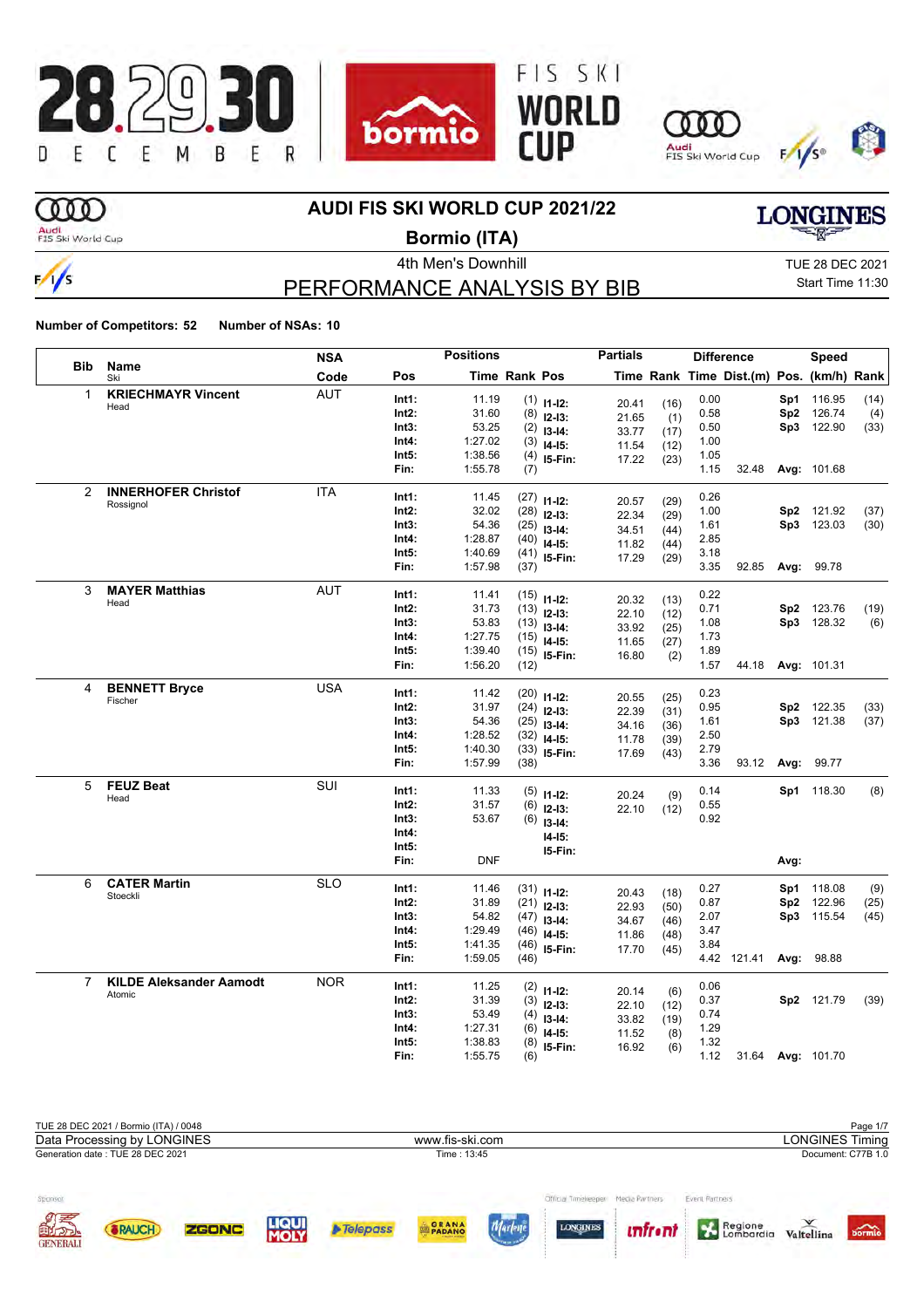

# Audi<br>FIS Ski World Cup

# **AUDI FIS SKI WORLD CUP 2021/22**

**Bormio (ITA)**



PERFORMANCE ANALYSIS BY BIB

4th Men's Downhill **All Accord 2021** TUE 28 DEC 2021

# Start Time 11:30

|     |                                   | NSA        |                   | <b>Positions</b> |                      |                                | <b>Partials</b> |             |              | <b>Difference</b>                        |      | Speed             |              |
|-----|-----------------------------------|------------|-------------------|------------------|----------------------|--------------------------------|-----------------|-------------|--------------|------------------------------------------|------|-------------------|--------------|
| Bib | Name<br>Ski                       | Code       | Pos               |                  | <b>Time Rank Pos</b> |                                |                 |             |              | Time Rank Time Dist.(m) Pos. (km/h) Rank |      |                   |              |
| 8   | <b>ODERMATT Marco</b><br>Stoeckli | SUI        | Int1:             | 11.25            |                      | $(2)$ 11-12:                   | 20.05           | (2)         | 0.06         |                                          |      | Sp1 118.36        | (7)          |
|     |                                   |            | Int2:             | 31.30            |                      | $(2)$ 12-13:                   | 22.00           | (10)        | 0.28         |                                          |      | Sp2 122.57        | (31)         |
|     |                                   |            | Int3:             | 53.30            |                      | $(3)$ 13-14:                   | 33.28           | (3)         | 0.55         |                                          | Sp3  | 120.19            | (42)         |
|     |                                   |            | Int4:             | 1:26.58          |                      | $(2)$ 14-15:                   | 11.38           | (3)         | 0.56         |                                          |      |                   |              |
|     |                                   |            | Int5:             | 1:37.96          |                      | $(2)$ 15-Fin:                  | 16.91           | (4)         | 0.45         |                                          |      |                   |              |
|     |                                   |            | Fin:              | 1:54.87          | (2)                  |                                |                 |             | 0.24         | 6.83                                     |      | Avg: 102.48       |              |
| 9   | <b>PARIS Dominik</b>              | <b>ITA</b> | Int1:             | 11.33            |                      | $(5)$ 11-12:                   | 19.69           | (1)         | 0.14         |                                          |      | <b>Sp1</b> 122.41 | (1)          |
|     | Nordica                           |            | $Int2$ :          | 31.02            |                      | $(1)$ 12-13:                   | 21.73           | (2)         | 0.00         |                                          |      | Sp2 124.95        | (15)         |
|     |                                   |            | Int3:             | 52.75            |                      | $(1)$ 13-14:                   | 33.27           | (2)         | 0.00         |                                          |      | Sp3 122.86        | (34)         |
|     |                                   |            | Int4:             | 1:26.02          |                      | $(1)$ 14-15:                   | 11.49           | (6)         | 0.00         |                                          |      |                   |              |
|     |                                   |            | Int5:             | 1:37.51          |                      | $(1)$ 15-Fin:                  | 17.12           | (17)        | 0.00         |                                          |      |                   |              |
|     |                                   |            | Fin:              | 1:54.63          | (1)                  |                                |                 |             | 0.00         | 0.00                                     |      | Avg: 102.70       |              |
| 10  | <b>HINTERMANN Niels</b>           | SUI        | Int1:             | 11.46            |                      | $(31)$ 11-12:                  |                 |             | 0.27         |                                          | Sp1. | 120.36            | (3)          |
|     | Atomic                            |            | Int2:             | 31.53            |                      | $(5)$ 12-13:                   | 20.07<br>22.16  | (3)<br>(18) | 0.51         |                                          | Sp2  | 125.67            | (8)          |
|     |                                   |            | Int3:             | 53.69            |                      | $(10)$ 13-14:                  | 33.50           | (5)         | 0.94         |                                          |      | Sp3 121.04        | (38)         |
|     |                                   |            | Int4:             | 1:27.19          |                      | $(5)$ 14-15:                   | 11.34           | (1)         | 1.17         |                                          |      |                   |              |
|     |                                   |            | Int5:             | 1:38.53          |                      | $(3)$ 15-Fin:                  | 16.90           | (3)         | 1.02         |                                          |      |                   |              |
|     |                                   |            | Fin:              | 1:55.43          | (3)                  |                                |                 |             | 0.80         | 22.66                                    |      | Avg: 101.98       |              |
| 11  | <b>STRIEDINGER Otmar</b>          | AUT        | Int1:             | 11.45            |                      | $(27)$ 11-12:                  |                 |             | 0.26         |                                          |      |                   |              |
|     | Salomon                           |            | $Int2$ :          | 31.72            |                      | $(11)$ 12-13:                  | 20.27           | (11)        | 0.70         |                                          |      | Sp2 124.68        | (16)         |
|     |                                   |            | Int3:             | 53.68            |                      | $(8)$ 13-14:                   | 21.96<br>33.92  | (7)<br>(25) | 0.93         |                                          |      | Sp3 124.92        | (20)         |
|     |                                   |            | Int4:             | 1:27.60          |                      | $(12)$ 14-15:                  | 11.53           | (10)        | 1.58         |                                          |      |                   |              |
|     |                                   |            | Int5:             | 1:39.13          |                      | $(12)$ 15-Fin:                 | 17.10           | (15)        | 1.62         |                                          |      |                   |              |
|     |                                   |            | Fin:              | 1:56.23          | (13)                 |                                |                 |             | 1.60         | 45.01                                    |      | Avg: 101.28       |              |
| 12  | <b>KRYENBUEHL Urs</b>             | SUI        | Int1:             | 11.31            |                      |                                |                 |             | 0.12         |                                          |      |                   |              |
|     | Fischer                           |            | Int2:             |                  |                      | $(4)$ 11-12:                   |                 |             |              |                                          |      |                   |              |
|     |                                   |            | Int3:             |                  |                      | $12-13:$                       |                 |             |              |                                          |      |                   |              |
|     |                                   |            | Int4:             |                  |                      | $13-14:$<br>$14-15:$           |                 |             |              |                                          |      |                   |              |
|     |                                   |            | Int5:             |                  |                      | 15-Fin:                        |                 |             |              |                                          |      |                   |              |
|     |                                   |            | Fin:              | <b>DNF</b>       |                      |                                |                 |             |              |                                          | Avg: |                   |              |
| 13  | <b>CLAREY Johan</b>               | <b>FRA</b> |                   | 11.37            |                      |                                |                 |             | 0.18         |                                          |      | 120.91            |              |
|     | Head                              |            | Int1:<br>$Int2$ : | 31.45            |                      | $(8)$ 11-12:<br>$(4)$ 12-13:   | 20.08           | (4)         | 0.43         |                                          | Sp1. | Sp2 124.50        | (2)<br>(17)  |
|     |                                   |            | Int3:             | 53.67            |                      | $(6)$ 13-14:                   | 22.22           | (21)        | 0.92         |                                          |      | Sp3 124.32        | (25)         |
|     |                                   |            | Int4:             | 1:27.35          |                      | $(8)$ 14-15:                   | 33.68           | (10)        | 1.33         |                                          |      |                   |              |
|     |                                   |            | Int5:             | 1:38.70          |                      | $(5)$ 15-Fin:                  | 11.35<br>17.29  | (2)<br>(29) | 1.19         |                                          |      |                   |              |
|     |                                   |            | Fin:              | 1:55.99          | (11)                 |                                |                 |             | 1.36         | 38.34                                    |      | Avg: 101.49       |              |
| 14  | <b>GANONG Travis</b>              | <b>USA</b> | Int1:             | 11.41            |                      |                                |                 |             | 0.22         |                                          |      | Sp1 116.44        |              |
|     | Atomic                            |            | Int2:             | 31.68            |                      | $(15)$ 11-12:<br>$(10)$ 12-13: | 20.27           | (11)        | 0.66         |                                          |      | Sp2 123.59        | (15)<br>(22) |
|     |                                   |            | Int3:             | 54.10            |                      | $(19)$ 13-14:                  | 22.42           | (33)        | 1.35         |                                          |      | Sp3 123.24        | (29)         |
|     |                                   |            | Int4:             | 1:27.31          |                      | $(6)$ 14-15:                   | 33.21<br>11.52  | (1)         | 1.29         |                                          |      |                   |              |
|     |                                   |            | Int5:             | 1:38.83          |                      | $(8)$ 15-Fin:                  | 16.99           | (8)<br>(9)  | 1.32         |                                          |      |                   |              |
|     |                                   |            | Fin:              | 1:55.82          | (8)                  |                                |                 |             | 1.19         | 33.60                                    |      | Avg: 101.64       |              |
| 15  | <b>FRANZ Max</b>                  | <b>AUT</b> |                   |                  |                      |                                |                 |             |              |                                          |      |                   |              |
|     | Fischer                           |            | Int1:<br>$Int2$ : | 11.43<br>31.97   |                      | $(23)$ 11-12:                  | 20.54           | (23)        | 0.24<br>0.95 |                                          |      | Sp1 113.02        | (26)         |
|     |                                   |            | Int3:             | 54.61            |                      | $(24)$ 12-13:                  | 22.64           | (45)        | 1.86         |                                          |      |                   |              |
|     |                                   |            | Int4:             |                  |                      | $(37)$ 13-14:                  |                 |             |              |                                          |      |                   |              |
|     |                                   |            | Int5:             |                  |                      | $14 - 15$ :<br>15-Fin:         |                 |             |              |                                          |      |                   |              |
|     |                                   |            | Fin:              | <b>DNF</b>       |                      |                                |                 |             |              |                                          | Avg: |                   |              |

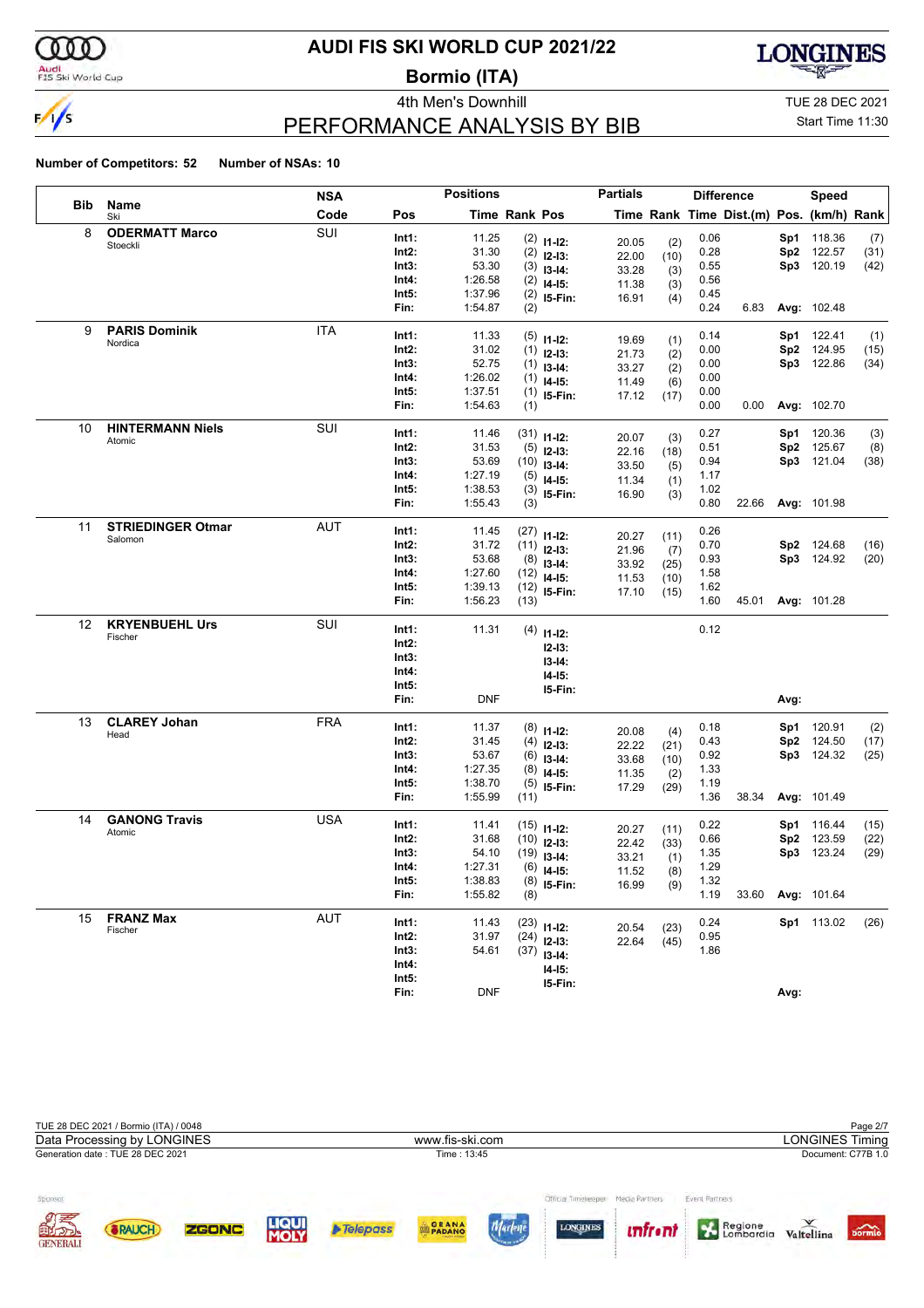

# Audi<br>FIS Ski World Cup

# **AUDI FIS SKI WORLD CUP 2021/22**

**Bormio (ITA)**



# PERFORMANCE ANALYSIS BY BIB

4th Men's Downhill TUE 28 DEC 2021

Start Time 11:30

|     |                                 | <b>NSA</b> |                | <b>Positions</b>   |               |                                | <b>Partials</b> |              |              | <b>Difference</b>                        |     | <b>Speed</b>       |      |
|-----|---------------------------------|------------|----------------|--------------------|---------------|--------------------------------|-----------------|--------------|--------------|------------------------------------------|-----|--------------------|------|
| Bib | Name<br>Ski                     | Code       | Pos            |                    | Time Rank Pos |                                |                 |              |              | Time Rank Time Dist.(m) Pos. (km/h) Rank |     |                    |      |
| 16  | <b>COCHRAN-SIEGLE Ryan</b>      | <b>USA</b> | Int1:          | 11.41              |               | $(15)$ 11-12:                  | 20.56           | (28)         | 0.22         |                                          |     | Sp1 111.59         | (29) |
|     | Head                            |            | Int2:          | 31.97              |               | $(24)$ 12-13:                  | 21.98           | (8)          | 0.95         |                                          |     | Sp2 127.72         | (2)  |
|     |                                 |            | Int3:          | 53.95              |               | $(17)$ 13-14:                  | 33.84           | (21)         | 1.20         |                                          |     | Sp3 126.16         | (13) |
|     |                                 |            | Int4:          | 1:27.79            |               | $(16)$ 14-15:                  | 11.80           | (40)         | 1.77         |                                          |     |                    |      |
|     |                                 |            | Int5:          | 1:39.59            |               | $(19)$ 15-Fin:                 | 17.19           | (19)         | 2.08         |                                          |     |                    |      |
|     |                                 |            | Fin:           | 1:56.78            | (20)          |                                |                 |              | 2.15         | 60.20                                    |     | Avg: 100.80        |      |
| 17  | <b>SANDER Andreas</b>           | <b>GER</b> | Int1:          | 11.42              |               | $(20)$ 11-12:                  |                 |              | 0.23         |                                          |     | <b>Sp1</b> 116.30  | (16) |
|     | Atomic                          |            | Int2:          | 31.78              |               | $(15)$ 12-13:                  | 20.36           | (14)         | 0.76         |                                          | Sp2 | 125.61             | (10) |
|     |                                 |            | Int3:          | 54.18              |               | $(21)$ 13-14:                  | 22.40<br>34.29  | (32)<br>(38) | 1.43         |                                          |     | Sp3 120.81         | (40) |
|     |                                 |            | Int4:          | 1:28.47            |               | $(31)$ 14-15:                  | 11.58           | (19)         | 2.45         |                                          |     |                    |      |
|     |                                 |            | Int5:          | 1:40.05            |               | $(28)$ 15-Fin:                 | 17.41           | (37)         | 2.54         |                                          |     |                    |      |
|     |                                 |            | Fin:           | 1:57.46            | (28)          |                                |                 |              | 2.83         | 78.79                                    |     | Avg: 100.22        |      |
| 18  | <b>BAILET Matthieu</b>          | <b>FRA</b> | Int1:          | 11.50              |               |                                |                 |              | 0.31         |                                          |     |                    |      |
|     | Salomon                         |            | Int2:          | 32.05              |               | $(42)$ 11-12:<br>$(29)$ 12-13: | 20.55           | (25)         | 1.03         |                                          |     | Sp2 125.36         | (11) |
|     |                                 |            | Int3:          | 53.93              |               | $(16)$ 13-14:                  | 21.88           | (4)          | 1.18         |                                          |     | Sp3 128.72         | (4)  |
|     |                                 |            | Int4:          | 1:27.67            |               | $(14)$ 14-15:                  | 33.74           | (14)         | 1.65         |                                          |     |                    |      |
|     |                                 |            | Int5:          | 1:39.27            |               | $(14)$ 15-Fin:                 | 11.60           | (23)         | 1.76         |                                          |     |                    |      |
|     |                                 |            | Fin:           | 1:56.26            | (14)          |                                | 16.99           | (9)          | 1.63         | 45.85                                    |     | Avg: 101.26        |      |
| 19  | <b>BAUMANN Romed</b>            | <b>GER</b> | Int1:          |                    |               |                                |                 |              |              |                                          |     |                    |      |
|     | Salomon                         |            | Int2:          | 11.37<br>31.83     |               | $(8)$ 11-12:                   | 20.46           | (20)         | 0.18<br>0.81 |                                          |     | Sp2 122.00         |      |
|     |                                 |            | Int3:          | 53.96              |               | $(16)$ 12-13:                  | 22.13           | (16)         | 1.21         |                                          |     |                    | (36) |
|     |                                 |            | Int4:          | 1:27.84            |               | $(18)$ 13-14:                  | 33.88           | (22)         | 1.82         |                                          |     |                    |      |
|     |                                 |            | Int5:          | 1:39.59            |               | $(17)$ 14-15:                  | 11.75           | (33)         | 2.08         |                                          |     |                    |      |
|     |                                 |            | Fin:           | 1:56.84            | (22)          | $(19)$ 15-Fin:                 | 17.25           | (26)         | 2.21         | 61.85                                    |     | <b>Avg: 100.75</b> |      |
| 20  | <b>HEMETSBERGER Daniel</b>      | AUT        |                |                    |               |                                |                 |              |              |                                          |     |                    |      |
|     | Fischer                         |            | Int1:          | 11.55              |               | $(49)$ 11-12:                  | 20.19           | (8)          | 0.36         |                                          |     | Sp1 117.63         | (11) |
|     |                                 |            | Int2:          | 31.74              |               | $(14)$ 12-13:                  | 21.94           | (6)          | 0.72         |                                          | Sp2 | 125.64             | (9)  |
|     |                                 |            | Int3:<br>Int4: | 53.68<br>1:27.17   |               | $(8)$ 13-14:                   | 33.49           | (4)          | 0.93<br>1.15 |                                          |     | Sp3 124.24         | (27) |
|     |                                 |            | Int5:          | 1:38.70            |               | $(4)$ 14-15:                   | 11.53           | (10)         | 1.19         |                                          |     |                    |      |
|     |                                 |            | Fin:           | 1:55.62            | (4)           | $(5)$ 15-Fin:                  | 16.92           | (6)          | 0.99         | 28.00                                    |     | Avg: 101.82        |      |
| 21  | <b>GOLDBERG Jared</b>           | <b>USA</b> |                |                    |               |                                |                 |              |              |                                          |     |                    |      |
|     | Head                            |            | Int1:          | 11.42              |               | $(20)$ 11-12:                  | 20.63           | (36)         | 0.23         |                                          |     |                    |      |
|     |                                 |            | Int2:          | 32.05              |               | $(29)$ 12-13:                  | 22.45           | (34)         | 1.03         |                                          | Sp2 | 126.43             | (6)  |
|     |                                 |            | Int3:          | 54.50              |               | $(33)$ 13-14:                  | 33.63           | (8)          | 1.75         |                                          |     | Sp3 124.73         | (21) |
|     |                                 |            | Int4:          | 1:28.13<br>1:39.75 |               | $(21)$ 14-15:                  | 11.62           | (25)         | 2.11<br>2.24 |                                          |     |                    |      |
|     |                                 |            | Int5:<br>Fin:  | 1:56.49            | (15)          | $(22)$ 15-Fin:                 | 16.74           | (1)          | 1.86         | 52.21                                    |     | Avg: 101.06        |      |
| 22  | <b>NYMAN Steven</b>             | <b>USA</b> |                |                    |               |                                |                 |              |              |                                          |     |                    |      |
|     | Fischer                         |            | Int1:          | 11.50              |               | $(42)$ 11-12:                  | 20.81           | (45)         | 0.31         |                                          |     |                    |      |
|     |                                 |            | Int2:          | 32.31              |               | $(46)$ 12-13:                  | 22.10           | (12)         | 1.29         |                                          |     | Sp2 121.72         | (41) |
|     |                                 |            | Int3:          | 54.41              |               | $(28)$ 13-14:                  | 34.49           | (43)         | 1.66         |                                          |     | Sp3 125.19         | (15) |
|     |                                 |            | Int4:          | 1:28.90            |               | $(41)$ 14-15:                  | 11.54           | (12)         | 2.88         |                                          |     |                    |      |
|     |                                 |            | Int5:<br>Fin:  | 1:40.44<br>1:57.65 | (30)          | $(37)$ 15-Fin:                 | 17.21           | (22)         | 2.93<br>3.02 | 83.94                                    |     | Avg: 100.06        |      |
|     |                                 |            |                |                    |               |                                |                 |              |              |                                          |     |                    |      |
| 23  | <b>KLINE Bostjan</b><br>Salomon | <b>SLO</b> | Int1:          | 11.53              |               | $(46)$ 11-12:                  | 20.58           | (31)         | 0.34         |                                          |     | Sp1 117.74         | (10) |
|     |                                 |            | $Int2$ :       | 32.11              |               | $(36)$ 12-13:                  | 22.22           | (21)         | 1.09         |                                          |     | Sp2 122.95         | (26) |
|     |                                 |            | Int3:          | 54.33              |               | $(24)$ 13-14:                  | 33.89           | (23)         | 1.58         |                                          |     | Sp3 124.53         | (22) |
|     |                                 |            | Int4:          | 1:28.22            |               | $(24)$ 14-15:                  | 11.58           | (19)         | 2.20         |                                          |     |                    |      |
|     |                                 |            | Int5:          | 1:39.80            |               | $(24)$ 15-Fin:                 | 17.00           | (12)         | 2.29         |                                          |     |                    |      |
|     |                                 |            | Fin:           | 1:56.80            | (21)          |                                |                 |              | 2.17         |                                          |     | 60.75 Avg: 100.79  |      |

|                                  | TUE 28 DEC 2021 / Bormio (ITA) / 0048 |              |                      |                 |                                                  |                                         |                                  |                                        |                        | Page 3/7                  |
|----------------------------------|---------------------------------------|--------------|----------------------|-----------------|--------------------------------------------------|-----------------------------------------|----------------------------------|----------------------------------------|------------------------|---------------------------|
|                                  | Data Processing by LONGINES           |              |                      |                 | www.fis-ski.com                                  |                                         |                                  |                                        | <b>LONGINES Timing</b> |                           |
|                                  | Generation date: TUE 28 DEC 2021      |              |                      |                 | Time: 13:45                                      |                                         |                                  |                                        |                        | Document: C77B 1.0        |
| Sponsor<br><b>NE</b><br>GENERALI | <b>&amp;RAUCH</b>                     | <b>ZGONC</b> | <b>LIQUI</b><br>MOLY | <b>Telepass</b> | <b>GRANA</b><br><b><i>CALIFORNIA CHANNEL</i></b> | Official Timelerener<br><b>LONGINES</b> | Media Partners<br><i>unfront</i> | Event Partners<br>Regione<br>Lombardia | Valtellina             | $\overrightarrow{bormio}$ |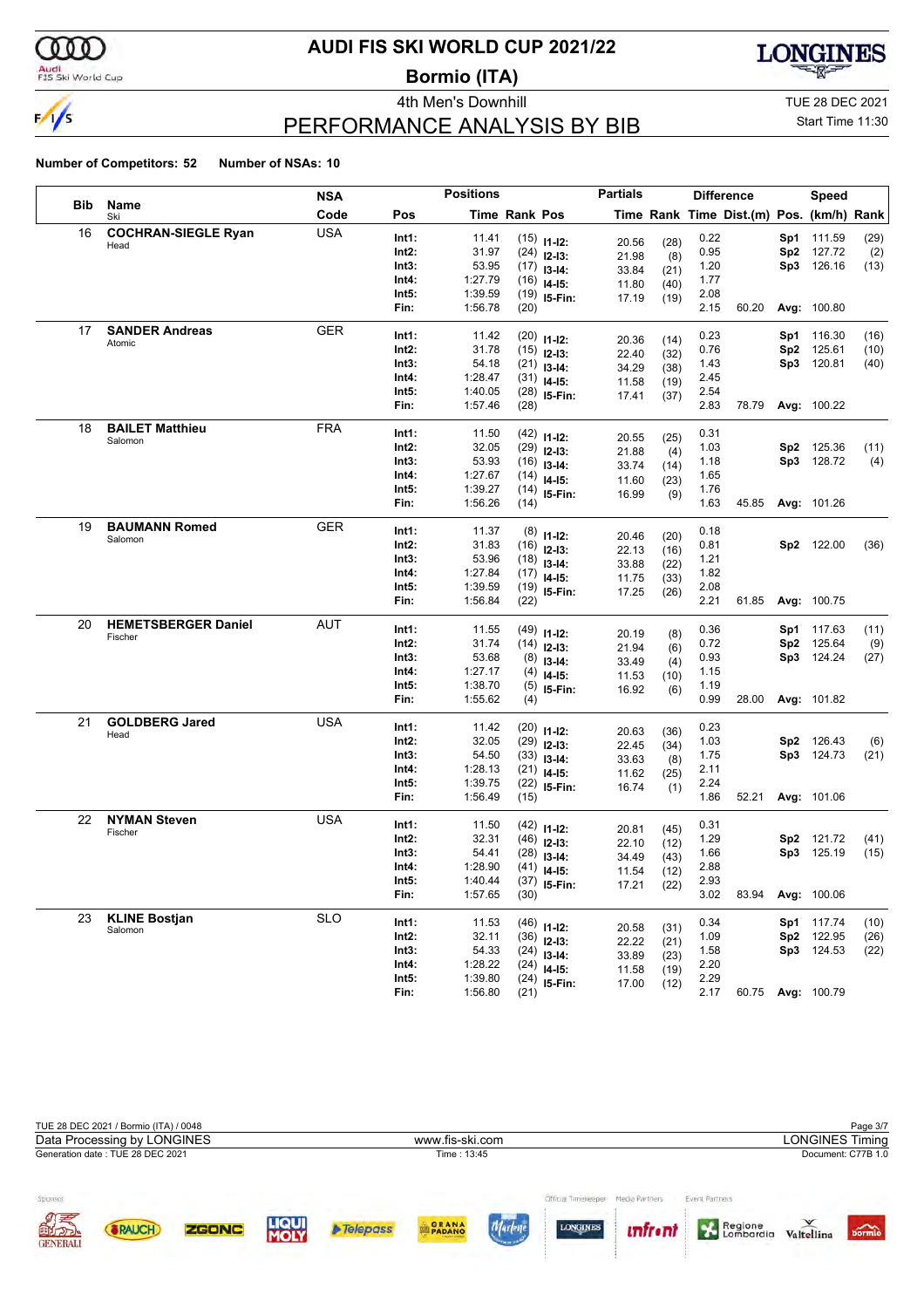

# Audi<br>FIS Ski World Cup

# **AUDI FIS SKI WORLD CUP 2021/22**

**Bormio (ITA)**



# PERFORMANCE ANALYSIS BY BIB

4th Men's Downhill TUE 28 DEC 2021

Start Time 11:30

|            |                          | NSA        |       | <b>Positions</b> |                      |                | <b>Partials</b> |              |      | <b>Difference</b>                        |                 | <b>Speed</b> |      |
|------------|--------------------------|------------|-------|------------------|----------------------|----------------|-----------------|--------------|------|------------------------------------------|-----------------|--------------|------|
| <b>Bib</b> | Name<br>Ski              | Code       | Pos   |                  | <b>Time Rank Pos</b> |                |                 |              |      | Time Rank Time Dist.(m) Pos. (km/h) Rank |                 |              |      |
| 24         | <b>FERSTL Josef</b>      | <b>GER</b> | Int1: | 11.37            |                      | $(8)$ 11-12:   |                 |              | 0.18 |                                          |                 |              |      |
|            | Head                     |            | Int2: | 31.61            |                      | $(9)$ 12-13:   | 20.24<br>21.99  | (9)<br>(9)   | 0.59 |                                          | Sp2             | 121.77       | (40) |
|            |                          |            | Int3: | 53.60            |                      | $(5)$ 13-14:   | 34.42           | (40)         | 0.85 |                                          |                 | Sp3 124.42   | (24) |
|            |                          |            | Int4: | 1:28.02          |                      | $(20)$ 14-15:  | 11.55           | (15)         | 2.00 |                                          |                 |              |      |
|            |                          |            | Int5: | 1:39.57          |                      | $(17)$ 15-Fin: | 16.94           | (8)          | 2.06 |                                          |                 |              |      |
|            |                          |            | Fin:  | 1:56.51          | (16)                 |                |                 |              | 1.88 | 52.76                                    |                 | Avg: 101.04  |      |
| 25         | <b>CASSE Mattia</b>      | ITA        | Int1: | 11.40            |                      | $(14)$ 11-12:  |                 |              | 0.21 |                                          | Sp1             | 115.75       | (18) |
|            | Head                     |            | Int2: | 31.86            |                      | $(17)$ 12-13:  | 20.46<br>22.29  | (20)         | 0.84 |                                          | Sp <sub>2</sub> | 121.80       | (38) |
|            |                          |            | Int3: | 54.15            |                      | $(20)$ 13-14:  | 33.83           | (26)<br>(20) | 1.40 |                                          | Sp3             | 124.50       | (23) |
|            |                          |            | Int4: | 1:27.98          |                      | $(19)$ 14-15:  | 11.59           | (22)         | 1.96 |                                          |                 |              |      |
|            |                          |            | Int5: | 1:39.57          |                      | $(17)$ 15-Fin: | 17.00           | (12)         | 2.06 |                                          |                 |              |      |
|            |                          |            | Fin:  | 1:56.57          | (17)                 |                |                 |              | 1.94 | 54.42                                    |                 | Avg: 100.99  |      |
| 26         | <b>MARSAGLIA Matteo</b>  | ITA        | Int1: | 11.44            |                      | $(25)$ 11-12:  |                 |              | 0.25 |                                          |                 |              |      |
|            | Fischer                  |            | Int2: | 31.88            |                      | $(19)$ 12-13:  | 20.44<br>21.83  | (19)         | 0.86 |                                          | Sp <sub>2</sub> | 120.43       | (46) |
|            |                          |            | Int3: | 53.71            |                      | $(11)$ 13-14:  | 33.69           | (3)<br>(11)  | 0.96 |                                          |                 | Sp3 128.74   | (3)  |
|            |                          |            | Int4: | 1:27.40          |                      | $(9)$ 14-15:   | 11.55           | (15)         | 1.38 |                                          |                 |              |      |
|            |                          |            | Int5: | 1:38.95          |                      | $(11)$ 15-Fin: | 17.01           | (14)         | 1.44 |                                          |                 |              |      |
|            |                          |            | Fin:  | 1:55.96          | (10)                 |                |                 |              | 1.33 | 37.51                                    |                 | Avg: 101.52  |      |
| 27         | <b>SCHWAIGER Dominik</b> | GER        | Int1: | 11.49            |                      | $(38)$ 11-12:  |                 |              | 0.30 |                                          |                 |              |      |
|            | Head                     |            | Int2: | 31.87            |                      | $(18)$ 12-13:  | 20.38           | (15)         | 0.85 |                                          | Sp2             | 121.39       | (44) |
|            |                          |            | Int3: | 53.92            |                      | $(15)$ 13-14:  | 22.05<br>33.52  | (11)         | 1.17 |                                          |                 | Sp3 130.27   | (1)  |
|            |                          |            | Int4: | 1:27.44          |                      | $(10)$ 14-15:  | 11.38           | (6)<br>(3)   | 1.42 |                                          |                 |              |      |
|            |                          |            | Int5: | 1:38.82          |                      | $(7)$ 15-Fin:  | 16.91           | (4)          | 1.31 |                                          |                 |              |      |
|            |                          |            | Fin:  | 1:55.73          | (5)                  |                |                 |              | 1.10 | 31.08                                    |                 | Avg: 101.72  |      |
| 28         | <b>ALLEGRE Nils</b>      | <b>FRA</b> | Int1: | 11.43            |                      | $(23)$ 11-12:  |                 |              | 0.24 |                                          | Sp1             | 114.63       | (22) |
|            | Salomon                  |            | Int2: | 32.08            |                      | $(34)$ 12-13:  | 20.65           | (38)         | 1.06 |                                          | Sp2             | 123.80       | (18) |
|            |                          |            | Int3: | 54.44            |                      | $(31)$ 13-14:  | 22.36<br>34.34  | (30)         | 1.69 |                                          | Sp3             | 121.85       | (36) |
|            |                          |            | Int4: | 1:28.78          |                      | $(37)$ 14-15:  | 11.67           | (39)<br>(30) | 2.76 |                                          |                 |              |      |
|            |                          |            | Int5: | 1:40.45          |                      | $(38)$ 15-Fin: | 17.36           | (34)         | 2.94 |                                          |                 |              |      |
|            |                          |            | Fin:  | 1:57.81          | (35)                 |                |                 |              | 3.18 | 88.27                                    | Avg:            | 99.92        |      |
| 29         | <b>MUZATON Maxence</b>   | <b>FRA</b> | Int1: | 11.41            |                      | $(15)$ 11-12:  |                 |              | 0.22 |                                          | Sp1             | 113.17       | (25) |
|            | Rossignol                |            | Int2: | 32.28            |                      | $(45)$ 12-13:  | 20.87<br>22.47  | (48)         | 1.26 |                                          | Sp <sub>2</sub> | 119.45       | (47) |
|            |                          |            | Int3: | 54.75            |                      | $(45)$ 13-14:  | 34.42           | (36)<br>(40) | 2.00 |                                          | Sp3             | 128.63       | (5)  |
|            |                          |            | Int4: | 1:29.17          |                      | $(42)$ 14-15:  | 11.81           | (42)         | 3.15 |                                          |                 |              |      |
|            |                          |            | Int5: | 1:40.98          |                      | $(44)$ 15-Fin: | 17.20           | (21)         | 3.47 |                                          |                 |              |      |
|            |                          |            | Fin:  | 1:58.18          | (41)                 |                |                 |              | 3.55 | 98.23                                    | Avg:            | 99.61        |      |
| 30         | <b>DANKLMAIER Daniel</b> | AUT        | Int1: | 11.46            |                      | $(31)$ 11-12:  |                 |              | 0.27 |                                          | Sp1             | 120.33       | (4)  |
|            | Atomic                   |            | Int2: | 31.59            |                      | $(7)$ 12-13:   | 20.13           | (5)          | 0.57 |                                          | Sp <sub>2</sub> | 126.78       | (3)  |
|            |                          |            | Int3: | 53.79            |                      | $(12)$ 13-14:  | 22.20<br>33.70  | (20)         | 1.04 |                                          | Sp3             | 129.14       | (2)  |
|            |                          |            | Int4: | 1:27.49          |                      | $(11)$ 14-15:  | 11.41           | (12)<br>(5)  | 1.47 |                                          |                 |              |      |
|            |                          |            | Int5: | 1:38.90          |                      | $(10)$ 15-Fin: | 16.99           | (9)          | 1.39 |                                          |                 |              |      |
|            |                          |            | Fin:  | 1:55.89          | (9)                  |                |                 |              | 1.26 | 35.55                                    |                 | Avg: 101.58  |      |
| 31         | <b>ROULIN Gilles</b>     | SUI        | Int1: | 11.54            |                      | $(47)$ 11-12:  |                 |              | 0.35 |                                          |                 | Sp1 118.50   | (6)  |
|            | Head                     |            | Int2: | 31.72            |                      | $(11)$ 12-13:  | 20.18           | (7)          | 0.70 |                                          | Sp2             | 122.91       | (27) |
|            |                          |            | Int3: | 54.21            |                      | $(22)$ 13-14:  | 22.49<br>33.76  | (37)<br>(15) | 1.46 |                                          |                 | Sp3 120.95   | (39) |
|            |                          |            | Int4: | 1:27.97          |                      | $(18)$ 14-15:  | 11.58           | (19)         | 1.95 |                                          |                 |              |      |
|            |                          |            | Int5: | 1:39.55          |                      | $(16)$ 15-Fin: | 17.11           | (16)         | 2.04 |                                          |                 |              |      |
|            |                          |            | Fin:  | 1:56.66          | (19)                 |                |                 |              | 2.03 | 56.90                                    |                 | Avg: 100.91  |      |

|                            | TUE 28 DEC 2021 / Bormio (ITA) / 0048 |       |                      |                 |                              |                                                       |                |                           |                        | Page 4/7           |
|----------------------------|---------------------------------------|-------|----------------------|-----------------|------------------------------|-------------------------------------------------------|----------------|---------------------------|------------------------|--------------------|
|                            | Data Processing by LONGINES           |       |                      |                 | www.fis-ski.com              |                                                       |                |                           | <b>LONGINES Timing</b> |                    |
|                            | Generation date: TUE 28 DEC 2021      |       |                      |                 | Time: 13:45                  |                                                       |                |                           |                        | Document: C77B 1.0 |
| Sponsor<br><b>OTHERNAL</b> | <b>&amp;RAUCH</b>                     | ZGONC | <b>LIQUI</b><br>MOLY | <b>Telepass</b> | PADANO<br><b>CALIFE CHEM</b> | Official Timeleeper Media Partners<br><b>LONGINES</b> | <i>unfront</i> | Event Partners<br>Regione | Valtellina             | bormio             |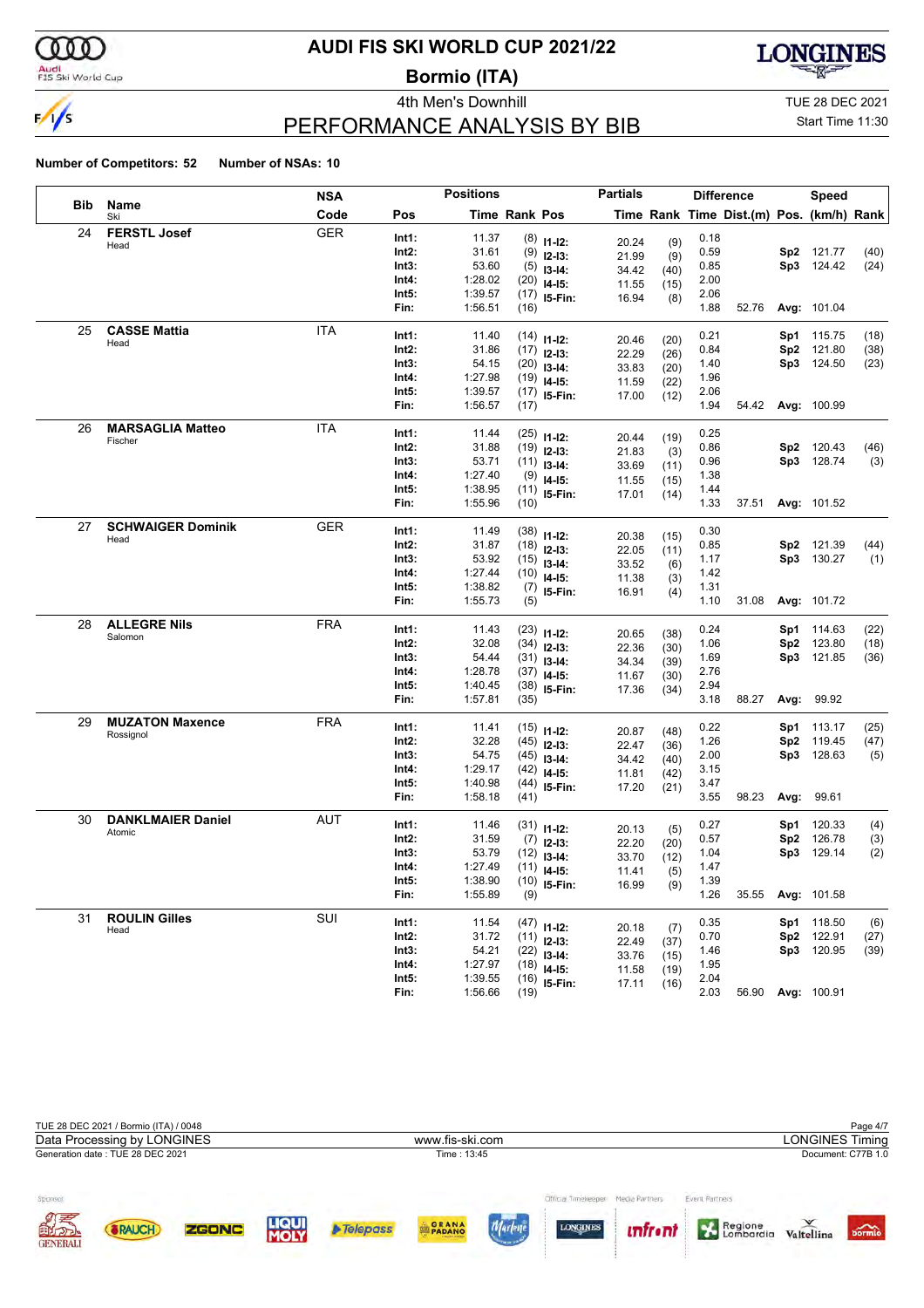

# Audi<br>FIS Ski World Cup

# **AUDI FIS SKI WORLD CUP 2021/22**

**Bormio (ITA)**



# PERFORMANCE ANALYSIS BY BIB

4th Men's Downhill **All Accord 2021** TUE 28 DEC 2021

### Start Time 11:30

|            |                         | <b>NSA</b> |       | <b>Positions</b> |                      |                | <b>Partials</b> |      |      | <b>Difference</b>                        |      | Speed       |      |
|------------|-------------------------|------------|-------|------------------|----------------------|----------------|-----------------|------|------|------------------------------------------|------|-------------|------|
| <b>Bib</b> | Name<br>Ski             | Code       | Pos   |                  | <b>Time Rank Pos</b> |                |                 |      |      | Time Rank Time Dist.(m) Pos. (km/h) Rank |      |             |      |
| 32         | <b>CHABLOZ Yannick</b>  | SUI        | Int1: | 11.54            |                      | $(47)$ 11-12:  | 20.68           | (40) | 0.35 |                                          | Sp1. | 116.16      | (17) |
|            | Nordica                 |            | Int2: | 32.22            |                      | $(42)$ 12-13:  | 22.50           | (39) | 1.20 |                                          | Sp2  | 121.70      | (42) |
|            |                         |            | Int3: | 54.72            |                      | $(41)$ 13-14:  | 34.07           | (33) | 1.97 |                                          |      | Sp3 119.15  | (44) |
|            |                         |            | Int4: | 1:28.79          |                      | $(38)$ 14-15:  | 11.71           | (32) | 2.77 |                                          |      |             |      |
|            |                         |            | Int5: | 1:40.50          |                      | $(39)$ 15-Fin: | 17.27           | (28) | 2.99 |                                          |      |             |      |
|            |                         |            | Fin:  | 1:57.77          | (33)                 |                |                 |      | 3.14 | 87.19                                    |      | Avg: 99.96  |      |
| 33         | <b>ROEA Henrik</b>      | <b>NOR</b> | Int1: | 11.46            |                      | $(31)$ 11-12:  | 20.42           | (17) | 0.27 |                                          | Sp1  | 119.35      | (5)  |
|            | Nordica                 |            | Int2: | 31.88            |                      | $(19)$ 12-13:  | 22.84           | (48) | 0.86 |                                          | Sp2  | 122.72      | (30) |
|            |                         |            | Int3: | 54.72            |                      | $(41)$ 13-14:  | 34.58           | (45) | 1.97 |                                          |      | Sp3 122.57  | (35) |
|            |                         |            | Int4: | 1:29.30          |                      | $(45)$ 14-15:  | 11.55           | (15) | 3.28 |                                          |      |             |      |
|            |                         |            | Int5: | 1:40.85          |                      | $(42)$ 15-Fin: | 17.23           | (25) | 3.34 |                                          |      |             |      |
|            |                         |            | Fin:  | 1:58.08          | (39)                 |                |                 |      | 3.45 | 95.54                                    |      | Avg: 99.70  |      |
| 34         | <b>ARVIDSSON Erik</b>   | <b>USA</b> | Int1: | 11.58            |                      | $(50)$ 11-12:  | 20.63           | (36) | 0.39 |                                          |      |             |      |
|            | Head                    |            | Int2: | 32.21            |                      | $(41)$ 12-13:  | 22.52           | (40) | 1.19 |                                          | Sp2  | 125.02      | (14) |
|            |                         |            | Int3: | 54.73            |                      | $(43)$ 13-14:  | 33.89           | (23) | 1.98 |                                          |      | Sp3 119.64  | (43) |
|            |                         |            | Int4: | 1:28.62          |                      | $(34)$ 14-15:  | 11.54           | (12) | 2.60 |                                          |      |             |      |
|            |                         |            | Int5: | 1:40.16          |                      | $(30)$ 15-Fin: | 17.69           | (43) | 2.65 |                                          |      |             |      |
|            |                         |            | Fin:  | 1:57.85          | (36)                 |                |                 |      | 3.22 | 89.35                                    |      | Avg: 99.89  |      |
| 35         | <b>READ Jeffrey</b>     | CAN        | Int1: | 11.44            |                      | $(25)$ 11-12:  | 20.67           | (39) | 0.25 |                                          |      |             |      |
|            | Atomic                  |            | Int2: | 32.11            |                      | $(36)$ 12-13:  | 22.25           | (23) | 1.09 |                                          | Sp2  | 122.34      | (34) |
|            |                         |            | Int3: | 54.36            |                      | $(25)$ 13-14:  | 33.92           | (25) | 1.61 |                                          |      | Sp3 127.17  | (9)  |
|            |                         |            | Int4: | 1:28.28          |                      | $(26)$ 14-15:  | 11.51           | (7)  | 2.26 |                                          |      |             |      |
|            |                         |            | Int5: | 1:39.79          |                      | $(23)$ 15-Fin: | 17.16           | (18) | 2.28 |                                          |      |             |      |
|            |                         |            | Fin:  | 1:56.95          | (24)                 |                |                 |      | 2.32 | 64.87                                    |      | Avg: 100.66 |      |
| 36         | <b>ROGENTIN Stefan</b>  | SUI        | Int1: | 11.38            |                      | $(12)$ 11-12:  | 20.87           | (48) | 0.19 |                                          |      | Sp1 115.48  | (19) |
|            | Fischer                 |            | Int2: | 32.25            |                      | $(43)$ 12-13:  | 22.32           | (27) | 1.23 |                                          | Sp2  | 122.46      | (32) |
|            |                         |            | Int3: | 54.57            |                      | $(35)$ 13-14:  | 33.58           | (7)  | 1.82 |                                          |      | Sp3 123.01  | (31) |
|            |                         |            | Int4: | 1:28.15          |                      | $(22)$ 14-15:  | 11.56           | (18) | 2.13 |                                          |      |             |      |
|            |                         |            | Int5: | 1:39.71          |                      | $(21)$ 15-Fin: | 17.19           | (19) | 2.20 |                                          |      |             |      |
|            |                         |            | Fin:  | 1:56.90          | (23)                 |                |                 |      | 2.27 | 63.50                                    |      | Avg: 100.70 |      |
| 37         | <b>ALPHAND Nils</b>     | <b>FRA</b> | Int1: | 11.36            |                      | $(7)$ 11-12:   | 20.80           | (43) | 0.17 |                                          |      |             |      |
|            | Head                    |            | Int2: | 32.16            |                      | $(40)$ 12-13:  | 22.57           | (43) | 1.14 |                                          | Sp2  | 126.44      | (5)  |
|            |                         |            | Int3: | 54.73            |                      | $(43)$ 13-14:  | 34.08           | (34) | 1.98 |                                          |      | Sp3 120.50  | (41) |
|            |                         |            | Int4: | 1:28.81          |                      | $(39)$ 14-15:  | 11.76           | (36) | 2.79 |                                          |      |             |      |
|            |                         |            | Int5: | 1:40.57          |                      | $(40)$ 15-Fin: | 17.78           | (47) | 3.06 |                                          |      |             |      |
|            |                         |            | Fin:  | 1:58.35          | (43)                 |                |                 |      |      | 3.72 102.78                              |      | Avg: 99.47  |      |
| 38         | <b>WALDER Christian</b> | AUT        | Int1: | 11.51            |                      | $(45)$ 11-12:  | 20.80           | (43) | 0.32 |                                          | Sp1  | 117.17      | (13) |
|            | Salomon                 |            | Int2: | 32.31            |                      | $(46)$ 12-13:  | 22.49           | (37) | 1.29 |                                          | Sp2  | 121.67      | (43) |
|            |                         |            | Int3: | 54.80            |                      | $(46)$ 13-14:  | 34.43           | (42) | 2.05 |                                          | Sp3  | 123.68      | (28) |
|            |                         |            | Int4: | 1:29.23          |                      | $(44)$ 14-15:  | 11.81           | (42) | 3.21 |                                          |      |             |      |
|            |                         |            | Int5: | 1:41.04          |                      | $(45)$ 15-Fin: | 17.65           | (41) | 3.53 |                                          |      |             |      |
|            |                         |            | Fin:  | 1:58.69          | (44)                 |                |                 |      |      | 4.06 111.86 Avg: 99.18                   |      |             |      |
| 39         | <b>JOCHER Simon</b>     | <b>GER</b> | Int1: | 11.49            |                      | $(38)$ 11-12:  | 20.46           | (20) | 0.30 |                                          |      |             |      |
|            | Head                    |            | Int2: | 31.95            |                      | $(23)$ 12-13:  |                 |      | 0.93 |                                          |      |             |      |
|            |                         |            | Int3: |                  |                      | $13-14:$       |                 |      |      |                                          |      |             |      |
|            |                         |            | Int4: |                  |                      | $14 - 15$ :    |                 |      |      |                                          |      |             |      |
|            |                         |            | Int5: |                  |                      | 15-Fin:        |                 |      |      |                                          |      |             |      |
|            |                         |            | Fin:  | <b>DNF</b>       |                      |                |                 |      |      |                                          | Avg: |             |      |

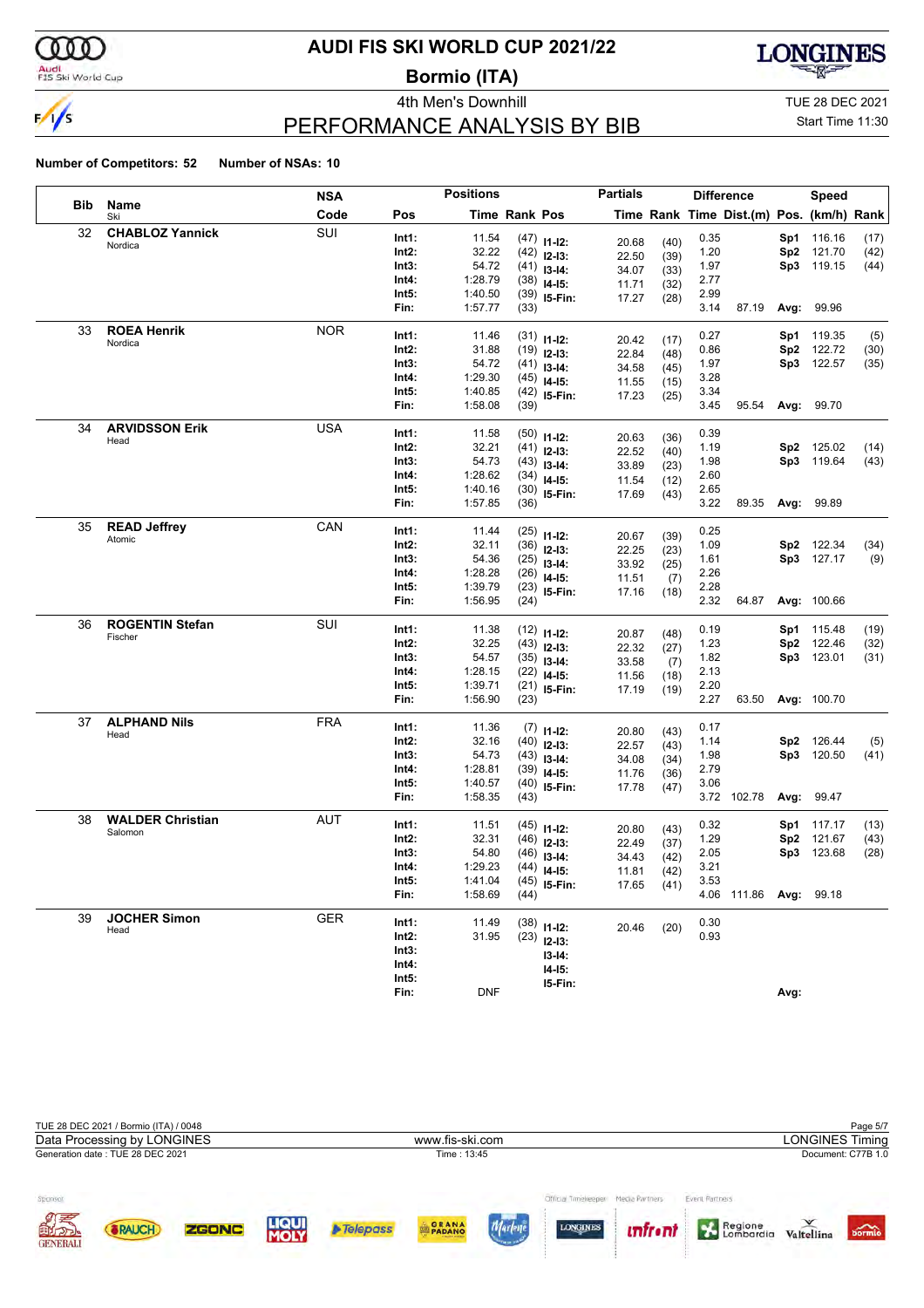

### Audi<br>FIS Ski World Cup

# **AUDI FIS SKI WORLD CUP 2021/22**

**Bormio (ITA)**



# PERFORMANCE ANALYSIS BY BIB

4th Men's Downhill **All Accord 2021** TUE 28 DEC 2021

### Start Time 11:30

|     |                            | <b>NSA</b> |       | <b>Positions</b> |               |                                | <b>Partials</b> |              |      | <b>Difference</b>                        |     | Speed              |      |
|-----|----------------------------|------------|-------|------------------|---------------|--------------------------------|-----------------|--------------|------|------------------------------------------|-----|--------------------|------|
| Bib | Name<br>Ski                | Code       | Pos   |                  | Time Rank Pos |                                |                 |              |      | Time Rank Time Dist.(m) Pos. (km/h) Rank |     |                    |      |
| 40  | <b>SEGER Brodie</b>        | CAN        | Int1: | 11.47            |               | $(35)$ 11-12:                  | 20.60           | (34)         | 0.28 |                                          |     |                    |      |
|     | Atomic                     |            | Int2: | 32.07            |               | $(31)$ 12-13:                  | 22.62           | (44)         | 1.05 |                                          | Sp2 | 125.30             | (12) |
|     |                            |            | Int3: | 54.69            |               | $(40)$ 13-14:                  | 33.98           | (29)         | 1.94 |                                          |     | Sp3 126.95         | (11) |
|     |                            |            | Int4: | 1:28.67          |               | $(36)$ 14-15:                  | 11.65           | (27)         | 2.65 |                                          |     |                    |      |
|     |                            |            | Int5: | 1:40.32          |               | $(34)$ 15-Fin:                 | 17.40           | (36)         | 2.81 |                                          |     |                    |      |
|     |                            |            | Fin:  | 1:57.72          | (31)          |                                |                 |              | 3.09 | 85.83                                    |     | Avg: 100.00        |      |
| 41  | <b>GIEZENDANNER Blaise</b> | <b>FRA</b> | Int1: | 11.49            |               | $(38)$ 11-12:                  |                 |              | 0.30 |                                          |     |                    |      |
|     | Atomic                     |            | Int2: | 32.09            |               | $(35)$ 12-13:                  | 20.60           | (34)         | 1.07 |                                          | Sp2 | 123.62             | (21) |
|     |                            |            | Int3: | 54.42            |               | $(29)$ 13-14:                  | 22.33<br>33.99  | (28)<br>(31) | 1.67 |                                          |     | Sp3 125.40         | (14) |
|     |                            |            | Int4: | 1:28.41          |               | $(29)$ 14-15:                  | 11.60           | (23)         | 2.39 |                                          |     |                    |      |
|     |                            |            | Int5: | 1:40.01          |               | $(26)$ 15-Fin:                 | 17.26           | (27)         | 2.50 |                                          |     |                    |      |
|     |                            |            | Fin:  | 1:57.27          | (26)          |                                |                 |              | 2.64 | 73.61                                    |     | Avg: 100.38        |      |
| 42  | <b>CRAWFORD James</b>      | CAN        | Int1: | 11.62            |               | $(52)$ 11-12:                  |                 |              | 0.43 |                                          |     |                    |      |
|     | Head                       |            | Int2: | 32.31            |               | $(46)$ 12-13:                  | 20.69           | (41)         | 1.29 |                                          | Sp2 | 122.19             | (35) |
|     |                            |            | Int3: | 54.45            |               | $(32)$ 13-14:                  | 22.14           | (17)         | 1.70 |                                          |     | Sp3 128.08         | (7)  |
|     |                            |            | Int4: | 1:28.21          |               | $(23)$ 14-15:                  | 33.76           | (15)         | 2.19 |                                          |     |                    |      |
|     |                            |            | Int5: | 1:39.87          |               | $(25)$ 15-Fin:                 | 11.66<br>17.33  | (29)<br>(31) | 2.36 |                                          |     |                    |      |
|     |                            |            | Fin:  | 1:57.20          | (25)          |                                |                 |              | 2.57 | 71.71                                    |     | Avg: 100.44        |      |
| 43  | <b>BOSCA Guglielmo</b>     | <b>ITA</b> | Int1: | 11.45            |               |                                |                 |              | 0.26 |                                          |     | <b>Sp1</b> 114.00  | (24) |
|     | Head                       |            | Int2: | 32.15            |               | $(27)$ 11-12:<br>$(39)$ 12-13: | 20.70           | (42)         | 1.13 |                                          | Sp2 | 122.76             | (29) |
|     |                            |            | Int3: | 54.42            |               | $(29)$ 13-14:                  | 22.27           | (24)         | 1.67 |                                          |     | Sp3 126.24         | (12) |
|     |                            |            | Int4: | 1:28.57          |               | $(33)$ 14-15:                  | 34.15           | (35)         | 2.55 |                                          |     |                    |      |
|     |                            |            | Int5: | 1:40.39          |               | $(35)$ 15-Fin:                 | 11.82           | (44)         | 2.88 |                                          |     |                    |      |
|     |                            |            | Fin:  | 1:57.77          | (33)          |                                | 17.38           | (35)         | 3.14 | 87.19                                    |     | Avg: 99.96         |      |
| 44  | <b>MORSE Sam</b>           | <b>USA</b> | Int1: | 11.48            |               |                                |                 |              | 0.29 |                                          |     |                    |      |
|     | Fischer                    |            | Int2: | 32.31            |               | $(36)$ 11-12:                  | 20.83           | (46)         | 1.29 |                                          | Sp2 | 122.97             | (24) |
|     |                            |            | Int3: | 55.14            |               | $(46)$ 12-13:<br>$(49)$ 13-14: | 22.83           | (47)         | 2.39 |                                          |     | Sp3 122.93         | (32) |
|     |                            |            | Int4: | 1:29.90          |               | $(47)$ 14-15:                  | 34.76           | (47)         | 3.88 |                                          |     |                    |      |
|     |                            |            | Int5: | 1:41.58          |               | $(47)$ 15-Fin:                 | 11.68           | (31)         | 4.07 |                                          |     |                    |      |
|     |                            |            | Fin:  | 1:58.80          | (45)          |                                | 17.22           | (23)         |      | 4.17 114.78                              |     | Avg: 99.09         |      |
| 45  | <b>PICCARD Roy</b>         | <b>FRA</b> | Int1: | 11.48            |               |                                |                 |              | 0.29 |                                          | Sp1 | 115.37             | (20) |
|     | Rossignol                  |            | Int2: | 32.07            |               | $(36)$ 11-12:                  | 20.59           | (33)         | 1.05 |                                          | Sp2 | 123.72             | (20) |
|     |                            |            | Int3: | 54.61            |               | $(31)$ 12-13:<br>$(37)$ 13-14: | 22.54           | (41)         | 1.86 |                                          |     | Sp3 125.01         | (19) |
|     |                            |            | Int4: | 1:28.64          |               | $(35)$ 14-15:                  | 34.03           | (32)         | 2.62 |                                          |     |                    |      |
|     |                            |            | Int5: | 1:40.41          |               | $(36)$ 15-Fin:                 | 11.77           | (38)         | 2.90 |                                          |     |                    |      |
|     |                            |            | Fin:  | 1:58.08          | (39)          |                                | 17.67           | (42)         | 3.45 | 95.54                                    |     | Avg: 99.70         |      |
| 46  | <b>HROBAT Miha</b>         | <b>SLO</b> | Int1: | 11.41            |               |                                |                 |              | 0.22 |                                          | Sp1 | 114.93             | (21) |
|     | Atomic                     |            | Int2: | 31.99            |               | $(15)$ 11-12:                  | 20.58           | (31)         | 0.97 |                                          |     | Sp2 128.90         | (1)  |
|     |                            |            | Int3: | 53.91            |               | $(27)$ 12-13:<br>$(14)$ 13-14: | 21.92           | (5)          | 1.16 |                                          |     |                    |      |
|     |                            |            | Int4: | 1:27.61          |               | $(13)$ 14-15:                  | 33.70           | (12)         | 1.59 |                                          |     |                    |      |
|     |                            |            | Int5: | 1:39.24          |               | $(13)$ 15-Fin:                 | 11.63           | (26)         | 1.73 |                                          |     |                    |      |
|     |                            |            | Fin:  | 1:56.65          | (18)          |                                | 17.41           | (37)         | 2.02 | 56.63                                    |     | <b>Avg: 100.92</b> |      |
| 47  | <b>THOMPSON Broderick</b>  | CAN        | Int1: | 11.37            |               |                                |                 |              | 0.18 |                                          |     |                    |      |
|     | Head                       |            | Int2: | 31.91            |               | $(8)$ 11-12:<br>$(22)$ 12-13:  | 20.54           | (23)         | 0.89 |                                          |     | Sp2 122.87         | (28) |
|     |                            |            | Int3: | 54.62            |               | $(39)$ 13-14:                  | 22.71           | (46)         | 1.87 |                                          |     | Sp3 125.10         | (17) |
|     |                            |            | Int4: | 1:28.28          |               | $(26)$ 14-15:                  | 33.66           | (9)          | 2.26 |                                          |     |                    |      |
|     |                            |            | Int5: | 1:40.03          |               | $(27)$ 15-Fin:                 | 11.75<br>17.34  | (33)         | 2.52 |                                          |     |                    |      |
|     |                            |            | Fin:  | 1:57.37          | (27)          |                                |                 | (32)         | 2.74 | 76.34                                    |     | Avg: 100.30        |      |

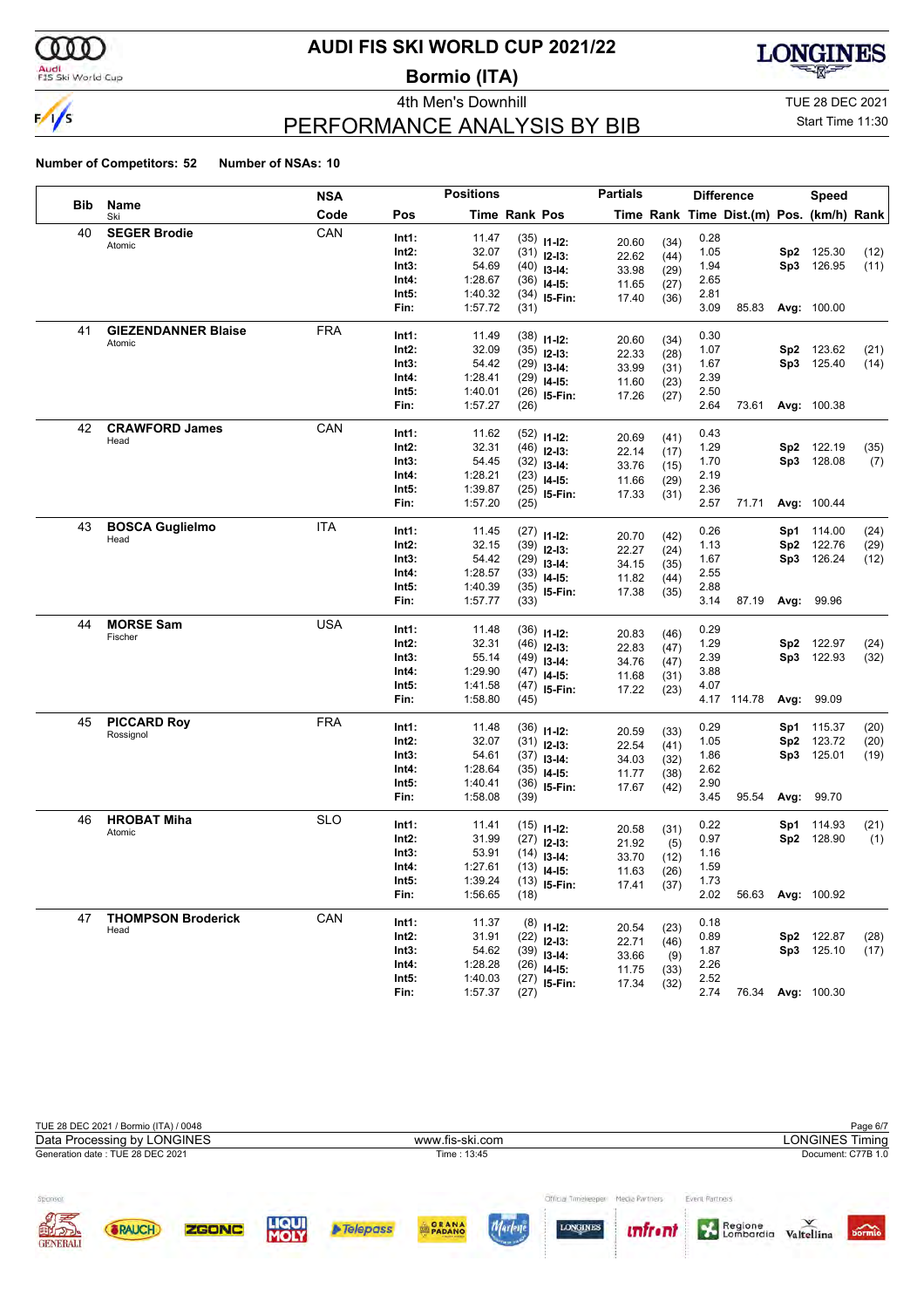

# Audi<br>FIS Ski World Cup

# **AUDI FIS SKI WORLD CUP 2021/22**

**Bormio (ITA)**



4th Men's Downhill TUE 28 DEC 2021

Start Time 11:30

# PERFORMANCE ANALYSIS BY BIB

### **Number of Competitors: 52 Number of NSAs: 10**

|            |                                | <b>NSA</b> |                                                      | <b>Positions</b>                                            |               |                                                                                    | <b>Partials</b>                           |                                      |                                              | <b>Difference</b>                        |                                | <b>Speed</b>                                      |                      |
|------------|--------------------------------|------------|------------------------------------------------------|-------------------------------------------------------------|---------------|------------------------------------------------------------------------------------|-------------------------------------------|--------------------------------------|----------------------------------------------|------------------------------------------|--------------------------------|---------------------------------------------------|----------------------|
| <b>Bib</b> | <b>Name</b><br>Ski             | Code       | Pos                                                  |                                                             | Time Rank Pos |                                                                                    |                                           |                                      |                                              | Time Rank Time Dist.(m) Pos. (km/h) Rank |                                |                                                   |                      |
| 48         | <b>BABINSKY Stefan</b><br>Head | <b>AUT</b> | Int1:<br>$Int2$ :<br>Int3:<br>Int4:<br>Int5:<br>Fin: | 11.39<br>32.25<br>54.53<br>1:28.46<br>1:40.21<br>1:57.64    | (29)          | $(13)$ 11-12:<br>$(43)$ 12-13:<br>$(34)$ 13-14:<br>$(30)$ 14-15:<br>$(32)$ 15-Fin: | 20.86<br>22.28<br>33.93<br>11.75<br>17.43 | (47)<br>(25)<br>(28)<br>(33)<br>(39) | 0.20<br>1.23<br>1.78<br>2.44<br>2.70<br>3.01 | 83.67                                    | Sp2                            | Sp1 114.29<br>123.00<br>Sp3 127.16<br>Avg: 100.07 | (23)<br>(23)<br>(10) |
| 49         | <b>GAUER Nico</b><br>Salomon   | LIE        | Int1:<br>$Int2$ :<br>Int3:<br>Int4:<br>Int5:<br>Fin: | 11.45<br>32.44<br>55.32<br>1:30.23<br>1:42.07<br>1:59.82    | (47)          | $(27)$ 11-12:<br>$(51)$ 12-13:<br>$(50)$ 13-14:<br>$(48)$ 14-15:<br>$(48)$ 15-Fin: | 20.99<br>22.88<br>34.91<br>11.84<br>17.75 | (51)<br>(49)<br>(48)<br>(46)<br>(46) | 0.26<br>1.42<br>2.57<br>4.21<br>4.56<br>5.19 | 141.64                                   | Sp2                            | Sp1 110.33<br>118.89<br>Sp3 124.30<br>Avg: 98.25  | (30)<br>(48)<br>(26) |
| 50         | <b>MURISIER Justin</b><br>Head | SUI        | Int1:<br>$Int2$ :<br>Int3:<br>Int4:<br>Int5:<br>Fin: | 11.58<br>32.13<br>54.59<br>1:28.40<br>1:40.20<br>1:57.75    | (32)          | $(50)$ 11-12:<br>$(38)$ 12-13:<br>$(36)$ 13-14:<br>$(28)$ 14-15:<br>$(31)$ 15-Fin: | 20.55<br>22.46<br>33.81<br>11.80<br>17.55 | (25)<br>(35)<br>(18)<br>(40)<br>(40) | 0.39<br>1.11<br>1.84<br>2.38<br>2.69<br>3.12 | 86.64                                    | Sp2                            | Sp1 117.59<br>126.17<br>Sp3 127.85<br>Avg: 99.97  | (12)<br>(7)<br>(8)   |
| 51         | <b>FRESQUET Adrien</b><br>Head | <b>FRA</b> | Int1:<br>$Int2$ :<br>Int3:<br>Int4:<br>Int5:<br>Fin: | 11.49<br>32.37<br>54.91<br>1:29.18<br>1:40.94<br>1:58.29    | (42)          | $(38)$ 11-12:<br>$(50)$ 12-13:<br>$(48)$ 13-14:<br>$(43)$ 14-15:<br>$(43)$ 15-Fin: | 20.88<br>22.54<br>34.27<br>11.76<br>17.35 | (50)<br>(41)<br>(37)<br>(36)<br>(33) | 0.30<br>1.35<br>2.16<br>3.16<br>3.43<br>3.66 | 101.18                                   | Sp2<br>Sp3<br>Avg:             | Sp1 112.70<br>121.30<br>125.19<br>99.52           | (27)<br>(45)<br>(15) |
| 52         | <b>ZAZZI Pietro</b><br>Salomon | <b>ITA</b> | Int1:<br>$Int2$ :<br>Int3:<br>Int4:<br>Int5:<br>Fin: | 11.50<br>32.07<br>54.24<br>1:28.22<br>1:40.07<br><b>DSQ</b> |               | $(42)$ 11-12:<br>$(31)$ 12-13:<br>$(23)$ 13-14:<br>$(24)$ 14-15:<br>$(29)$ 15-Fin: | 20.57<br>22.17<br>33.98<br>11.85          | (29)<br>(19)<br>(29)<br>(47)         | 0.31<br>1.05<br>1.49<br>2.20<br>2.56         |                                          | Sp <sub>2</sub><br>Sp3<br>Avg: | Sp1 111.87<br>125.09<br>125.04                    | (28)<br>(13)<br>(18) |

|         | Intermediate Time Positions:   | $Int. 1 = Inter1$<br>$Int. 4 = Inter4$ |                    | $Int. 2 = Inter2$<br>$Int. 5 = Inter5$ |                | $Int. 3 = Inter3$ |              |
|---------|--------------------------------|----------------------------------------|--------------------|----------------------------------------|----------------|-------------------|--------------|
|         | Speed Measurement Positions:   | Sp $1 =$ Speed 1                       |                    | $Sp 2 = Speed 2$                       |                | $Sp 3 = Speed 3$  |              |
| Legend: |                                |                                        |                    |                                        |                |                   |              |
| Avg     | Average                        | Dist.(m)                               | Distance in metres | <b>DNF</b>                             | Did Not Finish | <b>DSQ</b>        | Disqualified |
| Fin     | Finish                         | Int                                    | Intermediate       | lχ                                     | Intermediate x |                   |              |
| Pos.    | Intermediate or speed position |                                        |                    | Sp                                     | Speed trap     |                   |              |

|                                  | TUE 28 DEC 2021 / Bormio (ITA) / 0048<br>Data Processing by LONGINES |       |                      |                   | www.fis-ski.com |                                        |                                  |                           | <b>LONGINES Timing</b> | Page 7/7                    |
|----------------------------------|----------------------------------------------------------------------|-------|----------------------|-------------------|-----------------|----------------------------------------|----------------------------------|---------------------------|------------------------|-----------------------------|
|                                  | Generation date: TUE 28 DEC 2021                                     |       |                      |                   | Time: 13:45     |                                        |                                  |                           |                        | Document: C77B 1.0          |
| Sponsor<br><b>OTHER OFFICIAL</b> | RAUCH                                                                | ZGONC | <b>LIQUI</b><br>MOLY | <b>A</b> Telepass | <b>GRANA</b>    | Official Timelepope<br><b>LONGINES</b> | Media Partners<br><i>unfront</i> | Event Partners<br>Regione | Valtellina             | $\overbrace{\text{bornio}}$ |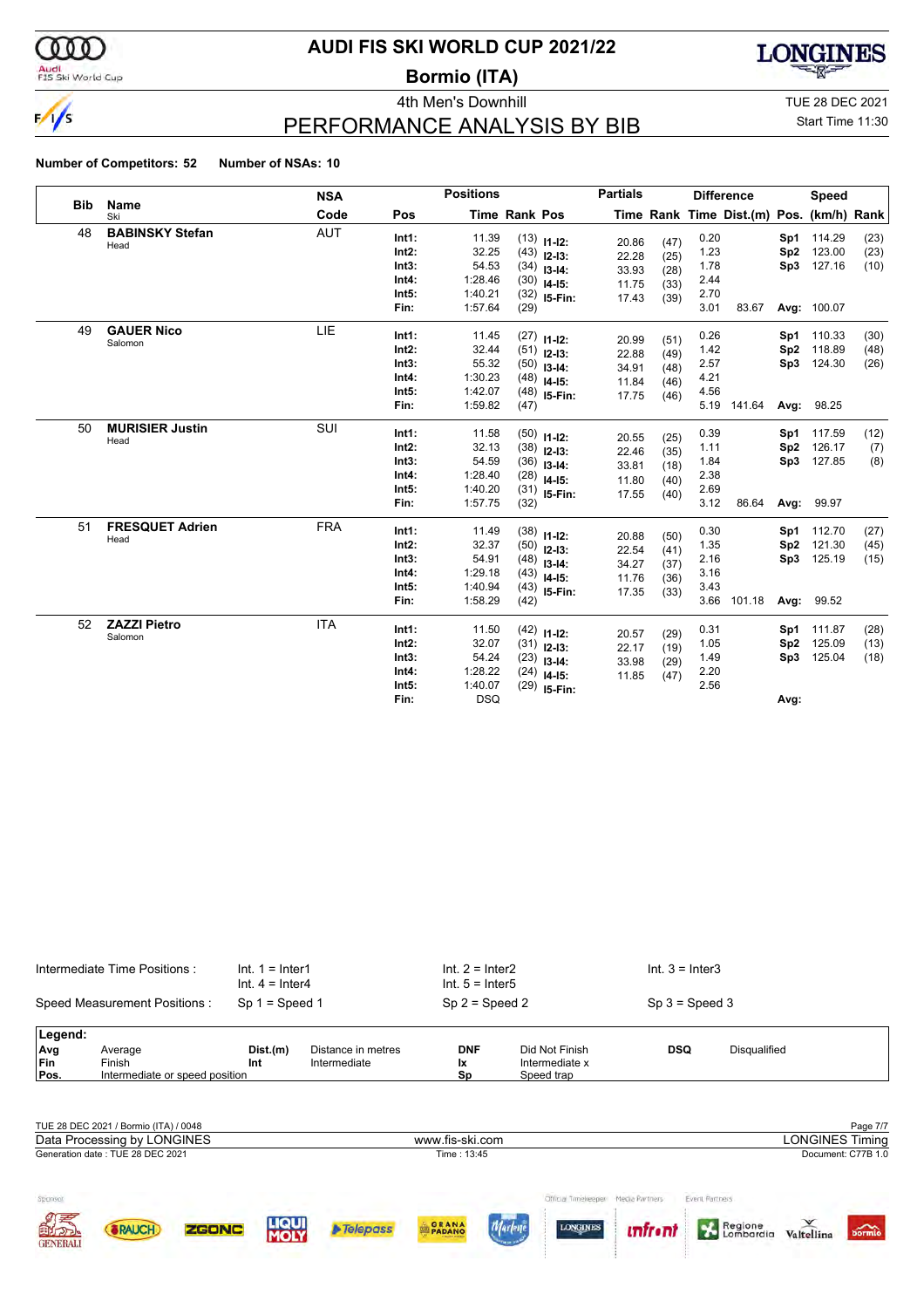

Audi<br>FIS Ski World Cup

### **AUDI FIS SKI WORLD CUP 2021/22**

**Bormio (ITA)**



4th Men's Downhill

# FIS WORLD CUP STANDINGS

|      |            |                                                                |            |                          |                          |                          |                                | 27 NOV 2021 Lake Louise (CAN)          |                |       |
|------|------------|----------------------------------------------------------------|------------|--------------------------|--------------------------|--------------------------|--------------------------------|----------------------------------------|----------------|-------|
|      |            |                                                                |            |                          |                          |                          |                                | 4 DEC 2021 Beaver Creek (USA)          |                |       |
|      |            |                                                                |            |                          |                          |                          |                                | 18 DEC 2021 Val Gardena - Gröden (ITA) |                |       |
|      |            | <b>Number of Competitors: 45,</b><br><b>Number of NSAs: 10</b> |            |                          |                          |                          |                                | 28 DEC 2021 Bormio (ITA)               |                |       |
|      | <b>FIS</b> |                                                                | <b>NSA</b> | 1                        | 2                        | 3                        | 4                              |                                        | <b>WC</b>      |       |
| Rank | Code       | Name                                                           | Code       |                          |                          |                          |                                |                                        | <b>Points</b>  | Diff. |
| 1    | 291459     | <b>PARIS Dominik</b>                                           | ITA        | 32                       | 45                       | 50                       | 100                            |                                        | 227            |       |
| 2    | 53902      | <b>MAYER Matthias</b>                                          | AUT        | 100                      | 80                       | 15                       | 22                             |                                        | 217            | 10    |
| 3    | 512124     | <b>HINTERMANN Niels</b>                                        | SUI        | 22                       | 36                       | 60                       | 60                             |                                        | 178            | 49    |
| 4    | 422139     | <b>KILDE Aleksand.</b>                                         | <b>NOR</b> | 29                       | 100                      | $\overline{\phantom{a}}$ | 40                             |                                        | 169            | 58    |
| 5    | 511383     | <b>FEUZ Beat</b>                                               | SUI        | 60                       | 60                       | 45                       | $\overline{\phantom{a}}$       |                                        | 165            | 62    |
| 6    | 53980      | <b>KRIECHMAYR Vincent</b>                                      | AUT        | 80                       | 29                       | 18                       | 36                             |                                        | 163            | 64    |
| 7    | 512269     | <b>ODERMATT Marco</b>                                          | SUI        | 50                       | 16                       | $\overline{\phantom{a}}$ | 80                             |                                        | 146            | 81    |
| 8    | 54005      | <b>STRIEDINGER Otmar</b>                                       | AUT        | 16                       | 10                       | 80                       | 20                             |                                        | 126            | 101   |
| 9    | 6530104    | <b>BENNETT Bryce</b>                                           | <b>USA</b> | 5                        | 9                        | 100                      | ÷,                             |                                        | 114            | 113   |
| 10   | 53975      | <b>HEMETSBERGER Daniel</b>                                     | AUT        | 18                       | 32                       | 10                       | 50                             |                                        | 110            | 117   |
| 11   | 191740     | <b>CLAREY Johan</b>                                            | FRA        | 10                       | 13                       | 40                       | 24                             |                                        | 87             | 140   |
| 12   | 6530319    |                                                                | <b>USA</b> | 26                       | 40                       | 4                        | 11                             |                                        | 81             | 146   |
| 13   |            | <b>COCHRAN-SIEGLE Ryan</b>                                     |            | 8                        | 24                       | $\mathbf{1}$             | 45                             |                                        | 78             |       |
|      | 202345     | <b>SCHWAIGER Dominik</b>                                       | GER        |                          | 6                        | 26                       |                                |                                        |                | 149   |
| 14   | 53817      | <b>FRANZ Max</b>                                               | AUT        | 45                       |                          |                          | $\overline{\phantom{a}}$<br>26 |                                        | 77             | 150   |
| 15   | 293550     | <b>MARSAGLIA Matteo</b>                                        | ITA.       | $\overline{\phantom{a}}$ | 50                       | $\overline{\phantom{a}}$ |                                |                                        | 76             | 151   |
| 16   | 561216     | <b>KLINE Bostjan</b>                                           | SLO        | 24                       | 14                       | 24                       | 10                             |                                        | 72             | 155   |
| 17   | 51215      | <b>BAUMANN Romed</b>                                           | GER        | 40                       | 8                        | 13                       | 9                              |                                        | 70             | 157   |
| 18   | 54157      | <b>DANKLMAIER Daniel</b>                                       | AUT        | 15                       | 24                       | $\blacksquare$           | 29                             |                                        | 68             | 159   |
| 19   | 202059     | <b>FERSTL Josef</b>                                            | GER        | 12                       | 5                        | 29                       | 15                             |                                        | 61             | 166   |
| 20   | 530874     | <b>GANONG Travis</b>                                           | USA        | 5                        | 7                        | 16                       | 32                             |                                        | 60             | 167   |
| 21   | 6190176    | <b>BAILET Matthieu</b>                                         | FRA        | 36                       | $\overline{2}$           | $\overline{\phantom{a}}$ | 18                             |                                        | 56             | 171   |
| 22   | 990081     | <b>CASSE Mattia</b>                                            | ITA        | $\overline{\phantom{a}}$ | $\overline{\phantom{a}}$ | 36                       | 14                             |                                        | 50             | 177   |
| 23   | 200379     | <b>SANDER Andreas</b>                                          | GER        | 11                       | 11                       | 24                       | 3                              |                                        | 49             | 178   |
| 24   | 293006     | <b>INNERHOFER Christof</b>                                     | ITA.       | 6                        | 18                       | 14                       | $\overline{a}$                 |                                        | 38             | 189   |
| 25   | 202762     | <b>JOCHER Simon</b>                                            | GER        | 1                        | $\overline{\phantom{a}}$ | 32                       | $\overline{\phantom{a}}$       |                                        | 33             | 194   |
| 26   | 512038     | <b>ROGENTIN Stefan</b>                                         | SUI        | 14                       | 3                        | 5                        | 8                              |                                        | 30             | 197   |
| 27   | 561255     | <b>CATER Martin</b>                                            | SLO        | $\overline{\phantom{a}}$ | 20                       | 9                        | $\overline{a}$                 |                                        | 29             | 198   |
| 28   | 422310     | <b>SEJERSTED Adri.</b>                                         | <b>NOR</b> | 2                        | 26                       | $\overline{\phantom{a}}$ | $\overline{a}$                 |                                        | 28             | 199   |
| 28   | 934643     | <b>GOLDBERG Jared</b>                                          | USA        | ÷,                       | $\overline{a}$           | 12                       | 16                             |                                        | 28             | 199   |
| 30   | 533866     | <b>NYMAN Steven</b>                                            | USA        | $\overline{\phantom{a}}$ | 13                       | 8                        | 1                              |                                        | 22             | 205   |
| 31   | 512352     | <b>CHABLOZ Yannick</b>                                         | SUI        | $\overline{\phantom{a}}$ | -                        | 20                       | $\overline{a}$                 |                                        | 20             | 207   |
| 31   | 501987     | <b>MONSEN Felix</b>                                            | SWE        | 20                       | -                        | $\overline{\phantom{a}}$ | $\overline{a}$                 |                                        | 20             | 207   |
| 33   | 512039     | <b>ROULIN Gilles</b>                                           | SUI        |                          |                          | 6                        | 12                             |                                        | 18             | 209   |
| 33   | 194167     | <b>MUZATON Maxence</b>                                         | <b>FRA</b> | 3                        | 4                        | 11                       |                                |                                        | 18             | 209   |
| 35   | 104531     | <b>CRAWFORD James</b>                                          | CAN        | 7                        | $\mathbf 1$              | 3                        | 6                              |                                        | $17\,$         | 210   |
| 36   | 512042     | <b>KRYENBUEHL Urs</b>                                          | SUI        |                          | 15                       |                          |                                |                                        | 15             | 212   |
| 37   | 561310     | <b>HROBAT Miha</b>                                             | <b>SLO</b> | ÷,                       |                          |                          | 13                             |                                        | 13             | 214   |
| 37   | 421483     | <b>JANSRUD Kjetil</b>                                          | <b>NOR</b> | 13                       |                          |                          |                                |                                        | 13             | 214   |
| 39   | 54009      | <b>WALDER Christian</b>                                        | AUT        | 9                        |                          |                          |                                |                                        | 9              | 218   |
| 40   | 104468     | <b>READ Jeffrey</b>                                            | CAN        |                          |                          |                          | 7                              |                                        | $\overline{7}$ | 220   |
| 40   | 512281     | <b>ROESTI Lars</b>                                             | SUI        |                          |                          | 7                        |                                |                                        | 7              | 220   |
| 42   | 194298     | <b>GIEZENDANNER Blaise</b>                                     | <b>FRA</b> |                          |                          |                          | 5                              |                                        | 5              | 222   |
| 43   | 104096     | <b>THOMPSON Broderick</b>                                      | CAN        |                          |                          |                          | 4                              |                                        | 4              | 223   |
| 44   | 194858     | <b>ALLEGRE Nils</b>                                            | <b>FRA</b> |                          |                          | 2                        | $\overline{\phantom{a}}$       |                                        | 2              | 225   |
| 44   | 54371      | <b>BABINSKY Stefan</b>                                         | AUT        |                          |                          |                          | 2                              |                                        | 2              | 225   |

| Legend:                          |       |                   |                 |           |                        |
|----------------------------------|-------|-------------------|-----------------|-----------|------------------------|
| No points                        | Diff. | <b>Difference</b> | WC              | World Cup |                        |
|                                  |       |                   |                 |           |                        |
|                                  |       |                   |                 |           | Page 1/1               |
| Data Processing by LONGINES      |       |                   | www.fis-ski.com |           | <b>LONGINES Timing</b> |
| Generation date: TUE 28 DEC 2021 |       |                   | Time: 13:45     |           | Document: C25A 1.0     |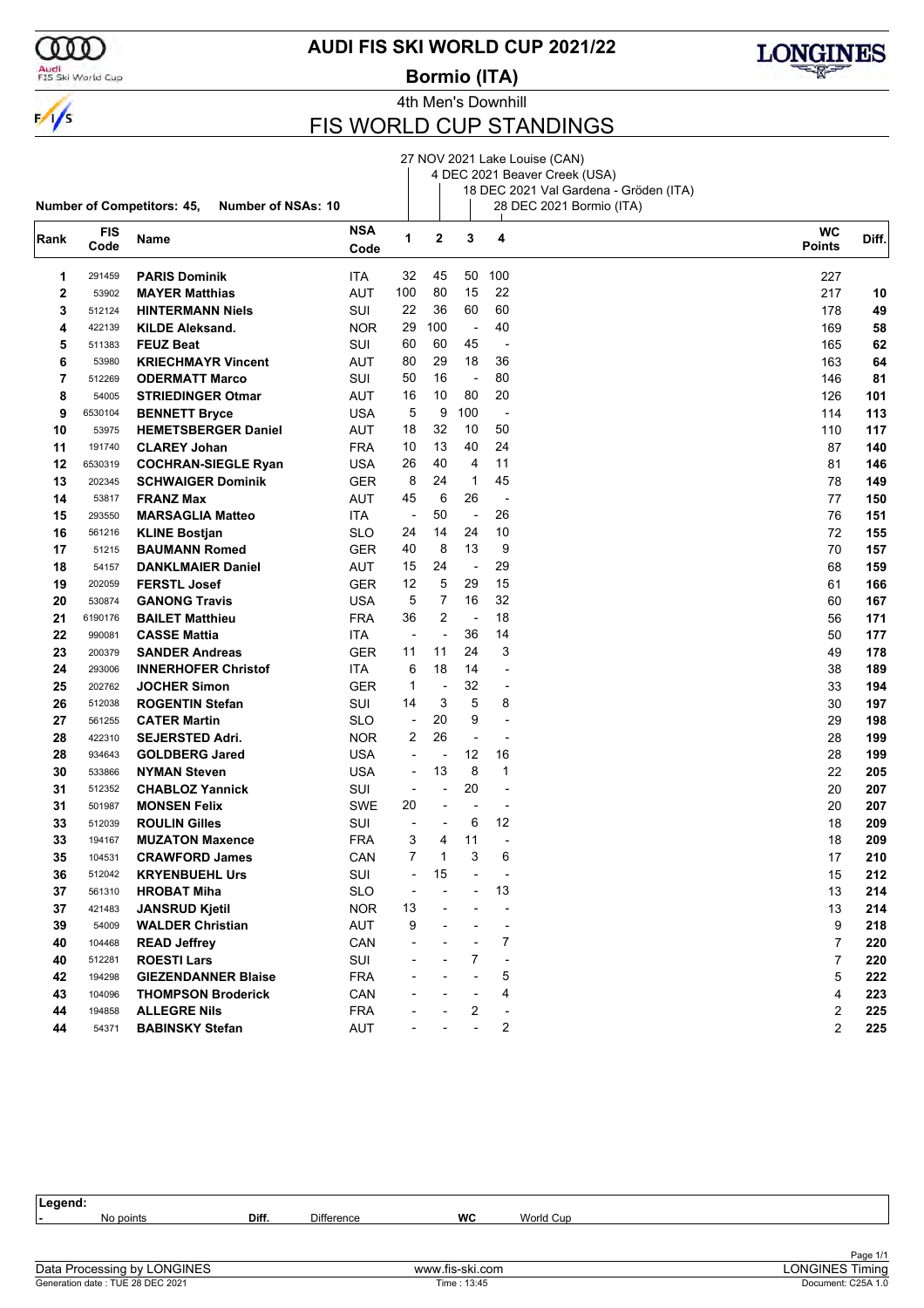

### **AUDI FIS SKI WORLD CUP 2021/22**

**Bormio (ITA)**



### 4th Men's Downhill OVERALL FIS WORLD CUP STANDINGS

| Rank     | <b>FIS</b>        | Name                                              | <b>NSA</b>               | <b>WC</b>     | Diff.      | DH                                     | <b>SL</b>                                            | GS                                                       | SG                           | <b>AC</b>                | <b>PAR</b>               |
|----------|-------------------|---------------------------------------------------|--------------------------|---------------|------------|----------------------------------------|------------------------------------------------------|----------------------------------------------------------|------------------------------|--------------------------|--------------------------|
|          | Code              |                                                   | Code                     | <b>Points</b> |            | 4 races                                | 2 races                                              | 4 races                                                  | 3 races                      | 0 races                  | 1 race                   |
| 1        | 512269            | <b>ODERMATT Marco</b>                             | SUI                      | 713           |            | 146<br>(7)                             |                                                      | 380<br>(1)                                               | (3)<br>187                   |                          |                          |
| 2        | 53902             | <b>MAYER Matthias</b>                             | AUT                      | 427           | 286        | (2)<br>217                             |                                                      | ٠                                                        | (1)<br>210                   |                          |                          |
| 3        | 422139            | <b>KILDE Aleksand.</b>                            | <b>NOR</b>               | 369           | 344        | 169<br>(4)                             | $\overline{\phantom{a}}$                             | $\overline{\phantom{a}}$                                 | 200<br>(2)                   | ۰                        |                          |
| 4        | 194364            | <b>PINTURAULT Alexis</b>                          | <b>FRA</b>               | 314           | 399        | $\overline{\phantom{a}}$               | 80<br>(4)                                            | 154<br>(5)                                               | (8)<br>80                    |                          |                          |
| 5        | 53980             | <b>KRIECHMAYR Vincent</b>                         | AUT                      | 313           | 400        | 163<br>(6)                             |                                                      | ٠                                                        | 150<br>(4)                   |                          |                          |
| 6        | 422304            | <b>KRISTOFFERSEN Henrik</b>                       | <b>NOR</b>               | 287           | 426        | $\overline{\phantom{a}}$               | 24 (23)                                              | 213<br>(2)                                               | $\overline{a}$               | ٠                        | 50<br>(4)                |
| 7        | 291459            | <b>PARIS Dominik</b>                              | ITA                      | 274           | 439        | 227<br>(1)                             |                                                      | $\overline{a}$                                           | 47 (16)                      |                          |                          |
| 8        | 511383            | <b>FEUZ Beat</b>                                  | SUI                      | 255           | 458        | 165<br>(5)                             |                                                      | ٠                                                        | 90<br>(6)                    |                          |                          |
| 9        | 990116            | de ALIPRANDINI Luca                               | ITA                      | 207           | 506        | $\overline{\phantom{a}}$               | $\overline{\phantom{a}}$                             | 207<br>(3)                                               | $\overline{\phantom{a}}$     | ۰                        |                          |
| 10<br>11 | 512124<br>54063   | <b>HINTERMANN Niels</b><br><b>FELLER Manuel</b>   | SUI<br>AUT               | 191<br>181    | 522<br>532 | 178<br>(3)<br>$\overline{\phantom{a}}$ | $\blacksquare$                                       | $\overline{a}$<br>181<br>(4)                             | 13 (36)                      |                          |                          |
| 12       | 561244            | <b>KRANJEC Zan</b>                                | <b>SLO</b>               | 167           | 546        | $\overline{a}$                         | 13 (27)                                              | 128<br>(6)                                               | $\overline{\phantom{a}}$     |                          | 26<br>(10)               |
| 13       | 380335            | <b>ZUBCIC Filip</b>                               | CRO                      | 162           | 551        |                                        | 75<br>(5)                                            | 80 (14)                                                  | $\blacksquare$               |                          | 7(24)                    |
| 14       | 511896            | <b>MURISIER Justin</b>                            | SUI                      | 159           | 554        | ÷                                      |                                                      | 127<br>(7)                                               | 32 (21)                      |                          |                          |
| 15       | 530874            | <b>GANONG Travis</b>                              | USA                      | 155           | 558        | 60 (20)                                |                                                      | $\overline{a}$                                           | 95<br>(5)                    | ٠                        |                          |
| 16       | 511852            | <b>CAVIEZEL Gino</b>                              | SUI                      | 141           | 572        |                                        |                                                      | 75 (17)                                                  | 55 (14)                      |                          | 11(20)                   |
| 17       | 422082            | <b>FOSS-SOLEVAAG S</b>                            | <b>NOR</b>               | 140           | 573        |                                        | 140<br>(1)                                           |                                                          |                              |                          |                          |
| 17       | 502015            | <b>JAKOBSEN Kristoffer</b>                        | <b>SWE</b>               | 140           | 573        | $\overline{\phantom{a}}$               | 140<br>(1)                                           | $\overline{a}$                                           | $\overline{\phantom{a}}$     |                          |                          |
| 19       | 200379            | <b>SANDER Andreas</b>                             | <b>GER</b>               | 138           | 575        | 49 (23)                                | $\blacksquare$                                       | $\overline{\phantom{a}}$                                 | 89<br>(7)                    |                          |                          |
| 20       | 422729            | <b>BRAATHEN Lucas</b>                             | <b>NOR</b>               | 135           | 578        | $\overline{\phantom{a}}$               | 37 (15)                                              | 98 (11)                                                  |                              |                          |                          |
| 21       | 512182            | <b>MEILLARD Loic</b>                              | SUI                      | 132           | 581        | $\overline{\phantom{a}}$               | 40 (13)                                              | 81 (13)                                                  | 11 (39)                      |                          |                          |
| 22       | 103729            | <b>READ Erik</b>                                  | CAN                      | 131           | 582        | $\overline{\phantom{a}}$               | 34 (16)                                              | 61 (19)                                                  |                              |                          | 36<br>(7)                |
| 23       | 202597            | <b>SCHMID Alexander</b>                           | <b>GER</b>               | 130           | 583        | ÷                                      |                                                      | 112<br>(9)                                               |                              |                          | 18 (14)                  |
| 24       | 54005             | <b>STRIEDINGER Otmar</b>                          | AUT                      | 126           | 587        | 126<br>(8)                             |                                                      | ٠                                                        |                              | ۰                        |                          |
| 24       | 6532084           | <b>RADAMUS River</b>                              | <b>USA</b>               | 126           | 587        | $\overline{\phantom{a}}$               |                                                      | 126<br>(8)                                               |                              |                          |                          |
| 24<br>27 | 6530319<br>194495 | <b>COCHRAN-SIEGLE Ryan</b>                        | <b>USA</b><br><b>FRA</b> | 126           | 587        | 81 (12)                                |                                                      | 4 (45)                                                   | 41 (18)                      |                          |                          |
| 28       | 422732            | <b>FAIVRE Mathieu</b><br><b>McGRATH Atle Lie</b>  | <b>NOR</b>               | 125<br>118    | 588<br>595 | $\overline{\phantom{a}}$               | $\overline{a}$<br>32 (17)                            | 100(10)<br>26 (25)                                       | 25 (26)                      |                          | 60<br>(3)                |
| 29       | 6530104           | <b>BENNETT Bryce</b>                              | USA                      | 114           | 599        | 114<br>(9)                             | $\overline{\phantom{a}}$                             |                                                          |                              |                          |                          |
| 30       | 53817             | <b>FRANZ Max</b>                                  | AUT                      | 113           | 600        | 77 (14)                                | $\overline{a}$                                       | $\overline{\phantom{0}}$                                 | 36 (19)                      | ۰                        |                          |
| 31       | 53889             | <b>HIRSCHBUEHL Christian</b>                      | <b>AUT</b>               | 110           | 603        | $\overline{\phantom{a}}$               | 10(31)                                               |                                                          | $\overline{\phantom{a}}$     |                          | 100<br>(1)               |
| 31       | 53975             | <b>HEMETSBERGER Daniel</b>                        | AUT                      | 110           | 603        | 110(10)                                |                                                      | -                                                        |                              |                          |                          |
| 33       | 54027             | <b>BRENNSTEINER Stefan</b>                        | AUT                      | 102           | 611        | $\overline{\phantom{a}}$               | $\overline{\phantom{a}}$                             | 78 (16)                                                  | $\overline{\phantom{a}}$     | ٠                        | 24 (11)                  |
| 34       | 191740            | <b>CLAREY Johan</b>                               | <b>FRA</b>               | 101           | 612        | 87 (11)                                |                                                      | $\overline{\phantom{0}}$                                 | 14 (35)                      |                          |                          |
| 34       | 990081            | <b>CASSE Mattia</b>                               | ITA                      | 101           | 612        | 50 (22)                                |                                                      |                                                          | 51 (15)                      |                          |                          |
| 36       | 6190403           | <b>NOEL Clement</b>                               | <b>FRA</b>               | 100           | 613        | $\overline{\phantom{a}}$               | 100<br>(3)                                           | $\overline{\phantom{0}}$                                 | $\overline{\phantom{a}}$     | ۰                        |                          |
| 37       | 54157             | <b>DANKLMAIER Daniel</b>                          | AUT                      | 99            | 614        | 68 (18)                                |                                                      | $\overline{\phantom{0}}$                                 | 31 (22)                      |                          |                          |
| 38       | 512038            | <b>ROGENTIN Stefan</b>                            | SUI                      | 97            | 616        | 30 (26)                                |                                                      | $\overline{\phantom{0}}$                                 | 67 (10)                      |                          |                          |
| 39       | 103865            | <b>PHILP Trevor</b>                               | CAN                      | 95            | 618        | $\overline{\phantom{a}}$               | $\overline{\phantom{a}}$                             | 37<br>(22)                                               | 13 (36)                      | ۰                        | 45<br>(5)                |
| 40       | 422278            | <b>WINDINGSTAD Rasmus</b>                         | <b>NOR</b>               | 94            | 619        | L,                                     |                                                      | 94 (12)                                                  |                              |                          |                          |
| 41<br>41 | 293550<br>6190176 | <b>MARSAGLIA Matteo</b>                           | ITA                      | 92<br>92      | 621        | 76 (15)                                |                                                      | $\overline{\phantom{0}}$                                 | 16 (33)                      |                          |                          |
| 43       | 202059            | <b>BAILET Matthieu</b><br><b>FERSTL Josef</b>     | <b>FRA</b><br>GER        | 90            | 621<br>623 | 56 (21)<br>61 (19)                     |                                                      |                                                          | 36 (19)<br>29 (24)           | -                        |                          |
| 44       | 54252             | <b>RASCHNER Dominik</b>                           | AUT                      | 89            | 624        | $\overline{\phantom{a}}$               | $\overline{\phantom{a}}$<br>9(32)                    | -                                                        | $\overline{\phantom{a}}$     | $\overline{\phantom{a}}$ | (2)<br>80                |
| 45       | 54445             | <b>HAASER Raphael</b>                             | AUT                      | 87            | 626        | $\overline{\phantom{a}}$               | $\overline{\phantom{a}}$                             | 26 (25)                                                  | 61 (11)                      | $\overline{a}$           |                          |
| 46       | 422310            | <b>SEJERSTED Adri.</b>                            | <b>NOR</b>               | 84            | 629        | 28 (28)                                | $\qquad \qquad \blacksquare$                         | $\qquad \qquad \blacksquare$                             | 56 (12)                      |                          |                          |
| 47       | 51215             | <b>BAUMANN Romed</b>                              | <b>GER</b>               | 81            | 632        | 70 (17)                                | $\overline{\phantom{a}}$                             | $\overline{\phantom{0}}$                                 | 11 (39)                      |                          |                          |
| 48       | 54031             | <b>LEITINGER Roland</b>                           | AUT                      | 80            | 633        | $\blacksquare$                         | $\overline{\phantom{a}}$                             | 80 (14)                                                  | $\overline{\phantom{a}}$     |                          | $\overline{\phantom{a}}$ |
| 49       | 193967            | <b>MUFFAT-JEANDET Victor</b>                      | <b>FRA</b>               | 79            | 634        | $\overline{\phantom{a}}$               | 29 (20)                                              | 38 (21)                                                  | $\overline{a}$               |                          | 12 (19)                  |
| 50       | 202345            | <b>SCHWAIGER Dominik</b>                          | <b>GER</b>               | 78            | 635        | 78 (13)                                | $\overline{\phantom{a}}$                             | $\overline{\phantom{0}}$                                 | $\overline{a}$               | ٠                        |                          |
| 51       | 104096            | <b>THOMPSON Broderick</b>                         | CAN                      | 75            | 638        | 4 (43)                                 |                                                      | $\overline{\phantom{0}}$                                 | 71<br>(9)                    | $\overline{a}$           |                          |
| 52       | 104531            | <b>CRAWFORD James</b>                             | CAN                      | 73            | 640        | 17 (35)                                |                                                      | $\overline{\phantom{0}}$                                 | 56 (12)                      |                          |                          |
| 53       | 422507            | <b>HAUGAN Timon</b>                               | <b>NOR</b>               | 72            | 641        | $\overline{\phantom{a}}$               | 65<br>(6)                                            | 7(41)                                                    | $\overline{\phantom{a}}$     |                          | $\overline{\phantom{a}}$ |
| 53       | 561216            | <b>KLINE Bostjan</b>                              | SLO                      | 72            | 641        | 72 (16)                                | $\overline{\phantom{a}}$                             |                                                          | $\overline{\phantom{a}}$     |                          | $\overline{\phantom{a}}$ |
| 55       | 6293171           | <b>VINATZER Alex</b>                              | ITA                      | 70            | 643        | $\overline{\phantom{a}}$               | 50<br>(9)                                            | $\qquad \qquad \blacksquare$                             |                              |                          | 20 (13)                  |
| 56       | 60253             | <b>MARCHANT Armand</b>                            | <b>BEL</b>               | 69            | 644        | $\overline{\phantom{0}}$               | (8)<br>54                                            | ٠                                                        |                              | $\overline{\phantom{0}}$ | 15 (16)                  |
| 57       | 54359             | <b>FEURSTEIN Patrick</b>                          | AUT                      | 65            | 648        | $\overline{\phantom{a}}$               | $\overline{\phantom{a}}$                             | 63 (18)                                                  | $\overline{a}$               | $\overline{a}$           | 2(29)                    |
| 57<br>59 | 293098<br>293006  | <b>RAZZOLI Giuliano</b>                           | <b>ITA</b>               | 65<br>54      | 648<br>659 | $\overline{\phantom{a}}$               | 65<br>(6)                                            | $\overline{\phantom{0}}$                                 | $\blacksquare$<br>16(33)     |                          |                          |
| 60       | 202762            | <b>INNERHOFER Christof</b><br><b>JOCHER Simon</b> | ITA<br>GER               | 52            | 661        | 38 (24)<br>33(25)                      | $\overline{\phantom{a}}$<br>$\overline{\phantom{a}}$ | $\overline{\phantom{0}}$<br>$\qquad \qquad \blacksquare$ | 19 (30)                      | ٠<br>$\overline{a}$      |                          |
| 61       | 561255            | <b>CATER Martin</b>                               | <b>SLO</b>               | 51            | 662        | 29 (27)                                |                                                      | $\overline{\phantom{0}}$                                 | 22 (28)                      |                          |                          |
| 62       | 511996            | <b>YULE Daniel</b>                                | SUI                      | 50            | 663        | $\overline{\phantom{a}}$               | 50<br>(9)                                            | $\overline{\phantom{0}}$                                 | $\qquad \qquad \blacksquare$ |                          | $\overline{\phantom{a}}$ |
| 63       | 6291430           | <b>MAURBERGER Simon</b>                           | ITA                      | 48            | 665        | $\overline{\phantom{a}}$               | 26 (21)                                              | 17 (29)                                                  | $\overline{\phantom{a}}$     |                          | 5(26)                    |
| 63       | 194858            | <b>ALLEGRE Nils</b>                               | <b>FRA</b>               | 48            | 665        | 2(44)                                  | $\overline{\phantom{a}}$                             | $\overline{\phantom{a}}$                                 | 46 (17)                      |                          |                          |
|          |                   |                                                   |                          |               |            |                                        |                                                      |                                                          |                              |                          |                          |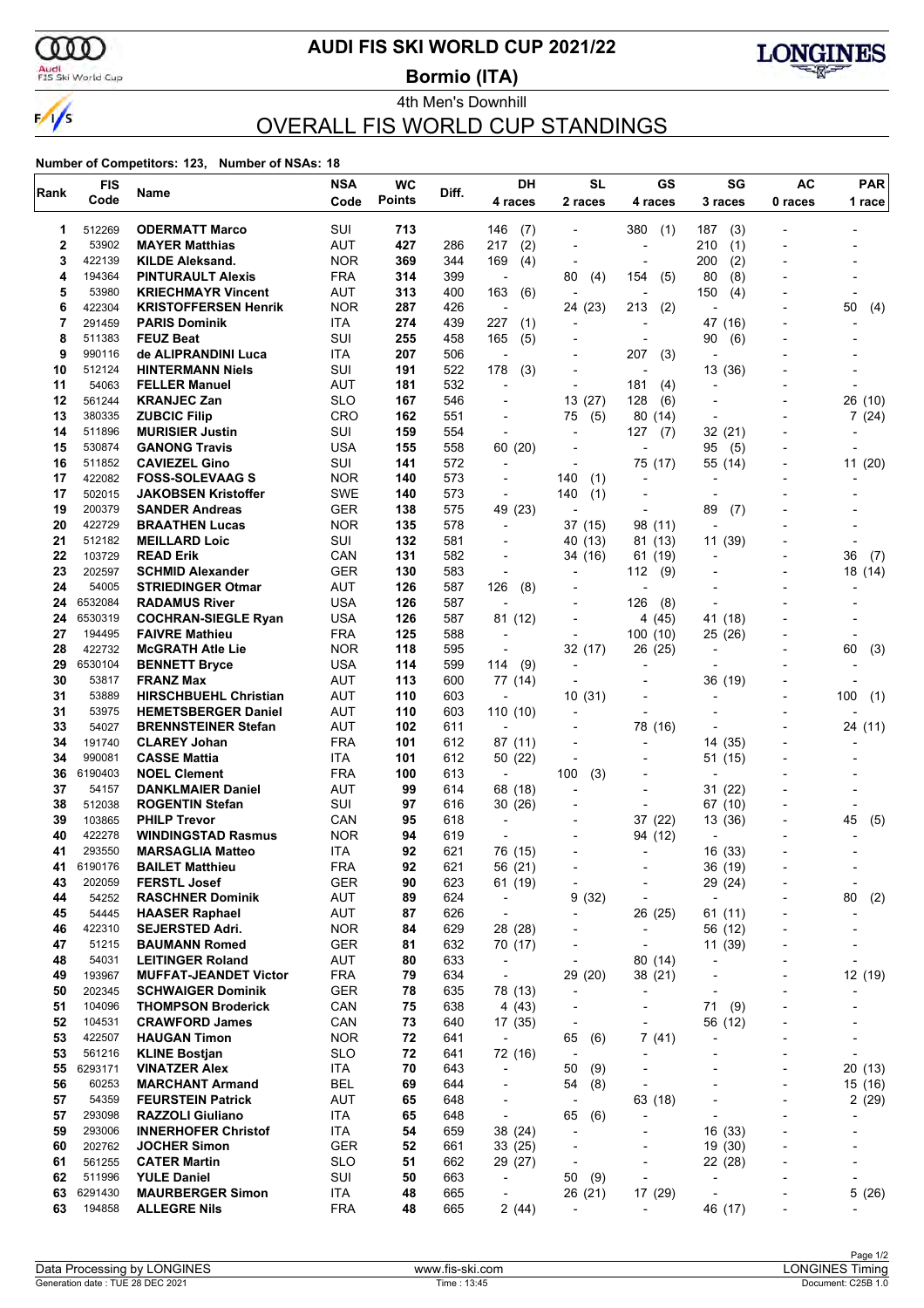

### **AUDI FIS SKI WORLD CUP 2021/22**

Audi<br>FIS Ski World Cup

4th Men's Downhill **Bormio (ITA)**



# OVERALL FIS WORLD CUP STANDINGS

| Rank       | <b>FIS</b>       | Name                                             | <b>NSA</b>        | <b>WC</b>     | Diff.      | DH             | <b>SL</b>                | GS                       | SG         | <b>AC</b> | <b>PAR</b> |
|------------|------------------|--------------------------------------------------|-------------------|---------------|------------|----------------|--------------------------|--------------------------|------------|-----------|------------|
|            | Code             |                                                  | Code              | <b>Points</b> |            | 4 races        | 2 races                  | 4 races                  | 3 races    | 0 races   | 1 race     |
| 65         | 220689           | <b>RYDING Dave</b>                               | GBR               | 45            | 668        |                | 45 (11)                  |                          |            |           |            |
| 65         | 202584           | <b>RAUCHFUSS Julian</b>                          | <b>GER</b>        | 45            | 668        |                | 7(35)                    | (37)<br>9                |            |           | 29<br>(9)  |
| 65         | 54320            | <b>SCHWARZ Marco</b>                             | <b>AUT</b>        | 45            | 668        |                |                          | 45 (20)                  |            |           |            |
| 68         | 6291574          | <b>SALA Tommaso</b>                              | ITA               | 44            | 669        |                | 44 (12)                  |                          |            |           |            |
| 69         | 54348            | <b>PERTL Adrian</b>                              | <b>AUT</b>        | 40            | 673        |                |                          |                          |            |           | 40<br>(6)  |
| 69         | 194935<br>92720  | <b>FAVROT Thibaut</b>                            | <b>FRA</b>        | 40            | 673        |                |                          | 27 (24)                  |            |           | 13<br>(18) |
| 71<br>71   | 54009            | <b>POPOV Albert</b><br><b>WALDER Christian</b>   | BUL<br><b>AUT</b> | 39<br>39      | 674<br>674 | 9 (39)         | 39 (14)                  |                          | 30(23)     |           |            |
| 73         | 561322           | <b>HADALIN Stefan</b>                            | SLO               | 38            | 675        |                |                          | (42)<br>6                |            |           | 32<br>(8)  |
| 74         | 512042           | <b>KRYENBUEHL Urs</b>                            | SUI               | 35            | 678        | 15 (36)        |                          |                          | 20 (29)    |           |            |
| 75         | 194298           | <b>GIEZENDANNER Blaise</b>                       | <b>FRA</b>        | 34            | 679        | 5 (42)         |                          |                          | 29 (24)    |           |            |
| 76         | 6300464          | <b>KOYAMA Yohei</b>                              | <b>JPN</b>        | 32            | 681        |                | 32(17)                   |                          | ÷          |           |            |
| 76         | 491879           | <b>SALARICH Joaquim</b>                          | <b>ESP</b>        | 32            | 681        |                | 32 (17)                  |                          |            |           |            |
| 78         | 421483           | <b>JANSRUD Kjetil</b>                            | <b>NOR</b>        | 31            | 682        | 13 (37)        | $\overline{\phantom{0}}$ | $\overline{\phantom{a}}$ | 18 (32)    |           |            |
| 78         | 511638           | <b>TUMLER Thomas</b>                             | SUI               | 31            | 682        |                |                          | 18 (28)                  | 13 (36)    |           |            |
| 78         | 511863           | <b>SETTE Daniele</b>                             | SUI               | 31            | 682        |                |                          | 28 (23)                  |            |           | 3(28)      |
| 81         | 934643           | <b>GOLDBERG Jared</b>                            | <b>USA</b>        | 29            | 684        | 28 (28)        |                          |                          | (46)<br>1  |           |            |
| 82         | 104272           | <b>SEGER Brodie</b>                              | CAN               | 25            | 688        | $\overline{a}$ |                          |                          | 25 (26)    |           |            |
| 82         | 54444            | <b>GSTREIN Fabio</b>                             | AUT               | 25            | 688        |                | 25 (22)                  |                          |            |           |            |
| 84         | 194873           | <b>SARRAZIN Cyprien</b>                          | <b>FRA</b>        | 24            | 689        |                |                          | 8<br>(39)                |            |           | 16 (15)    |
| 84         | 421669           | <b>NESTVOLD-HAUGEN</b>                           | <b>NOR</b>        | 24            | 689        |                |                          | 16 (30)                  |            |           | 8(23)      |
| 86         | 501987           | <b>MONSEN Felix</b>                              | SWE               | 23            | 690        | 20 (31)        |                          |                          | 3<br>(44)  |           |            |
| 86         | 990048<br>202451 | <b>BORSOTTI Giovanni</b>                         | ITA               | 23<br>22      | 690        |                |                          | 22 (27)                  |            |           | 1(30)      |
| 88<br>88   | 511902           | <b>STRASSER Linus</b><br>ZENHAEUSERN Ramon       | <b>GER</b><br>SUI | 22            | 691<br>691 |                | 22 (24)                  | $\overline{\phantom{a}}$ |            |           | 22 (12)    |
| 88         | 533866           | <b>NYMAN Steven</b>                              | <b>USA</b>        | 22            | 691        | 22 (30)        | $\blacksquare$           |                          |            |           |            |
| 91         | 54371            | <b>BABINSKY Stefan</b>                           | <b>AUT</b>        | 21            | 692        | 2(44)          |                          | $\overline{\phantom{0}}$ | 19 (30)    |           |            |
| 92         | 512352           | <b>CHABLOZ Yannick</b>                           | SUI               | 20            | 693        | 20 (31)        |                          |                          |            |           |            |
| 92         | 501898           | <b>ROENNGREN Mattias</b>                         | <b>SWE</b>        | 20            | 693        |                |                          | 10 (35)                  |            |           | 10(21)     |
| 94         | 512039           | <b>ROULIN Gilles</b>                             | SUI               | 18            | 695        | 18 (33)        |                          | ٠                        |            |           |            |
| 94         | 194167           | <b>MUZATON Maxence</b>                           | <b>FRA</b>        | 18            | 695        | 18 (33)        | $\overline{\phantom{a}}$ |                          |            |           |            |
| 96         | 380334           | <b>VIDOVIC Matej</b>                             | <b>CRO</b>        | 17            | 696        |                | 17 (25)                  |                          |            |           |            |
| 97         | 202437           | <b>LUITZ Stefan</b>                              | <b>GER</b>        | 14            | 699        |                |                          | 14 (31)                  |            |           |            |
| 97         | 511983           | <b>AERNI Luca</b>                                | SUI               | 14            | 699        |                | 14 (26)                  |                          |            |           |            |
| 97         | 221213           | <b>RAPOSO Charlie</b>                            | <b>GBR</b>        | 14            | 699        |                |                          |                          |            |           | 14 (17)    |
| 97         | 700830           | ZAMPA Adam                                       | <b>SVK</b>        | 14            | 699        |                |                          | 14 (31)                  |            |           |            |
| 101        | 561310           | <b>HROBAT Miha</b>                               | SLO               | 13            | 700        | 13 (37)        |                          |                          |            |           |            |
| 101        | 422469           | <b>SOLHEIM Fabian Wilkens</b>                    | <b>NOR</b>        | 13            | 700        | $\blacksquare$ |                          | 13 (33)                  |            |           |            |
| 103        | 292491           | <b>MOELGG Manfred</b>                            | ITA               | 12            | 701        |                | 12(28)                   |                          |            |           |            |
| 103        | 92719            | <b>ZLATKOV Kamen</b>                             | BUL               | 12            | 701        |                | 12 (28)                  |                          |            |           |            |
| 105<br>105 | 6293775<br>54170 | <b>DELLA VITE Filippo</b><br><b>MATT Michael</b> | ITA<br>AUT        | 11<br>11      | 702<br>702 |                | $\blacksquare$           | 11(34)                   |            |           |            |
| 107        | 511981           | <b>WEBER Ralph</b>                               | SUI               | 10            | 703        |                | 11(30)                   |                          | 10(41)     |           |            |
| 107        | 6290845          | <b>BOSCA Guglielmo</b>                           | <b>ITA</b>        | 10            | 703        |                |                          |                          | 10(41)     |           |            |
| 107        | 6291374          | <b>HOFER Alex</b>                                | <b>ITA</b>        | 10            | 703        |                |                          | 10(35)                   |            |           |            |
| 110        | 511867           | <b>NOGER Cedric</b>                              | SUI               | 9             | 704        |                |                          |                          |            |           | 9<br>(22)  |
| 110        | 104539           | <b>SEGER Riley</b>                               | CAN               | 9             | 704        |                |                          |                          | 9(43)      |           |            |
| 110        | 481103           | <b>ANDRIENKO Aleksander</b>                      | <b>RUS</b>        | 9             | 704        |                |                          | 9<br>(37)                |            |           |            |
| 110        | 104468           | <b>READ Jeffrey</b>                              | CAN               | 9             | 704        | 7(40)          |                          |                          | 2(45)      |           |            |
| 114        | 700879           | <b>ZAMPA Andreas</b>                             | <b>SVK</b>        | 8             | 705        |                |                          | 8<br>(39)                |            |           |            |
| 114        | 480736           | <b>KHOROSHILOV Alexander</b>                     | <b>RUS</b>        | 8             | 705        |                | 8<br>(33)                |                          |            |           |            |
| 114        | 511908           | <b>SCHMIDIGER Reto</b>                           | SUI               | 8             | 705        |                | 8(33)                    |                          |            |           |            |
| 117        | 512281           | <b>ROESTI Lars</b>                               | SUI               | 7             | 706        | 7(40)          |                          |                          |            |           |            |
| 118        | 54471            | <b>DORNER Thomas</b>                             | AUT               | 6             | 707        |                |                          |                          |            |           | 6<br>(25)  |
| 118        | 221236           | <b>TAYLOR Laurie</b>                             | <b>GBR</b>        | 6             | 707        |                | (36)<br>6                |                          |            |           |            |
| 118        | 6531936          | <b>WINTERS Luke</b>                              | <b>USA</b>        | 6             | 707        |                | 6(36)                    |                          |            |           |            |
| 118        | 481730           | <b>KUZNETSOV Ivan</b>                            | <b>RUS</b>        | 6             | 707        |                |                          | 6<br>(42)                |            |           |            |
| 122<br>123 | 291318           | <b>TONETTI Riccardo</b>                          | ITA               | 5<br>4        | 708<br>709 |                |                          | 5<br>(44)                |            |           |            |
|            | 6300451          | <b>KATO Seigo</b>                                | <b>JPN</b>        |               |            |                |                          |                          |            |           | 4(27)      |
|            |                  |                                                  |                   |               |            |                |                          |                          |            |           |            |
| Legend:    | No points        | AC                                               | Alpine Combined   |               | DH         | Downhill       |                          | Diff.                    | Difference |           |            |
| GS         |                  | Giant Slalom<br><b>PAR</b>                       | Parallel          |               | SG         | Super-G        |                          | SL                       | Slalom     |           |            |
| WC         | World Cup        |                                                  |                   |               |            |                |                          |                          |            |           |            |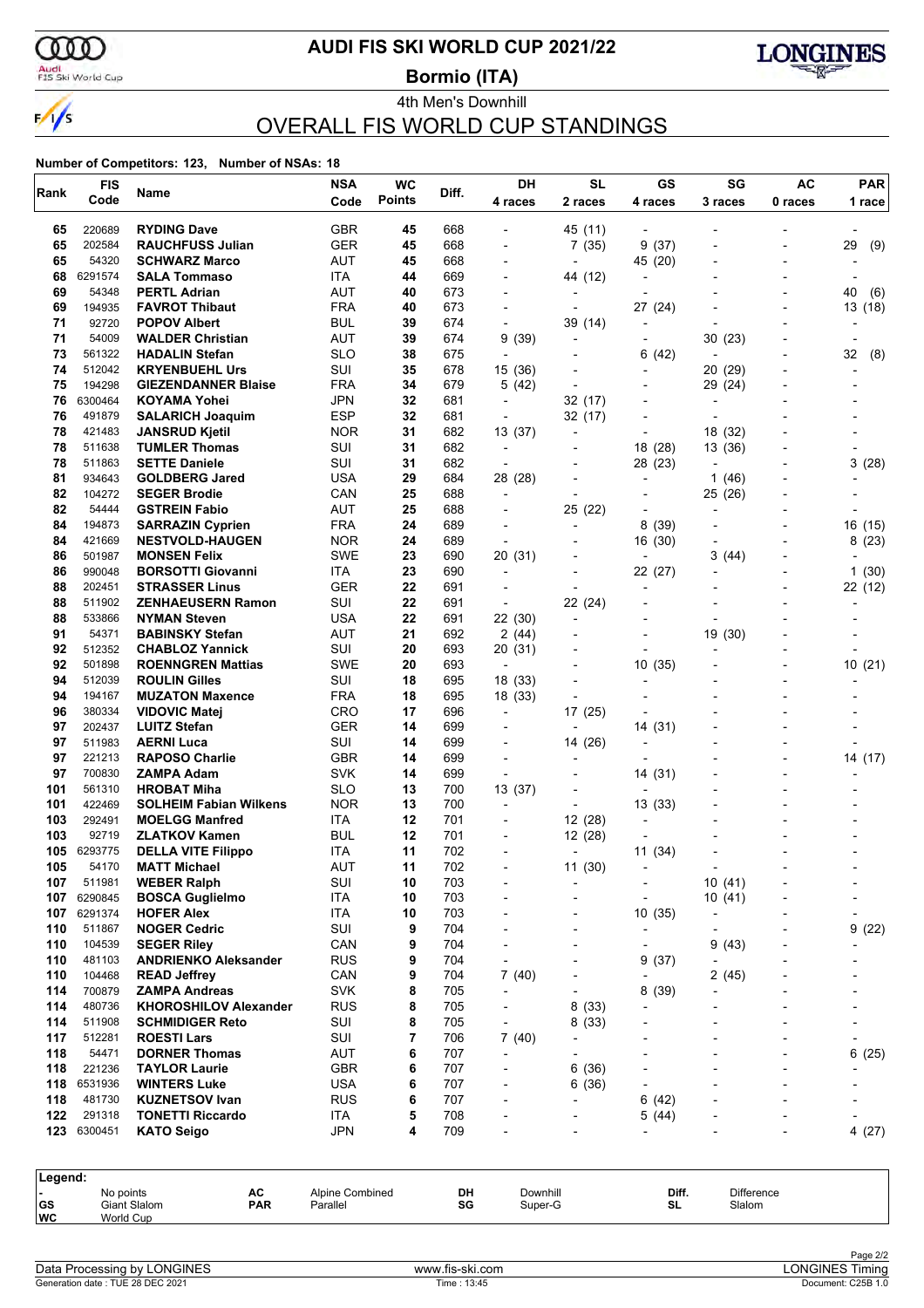

### Audi<br>FIS Ski World Cup

### **AUDI FIS SKI WORLD CUP 2021/22**

**Bormio (ITA)**



4th Men's Downhill

# **FIS WCSL LIST**

#### 27 NOV 2021 Lake Louise (CAN) 4 DEC 2021 Beaver Creek (USA)

18 DEC 2021 Val Gardena - Gröden (ITA)

|             |                    | Number of Competitors: 65,<br>Number of NSAs: 10 |                    |                          |                          |                          |                          | 28 DEC 2021 Bormio (ITA) |                          |              |                          |                          |
|-------------|--------------------|--------------------------------------------------|--------------------|--------------------------|--------------------------|--------------------------|--------------------------|--------------------------|--------------------------|--------------|--------------------------|--------------------------|
| Rank        | <b>FIS</b><br>Code | Name                                             | <b>NSA</b><br>Code | 1                        | $\mathbf 2$              | 3                        | 4                        |                          |                          |              |                          | Base - $X + Y = WCSL-DH$ |
| 1           | 511383             | <b>FEUZ Beat</b>                                 | SUI                | 60                       | 60                       | 45                       | $\overline{a}$           |                          | 546                      | 182          | 165                      | 529                      |
| $\mathbf 2$ | 53902              | <b>MAYER Matthias</b>                            | AUT                | 100                      | 80                       | 15                       | 22                       |                          | 418                      | 139          | 217                      | 496                      |
| 3           | 291459             | <b>PARIS Dominik</b>                             | ITA.               | 32                       | 45                       | 50                       | 100                      |                          | 388                      | 129          | 227                      | 486                      |
| 4           | 53980              | <b>KRIECHMAYR Vincent</b>                        | AUT                | 80                       | 29                       | 18                       | 36                       |                          | 367                      | 122          | 163                      | 408                      |
| 5           | 422139             | <b>KILDE Aleksand.</b>                           | <b>NOR</b>         | 29                       | 100                      | $\blacksquare$           | 40                       |                          | 190                      | 63           | 169                      | 296                      |
| 6           | 191740             | <b>CLAREY Johan</b>                              | <b>FRA</b>         | 10                       | 13                       | 40                       | 24                       |                          | 272                      | 91           | 87                       | 268                      |
| 7           | 512269             | <b>ODERMATT Marco</b>                            | SUI                | 50                       | 16                       | $\overline{\phantom{a}}$ | 80                       |                          | 176                      | 59           | 146                      | 263                      |
| 8           | 54005              | <b>STRIEDINGER Otmar</b>                         | AUT                | 16                       | 10                       | 80                       | 20                       |                          | 191                      | 64           | 126                      | 253                      |
| 9           | 53817              | <b>FRANZ Max</b>                                 | AUT                | 45                       | 6                        | 26                       |                          |                          | 206                      | 69           | 77                       | 214                      |
| 10          | 51215              | <b>BAUMANN Romed</b>                             | GER                | 40                       | 8                        | 13                       | 9                        |                          | 214                      | 71           | 70                       | 213                      |
| 11          | 200379             | <b>SANDER Andreas</b>                            | <b>GER</b>         | 11                       | 11                       | 24                       | 3                        |                          | 241                      | 80           | 49                       | 210                      |
| 12          | 512124             | <b>HINTERMANN Niels</b>                          | SUI                | 22                       | 36                       | 60                       | 60                       |                          | 44                       | 15           | 178                      | 207                      |
| 13          | 6530104            | <b>BENNETT Bryce</b>                             | USA                | 5                        | 9                        | 100                      | $\overline{a}$           |                          | 126                      | 42           | 114                      | 198                      |
| 14          | 6530319            | <b>COCHRAN-SIEGLE Ryan</b>                       | USA                | 26                       | 40                       | 4                        | 11                       |                          | 136                      | 45           | 81                       | 172                      |
| 15          | 53975              | <b>HEMETSBERGER Daniel</b>                       | AUT                | 18                       | 32                       | 10                       | 50                       |                          | 86                       | 29           | 110                      | 167                      |
| 16          | 202535             | <b>DRESSEN Thomas</b>                            | GER                | $\overline{\phantom{a}}$ | $\overline{\phantom{a}}$ | $\overline{\phantom{a}}$ |                          |                          | 241                      | 80           | $\overline{\phantom{a}}$ | 161                      |
| 17          | 6190176            | <b>BAILET Matthieu</b>                           | <b>FRA</b>         | 36                       | 2                        | $\overline{\phantom{a}}$ | 18                       |                          | 154                      | 51           | 56                       | 159                      |
| 17          | 293006             | <b>INNERHOFER Christof</b>                       | ITA                | 6                        | 18                       | 14                       | $\overline{a}$           |                          | 181                      | 60           | 38                       | 159                      |
| 19          | 530874             | <b>GANONG Travis</b>                             | USA                | 5                        | 7                        | 16                       | 32                       |                          | 130                      | 43           | 60                       | 147                      |
| 20          | 202345             | <b>SCHWAIGER Dominik</b>                         | <b>GER</b>         | 8                        | 24                       | $\mathbf 1$              | 45                       |                          | 69                       | 23           | 78                       | 124                      |
| 21          | 293550             | <b>MARSAGLIA Matteo</b>                          | ITA                | $\overline{a}$           | 50                       | $\overline{a}$           | 26                       |                          | 54                       | 18           | 76                       | 112                      |
| 22          | 511313             | <b>JANKA Carlo</b>                               | SUI                | $\overline{a}$           | $\overline{a}$           |                          |                          |                          | 166                      | 55           | $\overline{\phantom{a}}$ | 111                      |
| 23          | 54157              | <b>DANKLMAIER Daniel</b>                         | AUT                | 15                       | 24                       | $\overline{\phantom{a}}$ | 29                       |                          | 54                       | 18           | 68                       | 104                      |
| 23          | 512042             | <b>KRYENBUEHL Urs</b>                            | SUI                | $\overline{a}$           | 15                       | ÷                        |                          |                          | 133                      | 44           | 15                       | 104                      |
| 25          | 561255             | <b>CATER Martin</b>                              | <b>SLO</b>         | $\overline{\phantom{a}}$ | 20                       | 9                        | $\overline{\phantom{a}}$ |                          | 111                      | 37           | 29                       | 103                      |
| 26          | 421483             | <b>JANSRUD Kjetil</b>                            | <b>NOR</b>         | 13                       | ÷                        | $\overline{a}$           | $\overline{a}$           |                          | 131                      | 44           | 13                       | 100                      |
| 27          | 561216             | <b>KLINE Bostjan</b>                             | SLO                | 24                       | 14                       | 24                       | 10                       |                          | 33                       | 11           | 72                       | 94                       |
| 28          | 194858             | <b>ALLEGRE Nils</b>                              | <b>FRA</b>         | $\overline{a}$           | $\overline{\phantom{0}}$ | $\overline{2}$           | $\overline{a}$           |                          | 134                      | 45           | 2                        | 91                       |
| 29          | 934643             | <b>GOLDBERG Jared</b>                            | USA                | $\overline{\phantom{a}}$ | $\overline{a}$           | 12                       | 16                       |                          | 83                       | 28           | 28                       | 83                       |
| 30          | 202059             | <b>FERSTL Josef</b>                              | <b>GER</b>         | 12                       | 5                        | 29                       | 15                       |                          | 24                       | 8            | 61                       | 77                       |
| 31          | 990081             | <b>CASSE Mattia</b>                              | ITA                | $\overline{\phantom{a}}$ | $\overline{\phantom{0}}$ | 36                       | 14                       |                          | 28                       | 9            | 50                       | 69                       |
| 32          | 511513             | <b>CAVIEZEL Mauro</b>                            | SUI                | $\overline{a}$           |                          | $\overline{\phantom{a}}$ |                          |                          | 82                       | 27           | $\overline{\phantom{a}}$ | 55                       |
| 33          | 512038             | <b>ROGENTIN Stefan</b>                           | SUI                | 14                       | 3                        | 5                        | 8                        |                          | 33                       | 11           | 30                       | 52                       |
| 34          | 533866             | <b>NYMAN Steven</b>                              | USA                | $\overline{\phantom{a}}$ | 13                       | 8                        | $\mathbf{1}$             |                          | 40                       | 13           | 22                       | 49                       |
| 35          | 422310             | <b>SEJERSTED Adri.</b>                           | <b>NOR</b>         | $\overline{c}$           | 26                       |                          |                          |                          | 29                       | 10           | 28                       | 47                       |
| 36          | 501987             | <b>MONSEN Felix</b>                              | SWE                | 20                       | $\overline{a}$           |                          |                          |                          | 38                       | 13           | 20                       | 45                       |
| 36          | 194167             | <b>MUZATON Maxence</b>                           | <b>FRA</b>         | 3                        | 4                        | 11                       |                          |                          | 41                       | 14           | 18                       | 45                       |
| 38          | 202762             | <b>JOCHER Simon</b>                              | <b>GER</b>         | 1                        | -                        | 32                       |                          |                          | 11                       | 4            | 33                       | 40                       |
| 39          | 422403             | <b>ROEA Henrik</b>                               | <b>NOR</b>         |                          |                          |                          |                          |                          | 49                       | 16           | $\overline{\phantom{a}}$ | 33                       |
| 40          | 192746             | <b>THEAUX Adrien</b>                             | <b>FRA</b>         |                          |                          |                          |                          |                          | 44                       | 15           | $\overline{\phantom{a}}$ | 29                       |
| 41          | 511981             | <b>WEBER Ralph</b>                               | SUI                |                          |                          | $\overline{a}$           |                          |                          | 40                       | 13           | $\overline{\phantom{a}}$ | 27                       |
| 42          | 512039             | <b>ROULIN Gilles</b>                             | SUI                |                          | $\overline{a}$           | 6                        | 12                       |                          | 9                        | 3            | 18                       | 24                       |
| 43          | 104531             | <b>CRAWFORD James</b>                            | CAN                | 7                        | 1                        | 3                        | 6                        |                          | 8                        | 3            | 17                       | 22                       |
| 44          | 6531444            | <b>ARVIDSSON Erik</b>                            | <b>USA</b>         |                          |                          | $\overline{a}$           |                          |                          | 32                       | 11           | $\overline{\phantom{m}}$ | 21                       |
| 45          | 512352             | <b>CHABLOZ Yannick</b>                           | SUI                |                          |                          | 20                       |                          |                          | $\overline{\phantom{a}}$ |              | 20                       | 20                       |
| 46          | 194368             | <b>RAFFORT Nicolas</b>                           | <b>FRA</b>         |                          |                          |                          |                          |                          | 28                       | 9            | $\blacksquare$           | 19                       |
| 47          | 194190             | <b>ROGER Brice</b>                               | <b>FRA</b>         |                          |                          |                          |                          |                          | 27                       | 9            | $\overline{\phantom{a}}$ | 18                       |
| 48          | 104468             | <b>READ Jeffrey</b>                              | CAN                |                          |                          |                          | 7                        |                          | 13                       | 4            | 7                        | 16                       |
| 49          | 561310             | <b>HROBAT Miha</b>                               | <b>SLO</b>         |                          |                          |                          | 13                       |                          |                          |              | 13                       | 13                       |
| 50          | 194542             | <b>GIRAUD MOINE Valentin</b>                     | <b>FRA</b>         |                          |                          |                          |                          |                          | 18                       | 6            | $\overline{\phantom{a}}$ | 12                       |
| 50          | 6291625            | <b>SCHIEDER Florian</b>                          | ITA                |                          |                          |                          |                          |                          | 18                       | 6            | $\overline{\phantom{a}}$ | 12                       |
| 52          | 50742              | <b>REICHELT Hannes</b>                           | <b>AUT</b>         |                          |                          |                          |                          |                          | 16                       | 5            |                          | 11                       |
| 53          | 54009              | <b>WALDER Christian</b>                          | <b>AUT</b>         | 9                        |                          |                          |                          |                          | $\overline{2}$           | $\mathbf{1}$ | 9                        | 10                       |
| 54          | 511847             | <b>MANI Nils</b>                                 | SUI                |                          |                          |                          |                          |                          | 12                       | 4            | $\overline{\phantom{a}}$ | 8                        |
| 54          | 202525             | <b>SCHMID Manuel</b>                             | <b>GER</b>         |                          |                          |                          |                          |                          | 12                       | 4            |                          | 8                        |
| 56          | 512281             | <b>ROESTI Lars</b>                               | SUI                |                          |                          | 7                        |                          |                          | $\overline{\phantom{a}}$ |              | 7                        | 7                        |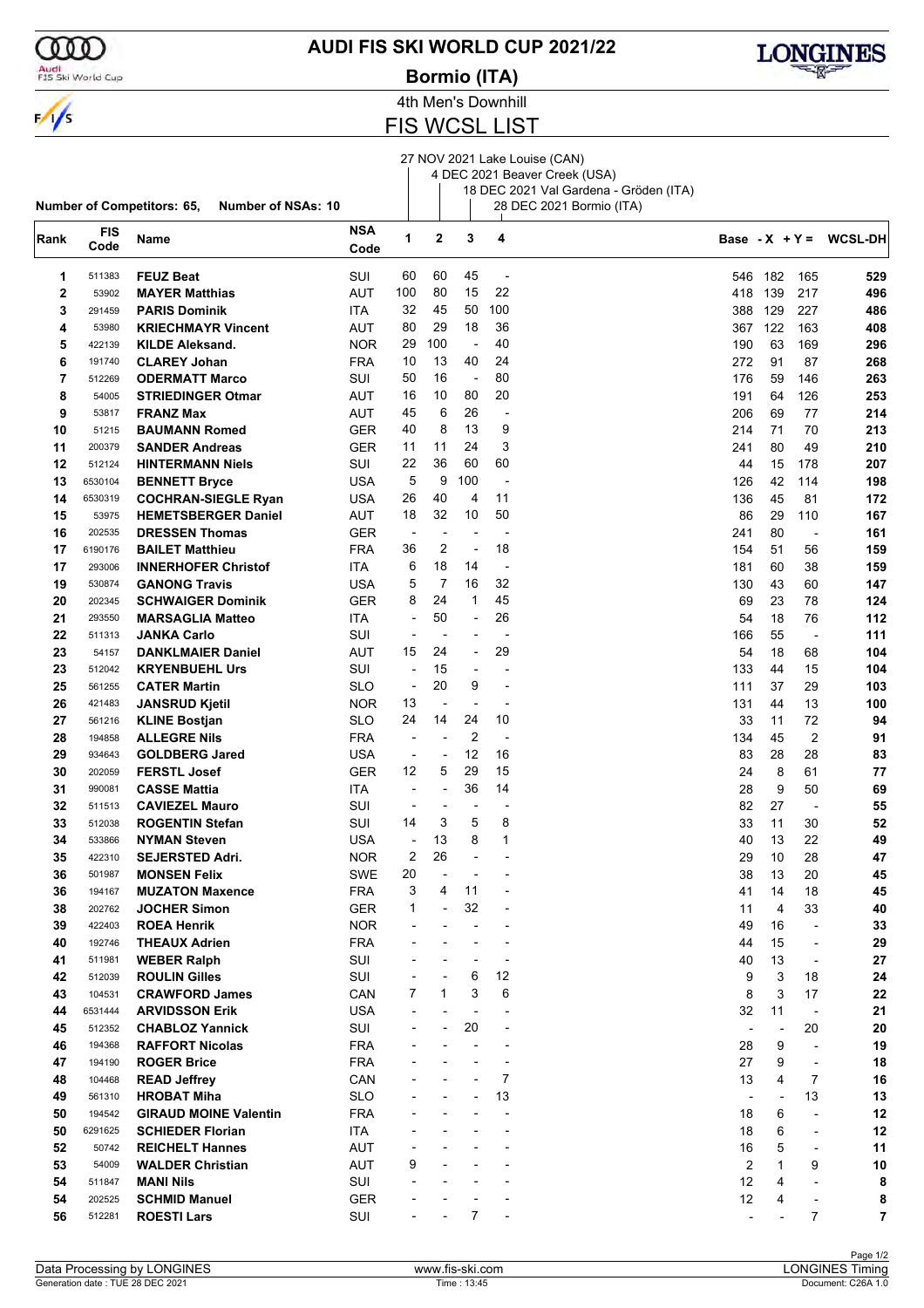

Audi<br>FIS Ski World Cup

# **AUDI FIS SKI WORLD CUP 2021/22**

**Bormio (ITA)**



4th Men's Downhill

### FIS WCSL LIST

|      |                    |                                             |                    |                    |   |                |   | 27 NOV 2021 Lake Louise (CAN) | 4 DEC 2021 Beaver Creek (USA) |                                        |                  |                |                          |                 |
|------|--------------------|---------------------------------------------|--------------------|--------------------|---|----------------|---|-------------------------------|-------------------------------|----------------------------------------|------------------|----------------|--------------------------|-----------------|
|      |                    | <b>Number of Competitors: 65,</b>           | Number of NSAs: 10 |                    |   |                |   |                               | 28 DEC 2021 Bormio (ITA)      | 18 DEC 2021 Val Gardena - Gröden (ITA) |                  |                |                          |                 |
| Rank | <b>FIS</b><br>Code | Name                                        |                    | <b>NSA</b><br>Code |   | $\overline{2}$ | 3 | 4                             |                               |                                        | Base - $X + Y =$ |                |                          | <b>WCSL-DHI</b> |
| 56   | 6290985            | <b>BUZZI Emanuele</b>                       |                    | <b>ITA</b>         |   |                |   |                               |                               |                                        | 10               | 3              |                          |                 |
| 56   | 54080              | <b>NEUMAYER Christopher</b>                 |                    | AUT                |   |                |   |                               |                               |                                        | 11               | 4              | ٠                        | 7               |
| 59   | 194298             | <b>GIEZENDANNER Blaise</b>                  |                    | <b>FRA</b>         |   |                |   | 5                             |                               |                                        | $\overline{2}$   |                | 5                        | 6               |
| 60   | 104096             | <b>THOMPSON Broderick</b>                   |                    | CAN                |   |                |   | 4                             |                               |                                        |                  |                | 4                        | 4               |
| 61   | 104272             | <b>SEGER Brodie</b>                         |                    | CAN                |   |                |   |                               |                               |                                        | 5                | $\overline{2}$ | $\overline{\phantom{a}}$ | 3               |
| 62   | 54371              | <b>BABINSKY Stefan</b>                      |                    | <b>AUT</b>         |   |                |   | 2                             |                               |                                        |                  |                | 2                        | 2               |
| 63   | 6531520            | <b>MORSE Sam</b>                            |                    | <b>USA</b>         |   |                |   |                               |                               |                                        | 2                |                | $\overline{a}$           | 1               |
| 63   | 104537             | <b>ALEXANDER Cameron</b>                    |                    | CAN                |   |                |   |                               |                               |                                        | $\overline{2}$   |                |                          | 1               |
| 63   | 54340              | <b>LAHNSTEINER Maximilian</b>               |                    | <b>AUT</b>         |   |                |   |                               |                               |                                        |                  |                |                          | 1               |
|      |                    | Number of competitors per NSA in the top 60 |                    |                    |   |                |   |                               |                               |                                        |                  |                |                          |                 |
| AUT: | 9                  | CAN:                                        | 3                  | FRA:               | 9 |                |   | GER:                          | 7                             | ITA:                                   | 6                |                | NOR:                     | 4               |
| SLO: | 3                  | SUI:                                        | 12                 | SWE:               | 1 |                |   | USA:                          | 6                             |                                        |                  |                |                          |                 |

| Legend: |                                                             |                                                                                                         |
|---------|-------------------------------------------------------------|---------------------------------------------------------------------------------------------------------|
|         | No points<br>Base                                           | Last season FIS World Cup Start List points                                                             |
|         | <b>WCSL-DH</b> FIS World Cup Start List points for Downhill |                                                                                                         |
|         |                                                             | (Base/number of planned races in the current season) *(number of completed races in the current season) |
| ١v      | FIS World Cup points won in the current season              |                                                                                                         |
|         |                                                             |                                                                                                         |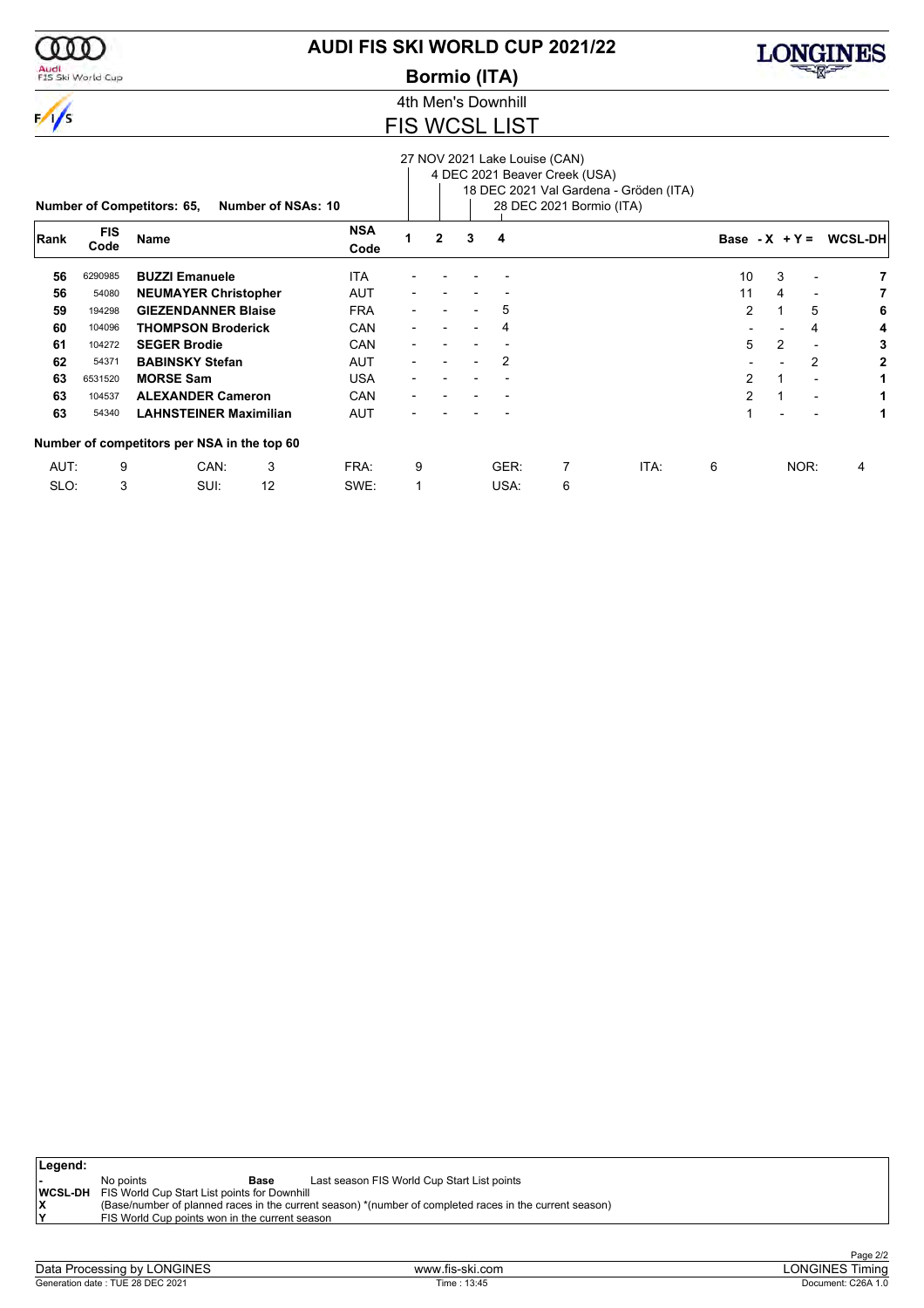ഞ Audi<br>FIS Ski World Cup

 $\frac{1}{s}$ 

# **AUDI FIS SKI WORLD CUP 2021/22**

**Bormio (ITA)**



4th Men's Downhill

# OVERALL FIS WCSL LIST

| Code<br>2 races<br>0 races<br>4 races<br>4 races<br>3 races<br>512269<br><b>ODERMATT Marco</b><br>SUI<br>1405<br>1<br>263<br>(7)<br>741<br>(1)<br>401<br>(3)<br>2<br>194364<br><b>FRA</b><br>1207<br>407<br>(5)<br>543<br>(2)<br>177<br>(8)<br>80<br>(2)<br><b>PINTURAULT Alexis</b><br>198<br>$\overline{\phantom{a}}$<br>3<br>53902<br>AUT<br>906<br>499<br>496<br>(2)<br>3<br>(62)<br>407<br>(2)<br><b>MAYER Matthias</b><br>$\overline{a}$<br>4<br>53980<br>AUT<br><b>KRIECHMAYR Vincent</b><br>875<br>530<br>408<br>(4)<br>4<br>(59)<br>463<br>(1)<br>$\overline{a}$<br>5<br>422304<br><b>NOR</b><br>590<br>(6)<br>50<br><b>KRISTOFFERSEN Henrik</b><br>815<br>405<br>(6)<br>360<br>(4)<br>$\blacksquare$<br>6<br>54320<br><b>SCHWARZ Marco</b><br>AUT<br>805<br>600<br>(3)<br>544<br>161<br>(16)<br>100<br>(1)<br>$\overline{a}$<br>$\overline{a}$<br>-<br>7<br>512182<br>SUI<br>(8)<br>(3)<br><b>MEILLARD Loic</b><br>756<br>649<br>308<br>324<br>(7)<br>64 (30)<br>60<br>$\overline{a}$<br>SUI<br>8<br>511383<br>711<br>694<br>529<br>182<br><b>FEUZ Beat</b><br>(1)<br>(6)<br>$\overline{\phantom{a}}$<br>9<br>422139<br><b>KILDE Aleksand.</b><br><b>NOR</b><br>703<br>702<br>296<br>(5)<br>100(24)<br>307<br>(4)<br>÷,<br>54063<br><b>FELLER Manuel</b><br>AUT<br>10<br>639<br>766<br>399<br>(7)<br>240 (10)<br>$\overline{a}$<br>CRO<br>11<br>380335<br><b>ZUBCIC Filip</b><br>634<br>771<br>183 (17)<br>444<br>(3)<br>$\overline{a}$<br>12<br>291459<br><b>PARIS Dominik</b><br>ITA<br>616<br>789<br>486<br>(3)<br>130 (13)<br>$\overline{\phantom{a}}$<br>13<br>422082<br><b>FOSS-SOLEVAAG S</b><br><b>NOR</b><br>831<br>574<br>574<br>(1)<br>$\overline{\phantom{a}}$<br><b>FRA</b><br>14<br>6190403<br>553<br>852<br>552<br>(2)<br><b>NOEL Clement</b><br>(66)<br>1<br>$\blacksquare$<br>SUI<br>15<br>511902<br><b>ZENHAEUSERN Ramon</b><br>453<br>952<br>453<br>(4)<br>16<br>200379<br><b>GER</b><br>423<br>982<br>210(11)<br>213<br><b>SANDER Andreas</b><br>(5)<br>17<br>193967<br><b>FRA</b><br>419<br>986<br><b>MUFFAT-JEANDET Victor</b><br>283 (10)<br>84 (27)<br>40<br>(6)<br>$\blacksquare$<br><b>FRA</b><br>18<br>194495<br><b>FAIVRE Mathieu</b><br>391<br>1014<br>366<br>(5)<br>25 (44)<br>$\overline{a}$<br>19<br>990116<br>ITA<br>de ALIPRANDINI Luca<br>378<br>1027<br>378<br>(4)<br>$\overline{a}$<br>SUI<br>20<br>1059<br>254<br>32<br>511896<br><b>MURISIER Justin</b><br>346<br>(9)<br>60 (32)<br>(8)<br>21<br>51215<br><b>GER</b><br>338<br>1067<br>213 (10)<br><b>BAUMANN Romed</b><br>125 (15)<br>22<br>561244<br><b>KRANJEC Zan</b><br><b>SLO</b><br>328<br>289<br>1077<br>13 (47)<br>(8)<br>26 (10)<br><b>USA</b><br>23<br>530874<br><b>GANONG Travis</b><br>325<br>1080<br>147 (19)<br>178<br>(7)<br><b>USA</b><br>24<br>6530319<br><b>COCHRAN-SIEGLE Ryan</b><br>321<br>1084<br>123 (16)<br>172 (14)<br>26 (36)<br>24<br>191740<br><b>CLAREY Johan</b><br><b>FRA</b><br>321<br>1084<br>268<br>53 (35)<br>(6)<br>$\overline{\phantom{a}}$<br>26<br><b>STRASSER Linus</b><br><b>GER</b><br>1086<br>297<br>202451<br>319<br>(9)<br>$\blacksquare$<br>$\overline{\phantom{0}}$<br>27<br>53817<br>AUT<br>306<br>1099<br>214<br>(9)<br>92 (23)<br><b>FRANZ Max</b><br>28<br>511852<br>SUI<br><b>CAVIEZEL Gino</b><br>300<br>1105<br>194 (14)<br>95 (21)<br>-<br>29<br>6190176<br><b>FRA</b><br>287<br>1118<br><b>BAILET Matthieu</b><br>159 (17)<br>128 (14)<br>30<br>6293171<br><b>VINATZER Alex</b><br>ITA<br>286<br>1119<br>266 (11)<br>20 (13)<br>$\overline{\phantom{a}}$<br>$\overline{\phantom{a}}$<br>31<br>293006<br><b>INNERHOFER Christof</b><br>ITA<br>275<br>159 (17)<br>1130<br>98 (20)<br>18 (14)<br>$\overline{a}$<br>32<br>AUT<br>271<br>1134<br>54348<br><b>PERTL Adrian</b><br>219 (16)<br>12 (48)<br>40<br>$\overline{\phantom{a}}$<br>$\overline{\phantom{0}}$<br><b>SWE</b><br>33<br>502015<br><b>JAKOBSEN Kristoffer</b><br>259<br>1146<br>259 (12)<br>$\overline{\phantom{a}}$<br>$\overline{\phantom{a}}$<br>34<br>AUT<br>253<br>253<br>54005<br><b>STRIEDINGER Otmar</b><br>1152<br>(8)<br>AUT<br>35<br>54027<br>250<br>1155<br>226 (11)<br><b>BRENNSTEINER Stefan</b><br>36<br>202535<br><b>DRESSEN Thomas</b><br><b>GER</b><br>244<br>1161<br>161 (16)<br>83 (25)<br>37<br>422729<br><b>NOR</b><br><b>BRAATHEN Lucas</b><br>241<br>1164<br>37 (40)<br>204 (13)<br>$\overline{a}$<br>38<br><b>GER</b><br>234<br>18<br><b>SCHMID Alexander</b><br>1171<br>216 (12)<br>(14)<br>202597<br>39<br>103729<br><b>READ Erik</b><br>CAN<br>233<br>66 (32)<br>131 (19)<br>1172<br>36<br>(7)<br>$\overline{a}$<br>40<br><b>JANSRUD Kjetil</b><br><b>NOR</b><br>232<br>421483<br>1173<br>100 (26)<br>132 (12)<br>SUI<br>511996<br><b>YULE Daniel</b><br>228<br>1177<br>225 (14)<br>41<br>3(62)<br>$\overline{a}$<br>$\overline{\phantom{a}}$<br><b>GBR</b><br>226<br>42<br>220689<br><b>RYDING Dave</b><br>1179<br>226 (13)<br>512124<br>SUI<br>222<br>43<br><b>HINTERMANN Niels</b><br>1183<br>207 (12)<br>15 (51)<br>$\overline{\phantom{a}}$<br>AUT<br>44<br>54170<br>221<br>1184<br><b>MATT Michael</b><br>221 (15)<br>$\overline{\phantom{a}}$<br>$\overline{\phantom{a}}$<br>6530104<br><b>USA</b><br>216<br>1189<br>198 (13)<br>18 (49)<br>45<br><b>BENNETT Bryce</b><br>$\blacksquare$<br>$\overline{a}$<br>$\overline{\phantom{a}}$<br>SUI<br>46<br>511513<br><b>CAVIEZEL Mauro</b><br>214<br>1191<br>55 (32)<br>141 (11)<br>18 (14)<br>$\overline{\phantom{a}}$<br>$\overline{\phantom{a}}$<br>$\overline{\phantom{a}}$<br><b>SLO</b><br>1193<br>47<br>561322<br><b>HADALIN Stefan</b><br>212<br>143 (20)<br>37 (33)<br>32<br>(8)<br>$\sim$<br>$\sim$<br>$\overline{\phantom{0}}$<br>990081<br>ITA<br>211<br>69 (31)<br>142 (10)<br>48<br><b>CASSE Mattia</b><br>1194<br>$\overline{\phantom{a}}$<br>$\overline{\phantom{a}}$<br>49<br><b>FRA</b><br>194858<br><b>ALLEGRE Nils</b><br>206<br>1199<br>91 (28)<br>115 (18)<br>$\overline{\phantom{a}}$<br>$\overline{\phantom{a}}$<br>AUT<br>50<br>1200<br>53889<br><b>HIRSCHBUEHL Christian</b><br>205<br>105 (28)<br>$\overline{\phantom{a}}$<br>$\overline{\phantom{a}}$<br>422732<br><b>NOR</b><br>196<br>51<br><b>McGRATH Atle Lie</b><br>1209<br>43 (37)<br>93 (25)<br>60<br>$\blacksquare$<br>$\overline{\phantom{a}}$<br>$\overline{\phantom{0}}$<br>52<br><b>NOR</b><br>422310<br><b>SEJERSTED Adri.</b><br>194<br>1211<br>47 (35)<br>$147$ (9)<br>$\overline{\phantom{a}}$<br>$\overline{\phantom{a}}$<br>$\overline{a}$<br>53<br><b>AUT</b><br>1212<br>53975<br><b>HEMETSBERGER Daniel</b><br>193<br>167(15)<br>26 (42)<br>$\overline{\phantom{a}}$<br>$\overline{\phantom{a}}$<br>54<br>CAN<br>179<br>1226<br>(4)<br>104531<br><b>CRAWFORD James</b><br>22 (43)<br>107 (19)<br>50<br>$\overline{\phantom{a}}$<br>$\overline{\phantom{0}}$<br>-<br>SUI<br>175 (18)<br>55<br>511983<br><b>AERNI Luca</b><br>175<br>1230<br>$\blacksquare$<br>$\overline{a}$<br>$\overline{a}$<br>56<br>6532084<br><b>RADAMUS River</b><br><b>USA</b><br>171<br>1234<br>171 (15)<br>$\overline{a}$<br>$\overline{\phantom{a}}$<br>$\overline{\phantom{a}}$<br>$\overline{\phantom{a}}$<br><b>FRA</b><br>169<br>1236<br>13 (18)<br>57<br>194935<br><b>FAVROT Thibaut</b><br>156 (18)<br>$\overline{\phantom{a}}$<br>$\overline{\phantom{0}}$<br>$\overline{\phantom{a}}$<br>SUI<br>1239<br>58<br>512042<br><b>KRYENBUEHL Urs</b><br>166<br>104 (23)<br>62 (31)<br>$\overline{\phantom{a}}$<br>$\overline{\phantom{a}}$<br>59<br>54444<br><b>AUT</b><br>1243<br><b>GSTREIN Fabio</b><br>162<br>162 (19)<br>$\sim$<br>$\blacksquare$<br>$\overline{\phantom{a}}$<br>60<br>54031<br><b>AUT</b><br>161<br>1244<br>161 (16)<br><b>LEITINGER Roland</b><br>$\sim$<br>$\overline{\phantom{a}}$<br>$\overline{\phantom{a}}$<br>61<br>AUT<br>54157<br><b>DANKLMAIER Daniel</b><br>160<br>1245<br>104 (23)<br>56 (34)<br>$\overline{\phantom{a}}$<br>$\overline{a}$<br>62<br><b>FERSTL Josef</b><br><b>GER</b><br>152<br>1253<br>202059<br>77 (30)<br>75 (27)<br>$\overline{\phantom{a}}$<br>63<br>ITA<br>149<br>1256<br>37 (36)<br>293550<br><b>MARSAGLIA Matteo</b><br>112(21)<br>$\overline{\phantom{0}}$<br>$\overline{\phantom{a}}$<br>$\overline{a}$<br>64<br>62 (30)<br>45<br>103865<br><b>PHILP Trevor</b><br>CAN<br>146<br>1259<br>13 (54)<br>26 (10)<br>$\overline{\phantom{a}}$<br>$\overline{a}$ | Rank | <b>FIS</b> | Name | <b>NSA</b> | <b>WCSL</b> | Diff. | DH | <b>SL</b> | GS | SG | AC | <b>PAR</b> |
|-------------------------------------------------------------------------------------------------------------------------------------------------------------------------------------------------------------------------------------------------------------------------------------------------------------------------------------------------------------------------------------------------------------------------------------------------------------------------------------------------------------------------------------------------------------------------------------------------------------------------------------------------------------------------------------------------------------------------------------------------------------------------------------------------------------------------------------------------------------------------------------------------------------------------------------------------------------------------------------------------------------------------------------------------------------------------------------------------------------------------------------------------------------------------------------------------------------------------------------------------------------------------------------------------------------------------------------------------------------------------------------------------------------------------------------------------------------------------------------------------------------------------------------------------------------------------------------------------------------------------------------------------------------------------------------------------------------------------------------------------------------------------------------------------------------------------------------------------------------------------------------------------------------------------------------------------------------------------------------------------------------------------------------------------------------------------------------------------------------------------------------------------------------------------------------------------------------------------------------------------------------------------------------------------------------------------------------------------------------------------------------------------------------------------------------------------------------------------------------------------------------------------------------------------------------------------------------------------------------------------------------------------------------------------------------------------------------------------------------------------------------------------------------------------------------------------------------------------------------------------------------------------------------------------------------------------------------------------------------------------------------------------------------------------------------------------------------------------------------------------------------------------------------------------------------------------------------------------------------------------------------------------------------------------------------------------------------------------------------------------------------------------------------------------------------------------------------------------------------------------------------------------------------------------------------------------------------------------------------------------------------------------------------------------------------------------------------------------------------------------------------------------------------------------------------------------------------------------------------------------------------------------------------------------------------------------------------------------------------------------------------------------------------------------------------------------------------------------------------------------------------------------------------------------------------------------------------------------------------------------------------------------------------------------------------------------------------------------------------------------------------------------------------------------------------------------------------------------------------------------------------------------------------------------------------------------------------------------------------------------------------------------------------------------------------------------------------------------------------------------------------------------------------------------------------------------------------------------------------------------------------------------------------------------------------------------------------------------------------------------------------------------------------------------------------------------------------------------------------------------------------------------------------------------------------------------------------------------------------------------------------------------------------------------------------------------------------------------------------------------------------------------------------------------------------------------------------------------------------------------------------------------------------------------------------------------------------------------------------------------------------------------------------------------------------------------------------------------------------------------------------------------------------------------------------------------------------------------------------------------------------------------------------------------------------------------------------------------------------------------------------------------------------------------------------------------------------------------------------------------------------------------------------------------------------------------------------------------------------------------------------------------------------------------------------------------------------------------------------------------------------------------------------------------------------------------------------------------------------------------------------------------------------------------------------------------------------------------------------------------------------------------------------------------------------------------------------------------------------------------------------------------------------------------------------------------------------------------------------------------------------------------------------------------------------------------------------------------------------------------------------------------------------------------------------------------------------------------------------------------------------------------------------------------------------------------------------------------------------------------------------------------------------------------------------------------------------------------------------------------------------------------------------------------------------------------------------------------------------------------------------------------------------------------------------------------------------------------------------------------------------------------------------------------------------------------------------------------------------------------------------------------------------------------------------------------------------------------------------------------------------------------------------------------------------------------------------------------------------------------------------------------------------------------------------------------------------------------------------------------------------------------------------------------------------------------------------------------------------------------------------------------------------------------------|------|------------|------|------------|-------------|-------|----|-----------|----|----|----|------------|
|                                                                                                                                                                                                                                                                                                                                                                                                                                                                                                                                                                                                                                                                                                                                                                                                                                                                                                                                                                                                                                                                                                                                                                                                                                                                                                                                                                                                                                                                                                                                                                                                                                                                                                                                                                                                                                                                                                                                                                                                                                                                                                                                                                                                                                                                                                                                                                                                                                                                                                                                                                                                                                                                                                                                                                                                                                                                                                                                                                                                                                                                                                                                                                                                                                                                                                                                                                                                                                                                                                                                                                                                                                                                                                                                                                                                                                                                                                                                                                                                                                                                                                                                                                                                                                                                                                                                                                                                                                                                                                                                                                                                                                                                                                                                                                                                                                                                                                                                                                                                                                                                                                                                                                                                                                                                                                                                                                                                                                                                                                                                                                                                                                                                                                                                                                                                                                                                                                                                                                                                                                                                                                                                                                                                                                                                                                                                                                                                                                                                                                                                                                                                                                                                                                                                                                                                                                                                                                                                                                                                                                                                                                                                                                                                                                                                                                                                                                                                                                                                                                                                                                                                                                                                                                                                                                                                                                                                                                                                                                                                                                                                                                                                                                                                                                                                                                       |      | Code       |      |            |             |       |    |           |    |    |    | 1 race     |
|                                                                                                                                                                                                                                                                                                                                                                                                                                                                                                                                                                                                                                                                                                                                                                                                                                                                                                                                                                                                                                                                                                                                                                                                                                                                                                                                                                                                                                                                                                                                                                                                                                                                                                                                                                                                                                                                                                                                                                                                                                                                                                                                                                                                                                                                                                                                                                                                                                                                                                                                                                                                                                                                                                                                                                                                                                                                                                                                                                                                                                                                                                                                                                                                                                                                                                                                                                                                                                                                                                                                                                                                                                                                                                                                                                                                                                                                                                                                                                                                                                                                                                                                                                                                                                                                                                                                                                                                                                                                                                                                                                                                                                                                                                                                                                                                                                                                                                                                                                                                                                                                                                                                                                                                                                                                                                                                                                                                                                                                                                                                                                                                                                                                                                                                                                                                                                                                                                                                                                                                                                                                                                                                                                                                                                                                                                                                                                                                                                                                                                                                                                                                                                                                                                                                                                                                                                                                                                                                                                                                                                                                                                                                                                                                                                                                                                                                                                                                                                                                                                                                                                                                                                                                                                                                                                                                                                                                                                                                                                                                                                                                                                                                                                                                                                                                                                       |      |            |      |            |             |       |    |           |    |    |    |            |
|                                                                                                                                                                                                                                                                                                                                                                                                                                                                                                                                                                                                                                                                                                                                                                                                                                                                                                                                                                                                                                                                                                                                                                                                                                                                                                                                                                                                                                                                                                                                                                                                                                                                                                                                                                                                                                                                                                                                                                                                                                                                                                                                                                                                                                                                                                                                                                                                                                                                                                                                                                                                                                                                                                                                                                                                                                                                                                                                                                                                                                                                                                                                                                                                                                                                                                                                                                                                                                                                                                                                                                                                                                                                                                                                                                                                                                                                                                                                                                                                                                                                                                                                                                                                                                                                                                                                                                                                                                                                                                                                                                                                                                                                                                                                                                                                                                                                                                                                                                                                                                                                                                                                                                                                                                                                                                                                                                                                                                                                                                                                                                                                                                                                                                                                                                                                                                                                                                                                                                                                                                                                                                                                                                                                                                                                                                                                                                                                                                                                                                                                                                                                                                                                                                                                                                                                                                                                                                                                                                                                                                                                                                                                                                                                                                                                                                                                                                                                                                                                                                                                                                                                                                                                                                                                                                                                                                                                                                                                                                                                                                                                                                                                                                                                                                                                                                       |      |            |      |            |             |       |    |           |    |    |    |            |
|                                                                                                                                                                                                                                                                                                                                                                                                                                                                                                                                                                                                                                                                                                                                                                                                                                                                                                                                                                                                                                                                                                                                                                                                                                                                                                                                                                                                                                                                                                                                                                                                                                                                                                                                                                                                                                                                                                                                                                                                                                                                                                                                                                                                                                                                                                                                                                                                                                                                                                                                                                                                                                                                                                                                                                                                                                                                                                                                                                                                                                                                                                                                                                                                                                                                                                                                                                                                                                                                                                                                                                                                                                                                                                                                                                                                                                                                                                                                                                                                                                                                                                                                                                                                                                                                                                                                                                                                                                                                                                                                                                                                                                                                                                                                                                                                                                                                                                                                                                                                                                                                                                                                                                                                                                                                                                                                                                                                                                                                                                                                                                                                                                                                                                                                                                                                                                                                                                                                                                                                                                                                                                                                                                                                                                                                                                                                                                                                                                                                                                                                                                                                                                                                                                                                                                                                                                                                                                                                                                                                                                                                                                                                                                                                                                                                                                                                                                                                                                                                                                                                                                                                                                                                                                                                                                                                                                                                                                                                                                                                                                                                                                                                                                                                                                                                                                       |      |            |      |            |             |       |    |           |    |    |    |            |
|                                                                                                                                                                                                                                                                                                                                                                                                                                                                                                                                                                                                                                                                                                                                                                                                                                                                                                                                                                                                                                                                                                                                                                                                                                                                                                                                                                                                                                                                                                                                                                                                                                                                                                                                                                                                                                                                                                                                                                                                                                                                                                                                                                                                                                                                                                                                                                                                                                                                                                                                                                                                                                                                                                                                                                                                                                                                                                                                                                                                                                                                                                                                                                                                                                                                                                                                                                                                                                                                                                                                                                                                                                                                                                                                                                                                                                                                                                                                                                                                                                                                                                                                                                                                                                                                                                                                                                                                                                                                                                                                                                                                                                                                                                                                                                                                                                                                                                                                                                                                                                                                                                                                                                                                                                                                                                                                                                                                                                                                                                                                                                                                                                                                                                                                                                                                                                                                                                                                                                                                                                                                                                                                                                                                                                                                                                                                                                                                                                                                                                                                                                                                                                                                                                                                                                                                                                                                                                                                                                                                                                                                                                                                                                                                                                                                                                                                                                                                                                                                                                                                                                                                                                                                                                                                                                                                                                                                                                                                                                                                                                                                                                                                                                                                                                                                                                       |      |            |      |            |             |       |    |           |    |    |    |            |
|                                                                                                                                                                                                                                                                                                                                                                                                                                                                                                                                                                                                                                                                                                                                                                                                                                                                                                                                                                                                                                                                                                                                                                                                                                                                                                                                                                                                                                                                                                                                                                                                                                                                                                                                                                                                                                                                                                                                                                                                                                                                                                                                                                                                                                                                                                                                                                                                                                                                                                                                                                                                                                                                                                                                                                                                                                                                                                                                                                                                                                                                                                                                                                                                                                                                                                                                                                                                                                                                                                                                                                                                                                                                                                                                                                                                                                                                                                                                                                                                                                                                                                                                                                                                                                                                                                                                                                                                                                                                                                                                                                                                                                                                                                                                                                                                                                                                                                                                                                                                                                                                                                                                                                                                                                                                                                                                                                                                                                                                                                                                                                                                                                                                                                                                                                                                                                                                                                                                                                                                                                                                                                                                                                                                                                                                                                                                                                                                                                                                                                                                                                                                                                                                                                                                                                                                                                                                                                                                                                                                                                                                                                                                                                                                                                                                                                                                                                                                                                                                                                                                                                                                                                                                                                                                                                                                                                                                                                                                                                                                                                                                                                                                                                                                                                                                                                       |      |            |      |            |             |       |    |           |    |    |    |            |
|                                                                                                                                                                                                                                                                                                                                                                                                                                                                                                                                                                                                                                                                                                                                                                                                                                                                                                                                                                                                                                                                                                                                                                                                                                                                                                                                                                                                                                                                                                                                                                                                                                                                                                                                                                                                                                                                                                                                                                                                                                                                                                                                                                                                                                                                                                                                                                                                                                                                                                                                                                                                                                                                                                                                                                                                                                                                                                                                                                                                                                                                                                                                                                                                                                                                                                                                                                                                                                                                                                                                                                                                                                                                                                                                                                                                                                                                                                                                                                                                                                                                                                                                                                                                                                                                                                                                                                                                                                                                                                                                                                                                                                                                                                                                                                                                                                                                                                                                                                                                                                                                                                                                                                                                                                                                                                                                                                                                                                                                                                                                                                                                                                                                                                                                                                                                                                                                                                                                                                                                                                                                                                                                                                                                                                                                                                                                                                                                                                                                                                                                                                                                                                                                                                                                                                                                                                                                                                                                                                                                                                                                                                                                                                                                                                                                                                                                                                                                                                                                                                                                                                                                                                                                                                                                                                                                                                                                                                                                                                                                                                                                                                                                                                                                                                                                                                       |      |            |      |            |             |       |    |           |    |    |    |            |
|                                                                                                                                                                                                                                                                                                                                                                                                                                                                                                                                                                                                                                                                                                                                                                                                                                                                                                                                                                                                                                                                                                                                                                                                                                                                                                                                                                                                                                                                                                                                                                                                                                                                                                                                                                                                                                                                                                                                                                                                                                                                                                                                                                                                                                                                                                                                                                                                                                                                                                                                                                                                                                                                                                                                                                                                                                                                                                                                                                                                                                                                                                                                                                                                                                                                                                                                                                                                                                                                                                                                                                                                                                                                                                                                                                                                                                                                                                                                                                                                                                                                                                                                                                                                                                                                                                                                                                                                                                                                                                                                                                                                                                                                                                                                                                                                                                                                                                                                                                                                                                                                                                                                                                                                                                                                                                                                                                                                                                                                                                                                                                                                                                                                                                                                                                                                                                                                                                                                                                                                                                                                                                                                                                                                                                                                                                                                                                                                                                                                                                                                                                                                                                                                                                                                                                                                                                                                                                                                                                                                                                                                                                                                                                                                                                                                                                                                                                                                                                                                                                                                                                                                                                                                                                                                                                                                                                                                                                                                                                                                                                                                                                                                                                                                                                                                                                       |      |            |      |            |             |       |    |           |    |    |    |            |
|                                                                                                                                                                                                                                                                                                                                                                                                                                                                                                                                                                                                                                                                                                                                                                                                                                                                                                                                                                                                                                                                                                                                                                                                                                                                                                                                                                                                                                                                                                                                                                                                                                                                                                                                                                                                                                                                                                                                                                                                                                                                                                                                                                                                                                                                                                                                                                                                                                                                                                                                                                                                                                                                                                                                                                                                                                                                                                                                                                                                                                                                                                                                                                                                                                                                                                                                                                                                                                                                                                                                                                                                                                                                                                                                                                                                                                                                                                                                                                                                                                                                                                                                                                                                                                                                                                                                                                                                                                                                                                                                                                                                                                                                                                                                                                                                                                                                                                                                                                                                                                                                                                                                                                                                                                                                                                                                                                                                                                                                                                                                                                                                                                                                                                                                                                                                                                                                                                                                                                                                                                                                                                                                                                                                                                                                                                                                                                                                                                                                                                                                                                                                                                                                                                                                                                                                                                                                                                                                                                                                                                                                                                                                                                                                                                                                                                                                                                                                                                                                                                                                                                                                                                                                                                                                                                                                                                                                                                                                                                                                                                                                                                                                                                                                                                                                                                       |      |            |      |            |             |       |    |           |    |    |    |            |
|                                                                                                                                                                                                                                                                                                                                                                                                                                                                                                                                                                                                                                                                                                                                                                                                                                                                                                                                                                                                                                                                                                                                                                                                                                                                                                                                                                                                                                                                                                                                                                                                                                                                                                                                                                                                                                                                                                                                                                                                                                                                                                                                                                                                                                                                                                                                                                                                                                                                                                                                                                                                                                                                                                                                                                                                                                                                                                                                                                                                                                                                                                                                                                                                                                                                                                                                                                                                                                                                                                                                                                                                                                                                                                                                                                                                                                                                                                                                                                                                                                                                                                                                                                                                                                                                                                                                                                                                                                                                                                                                                                                                                                                                                                                                                                                                                                                                                                                                                                                                                                                                                                                                                                                                                                                                                                                                                                                                                                                                                                                                                                                                                                                                                                                                                                                                                                                                                                                                                                                                                                                                                                                                                                                                                                                                                                                                                                                                                                                                                                                                                                                                                                                                                                                                                                                                                                                                                                                                                                                                                                                                                                                                                                                                                                                                                                                                                                                                                                                                                                                                                                                                                                                                                                                                                                                                                                                                                                                                                                                                                                                                                                                                                                                                                                                                                                       |      |            |      |            |             |       |    |           |    |    |    |            |
|                                                                                                                                                                                                                                                                                                                                                                                                                                                                                                                                                                                                                                                                                                                                                                                                                                                                                                                                                                                                                                                                                                                                                                                                                                                                                                                                                                                                                                                                                                                                                                                                                                                                                                                                                                                                                                                                                                                                                                                                                                                                                                                                                                                                                                                                                                                                                                                                                                                                                                                                                                                                                                                                                                                                                                                                                                                                                                                                                                                                                                                                                                                                                                                                                                                                                                                                                                                                                                                                                                                                                                                                                                                                                                                                                                                                                                                                                                                                                                                                                                                                                                                                                                                                                                                                                                                                                                                                                                                                                                                                                                                                                                                                                                                                                                                                                                                                                                                                                                                                                                                                                                                                                                                                                                                                                                                                                                                                                                                                                                                                                                                                                                                                                                                                                                                                                                                                                                                                                                                                                                                                                                                                                                                                                                                                                                                                                                                                                                                                                                                                                                                                                                                                                                                                                                                                                                                                                                                                                                                                                                                                                                                                                                                                                                                                                                                                                                                                                                                                                                                                                                                                                                                                                                                                                                                                                                                                                                                                                                                                                                                                                                                                                                                                                                                                                                       |      |            |      |            |             |       |    |           |    |    |    | 7 (24)     |
|                                                                                                                                                                                                                                                                                                                                                                                                                                                                                                                                                                                                                                                                                                                                                                                                                                                                                                                                                                                                                                                                                                                                                                                                                                                                                                                                                                                                                                                                                                                                                                                                                                                                                                                                                                                                                                                                                                                                                                                                                                                                                                                                                                                                                                                                                                                                                                                                                                                                                                                                                                                                                                                                                                                                                                                                                                                                                                                                                                                                                                                                                                                                                                                                                                                                                                                                                                                                                                                                                                                                                                                                                                                                                                                                                                                                                                                                                                                                                                                                                                                                                                                                                                                                                                                                                                                                                                                                                                                                                                                                                                                                                                                                                                                                                                                                                                                                                                                                                                                                                                                                                                                                                                                                                                                                                                                                                                                                                                                                                                                                                                                                                                                                                                                                                                                                                                                                                                                                                                                                                                                                                                                                                                                                                                                                                                                                                                                                                                                                                                                                                                                                                                                                                                                                                                                                                                                                                                                                                                                                                                                                                                                                                                                                                                                                                                                                                                                                                                                                                                                                                                                                                                                                                                                                                                                                                                                                                                                                                                                                                                                                                                                                                                                                                                                                                                       |      |            |      |            |             |       |    |           |    |    |    |            |
|                                                                                                                                                                                                                                                                                                                                                                                                                                                                                                                                                                                                                                                                                                                                                                                                                                                                                                                                                                                                                                                                                                                                                                                                                                                                                                                                                                                                                                                                                                                                                                                                                                                                                                                                                                                                                                                                                                                                                                                                                                                                                                                                                                                                                                                                                                                                                                                                                                                                                                                                                                                                                                                                                                                                                                                                                                                                                                                                                                                                                                                                                                                                                                                                                                                                                                                                                                                                                                                                                                                                                                                                                                                                                                                                                                                                                                                                                                                                                                                                                                                                                                                                                                                                                                                                                                                                                                                                                                                                                                                                                                                                                                                                                                                                                                                                                                                                                                                                                                                                                                                                                                                                                                                                                                                                                                                                                                                                                                                                                                                                                                                                                                                                                                                                                                                                                                                                                                                                                                                                                                                                                                                                                                                                                                                                                                                                                                                                                                                                                                                                                                                                                                                                                                                                                                                                                                                                                                                                                                                                                                                                                                                                                                                                                                                                                                                                                                                                                                                                                                                                                                                                                                                                                                                                                                                                                                                                                                                                                                                                                                                                                                                                                                                                                                                                                                       |      |            |      |            |             |       |    |           |    |    |    |            |
|                                                                                                                                                                                                                                                                                                                                                                                                                                                                                                                                                                                                                                                                                                                                                                                                                                                                                                                                                                                                                                                                                                                                                                                                                                                                                                                                                                                                                                                                                                                                                                                                                                                                                                                                                                                                                                                                                                                                                                                                                                                                                                                                                                                                                                                                                                                                                                                                                                                                                                                                                                                                                                                                                                                                                                                                                                                                                                                                                                                                                                                                                                                                                                                                                                                                                                                                                                                                                                                                                                                                                                                                                                                                                                                                                                                                                                                                                                                                                                                                                                                                                                                                                                                                                                                                                                                                                                                                                                                                                                                                                                                                                                                                                                                                                                                                                                                                                                                                                                                                                                                                                                                                                                                                                                                                                                                                                                                                                                                                                                                                                                                                                                                                                                                                                                                                                                                                                                                                                                                                                                                                                                                                                                                                                                                                                                                                                                                                                                                                                                                                                                                                                                                                                                                                                                                                                                                                                                                                                                                                                                                                                                                                                                                                                                                                                                                                                                                                                                                                                                                                                                                                                                                                                                                                                                                                                                                                                                                                                                                                                                                                                                                                                                                                                                                                                                       |      |            |      |            |             |       |    |           |    |    |    |            |
|                                                                                                                                                                                                                                                                                                                                                                                                                                                                                                                                                                                                                                                                                                                                                                                                                                                                                                                                                                                                                                                                                                                                                                                                                                                                                                                                                                                                                                                                                                                                                                                                                                                                                                                                                                                                                                                                                                                                                                                                                                                                                                                                                                                                                                                                                                                                                                                                                                                                                                                                                                                                                                                                                                                                                                                                                                                                                                                                                                                                                                                                                                                                                                                                                                                                                                                                                                                                                                                                                                                                                                                                                                                                                                                                                                                                                                                                                                                                                                                                                                                                                                                                                                                                                                                                                                                                                                                                                                                                                                                                                                                                                                                                                                                                                                                                                                                                                                                                                                                                                                                                                                                                                                                                                                                                                                                                                                                                                                                                                                                                                                                                                                                                                                                                                                                                                                                                                                                                                                                                                                                                                                                                                                                                                                                                                                                                                                                                                                                                                                                                                                                                                                                                                                                                                                                                                                                                                                                                                                                                                                                                                                                                                                                                                                                                                                                                                                                                                                                                                                                                                                                                                                                                                                                                                                                                                                                                                                                                                                                                                                                                                                                                                                                                                                                                                                       |      |            |      |            |             |       |    |           |    |    |    |            |
|                                                                                                                                                                                                                                                                                                                                                                                                                                                                                                                                                                                                                                                                                                                                                                                                                                                                                                                                                                                                                                                                                                                                                                                                                                                                                                                                                                                                                                                                                                                                                                                                                                                                                                                                                                                                                                                                                                                                                                                                                                                                                                                                                                                                                                                                                                                                                                                                                                                                                                                                                                                                                                                                                                                                                                                                                                                                                                                                                                                                                                                                                                                                                                                                                                                                                                                                                                                                                                                                                                                                                                                                                                                                                                                                                                                                                                                                                                                                                                                                                                                                                                                                                                                                                                                                                                                                                                                                                                                                                                                                                                                                                                                                                                                                                                                                                                                                                                                                                                                                                                                                                                                                                                                                                                                                                                                                                                                                                                                                                                                                                                                                                                                                                                                                                                                                                                                                                                                                                                                                                                                                                                                                                                                                                                                                                                                                                                                                                                                                                                                                                                                                                                                                                                                                                                                                                                                                                                                                                                                                                                                                                                                                                                                                                                                                                                                                                                                                                                                                                                                                                                                                                                                                                                                                                                                                                                                                                                                                                                                                                                                                                                                                                                                                                                                                                                       |      |            |      |            |             |       |    |           |    |    |    | 12 (19)    |
|                                                                                                                                                                                                                                                                                                                                                                                                                                                                                                                                                                                                                                                                                                                                                                                                                                                                                                                                                                                                                                                                                                                                                                                                                                                                                                                                                                                                                                                                                                                                                                                                                                                                                                                                                                                                                                                                                                                                                                                                                                                                                                                                                                                                                                                                                                                                                                                                                                                                                                                                                                                                                                                                                                                                                                                                                                                                                                                                                                                                                                                                                                                                                                                                                                                                                                                                                                                                                                                                                                                                                                                                                                                                                                                                                                                                                                                                                                                                                                                                                                                                                                                                                                                                                                                                                                                                                                                                                                                                                                                                                                                                                                                                                                                                                                                                                                                                                                                                                                                                                                                                                                                                                                                                                                                                                                                                                                                                                                                                                                                                                                                                                                                                                                                                                                                                                                                                                                                                                                                                                                                                                                                                                                                                                                                                                                                                                                                                                                                                                                                                                                                                                                                                                                                                                                                                                                                                                                                                                                                                                                                                                                                                                                                                                                                                                                                                                                                                                                                                                                                                                                                                                                                                                                                                                                                                                                                                                                                                                                                                                                                                                                                                                                                                                                                                                                       |      |            |      |            |             |       |    |           |    |    |    |            |
|                                                                                                                                                                                                                                                                                                                                                                                                                                                                                                                                                                                                                                                                                                                                                                                                                                                                                                                                                                                                                                                                                                                                                                                                                                                                                                                                                                                                                                                                                                                                                                                                                                                                                                                                                                                                                                                                                                                                                                                                                                                                                                                                                                                                                                                                                                                                                                                                                                                                                                                                                                                                                                                                                                                                                                                                                                                                                                                                                                                                                                                                                                                                                                                                                                                                                                                                                                                                                                                                                                                                                                                                                                                                                                                                                                                                                                                                                                                                                                                                                                                                                                                                                                                                                                                                                                                                                                                                                                                                                                                                                                                                                                                                                                                                                                                                                                                                                                                                                                                                                                                                                                                                                                                                                                                                                                                                                                                                                                                                                                                                                                                                                                                                                                                                                                                                                                                                                                                                                                                                                                                                                                                                                                                                                                                                                                                                                                                                                                                                                                                                                                                                                                                                                                                                                                                                                                                                                                                                                                                                                                                                                                                                                                                                                                                                                                                                                                                                                                                                                                                                                                                                                                                                                                                                                                                                                                                                                                                                                                                                                                                                                                                                                                                                                                                                                                       |      |            |      |            |             |       |    |           |    |    |    |            |
|                                                                                                                                                                                                                                                                                                                                                                                                                                                                                                                                                                                                                                                                                                                                                                                                                                                                                                                                                                                                                                                                                                                                                                                                                                                                                                                                                                                                                                                                                                                                                                                                                                                                                                                                                                                                                                                                                                                                                                                                                                                                                                                                                                                                                                                                                                                                                                                                                                                                                                                                                                                                                                                                                                                                                                                                                                                                                                                                                                                                                                                                                                                                                                                                                                                                                                                                                                                                                                                                                                                                                                                                                                                                                                                                                                                                                                                                                                                                                                                                                                                                                                                                                                                                                                                                                                                                                                                                                                                                                                                                                                                                                                                                                                                                                                                                                                                                                                                                                                                                                                                                                                                                                                                                                                                                                                                                                                                                                                                                                                                                                                                                                                                                                                                                                                                                                                                                                                                                                                                                                                                                                                                                                                                                                                                                                                                                                                                                                                                                                                                                                                                                                                                                                                                                                                                                                                                                                                                                                                                                                                                                                                                                                                                                                                                                                                                                                                                                                                                                                                                                                                                                                                                                                                                                                                                                                                                                                                                                                                                                                                                                                                                                                                                                                                                                                                       |      |            |      |            |             |       |    |           |    |    |    |            |
|                                                                                                                                                                                                                                                                                                                                                                                                                                                                                                                                                                                                                                                                                                                                                                                                                                                                                                                                                                                                                                                                                                                                                                                                                                                                                                                                                                                                                                                                                                                                                                                                                                                                                                                                                                                                                                                                                                                                                                                                                                                                                                                                                                                                                                                                                                                                                                                                                                                                                                                                                                                                                                                                                                                                                                                                                                                                                                                                                                                                                                                                                                                                                                                                                                                                                                                                                                                                                                                                                                                                                                                                                                                                                                                                                                                                                                                                                                                                                                                                                                                                                                                                                                                                                                                                                                                                                                                                                                                                                                                                                                                                                                                                                                                                                                                                                                                                                                                                                                                                                                                                                                                                                                                                                                                                                                                                                                                                                                                                                                                                                                                                                                                                                                                                                                                                                                                                                                                                                                                                                                                                                                                                                                                                                                                                                                                                                                                                                                                                                                                                                                                                                                                                                                                                                                                                                                                                                                                                                                                                                                                                                                                                                                                                                                                                                                                                                                                                                                                                                                                                                                                                                                                                                                                                                                                                                                                                                                                                                                                                                                                                                                                                                                                                                                                                                                       |      |            |      |            |             |       |    |           |    |    |    |            |
|                                                                                                                                                                                                                                                                                                                                                                                                                                                                                                                                                                                                                                                                                                                                                                                                                                                                                                                                                                                                                                                                                                                                                                                                                                                                                                                                                                                                                                                                                                                                                                                                                                                                                                                                                                                                                                                                                                                                                                                                                                                                                                                                                                                                                                                                                                                                                                                                                                                                                                                                                                                                                                                                                                                                                                                                                                                                                                                                                                                                                                                                                                                                                                                                                                                                                                                                                                                                                                                                                                                                                                                                                                                                                                                                                                                                                                                                                                                                                                                                                                                                                                                                                                                                                                                                                                                                                                                                                                                                                                                                                                                                                                                                                                                                                                                                                                                                                                                                                                                                                                                                                                                                                                                                                                                                                                                                                                                                                                                                                                                                                                                                                                                                                                                                                                                                                                                                                                                                                                                                                                                                                                                                                                                                                                                                                                                                                                                                                                                                                                                                                                                                                                                                                                                                                                                                                                                                                                                                                                                                                                                                                                                                                                                                                                                                                                                                                                                                                                                                                                                                                                                                                                                                                                                                                                                                                                                                                                                                                                                                                                                                                                                                                                                                                                                                                                       |      |            |      |            |             |       |    |           |    |    |    |            |
|                                                                                                                                                                                                                                                                                                                                                                                                                                                                                                                                                                                                                                                                                                                                                                                                                                                                                                                                                                                                                                                                                                                                                                                                                                                                                                                                                                                                                                                                                                                                                                                                                                                                                                                                                                                                                                                                                                                                                                                                                                                                                                                                                                                                                                                                                                                                                                                                                                                                                                                                                                                                                                                                                                                                                                                                                                                                                                                                                                                                                                                                                                                                                                                                                                                                                                                                                                                                                                                                                                                                                                                                                                                                                                                                                                                                                                                                                                                                                                                                                                                                                                                                                                                                                                                                                                                                                                                                                                                                                                                                                                                                                                                                                                                                                                                                                                                                                                                                                                                                                                                                                                                                                                                                                                                                                                                                                                                                                                                                                                                                                                                                                                                                                                                                                                                                                                                                                                                                                                                                                                                                                                                                                                                                                                                                                                                                                                                                                                                                                                                                                                                                                                                                                                                                                                                                                                                                                                                                                                                                                                                                                                                                                                                                                                                                                                                                                                                                                                                                                                                                                                                                                                                                                                                                                                                                                                                                                                                                                                                                                                                                                                                                                                                                                                                                                                       |      |            |      |            |             |       |    |           |    |    |    |            |
|                                                                                                                                                                                                                                                                                                                                                                                                                                                                                                                                                                                                                                                                                                                                                                                                                                                                                                                                                                                                                                                                                                                                                                                                                                                                                                                                                                                                                                                                                                                                                                                                                                                                                                                                                                                                                                                                                                                                                                                                                                                                                                                                                                                                                                                                                                                                                                                                                                                                                                                                                                                                                                                                                                                                                                                                                                                                                                                                                                                                                                                                                                                                                                                                                                                                                                                                                                                                                                                                                                                                                                                                                                                                                                                                                                                                                                                                                                                                                                                                                                                                                                                                                                                                                                                                                                                                                                                                                                                                                                                                                                                                                                                                                                                                                                                                                                                                                                                                                                                                                                                                                                                                                                                                                                                                                                                                                                                                                                                                                                                                                                                                                                                                                                                                                                                                                                                                                                                                                                                                                                                                                                                                                                                                                                                                                                                                                                                                                                                                                                                                                                                                                                                                                                                                                                                                                                                                                                                                                                                                                                                                                                                                                                                                                                                                                                                                                                                                                                                                                                                                                                                                                                                                                                                                                                                                                                                                                                                                                                                                                                                                                                                                                                                                                                                                                                       |      |            |      |            |             |       |    |           |    |    |    |            |
|                                                                                                                                                                                                                                                                                                                                                                                                                                                                                                                                                                                                                                                                                                                                                                                                                                                                                                                                                                                                                                                                                                                                                                                                                                                                                                                                                                                                                                                                                                                                                                                                                                                                                                                                                                                                                                                                                                                                                                                                                                                                                                                                                                                                                                                                                                                                                                                                                                                                                                                                                                                                                                                                                                                                                                                                                                                                                                                                                                                                                                                                                                                                                                                                                                                                                                                                                                                                                                                                                                                                                                                                                                                                                                                                                                                                                                                                                                                                                                                                                                                                                                                                                                                                                                                                                                                                                                                                                                                                                                                                                                                                                                                                                                                                                                                                                                                                                                                                                                                                                                                                                                                                                                                                                                                                                                                                                                                                                                                                                                                                                                                                                                                                                                                                                                                                                                                                                                                                                                                                                                                                                                                                                                                                                                                                                                                                                                                                                                                                                                                                                                                                                                                                                                                                                                                                                                                                                                                                                                                                                                                                                                                                                                                                                                                                                                                                                                                                                                                                                                                                                                                                                                                                                                                                                                                                                                                                                                                                                                                                                                                                                                                                                                                                                                                                                                       |      |            |      |            |             |       |    |           |    |    |    | 22 (12)    |
|                                                                                                                                                                                                                                                                                                                                                                                                                                                                                                                                                                                                                                                                                                                                                                                                                                                                                                                                                                                                                                                                                                                                                                                                                                                                                                                                                                                                                                                                                                                                                                                                                                                                                                                                                                                                                                                                                                                                                                                                                                                                                                                                                                                                                                                                                                                                                                                                                                                                                                                                                                                                                                                                                                                                                                                                                                                                                                                                                                                                                                                                                                                                                                                                                                                                                                                                                                                                                                                                                                                                                                                                                                                                                                                                                                                                                                                                                                                                                                                                                                                                                                                                                                                                                                                                                                                                                                                                                                                                                                                                                                                                                                                                                                                                                                                                                                                                                                                                                                                                                                                                                                                                                                                                                                                                                                                                                                                                                                                                                                                                                                                                                                                                                                                                                                                                                                                                                                                                                                                                                                                                                                                                                                                                                                                                                                                                                                                                                                                                                                                                                                                                                                                                                                                                                                                                                                                                                                                                                                                                                                                                                                                                                                                                                                                                                                                                                                                                                                                                                                                                                                                                                                                                                                                                                                                                                                                                                                                                                                                                                                                                                                                                                                                                                                                                                                       |      |            |      |            |             |       |    |           |    |    |    |            |
|                                                                                                                                                                                                                                                                                                                                                                                                                                                                                                                                                                                                                                                                                                                                                                                                                                                                                                                                                                                                                                                                                                                                                                                                                                                                                                                                                                                                                                                                                                                                                                                                                                                                                                                                                                                                                                                                                                                                                                                                                                                                                                                                                                                                                                                                                                                                                                                                                                                                                                                                                                                                                                                                                                                                                                                                                                                                                                                                                                                                                                                                                                                                                                                                                                                                                                                                                                                                                                                                                                                                                                                                                                                                                                                                                                                                                                                                                                                                                                                                                                                                                                                                                                                                                                                                                                                                                                                                                                                                                                                                                                                                                                                                                                                                                                                                                                                                                                                                                                                                                                                                                                                                                                                                                                                                                                                                                                                                                                                                                                                                                                                                                                                                                                                                                                                                                                                                                                                                                                                                                                                                                                                                                                                                                                                                                                                                                                                                                                                                                                                                                                                                                                                                                                                                                                                                                                                                                                                                                                                                                                                                                                                                                                                                                                                                                                                                                                                                                                                                                                                                                                                                                                                                                                                                                                                                                                                                                                                                                                                                                                                                                                                                                                                                                                                                                                       |      |            |      |            |             |       |    |           |    |    |    | 11 (20)    |
|                                                                                                                                                                                                                                                                                                                                                                                                                                                                                                                                                                                                                                                                                                                                                                                                                                                                                                                                                                                                                                                                                                                                                                                                                                                                                                                                                                                                                                                                                                                                                                                                                                                                                                                                                                                                                                                                                                                                                                                                                                                                                                                                                                                                                                                                                                                                                                                                                                                                                                                                                                                                                                                                                                                                                                                                                                                                                                                                                                                                                                                                                                                                                                                                                                                                                                                                                                                                                                                                                                                                                                                                                                                                                                                                                                                                                                                                                                                                                                                                                                                                                                                                                                                                                                                                                                                                                                                                                                                                                                                                                                                                                                                                                                                                                                                                                                                                                                                                                                                                                                                                                                                                                                                                                                                                                                                                                                                                                                                                                                                                                                                                                                                                                                                                                                                                                                                                                                                                                                                                                                                                                                                                                                                                                                                                                                                                                                                                                                                                                                                                                                                                                                                                                                                                                                                                                                                                                                                                                                                                                                                                                                                                                                                                                                                                                                                                                                                                                                                                                                                                                                                                                                                                                                                                                                                                                                                                                                                                                                                                                                                                                                                                                                                                                                                                                                       |      |            |      |            |             |       |    |           |    |    |    |            |
|                                                                                                                                                                                                                                                                                                                                                                                                                                                                                                                                                                                                                                                                                                                                                                                                                                                                                                                                                                                                                                                                                                                                                                                                                                                                                                                                                                                                                                                                                                                                                                                                                                                                                                                                                                                                                                                                                                                                                                                                                                                                                                                                                                                                                                                                                                                                                                                                                                                                                                                                                                                                                                                                                                                                                                                                                                                                                                                                                                                                                                                                                                                                                                                                                                                                                                                                                                                                                                                                                                                                                                                                                                                                                                                                                                                                                                                                                                                                                                                                                                                                                                                                                                                                                                                                                                                                                                                                                                                                                                                                                                                                                                                                                                                                                                                                                                                                                                                                                                                                                                                                                                                                                                                                                                                                                                                                                                                                                                                                                                                                                                                                                                                                                                                                                                                                                                                                                                                                                                                                                                                                                                                                                                                                                                                                                                                                                                                                                                                                                                                                                                                                                                                                                                                                                                                                                                                                                                                                                                                                                                                                                                                                                                                                                                                                                                                                                                                                                                                                                                                                                                                                                                                                                                                                                                                                                                                                                                                                                                                                                                                                                                                                                                                                                                                                                                       |      |            |      |            |             |       |    |           |    |    |    |            |
|                                                                                                                                                                                                                                                                                                                                                                                                                                                                                                                                                                                                                                                                                                                                                                                                                                                                                                                                                                                                                                                                                                                                                                                                                                                                                                                                                                                                                                                                                                                                                                                                                                                                                                                                                                                                                                                                                                                                                                                                                                                                                                                                                                                                                                                                                                                                                                                                                                                                                                                                                                                                                                                                                                                                                                                                                                                                                                                                                                                                                                                                                                                                                                                                                                                                                                                                                                                                                                                                                                                                                                                                                                                                                                                                                                                                                                                                                                                                                                                                                                                                                                                                                                                                                                                                                                                                                                                                                                                                                                                                                                                                                                                                                                                                                                                                                                                                                                                                                                                                                                                                                                                                                                                                                                                                                                                                                                                                                                                                                                                                                                                                                                                                                                                                                                                                                                                                                                                                                                                                                                                                                                                                                                                                                                                                                                                                                                                                                                                                                                                                                                                                                                                                                                                                                                                                                                                                                                                                                                                                                                                                                                                                                                                                                                                                                                                                                                                                                                                                                                                                                                                                                                                                                                                                                                                                                                                                                                                                                                                                                                                                                                                                                                                                                                                                                                       |      |            |      |            |             |       |    |           |    |    |    | (6)        |
|                                                                                                                                                                                                                                                                                                                                                                                                                                                                                                                                                                                                                                                                                                                                                                                                                                                                                                                                                                                                                                                                                                                                                                                                                                                                                                                                                                                                                                                                                                                                                                                                                                                                                                                                                                                                                                                                                                                                                                                                                                                                                                                                                                                                                                                                                                                                                                                                                                                                                                                                                                                                                                                                                                                                                                                                                                                                                                                                                                                                                                                                                                                                                                                                                                                                                                                                                                                                                                                                                                                                                                                                                                                                                                                                                                                                                                                                                                                                                                                                                                                                                                                                                                                                                                                                                                                                                                                                                                                                                                                                                                                                                                                                                                                                                                                                                                                                                                                                                                                                                                                                                                                                                                                                                                                                                                                                                                                                                                                                                                                                                                                                                                                                                                                                                                                                                                                                                                                                                                                                                                                                                                                                                                                                                                                                                                                                                                                                                                                                                                                                                                                                                                                                                                                                                                                                                                                                                                                                                                                                                                                                                                                                                                                                                                                                                                                                                                                                                                                                                                                                                                                                                                                                                                                                                                                                                                                                                                                                                                                                                                                                                                                                                                                                                                                                                                       |      |            |      |            |             |       |    |           |    |    |    |            |
|                                                                                                                                                                                                                                                                                                                                                                                                                                                                                                                                                                                                                                                                                                                                                                                                                                                                                                                                                                                                                                                                                                                                                                                                                                                                                                                                                                                                                                                                                                                                                                                                                                                                                                                                                                                                                                                                                                                                                                                                                                                                                                                                                                                                                                                                                                                                                                                                                                                                                                                                                                                                                                                                                                                                                                                                                                                                                                                                                                                                                                                                                                                                                                                                                                                                                                                                                                                                                                                                                                                                                                                                                                                                                                                                                                                                                                                                                                                                                                                                                                                                                                                                                                                                                                                                                                                                                                                                                                                                                                                                                                                                                                                                                                                                                                                                                                                                                                                                                                                                                                                                                                                                                                                                                                                                                                                                                                                                                                                                                                                                                                                                                                                                                                                                                                                                                                                                                                                                                                                                                                                                                                                                                                                                                                                                                                                                                                                                                                                                                                                                                                                                                                                                                                                                                                                                                                                                                                                                                                                                                                                                                                                                                                                                                                                                                                                                                                                                                                                                                                                                                                                                                                                                                                                                                                                                                                                                                                                                                                                                                                                                                                                                                                                                                                                                                                       |      |            |      |            |             |       |    |           |    |    |    |            |
|                                                                                                                                                                                                                                                                                                                                                                                                                                                                                                                                                                                                                                                                                                                                                                                                                                                                                                                                                                                                                                                                                                                                                                                                                                                                                                                                                                                                                                                                                                                                                                                                                                                                                                                                                                                                                                                                                                                                                                                                                                                                                                                                                                                                                                                                                                                                                                                                                                                                                                                                                                                                                                                                                                                                                                                                                                                                                                                                                                                                                                                                                                                                                                                                                                                                                                                                                                                                                                                                                                                                                                                                                                                                                                                                                                                                                                                                                                                                                                                                                                                                                                                                                                                                                                                                                                                                                                                                                                                                                                                                                                                                                                                                                                                                                                                                                                                                                                                                                                                                                                                                                                                                                                                                                                                                                                                                                                                                                                                                                                                                                                                                                                                                                                                                                                                                                                                                                                                                                                                                                                                                                                                                                                                                                                                                                                                                                                                                                                                                                                                                                                                                                                                                                                                                                                                                                                                                                                                                                                                                                                                                                                                                                                                                                                                                                                                                                                                                                                                                                                                                                                                                                                                                                                                                                                                                                                                                                                                                                                                                                                                                                                                                                                                                                                                                                                       |      |            |      |            |             |       |    |           |    |    |    | 24 (11)    |
|                                                                                                                                                                                                                                                                                                                                                                                                                                                                                                                                                                                                                                                                                                                                                                                                                                                                                                                                                                                                                                                                                                                                                                                                                                                                                                                                                                                                                                                                                                                                                                                                                                                                                                                                                                                                                                                                                                                                                                                                                                                                                                                                                                                                                                                                                                                                                                                                                                                                                                                                                                                                                                                                                                                                                                                                                                                                                                                                                                                                                                                                                                                                                                                                                                                                                                                                                                                                                                                                                                                                                                                                                                                                                                                                                                                                                                                                                                                                                                                                                                                                                                                                                                                                                                                                                                                                                                                                                                                                                                                                                                                                                                                                                                                                                                                                                                                                                                                                                                                                                                                                                                                                                                                                                                                                                                                                                                                                                                                                                                                                                                                                                                                                                                                                                                                                                                                                                                                                                                                                                                                                                                                                                                                                                                                                                                                                                                                                                                                                                                                                                                                                                                                                                                                                                                                                                                                                                                                                                                                                                                                                                                                                                                                                                                                                                                                                                                                                                                                                                                                                                                                                                                                                                                                                                                                                                                                                                                                                                                                                                                                                                                                                                                                                                                                                                                       |      |            |      |            |             |       |    |           |    |    |    |            |
|                                                                                                                                                                                                                                                                                                                                                                                                                                                                                                                                                                                                                                                                                                                                                                                                                                                                                                                                                                                                                                                                                                                                                                                                                                                                                                                                                                                                                                                                                                                                                                                                                                                                                                                                                                                                                                                                                                                                                                                                                                                                                                                                                                                                                                                                                                                                                                                                                                                                                                                                                                                                                                                                                                                                                                                                                                                                                                                                                                                                                                                                                                                                                                                                                                                                                                                                                                                                                                                                                                                                                                                                                                                                                                                                                                                                                                                                                                                                                                                                                                                                                                                                                                                                                                                                                                                                                                                                                                                                                                                                                                                                                                                                                                                                                                                                                                                                                                                                                                                                                                                                                                                                                                                                                                                                                                                                                                                                                                                                                                                                                                                                                                                                                                                                                                                                                                                                                                                                                                                                                                                                                                                                                                                                                                                                                                                                                                                                                                                                                                                                                                                                                                                                                                                                                                                                                                                                                                                                                                                                                                                                                                                                                                                                                                                                                                                                                                                                                                                                                                                                                                                                                                                                                                                                                                                                                                                                                                                                                                                                                                                                                                                                                                                                                                                                                                       |      |            |      |            |             |       |    |           |    |    |    |            |
|                                                                                                                                                                                                                                                                                                                                                                                                                                                                                                                                                                                                                                                                                                                                                                                                                                                                                                                                                                                                                                                                                                                                                                                                                                                                                                                                                                                                                                                                                                                                                                                                                                                                                                                                                                                                                                                                                                                                                                                                                                                                                                                                                                                                                                                                                                                                                                                                                                                                                                                                                                                                                                                                                                                                                                                                                                                                                                                                                                                                                                                                                                                                                                                                                                                                                                                                                                                                                                                                                                                                                                                                                                                                                                                                                                                                                                                                                                                                                                                                                                                                                                                                                                                                                                                                                                                                                                                                                                                                                                                                                                                                                                                                                                                                                                                                                                                                                                                                                                                                                                                                                                                                                                                                                                                                                                                                                                                                                                                                                                                                                                                                                                                                                                                                                                                                                                                                                                                                                                                                                                                                                                                                                                                                                                                                                                                                                                                                                                                                                                                                                                                                                                                                                                                                                                                                                                                                                                                                                                                                                                                                                                                                                                                                                                                                                                                                                                                                                                                                                                                                                                                                                                                                                                                                                                                                                                                                                                                                                                                                                                                                                                                                                                                                                                                                                                       |      |            |      |            |             |       |    |           |    |    |    |            |
|                                                                                                                                                                                                                                                                                                                                                                                                                                                                                                                                                                                                                                                                                                                                                                                                                                                                                                                                                                                                                                                                                                                                                                                                                                                                                                                                                                                                                                                                                                                                                                                                                                                                                                                                                                                                                                                                                                                                                                                                                                                                                                                                                                                                                                                                                                                                                                                                                                                                                                                                                                                                                                                                                                                                                                                                                                                                                                                                                                                                                                                                                                                                                                                                                                                                                                                                                                                                                                                                                                                                                                                                                                                                                                                                                                                                                                                                                                                                                                                                                                                                                                                                                                                                                                                                                                                                                                                                                                                                                                                                                                                                                                                                                                                                                                                                                                                                                                                                                                                                                                                                                                                                                                                                                                                                                                                                                                                                                                                                                                                                                                                                                                                                                                                                                                                                                                                                                                                                                                                                                                                                                                                                                                                                                                                                                                                                                                                                                                                                                                                                                                                                                                                                                                                                                                                                                                                                                                                                                                                                                                                                                                                                                                                                                                                                                                                                                                                                                                                                                                                                                                                                                                                                                                                                                                                                                                                                                                                                                                                                                                                                                                                                                                                                                                                                                                       |      |            |      |            |             |       |    |           |    |    |    |            |
|                                                                                                                                                                                                                                                                                                                                                                                                                                                                                                                                                                                                                                                                                                                                                                                                                                                                                                                                                                                                                                                                                                                                                                                                                                                                                                                                                                                                                                                                                                                                                                                                                                                                                                                                                                                                                                                                                                                                                                                                                                                                                                                                                                                                                                                                                                                                                                                                                                                                                                                                                                                                                                                                                                                                                                                                                                                                                                                                                                                                                                                                                                                                                                                                                                                                                                                                                                                                                                                                                                                                                                                                                                                                                                                                                                                                                                                                                                                                                                                                                                                                                                                                                                                                                                                                                                                                                                                                                                                                                                                                                                                                                                                                                                                                                                                                                                                                                                                                                                                                                                                                                                                                                                                                                                                                                                                                                                                                                                                                                                                                                                                                                                                                                                                                                                                                                                                                                                                                                                                                                                                                                                                                                                                                                                                                                                                                                                                                                                                                                                                                                                                                                                                                                                                                                                                                                                                                                                                                                                                                                                                                                                                                                                                                                                                                                                                                                                                                                                                                                                                                                                                                                                                                                                                                                                                                                                                                                                                                                                                                                                                                                                                                                                                                                                                                                                       |      |            |      |            |             |       |    |           |    |    |    |            |
|                                                                                                                                                                                                                                                                                                                                                                                                                                                                                                                                                                                                                                                                                                                                                                                                                                                                                                                                                                                                                                                                                                                                                                                                                                                                                                                                                                                                                                                                                                                                                                                                                                                                                                                                                                                                                                                                                                                                                                                                                                                                                                                                                                                                                                                                                                                                                                                                                                                                                                                                                                                                                                                                                                                                                                                                                                                                                                                                                                                                                                                                                                                                                                                                                                                                                                                                                                                                                                                                                                                                                                                                                                                                                                                                                                                                                                                                                                                                                                                                                                                                                                                                                                                                                                                                                                                                                                                                                                                                                                                                                                                                                                                                                                                                                                                                                                                                                                                                                                                                                                                                                                                                                                                                                                                                                                                                                                                                                                                                                                                                                                                                                                                                                                                                                                                                                                                                                                                                                                                                                                                                                                                                                                                                                                                                                                                                                                                                                                                                                                                                                                                                                                                                                                                                                                                                                                                                                                                                                                                                                                                                                                                                                                                                                                                                                                                                                                                                                                                                                                                                                                                                                                                                                                                                                                                                                                                                                                                                                                                                                                                                                                                                                                                                                                                                                                       |      |            |      |            |             |       |    |           |    |    |    |            |
|                                                                                                                                                                                                                                                                                                                                                                                                                                                                                                                                                                                                                                                                                                                                                                                                                                                                                                                                                                                                                                                                                                                                                                                                                                                                                                                                                                                                                                                                                                                                                                                                                                                                                                                                                                                                                                                                                                                                                                                                                                                                                                                                                                                                                                                                                                                                                                                                                                                                                                                                                                                                                                                                                                                                                                                                                                                                                                                                                                                                                                                                                                                                                                                                                                                                                                                                                                                                                                                                                                                                                                                                                                                                                                                                                                                                                                                                                                                                                                                                                                                                                                                                                                                                                                                                                                                                                                                                                                                                                                                                                                                                                                                                                                                                                                                                                                                                                                                                                                                                                                                                                                                                                                                                                                                                                                                                                                                                                                                                                                                                                                                                                                                                                                                                                                                                                                                                                                                                                                                                                                                                                                                                                                                                                                                                                                                                                                                                                                                                                                                                                                                                                                                                                                                                                                                                                                                                                                                                                                                                                                                                                                                                                                                                                                                                                                                                                                                                                                                                                                                                                                                                                                                                                                                                                                                                                                                                                                                                                                                                                                                                                                                                                                                                                                                                                                       |      |            |      |            |             |       |    |           |    |    |    |            |
|                                                                                                                                                                                                                                                                                                                                                                                                                                                                                                                                                                                                                                                                                                                                                                                                                                                                                                                                                                                                                                                                                                                                                                                                                                                                                                                                                                                                                                                                                                                                                                                                                                                                                                                                                                                                                                                                                                                                                                                                                                                                                                                                                                                                                                                                                                                                                                                                                                                                                                                                                                                                                                                                                                                                                                                                                                                                                                                                                                                                                                                                                                                                                                                                                                                                                                                                                                                                                                                                                                                                                                                                                                                                                                                                                                                                                                                                                                                                                                                                                                                                                                                                                                                                                                                                                                                                                                                                                                                                                                                                                                                                                                                                                                                                                                                                                                                                                                                                                                                                                                                                                                                                                                                                                                                                                                                                                                                                                                                                                                                                                                                                                                                                                                                                                                                                                                                                                                                                                                                                                                                                                                                                                                                                                                                                                                                                                                                                                                                                                                                                                                                                                                                                                                                                                                                                                                                                                                                                                                                                                                                                                                                                                                                                                                                                                                                                                                                                                                                                                                                                                                                                                                                                                                                                                                                                                                                                                                                                                                                                                                                                                                                                                                                                                                                                                                       |      |            |      |            |             |       |    |           |    |    |    |            |
|                                                                                                                                                                                                                                                                                                                                                                                                                                                                                                                                                                                                                                                                                                                                                                                                                                                                                                                                                                                                                                                                                                                                                                                                                                                                                                                                                                                                                                                                                                                                                                                                                                                                                                                                                                                                                                                                                                                                                                                                                                                                                                                                                                                                                                                                                                                                                                                                                                                                                                                                                                                                                                                                                                                                                                                                                                                                                                                                                                                                                                                                                                                                                                                                                                                                                                                                                                                                                                                                                                                                                                                                                                                                                                                                                                                                                                                                                                                                                                                                                                                                                                                                                                                                                                                                                                                                                                                                                                                                                                                                                                                                                                                                                                                                                                                                                                                                                                                                                                                                                                                                                                                                                                                                                                                                                                                                                                                                                                                                                                                                                                                                                                                                                                                                                                                                                                                                                                                                                                                                                                                                                                                                                                                                                                                                                                                                                                                                                                                                                                                                                                                                                                                                                                                                                                                                                                                                                                                                                                                                                                                                                                                                                                                                                                                                                                                                                                                                                                                                                                                                                                                                                                                                                                                                                                                                                                                                                                                                                                                                                                                                                                                                                                                                                                                                                                       |      |            |      |            |             |       |    |           |    |    |    |            |
|                                                                                                                                                                                                                                                                                                                                                                                                                                                                                                                                                                                                                                                                                                                                                                                                                                                                                                                                                                                                                                                                                                                                                                                                                                                                                                                                                                                                                                                                                                                                                                                                                                                                                                                                                                                                                                                                                                                                                                                                                                                                                                                                                                                                                                                                                                                                                                                                                                                                                                                                                                                                                                                                                                                                                                                                                                                                                                                                                                                                                                                                                                                                                                                                                                                                                                                                                                                                                                                                                                                                                                                                                                                                                                                                                                                                                                                                                                                                                                                                                                                                                                                                                                                                                                                                                                                                                                                                                                                                                                                                                                                                                                                                                                                                                                                                                                                                                                                                                                                                                                                                                                                                                                                                                                                                                                                                                                                                                                                                                                                                                                                                                                                                                                                                                                                                                                                                                                                                                                                                                                                                                                                                                                                                                                                                                                                                                                                                                                                                                                                                                                                                                                                                                                                                                                                                                                                                                                                                                                                                                                                                                                                                                                                                                                                                                                                                                                                                                                                                                                                                                                                                                                                                                                                                                                                                                                                                                                                                                                                                                                                                                                                                                                                                                                                                                                       |      |            |      |            |             |       |    |           |    |    |    |            |
|                                                                                                                                                                                                                                                                                                                                                                                                                                                                                                                                                                                                                                                                                                                                                                                                                                                                                                                                                                                                                                                                                                                                                                                                                                                                                                                                                                                                                                                                                                                                                                                                                                                                                                                                                                                                                                                                                                                                                                                                                                                                                                                                                                                                                                                                                                                                                                                                                                                                                                                                                                                                                                                                                                                                                                                                                                                                                                                                                                                                                                                                                                                                                                                                                                                                                                                                                                                                                                                                                                                                                                                                                                                                                                                                                                                                                                                                                                                                                                                                                                                                                                                                                                                                                                                                                                                                                                                                                                                                                                                                                                                                                                                                                                                                                                                                                                                                                                                                                                                                                                                                                                                                                                                                                                                                                                                                                                                                                                                                                                                                                                                                                                                                                                                                                                                                                                                                                                                                                                                                                                                                                                                                                                                                                                                                                                                                                                                                                                                                                                                                                                                                                                                                                                                                                                                                                                                                                                                                                                                                                                                                                                                                                                                                                                                                                                                                                                                                                                                                                                                                                                                                                                                                                                                                                                                                                                                                                                                                                                                                                                                                                                                                                                                                                                                                                                       |      |            |      |            |             |       |    |           |    |    |    |            |
|                                                                                                                                                                                                                                                                                                                                                                                                                                                                                                                                                                                                                                                                                                                                                                                                                                                                                                                                                                                                                                                                                                                                                                                                                                                                                                                                                                                                                                                                                                                                                                                                                                                                                                                                                                                                                                                                                                                                                                                                                                                                                                                                                                                                                                                                                                                                                                                                                                                                                                                                                                                                                                                                                                                                                                                                                                                                                                                                                                                                                                                                                                                                                                                                                                                                                                                                                                                                                                                                                                                                                                                                                                                                                                                                                                                                                                                                                                                                                                                                                                                                                                                                                                                                                                                                                                                                                                                                                                                                                                                                                                                                                                                                                                                                                                                                                                                                                                                                                                                                                                                                                                                                                                                                                                                                                                                                                                                                                                                                                                                                                                                                                                                                                                                                                                                                                                                                                                                                                                                                                                                                                                                                                                                                                                                                                                                                                                                                                                                                                                                                                                                                                                                                                                                                                                                                                                                                                                                                                                                                                                                                                                                                                                                                                                                                                                                                                                                                                                                                                                                                                                                                                                                                                                                                                                                                                                                                                                                                                                                                                                                                                                                                                                                                                                                                                                       |      |            |      |            |             |       |    |           |    |    |    |            |
|                                                                                                                                                                                                                                                                                                                                                                                                                                                                                                                                                                                                                                                                                                                                                                                                                                                                                                                                                                                                                                                                                                                                                                                                                                                                                                                                                                                                                                                                                                                                                                                                                                                                                                                                                                                                                                                                                                                                                                                                                                                                                                                                                                                                                                                                                                                                                                                                                                                                                                                                                                                                                                                                                                                                                                                                                                                                                                                                                                                                                                                                                                                                                                                                                                                                                                                                                                                                                                                                                                                                                                                                                                                                                                                                                                                                                                                                                                                                                                                                                                                                                                                                                                                                                                                                                                                                                                                                                                                                                                                                                                                                                                                                                                                                                                                                                                                                                                                                                                                                                                                                                                                                                                                                                                                                                                                                                                                                                                                                                                                                                                                                                                                                                                                                                                                                                                                                                                                                                                                                                                                                                                                                                                                                                                                                                                                                                                                                                                                                                                                                                                                                                                                                                                                                                                                                                                                                                                                                                                                                                                                                                                                                                                                                                                                                                                                                                                                                                                                                                                                                                                                                                                                                                                                                                                                                                                                                                                                                                                                                                                                                                                                                                                                                                                                                                                       |      |            |      |            |             |       |    |           |    |    |    | 100(1)     |
|                                                                                                                                                                                                                                                                                                                                                                                                                                                                                                                                                                                                                                                                                                                                                                                                                                                                                                                                                                                                                                                                                                                                                                                                                                                                                                                                                                                                                                                                                                                                                                                                                                                                                                                                                                                                                                                                                                                                                                                                                                                                                                                                                                                                                                                                                                                                                                                                                                                                                                                                                                                                                                                                                                                                                                                                                                                                                                                                                                                                                                                                                                                                                                                                                                                                                                                                                                                                                                                                                                                                                                                                                                                                                                                                                                                                                                                                                                                                                                                                                                                                                                                                                                                                                                                                                                                                                                                                                                                                                                                                                                                                                                                                                                                                                                                                                                                                                                                                                                                                                                                                                                                                                                                                                                                                                                                                                                                                                                                                                                                                                                                                                                                                                                                                                                                                                                                                                                                                                                                                                                                                                                                                                                                                                                                                                                                                                                                                                                                                                                                                                                                                                                                                                                                                                                                                                                                                                                                                                                                                                                                                                                                                                                                                                                                                                                                                                                                                                                                                                                                                                                                                                                                                                                                                                                                                                                                                                                                                                                                                                                                                                                                                                                                                                                                                                                       |      |            |      |            |             |       |    |           |    |    |    | (3)        |
|                                                                                                                                                                                                                                                                                                                                                                                                                                                                                                                                                                                                                                                                                                                                                                                                                                                                                                                                                                                                                                                                                                                                                                                                                                                                                                                                                                                                                                                                                                                                                                                                                                                                                                                                                                                                                                                                                                                                                                                                                                                                                                                                                                                                                                                                                                                                                                                                                                                                                                                                                                                                                                                                                                                                                                                                                                                                                                                                                                                                                                                                                                                                                                                                                                                                                                                                                                                                                                                                                                                                                                                                                                                                                                                                                                                                                                                                                                                                                                                                                                                                                                                                                                                                                                                                                                                                                                                                                                                                                                                                                                                                                                                                                                                                                                                                                                                                                                                                                                                                                                                                                                                                                                                                                                                                                                                                                                                                                                                                                                                                                                                                                                                                                                                                                                                                                                                                                                                                                                                                                                                                                                                                                                                                                                                                                                                                                                                                                                                                                                                                                                                                                                                                                                                                                                                                                                                                                                                                                                                                                                                                                                                                                                                                                                                                                                                                                                                                                                                                                                                                                                                                                                                                                                                                                                                                                                                                                                                                                                                                                                                                                                                                                                                                                                                                                                       |      |            |      |            |             |       |    |           |    |    |    |            |
|                                                                                                                                                                                                                                                                                                                                                                                                                                                                                                                                                                                                                                                                                                                                                                                                                                                                                                                                                                                                                                                                                                                                                                                                                                                                                                                                                                                                                                                                                                                                                                                                                                                                                                                                                                                                                                                                                                                                                                                                                                                                                                                                                                                                                                                                                                                                                                                                                                                                                                                                                                                                                                                                                                                                                                                                                                                                                                                                                                                                                                                                                                                                                                                                                                                                                                                                                                                                                                                                                                                                                                                                                                                                                                                                                                                                                                                                                                                                                                                                                                                                                                                                                                                                                                                                                                                                                                                                                                                                                                                                                                                                                                                                                                                                                                                                                                                                                                                                                                                                                                                                                                                                                                                                                                                                                                                                                                                                                                                                                                                                                                                                                                                                                                                                                                                                                                                                                                                                                                                                                                                                                                                                                                                                                                                                                                                                                                                                                                                                                                                                                                                                                                                                                                                                                                                                                                                                                                                                                                                                                                                                                                                                                                                                                                                                                                                                                                                                                                                                                                                                                                                                                                                                                                                                                                                                                                                                                                                                                                                                                                                                                                                                                                                                                                                                                                       |      |            |      |            |             |       |    |           |    |    |    |            |
|                                                                                                                                                                                                                                                                                                                                                                                                                                                                                                                                                                                                                                                                                                                                                                                                                                                                                                                                                                                                                                                                                                                                                                                                                                                                                                                                                                                                                                                                                                                                                                                                                                                                                                                                                                                                                                                                                                                                                                                                                                                                                                                                                                                                                                                                                                                                                                                                                                                                                                                                                                                                                                                                                                                                                                                                                                                                                                                                                                                                                                                                                                                                                                                                                                                                                                                                                                                                                                                                                                                                                                                                                                                                                                                                                                                                                                                                                                                                                                                                                                                                                                                                                                                                                                                                                                                                                                                                                                                                                                                                                                                                                                                                                                                                                                                                                                                                                                                                                                                                                                                                                                                                                                                                                                                                                                                                                                                                                                                                                                                                                                                                                                                                                                                                                                                                                                                                                                                                                                                                                                                                                                                                                                                                                                                                                                                                                                                                                                                                                                                                                                                                                                                                                                                                                                                                                                                                                                                                                                                                                                                                                                                                                                                                                                                                                                                                                                                                                                                                                                                                                                                                                                                                                                                                                                                                                                                                                                                                                                                                                                                                                                                                                                                                                                                                                                       |      |            |      |            |             |       |    |           |    |    |    |            |
|                                                                                                                                                                                                                                                                                                                                                                                                                                                                                                                                                                                                                                                                                                                                                                                                                                                                                                                                                                                                                                                                                                                                                                                                                                                                                                                                                                                                                                                                                                                                                                                                                                                                                                                                                                                                                                                                                                                                                                                                                                                                                                                                                                                                                                                                                                                                                                                                                                                                                                                                                                                                                                                                                                                                                                                                                                                                                                                                                                                                                                                                                                                                                                                                                                                                                                                                                                                                                                                                                                                                                                                                                                                                                                                                                                                                                                                                                                                                                                                                                                                                                                                                                                                                                                                                                                                                                                                                                                                                                                                                                                                                                                                                                                                                                                                                                                                                                                                                                                                                                                                                                                                                                                                                                                                                                                                                                                                                                                                                                                                                                                                                                                                                                                                                                                                                                                                                                                                                                                                                                                                                                                                                                                                                                                                                                                                                                                                                                                                                                                                                                                                                                                                                                                                                                                                                                                                                                                                                                                                                                                                                                                                                                                                                                                                                                                                                                                                                                                                                                                                                                                                                                                                                                                                                                                                                                                                                                                                                                                                                                                                                                                                                                                                                                                                                                                       |      |            |      |            |             |       |    |           |    |    |    |            |
|                                                                                                                                                                                                                                                                                                                                                                                                                                                                                                                                                                                                                                                                                                                                                                                                                                                                                                                                                                                                                                                                                                                                                                                                                                                                                                                                                                                                                                                                                                                                                                                                                                                                                                                                                                                                                                                                                                                                                                                                                                                                                                                                                                                                                                                                                                                                                                                                                                                                                                                                                                                                                                                                                                                                                                                                                                                                                                                                                                                                                                                                                                                                                                                                                                                                                                                                                                                                                                                                                                                                                                                                                                                                                                                                                                                                                                                                                                                                                                                                                                                                                                                                                                                                                                                                                                                                                                                                                                                                                                                                                                                                                                                                                                                                                                                                                                                                                                                                                                                                                                                                                                                                                                                                                                                                                                                                                                                                                                                                                                                                                                                                                                                                                                                                                                                                                                                                                                                                                                                                                                                                                                                                                                                                                                                                                                                                                                                                                                                                                                                                                                                                                                                                                                                                                                                                                                                                                                                                                                                                                                                                                                                                                                                                                                                                                                                                                                                                                                                                                                                                                                                                                                                                                                                                                                                                                                                                                                                                                                                                                                                                                                                                                                                                                                                                                                       |      |            |      |            |             |       |    |           |    |    |    |            |
|                                                                                                                                                                                                                                                                                                                                                                                                                                                                                                                                                                                                                                                                                                                                                                                                                                                                                                                                                                                                                                                                                                                                                                                                                                                                                                                                                                                                                                                                                                                                                                                                                                                                                                                                                                                                                                                                                                                                                                                                                                                                                                                                                                                                                                                                                                                                                                                                                                                                                                                                                                                                                                                                                                                                                                                                                                                                                                                                                                                                                                                                                                                                                                                                                                                                                                                                                                                                                                                                                                                                                                                                                                                                                                                                                                                                                                                                                                                                                                                                                                                                                                                                                                                                                                                                                                                                                                                                                                                                                                                                                                                                                                                                                                                                                                                                                                                                                                                                                                                                                                                                                                                                                                                                                                                                                                                                                                                                                                                                                                                                                                                                                                                                                                                                                                                                                                                                                                                                                                                                                                                                                                                                                                                                                                                                                                                                                                                                                                                                                                                                                                                                                                                                                                                                                                                                                                                                                                                                                                                                                                                                                                                                                                                                                                                                                                                                                                                                                                                                                                                                                                                                                                                                                                                                                                                                                                                                                                                                                                                                                                                                                                                                                                                                                                                                                                       |      |            |      |            |             |       |    |           |    |    |    |            |
|                                                                                                                                                                                                                                                                                                                                                                                                                                                                                                                                                                                                                                                                                                                                                                                                                                                                                                                                                                                                                                                                                                                                                                                                                                                                                                                                                                                                                                                                                                                                                                                                                                                                                                                                                                                                                                                                                                                                                                                                                                                                                                                                                                                                                                                                                                                                                                                                                                                                                                                                                                                                                                                                                                                                                                                                                                                                                                                                                                                                                                                                                                                                                                                                                                                                                                                                                                                                                                                                                                                                                                                                                                                                                                                                                                                                                                                                                                                                                                                                                                                                                                                                                                                                                                                                                                                                                                                                                                                                                                                                                                                                                                                                                                                                                                                                                                                                                                                                                                                                                                                                                                                                                                                                                                                                                                                                                                                                                                                                                                                                                                                                                                                                                                                                                                                                                                                                                                                                                                                                                                                                                                                                                                                                                                                                                                                                                                                                                                                                                                                                                                                                                                                                                                                                                                                                                                                                                                                                                                                                                                                                                                                                                                                                                                                                                                                                                                                                                                                                                                                                                                                                                                                                                                                                                                                                                                                                                                                                                                                                                                                                                                                                                                                                                                                                                                       |      |            |      |            |             |       |    |           |    |    |    |            |
|                                                                                                                                                                                                                                                                                                                                                                                                                                                                                                                                                                                                                                                                                                                                                                                                                                                                                                                                                                                                                                                                                                                                                                                                                                                                                                                                                                                                                                                                                                                                                                                                                                                                                                                                                                                                                                                                                                                                                                                                                                                                                                                                                                                                                                                                                                                                                                                                                                                                                                                                                                                                                                                                                                                                                                                                                                                                                                                                                                                                                                                                                                                                                                                                                                                                                                                                                                                                                                                                                                                                                                                                                                                                                                                                                                                                                                                                                                                                                                                                                                                                                                                                                                                                                                                                                                                                                                                                                                                                                                                                                                                                                                                                                                                                                                                                                                                                                                                                                                                                                                                                                                                                                                                                                                                                                                                                                                                                                                                                                                                                                                                                                                                                                                                                                                                                                                                                                                                                                                                                                                                                                                                                                                                                                                                                                                                                                                                                                                                                                                                                                                                                                                                                                                                                                                                                                                                                                                                                                                                                                                                                                                                                                                                                                                                                                                                                                                                                                                                                                                                                                                                                                                                                                                                                                                                                                                                                                                                                                                                                                                                                                                                                                                                                                                                                                                       |      |            |      |            |             |       |    |           |    |    |    |            |
|                                                                                                                                                                                                                                                                                                                                                                                                                                                                                                                                                                                                                                                                                                                                                                                                                                                                                                                                                                                                                                                                                                                                                                                                                                                                                                                                                                                                                                                                                                                                                                                                                                                                                                                                                                                                                                                                                                                                                                                                                                                                                                                                                                                                                                                                                                                                                                                                                                                                                                                                                                                                                                                                                                                                                                                                                                                                                                                                                                                                                                                                                                                                                                                                                                                                                                                                                                                                                                                                                                                                                                                                                                                                                                                                                                                                                                                                                                                                                                                                                                                                                                                                                                                                                                                                                                                                                                                                                                                                                                                                                                                                                                                                                                                                                                                                                                                                                                                                                                                                                                                                                                                                                                                                                                                                                                                                                                                                                                                                                                                                                                                                                                                                                                                                                                                                                                                                                                                                                                                                                                                                                                                                                                                                                                                                                                                                                                                                                                                                                                                                                                                                                                                                                                                                                                                                                                                                                                                                                                                                                                                                                                                                                                                                                                                                                                                                                                                                                                                                                                                                                                                                                                                                                                                                                                                                                                                                                                                                                                                                                                                                                                                                                                                                                                                                                                       |      |            |      |            |             |       |    |           |    |    |    |            |
|                                                                                                                                                                                                                                                                                                                                                                                                                                                                                                                                                                                                                                                                                                                                                                                                                                                                                                                                                                                                                                                                                                                                                                                                                                                                                                                                                                                                                                                                                                                                                                                                                                                                                                                                                                                                                                                                                                                                                                                                                                                                                                                                                                                                                                                                                                                                                                                                                                                                                                                                                                                                                                                                                                                                                                                                                                                                                                                                                                                                                                                                                                                                                                                                                                                                                                                                                                                                                                                                                                                                                                                                                                                                                                                                                                                                                                                                                                                                                                                                                                                                                                                                                                                                                                                                                                                                                                                                                                                                                                                                                                                                                                                                                                                                                                                                                                                                                                                                                                                                                                                                                                                                                                                                                                                                                                                                                                                                                                                                                                                                                                                                                                                                                                                                                                                                                                                                                                                                                                                                                                                                                                                                                                                                                                                                                                                                                                                                                                                                                                                                                                                                                                                                                                                                                                                                                                                                                                                                                                                                                                                                                                                                                                                                                                                                                                                                                                                                                                                                                                                                                                                                                                                                                                                                                                                                                                                                                                                                                                                                                                                                                                                                                                                                                                                                                                       |      |            |      |            |             |       |    |           |    |    |    |            |
|                                                                                                                                                                                                                                                                                                                                                                                                                                                                                                                                                                                                                                                                                                                                                                                                                                                                                                                                                                                                                                                                                                                                                                                                                                                                                                                                                                                                                                                                                                                                                                                                                                                                                                                                                                                                                                                                                                                                                                                                                                                                                                                                                                                                                                                                                                                                                                                                                                                                                                                                                                                                                                                                                                                                                                                                                                                                                                                                                                                                                                                                                                                                                                                                                                                                                                                                                                                                                                                                                                                                                                                                                                                                                                                                                                                                                                                                                                                                                                                                                                                                                                                                                                                                                                                                                                                                                                                                                                                                                                                                                                                                                                                                                                                                                                                                                                                                                                                                                                                                                                                                                                                                                                                                                                                                                                                                                                                                                                                                                                                                                                                                                                                                                                                                                                                                                                                                                                                                                                                                                                                                                                                                                                                                                                                                                                                                                                                                                                                                                                                                                                                                                                                                                                                                                                                                                                                                                                                                                                                                                                                                                                                                                                                                                                                                                                                                                                                                                                                                                                                                                                                                                                                                                                                                                                                                                                                                                                                                                                                                                                                                                                                                                                                                                                                                                                       |      |            |      |            |             |       |    |           |    |    |    |            |
|                                                                                                                                                                                                                                                                                                                                                                                                                                                                                                                                                                                                                                                                                                                                                                                                                                                                                                                                                                                                                                                                                                                                                                                                                                                                                                                                                                                                                                                                                                                                                                                                                                                                                                                                                                                                                                                                                                                                                                                                                                                                                                                                                                                                                                                                                                                                                                                                                                                                                                                                                                                                                                                                                                                                                                                                                                                                                                                                                                                                                                                                                                                                                                                                                                                                                                                                                                                                                                                                                                                                                                                                                                                                                                                                                                                                                                                                                                                                                                                                                                                                                                                                                                                                                                                                                                                                                                                                                                                                                                                                                                                                                                                                                                                                                                                                                                                                                                                                                                                                                                                                                                                                                                                                                                                                                                                                                                                                                                                                                                                                                                                                                                                                                                                                                                                                                                                                                                                                                                                                                                                                                                                                                                                                                                                                                                                                                                                                                                                                                                                                                                                                                                                                                                                                                                                                                                                                                                                                                                                                                                                                                                                                                                                                                                                                                                                                                                                                                                                                                                                                                                                                                                                                                                                                                                                                                                                                                                                                                                                                                                                                                                                                                                                                                                                                                                       |      |            |      |            |             |       |    |           |    |    |    | (5)        |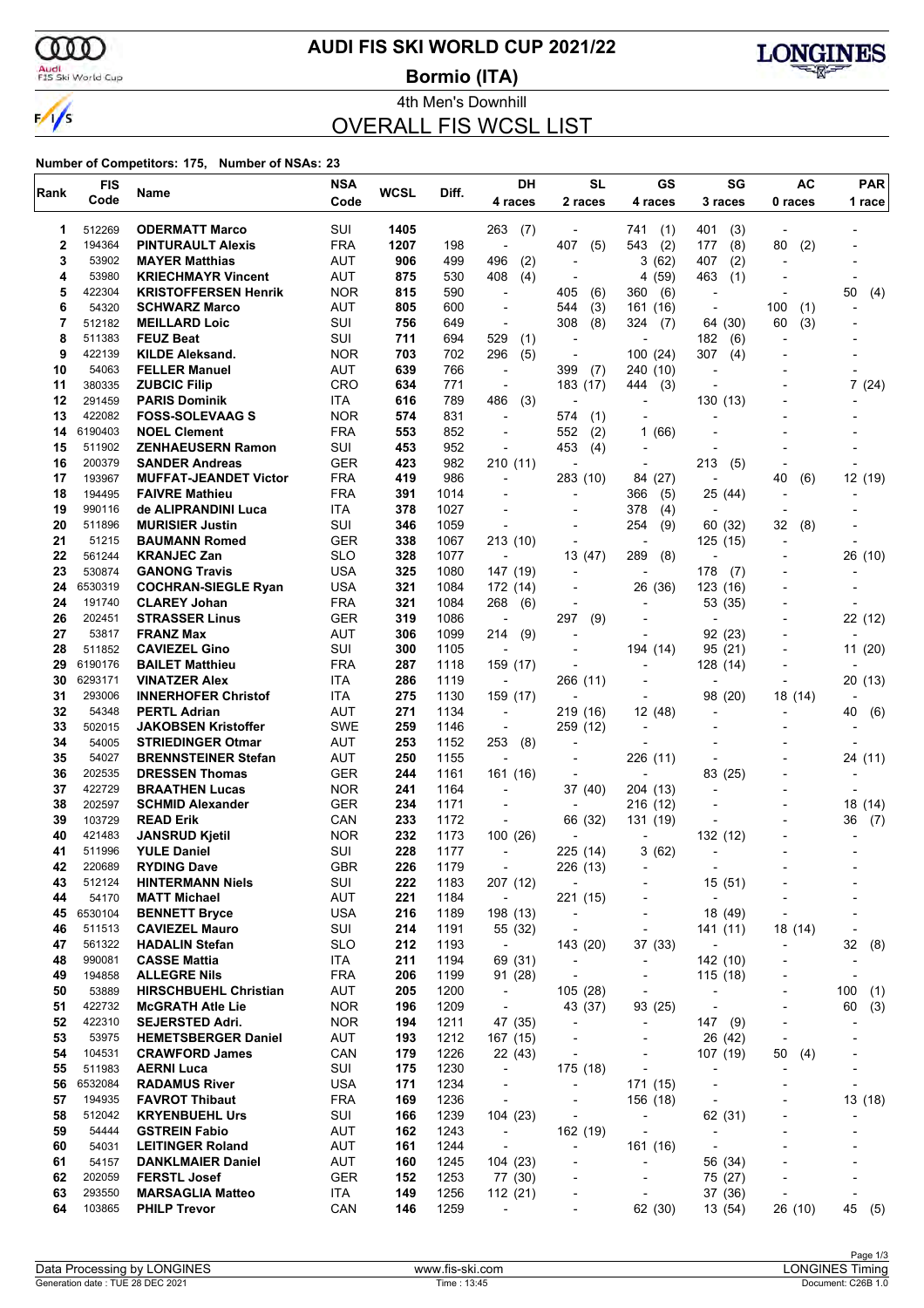

# **AUDI FIS SKI WORLD CUP 2021/22**

Audi<br>FIS Ski World Cup

4th Men's Downhill **Bormio (ITA)**



OVERALL FIS WCSL LIST

| Rank       | <b>FIS</b>       | Name                                                | <b>NSA</b>        | <b>WCSL</b> | Diff.        | DH                                  | <b>SL</b>                                  | GS                                         | SG                                  | AC        | <b>PAR</b>               |  |
|------------|------------------|-----------------------------------------------------|-------------------|-------------|--------------|-------------------------------------|--------------------------------------------|--------------------------------------------|-------------------------------------|-----------|--------------------------|--|
|            | Code             |                                                     | Code              |             |              | 4 races                             | 2 races                                    | 4 races                                    | 3 races                             | 0 races   | 1 race                   |  |
| 64         | 292491           | <b>MOELGG Manfred</b>                               | ITA               | 146         | 1259         |                                     | 136 (21)                                   | 10 (49)                                    |                                     |           |                          |  |
| 66         | 512038           | <b>ROGENTIN Stefan</b>                              | SUI               | 143         | 1262         | 52 (33)                             | $\overline{\phantom{a}}$                   |                                            | 91 (24)                             |           |                          |  |
| 67         | 421669           | <b>NESTVOLD-HAUGEN</b>                              | <b>NOR</b>        | 136         | 1269         | $\overline{a}$                      | 3<br>(58)                                  | 125 (20)                                   |                                     |           | 8<br>(23)                |  |
| 68         | 202345           | <b>SCHWAIGER Dominik</b>                            | GER               | 133         | 1272         | 124 (20)                            | $\overline{a}$                             |                                            | 9<br>(57)                           |           |                          |  |
| 69         | 561255           | <b>CATER Martin</b>                                 | <b>SLO</b>        | 131         | 1274         | 103(25)                             | $\overline{\phantom{a}}$                   |                                            | 28 (41)                             |           |                          |  |
| 69         | 54009            | <b>WALDER Christian</b>                             | AUT               | 131         | 1274         | 10 (53)                             | ٠                                          | $\overline{\phantom{a}}$                   | 121 (17)                            |           |                          |  |
| 71         | 512203           | <b>NEF Tanguy</b>                                   | SUI               | 129         | 1276         |                                     | 129 (22)                                   |                                            |                                     |           |                          |  |
| 72         | 60253            | <b>MARCHANT Armand</b>                              | <b>BEL</b>        | 128         | 1277         | $\blacksquare$                      | 97 (29)                                    |                                            |                                     | 16 (16)   | 15 (16)                  |  |
| 73         | 480736           | <b>KHOROSHILOV Alexander</b>                        | <b>RUS</b>        | 127         | 1278         | $\blacksquare$                      | 127 (23)                                   |                                            |                                     |           |                          |  |
| 74         | 422507           | <b>HAUGAN Timon</b>                                 | <b>NOR</b>        | 124         | 1281         |                                     | 117 (25)                                   | 7(55)                                      |                                     |           |                          |  |
| 75<br>76   | 54445<br>202762  | <b>HAASER Raphael</b><br><b>JOCHER Simon</b>        | <b>AUT</b><br>GER | 123<br>122  | 1282<br>1283 | $\blacksquare$<br>40 (38)           | $\overline{\phantom{a}}$<br>$\overline{a}$ | 30(35)                                     | 93 (22)                             |           |                          |  |
| 77         | 192665           | <b>GRANGE Jean-Baptiste</b>                         | <b>FRA</b>        | 119         | 1286         | $\blacksquare$                      | 119 (24)                                   | $\overline{a}$                             | 37 (36)                             | (5)<br>45 |                          |  |
| 78         | 92720            | <b>POPOV Albert</b>                                 | <b>BUL</b>        | 113         | 1292         | $\blacksquare$                      | 113 (26)                                   |                                            |                                     |           |                          |  |
| 79         | 531799           | <b>FORD Tommy</b>                                   | USA               | 111         | 1294         |                                     | ٠                                          | 111(21)                                    |                                     |           |                          |  |
| 79         | 511313           | <b>JANKA Carlo</b>                                  | SUI               | 111         | 1294         | 111 (22)                            |                                            |                                            |                                     |           |                          |  |
| 81         | 202437           | <b>LUITZ Stefan</b>                                 | <b>GER</b>        | 110         | 1295         | $\blacksquare$                      | $\overline{a}$                             | 110 (22)                                   |                                     |           |                          |  |
| 82         | 293098           | <b>RAZZOLI Giuliano</b>                             | <b>ITA</b>        | 107         | 1298         |                                     | 107(27)                                    | $\overline{a}$                             |                                     |           |                          |  |
| 82         | 291318           | <b>TONETTI Riccardo</b>                             | ITA               | 107         | 1298         |                                     |                                            | 57 (31)                                    | 14 (52)                             | 36<br>(7) |                          |  |
| 84         | 422278           | <b>WINDINGSTAD Rasmus</b>                           | <b>NOR</b>        | 105         | 1300         |                                     | $\overline{\phantom{a}}$                   | 105(23)                                    |                                     |           |                          |  |
| 85         | 104096           | <b>THOMPSON Broderick</b>                           | CAN               | 103         | 1302         | 4 (60)                              | $\overline{a}$                             | $\overline{\phantom{a}}$                   | 75 (27)                             | 24 (11)   |                          |  |
| 85         | 561216           | <b>KLINE Bostjan</b>                                | <b>SLO</b>        | 103         | 1302         | 94 (27)                             |                                            |                                            | 9<br>(57)                           |           |                          |  |
| 85         | 934643           | <b>GOLDBERG Jared</b>                               | <b>USA</b>        | 103         | 1302         | 83 (29)                             | $\overline{\phantom{a}}$                   |                                            | 20 (46)                             |           |                          |  |
| 88         | 54252            | <b>RASCHNER Dominik</b>                             | AUT               | 97          | 1308         |                                     | 9<br>(53)                                  | 8<br>(53)                                  | $\overline{\phantom{a}}$            |           | 80<br>(2)                |  |
| 89         | 700830           | ZAMPA Adam                                          | <b>SVK</b>        | 91          | 1314         |                                     |                                            | 91 (26)                                    |                                     |           |                          |  |
| 90         | 6291430          | <b>MAURBERGER Simon</b>                             | ITA               | 86          | 1319         |                                     | 64 (34)                                    | 17 (43)                                    |                                     |           | 5(26)                    |  |
| 91         | 194298           | <b>GIEZENDANNER Blaise</b>                          | <b>FRA</b>        | 82          | 1323         | 6 (59)                              |                                            |                                            | 76 (26)                             |           |                          |  |
| 92<br>93   | 990048<br>501987 | <b>BORSOTTI Giovanni</b>                            | ITA<br><b>SWE</b> | 81<br>79    | 1324<br>1326 |                                     | $\overline{\phantom{a}}$                   | 80 (28)<br>$\overline{a}$                  |                                     |           | 1(30)                    |  |
| 94         | 104272           | <b>MONSEN Felix</b><br><b>SEGER Brodie</b>          | CAN               | 72          | 1333         | 45 (36)<br>3(61)                    | ٠                                          | $\overline{\phantom{a}}$                   | 34 (38)<br>69 (29)                  |           |                          |  |
| 95         | 380334           | <b>VIDOVIC Matej</b>                                | <b>CRO</b>        | 71          | 1334         |                                     | 71 (30)                                    |                                            |                                     |           |                          |  |
| 96         | 293797           | <b>GROSS Stefano</b>                                | ITA               | 70          | 1335         |                                     | 70 (31)                                    |                                            |                                     |           |                          |  |
| 97         | 533866           | <b>NYMAN Steven</b>                                 | USA               | 68          | 1337         | 49 (34)                             | ٠                                          |                                            | 19 (47)                             |           |                          |  |
| 98         | 54359            | <b>FEURSTEIN Patrick</b>                            | AUT               | 65          | 1340         |                                     | $\blacksquare$                             | 63 (29)                                    |                                     |           | 2(29)                    |  |
| 98         | 512138           | <b>SIMONET Sandro</b>                               | SUI               | 65          | 1340         |                                     | 65 (33)                                    | $\overline{a}$                             |                                     |           |                          |  |
| 100        | 54371            | <b>BABINSKY Stefan</b>                              | AUT               | 59          | 1346         | 2(62)                               | $\overline{a}$                             | $\overline{\phantom{a}}$                   | 57 (33)                             |           |                          |  |
| 101        | 6291574          | <b>SALA Tommaso</b>                                 | ITA               | 55          | 1350         |                                     | 55 (35)                                    | $\overline{\phantom{a}}$                   |                                     |           |                          |  |
| 102        | 511863           | <b>SETTE Daniele</b>                                | SUI               | 54          | 1351         |                                     | $\overline{\phantom{0}}$                   | 51 (32)                                    |                                     |           | 3(28)                    |  |
| 103        | 511638           | <b>TUMLER Thomas</b>                                | SUI               | 51          | 1354         |                                     | $\overline{a}$                             | 19 (41)                                    | 32 (39)                             |           |                          |  |
| 104        | 202584           | <b>RAUCHFUSS Julian</b>                             | <b>GER</b>        | 49          | 1356         |                                     | 11(51)                                     | 9<br>(51)                                  |                                     |           | 29<br>(9)                |  |
| 105        | 380361           | <b>RODES Istok</b>                                  | CRO               | 47          | 1358         |                                     | 47 (36)                                    | $\overline{\phantom{0}}$                   |                                     |           |                          |  |
| 105        | 194190           | <b>ROGER Brice</b>                                  | <b>FRA</b>        | 47          | 1358         | 18 (47)                             | -                                          |                                            | (40)<br>29                          |           |                          |  |
| 107        | 194167<br>511899 | <b>MUZATON Maxence</b>                              | <b>FRA</b>        | 45          | 1360         | 45 (36)                             | $\overline{a}$                             |                                            | $\overline{\phantom{a}}$            |           |                          |  |
| 108<br>108 | 192746           | <b>ROCHAT Marc</b><br><b>THEAUX Adrien</b>          | SUI<br><b>FRA</b> | 43<br>43    | 1362<br>1362 | $\overline{\phantom{a}}$<br>29 (40) | 43 (37)<br>$\overline{\phantom{a}}$        | $\overline{\phantom{a}}$<br>$\overline{a}$ | $\overline{\phantom{a}}$<br>14 (52) |           |                          |  |
| 110        | 202520           | <b>HOLZMANN Sebastian</b>                           | <b>GER</b>        | 40          | 1365         | $\overline{\phantom{a}}$            | 40 (39)                                    |                                            | $\overline{\phantom{a}}$            |           |                          |  |
| 111        | 511981           | <b>WEBER Ralph</b>                                  | SUI               | 39          | 1366         | 27 (41)                             | $\overline{\phantom{0}}$                   | $\overline{\phantom{a}}$                   | 12 (55)                             |           |                          |  |
| 112        | 104468           | <b>READ Jeffrey</b>                                 | CAN               | 34          | 1371         | 16 (48)                             | $\overline{a}$                             | $\overline{a}$                             | 18 (49)                             |           |                          |  |
| 113        | 422403           | <b>ROEA Henrik</b>                                  | <b>NOR</b>        | 33          | 1372         | 33 (39)                             |                                            | $\overline{a}$                             | $\overline{\phantom{a}}$            |           |                          |  |
| 113        | 6290985          | <b>BUZZI Emanuele</b>                               | ITA               | 33          | 1372         | 7(56)                               | $\overline{\phantom{0}}$                   | $\overline{a}$                             | 26 (42)                             |           |                          |  |
| 113        | 50742            | <b>REICHELT Hannes</b>                              | AUT               | 33          | 1372         | 11 (52)                             | $\overline{a}$                             | $\overline{a}$                             | 22 (45)                             |           |                          |  |
| 113        | 54093            | <b>STROLZ Johannes</b>                              | AUT               | 33          | 1372         | $\overline{\phantom{a}}$            | 33(41)                                     |                                            |                                     |           |                          |  |
| 117        | 6300464          | <b>KOYAMA Yohei</b>                                 | <b>JPN</b>        | 32          | 1373         | $\overline{\phantom{a}}$            | 32 (42)                                    | $\overline{a}$                             | $\overline{\phantom{a}}$            |           | $\overline{\phantom{a}}$ |  |
| 117        | 491879           | <b>SALARICH Joaquim</b>                             | <b>ESP</b>        | 32          | 1373         | $\overline{\phantom{a}}$            | 32 (42)                                    | $\overline{a}$                             |                                     |           | $\overline{\phantom{0}}$ |  |
| 117        | 194873           | <b>SARRAZIN Cyprien</b>                             | FRA               | 32          | 1373         |                                     | $\overline{\phantom{a}}$                   | 16 (44)                                    |                                     |           | 16 (15)                  |  |
| 117        | 561310           | <b>HROBAT Miha</b>                                  | <b>SLO</b>        | 32          | 1373         | 13 (49)                             | $\qquad \qquad \blacksquare$               | $\overline{\phantom{a}}$                   | 19 (47)                             | -         |                          |  |
| 117        | 422469           | <b>SOLHEIM Fabian Wilkens</b>                       | <b>NOR</b>        | 32          | 1373         | $\overline{\phantom{a}}$            | $\overline{\phantom{0}}$                   | 32 (34)                                    | $\overline{a}$                      |           |                          |  |
| 122        | 501898           | <b>ROENNGREN Mattias</b>                            | SWE               | 30          | 1375         |                                     | ٠                                          | 20 (39)                                    |                                     |           | 10 (21)                  |  |
| 123        | 151238           | ZABYSTRAN Jan                                       | CZE               | 29          | 1376         |                                     | $\overline{\phantom{0}}$                   | $\overline{\phantom{a}}$                   | $\overline{\phantom{a}}$            | 29<br>(9) |                          |  |
| 124        | 512039           | <b>ROULIN Gilles</b>                                | SUI               | 24          | 1381         | 24 (42)                             | -                                          | $\qquad \qquad \blacksquare$               | $\overline{\phantom{a}}$            |           |                          |  |
| 124        | 194368           | <b>RAFFORT Nicolas</b>                              | <b>FRA</b>        | 24          | 1381         | 19 (46)                             |                                            | $\overline{a}$                             | 5(61)                               |           |                          |  |
| 126<br>127 | 512274<br>481103 | <b>BISSIG Semyel</b><br><b>ANDRIENKO Aleksander</b> | SUI<br><b>RUS</b> | 23<br>22    | 1382<br>1383 | $\overline{a}$<br>$\overline{a}$    | -<br>÷,                                    | 23 (37)<br>22 (38)                         | -                                   |           |                          |  |
| 127        | 6531936          | <b>WINTERS Luke</b>                                 | <b>USA</b>        | 22          | 1383         |                                     | 22 (44)                                    | $\overline{\phantom{a}}$                   |                                     |           |                          |  |
|            |                  |                                                     |                   |             |              |                                     |                                            |                                            |                                     |           |                          |  |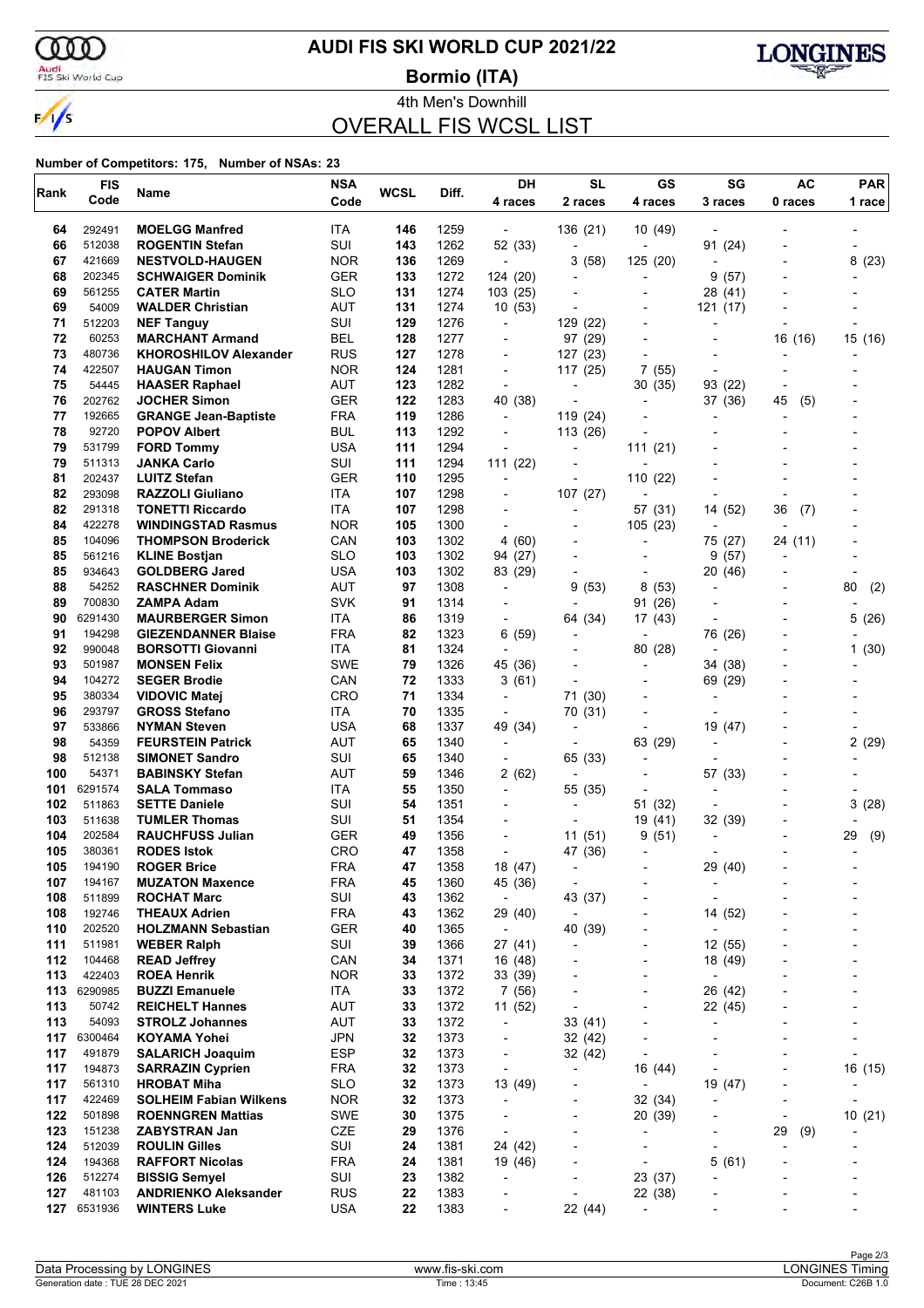

# **AUDI FIS SKI WORLD CUP 2021/22**

Audi<br>FIS Ski World Cup

**Bormio (ITA)**



### 4th Men's Downhill OVERALL FIS WCSL LIST

| Rank       | <b>FIS</b>      | Name                                     | <b>NSA</b>        | WCSL           | Diff.        | DH                               | <b>SL</b>                | GS             | SG                       | <b>AC</b>      | <b>PAR</b> |  |
|------------|-----------------|------------------------------------------|-------------------|----------------|--------------|----------------------------------|--------------------------|----------------|--------------------------|----------------|------------|--|
|            | Code            |                                          | Code              |                |              | 4 races                          | 2 races                  | 4 races        | 3 races                  | 0 races        | 1 race     |  |
| 127        | 6531444         | <b>ARVIDSSON Erik</b>                    | <b>USA</b>        | 22             | 1383         | 21 (44)                          | $\overline{\phantom{0}}$ |                | 1(63)                    | ÷,             |            |  |
| 127        | 492192          | <b>ORTEGA Albert</b>                     | <b>ESP</b>        | 22             | 1383         | $\overline{a}$                   |                          |                |                          | 22 (12)        |            |  |
| 131        | 512352          | <b>CHABLOZ Yannick</b>                   | SUI               | 20             | 1385         | 20 (45)                          |                          | $\overline{a}$ |                          | ÷              |            |  |
| 131        | 481730          | <b>KUZNETSOV Ivan</b>                    | <b>RUS</b>        | 20             | 1385         | $\overline{a}$                   |                          | 20<br>(39)     |                          |                |            |  |
| 131        | 240148          | <b>SZOLLOS Barnabas</b>                  | <b>ISR</b>        | 20             | 1385         | $\overline{a}$                   | $\overline{a}$           |                |                          | 20 (13)        |            |  |
| 131        | 6531063         | <b>GINNIS Aj</b>                         | <b>GRE</b>        | 20             | 1385         |                                  | 20 (45)                  |                |                          |                |            |  |
| 135        | 6293775         | <b>DELLA VITE Filippo</b>                | ITA               | 19             | 1386         | $\overline{a}$                   |                          | 19 (41)        |                          |                |            |  |
| 136        | 481327          | <b>TRIKHICHEV Pavel</b>                  | <b>RUS</b>        | 16             | 1389         |                                  |                          |                |                          | 16 (16)        |            |  |
| 136        | 6532592         | <b>RITCHIE Benjamin</b>                  | USA               | 16             | 1389         | $\overline{a}$                   | 16 (46)                  | $\overline{a}$ |                          |                |            |  |
| 138        | 221213          | <b>RAPOSO Charlie</b>                    | <b>GBR</b>        | 14             | 1391         |                                  |                          |                |                          |                | 14 (17)    |  |
| 138        | 700879          | <b>ZAMPA Andreas</b>                     | <b>SVK</b>        | 14             | 1391         |                                  |                          | 14 (45)        |                          |                |            |  |
| 140        | 6291374         | <b>HOFER Alex</b>                        | ITA               | 13             | 1392         |                                  |                          | 13 (46)        |                          |                |            |  |
| 140        | 180666          | <b>TORSTI Samu</b>                       | <b>FIN</b>        | 13             | 1392         |                                  |                          | 13 (46)        |                          |                |            |  |
| 140        | 380377          | <b>KOLEGA Samuel</b>                     | CRO               | 13             | 1392         |                                  | 13 (47)                  |                |                          |                |            |  |
| 143        | 92719           | <b>ZLATKOV Kamen</b>                     | BUL               | 12             | 1393         |                                  | 12 (49)                  |                |                          |                |            |  |
| 143        | 6290845         | <b>BOSCA Guglielmo</b>                   | ITA               | 12             | 1393         | $\overline{a}$                   |                          |                | 12 (55)                  |                |            |  |
| 143        | 51395           | <b>DIGRUBER Marc</b>                     | AUT               | 12             | 1393         | L,                               | 12 (49)                  |                |                          |                |            |  |
| 143        | 194542          | <b>GIRAUD MOINE Valentin</b>             | <b>FRA</b>        | 12             | 1393         | 12(50)                           | $\overline{a}$           |                |                          |                |            |  |
| 143        | 6291625         | <b>SCHIEDER Florian</b>                  | ITA               | 12             | 1393         | 12 (50)                          |                          | $\overline{a}$ |                          |                |            |  |
| 148        | 511867          | <b>NOGER Cedric</b>                      | SUI               | 11             | 1394         | ÷,                               |                          | (65)<br>2      |                          |                | 9<br>(22)  |  |
| 149        | 6293831         | <b>FRANZONI Giovanni</b>                 | ITA               | 10             | 1395         | $\overline{a}$                   |                          | 10 (49)        |                          |                |            |  |
| 149        | 202525          | <b>SCHMID Manuel</b>                     | <b>GER</b>        | 10             | 1395         | 8(54)                            |                          |                | 2<br>(62)                |                |            |  |
| 149        | 512120          | von GRUENIGEN Noel                       | SUI               | 10             | 1395         | $\overline{a}$                   | 10 (52)                  |                | $\overline{a}$           |                |            |  |
| 152        | 104539          | <b>SEGER Riley</b>                       | CAN               | 9              | 1396         |                                  |                          |                | 9<br>(57)                |                |            |  |
| 152        | 194650          | <b>PICCARD Roy</b>                       | <b>FRA</b>        | 9              | 1396         |                                  |                          |                | 9<br>(57)                |                |            |  |
| 152        | 534562          | <b>LIGETY Ted</b>                        | <b>USA</b>        | 9              | 1396         |                                  |                          | 9<br>(51)      |                          |                |            |  |
| 155        | 511908          | <b>SCHMIDIGER Reto</b>                   | SUI               | 8              | 1397         | $\overline{a}$                   | 8(54)                    |                |                          |                |            |  |
| 155        | 511847          | <b>MANI Nils</b>                         | SUI               | 8              | 1397         | 8(54)                            |                          |                |                          |                |            |  |
| 155        | 54368           | <b>BORGNAES Christian</b>                | AUT               | 8              | 1397         |                                  |                          | (53)<br>8      |                          |                |            |  |
| 158        | 512281          | <b>ROESTI Lars</b>                       | SUI               | $\overline{7}$ | 1398         | 7 (56)                           |                          |                |                          |                |            |  |
| 158        | 6291725         | <b>ZINGERLE Hannes</b>                   | <b>ITA</b>        | $\overline{7}$ | 1398         | $\blacksquare$                   |                          | 7(55)          |                          |                |            |  |
| 158        | 60261           | <b>MAES Sam</b>                          | <b>BEL</b>        | $\overline{7}$ | 1398         |                                  |                          | 7(55)          |                          |                |            |  |
| 158        | 54080           | <b>NEUMAYER Christopher</b>              | AUT               | $\overline{7}$ | 1398         | 7 (56)                           |                          |                |                          |                |            |  |
| 158<br>163 | 202615          | <b>TREMMEL Anton</b>                     | GER<br><b>AUT</b> | 7<br>6         | 1398<br>1399 | $\overline{a}$<br>$\overline{a}$ | 7(55)                    |                |                          |                | 6          |  |
| 163        | 54471<br>221236 | <b>DORNER Thomas</b>                     | <b>GBR</b>        | 6              | 1399         |                                  |                          |                |                          |                | (25)       |  |
| 163        | 6531160         | <b>TAYLOR Laurie</b>                     | <b>USA</b>        | 6              | 1399         | $\overline{\phantom{a}}$         | 6(56)                    |                |                          |                |            |  |
| 163        | 54104           | <b>LEEVER Alex</b>                       | AUT               | 6              | 1399         | $\overline{a}$                   | 6<br>(56)                | (58)<br>6      |                          |                |            |  |
| 167        | 6300451         | <b>WALCH Magnus</b><br><b>KATO Seigo</b> | JPN               | 4              | 1401         | $\overline{a}$                   |                          |                |                          |                | 4 (27)     |  |
| 167        | 6290062         | <b>BARUFFALDI Stefano</b>                | <b>ITA</b>        | 4              | 1401         | $\overline{a}$                   |                          | 4 (59)         |                          | $\overline{a}$ |            |  |
| 167        | 294890          | <b>NANI Roberto</b>                      | <b>ITA</b>        | 4              | 1401         | $\overline{a}$                   |                          | 4 (59)         |                          |                |            |  |
| 170        | 400237          | <b>MEINERS Maarten</b>                   | <b>NED</b>        | 3              | 1402         | $\overline{a}$                   | $\blacksquare$           | (62)<br>3      |                          | ۰              |            |  |
| 170        | 421860          | <b>NORDBOTTEN Jonathan</b>               | <b>NOR</b>        | 3              | 1402         | $\overline{a}$                   | 3(58)                    |                |                          |                |            |  |
| 172        | 6531520         | <b>MORSE Sam</b>                         | USA               | 1              | 1404         | 1(63)                            |                          |                |                          |                |            |  |
| 172        | 54209           | <b>KRENN Christoph</b>                   | <b>AUT</b>        | 1              | 1404         |                                  |                          |                | 1<br>(63)                |                |            |  |
| 172        | 104537          | <b>ALEXANDER Cameron</b>                 | CAN               | 1              | 1404         | 1(63)                            |                          | $\overline{a}$ |                          |                |            |  |
| 172        | 54340           | <b>LAHNSTEINER Maximilian</b>            | <b>AUT</b>        | 1              | 1404         | 1(63)                            |                          | $\overline{a}$ | $\overline{\phantom{a}}$ |                |            |  |
|            |                 |                                          |                   |                |              |                                  |                          |                |                          |                |            |  |

| Legend:                                        |                                             |                  |                             |          |                     |             |                             |  |
|------------------------------------------------|---------------------------------------------|------------------|-----------------------------|----------|---------------------|-------------|-----------------------------|--|
| $\overline{\phantom{0}}$<br> GS<br><b>WCSL</b> | No points<br>Giant Slalom<br>Overall points | AC<br><b>PAR</b> | Alpine Combined<br>Parallel | DH<br>SG | Downhill<br>Super-G | Diff.<br>SL | <b>Difference</b><br>Slalom |  |
|                                                |                                             |                  |                             |          |                     |             |                             |  |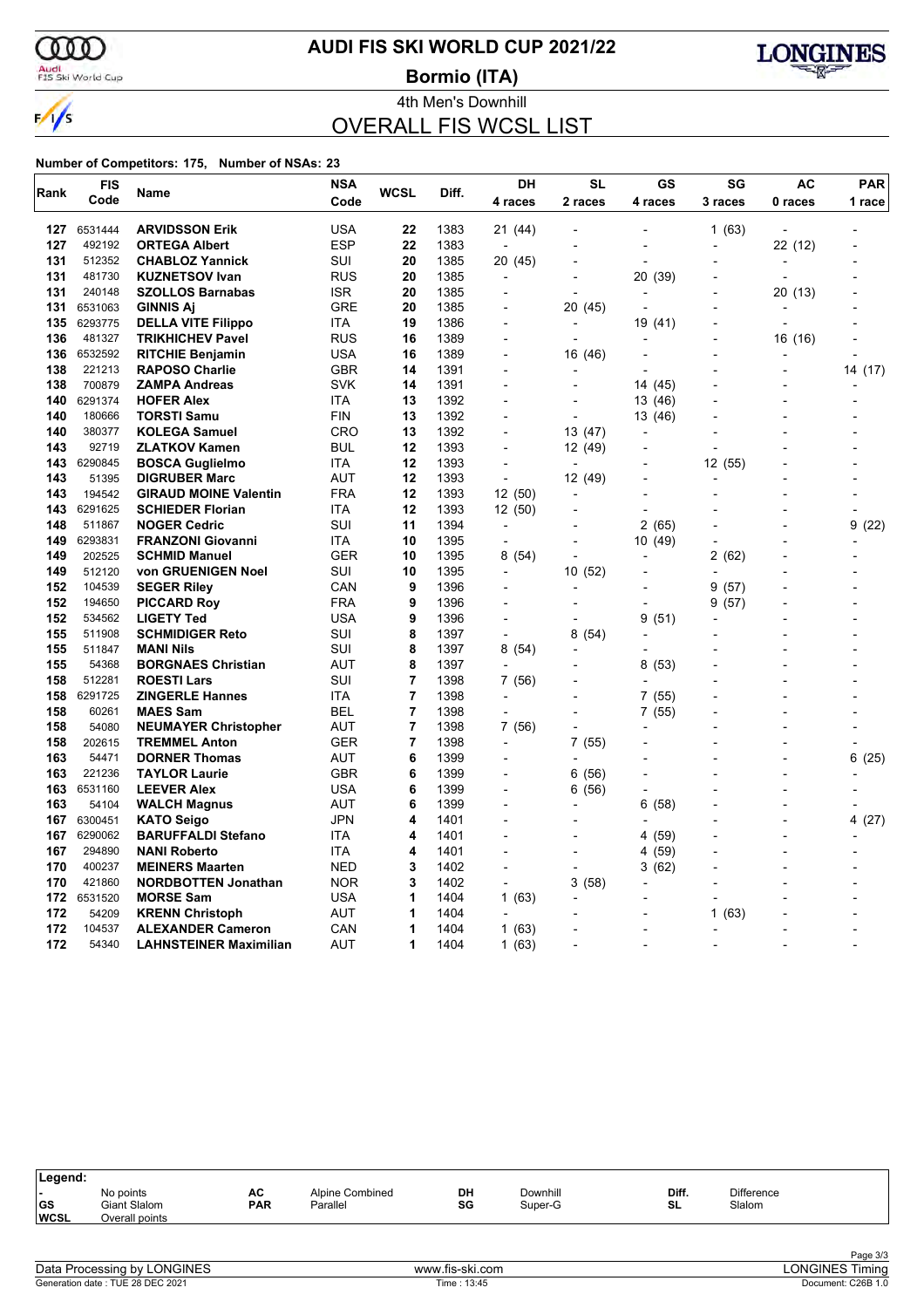

### Audi<br>FIS Ski World Cup

### **AUDI FIS SKI WORLD CUP 2021/22**

4th Men's Downhill **Bormio (ITA)**



#### FIS NATION CUP **Number of Nations: 18 Rank Name NSA Points Diff. DH SL GS SG AC PAR TE 1 Austria** AUT **2089** 772 55 473 537 - 252 - **2 Switzerland** SUI **1943** 146 579 134 709 498 - 23 - **3 Norway** NOR **1367** 722 210 298 467 274 - 118 - **4 Italy** ITA **1026** 1063 391 197 272 140 - 26 - **5 France** FRA **975** 1114 168 209 327 230 - 41 - **6 Germany** GER **650** 1439 291 7 135 148 - 69 - **7 United States of America** USA **578** 1511 305 6 130 137 - - - **8 Canada** CAN **417** 1672 28 34 98 176 - 81 - **9 Slovenia** SLO **341** 1748 114 13 134 22 - 58 - **10 Sweden** SWE **183** 1906 20 140 10 3 - 10 - **11 Croatia** CRO **179** 1910 - 92 80 - - 7 - **12 Belgium** BEL **69** 2020 - 54 - - - 15 - **13 Great Britain** GBR **65** 2024 - 51 - - - 14 - **14 Bulgaria** BUL **51** 2038 - 51 - - - - -

**15 Japan** JPN **36** 2053 - 32 - - - 4 - **16 Spain** ESP **32** 2057 - 32 - - - - - **17 Russian Federation** RUS **23** 2066 - 8 15 - - - - **18 Slovakia** SVK **22** 2067 - - 22 - - - -

| <b>ONGINE:</b><br>Data<br>ssına<br>hv.<br>11.57 | $\sim$<br>·ski.com<br><b>AAAAA</b><br>.TIS | )N<br>l iminc<br>.⊣INF                             |
|-------------------------------------------------|--------------------------------------------|----------------------------------------------------|
| 28 DEC 202<br>UF<br>Generation<br>date          | 13:45<br>1 <sub>Ime</sub>                  | $\sim$ $\sim$ $\sim$<br>וסג<br>men<br>$\mathbf{L}$ |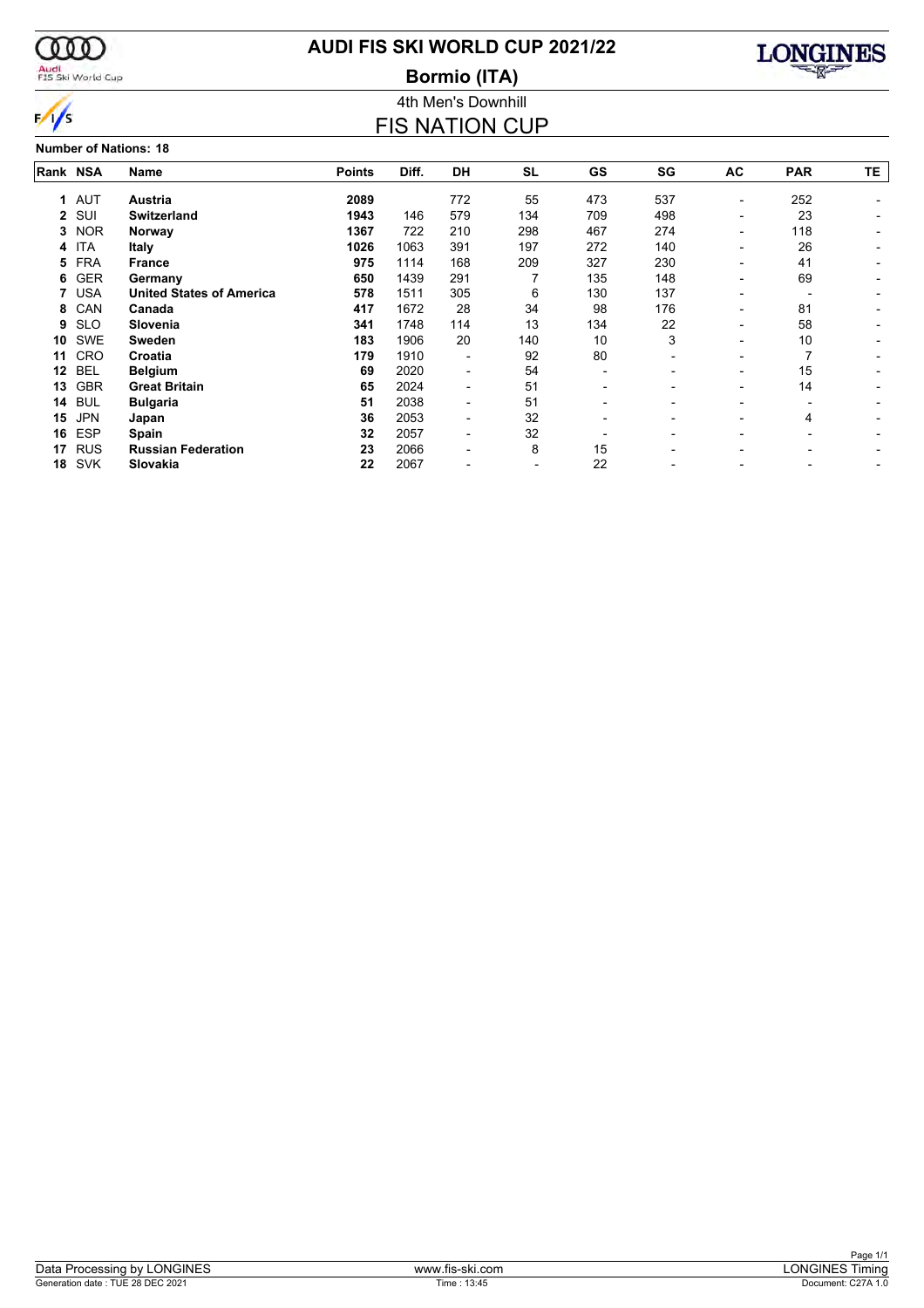

# Audi<br>FIS Ski World Cup

### **AUDI FIS SKI WORLD CUP 2021/22**

**Bormio (ITA)**



### 4th Men's Downhill OVERALL FIS NATION CUP

#### **Number of Nations: 23**

|               | Overall        |         |        |      | <b>DH Points</b> |     |     | <b>SL Points</b> |                |      | <b>GS Points</b> |       |              | <b>SG Points</b> |                | <b>AC Points</b> |   |   |     | <b>PAR Points</b> | <b>TE Points</b> |       |
|---------------|----------------|---------|--------|------|------------------|-----|-----|------------------|----------------|------|------------------|-------|--------------|------------------|----------------|------------------|---|---|-----|-------------------|------------------|-------|
| <b>RK NSA</b> | M+W            | м       | w      | M+W  | м                | W   | M+W | М                | w              | M+W  | м                | W     | M+W          | М                | W              | M+W              | м | W | M+W | м                 | W                | $M+W$ |
| 1 AUT         | 3943 2089 1854 |         |        | 1402 | 772              | 630 | 318 | 55               | 263            | 802  | 473              | 329   | 1081         | 537              | 544            |                  |   |   | 340 | 252               | 88               |       |
| 2 SUI         | 3436 1943 1493 |         |        | 875  | 579              | 296 | 407 | 134              | 273            | 1009 | 709              | 300   | 1042         | 498              | 544            |                  |   |   | 103 | 23                | 80               |       |
| 3 ITA         | 2777 1026 1751 |         |        | 993  | 391              | 602 | 231 | 197              | 34             | 387  | 272              | - 115 | 1090         | 140              | 950            |                  |   |   | 76  | 26                | 50               |       |
| 4 NOR         | 2058 1367 691  |         |        | 272  | 210              | 62  | 391 | 298              | 93             | 658  | 467              | 191   | 432 274      |                  | 158            |                  |   |   | 305 | 118               | 187              |       |
| 5 USA         | 1823 578 1245  |         |        | 569  | 305              | 264 | 309 | 6                | 303            | 512  | 130              | 382   | 427          | 137              | 290            |                  |   |   | 6   |                   | 6                |       |
| 6 FRA         | 1414 975       |         | 439    | 229  | 168              | 61  | 230 | 209              | 21             | 488  | 327              | 161   | 391          | 230              | 161            |                  |   |   | 76  | 41                | 35               |       |
| 7 GER         | 1030           | 650     | 380    | 353  | 291              | 62  | 226 |                  | 219            | 138  | 135              | 3     | 183          | 148              | 35             |                  |   |   | 130 | 69                | 61               |       |
| 8 SLO         | 899            | 341     | 558    | 192  | 114              | 78  | 235 | 13               | 222            | 245  | 134              | 111   | 37           | 22               | 15             |                  |   |   | 190 | 58                | 132              |       |
| 9 SWE         |                | 701 183 | 518    | 46   | 20               | 26  | 353 | 140              | 213            | 234  | 10               | 224   | 3            | 3                |                |                  |   |   | 65  | 10                | 55               |       |
| <b>10 CAN</b> | 642            | 417     | 225    | 72   | 28               | 44  | 118 | 34               | 84             | 134  | 98               | 36    | 237          | 176              | 61             |                  |   |   | 81  | 81                |                  |       |
| <b>11 SVK</b> | 457            | 22      | 435    |      |                  |     | 280 |                  | 280            | 177  | 22               | 155   |              |                  |                |                  |   |   |     |                   |                  |       |
| <b>12 CRO</b> | 220            | 179     | 41     |      |                  |     | 133 | 92               | 41             | 80   | 80               |       |              |                  |                |                  |   |   |     |                   |                  |       |
| <b>13 CZE</b> | 124            |         | $-124$ | 31   |                  | 31  | 73  |                  | 73             |      |                  |       | 20           |                  | 20             |                  |   |   |     |                   |                  |       |
| <b>14 POL</b> | 117            |         | $-117$ |      |                  |     |     |                  |                | 91   |                  | 91    | $\mathbf{2}$ |                  | $\overline{2}$ |                  |   |   | 24  |                   | 24               |       |
| <b>15 GBR</b> | 104            | 65      | 39     |      |                  |     | 70  | 51               | 19             | 20   | $\overline{a}$   | 20    |              |                  |                |                  |   |   | 14  | 14                |                  |       |
| <b>16 NZL</b> | 92             |         | 92     |      |                  |     |     |                  |                | 24   |                  | 24    | 68           |                  | 68             |                  |   |   |     |                   |                  |       |
| <b>17 BEL</b> | 69             | 69      |        |      |                  |     | 54  | 54               |                |      |                  |       |              |                  |                |                  |   |   | 15  | 15                |                  |       |
| <b>18 BUL</b> | 51             | 51      |        |      |                  |     | 51  | 51               |                |      |                  |       |              |                  |                |                  |   |   |     |                   |                  |       |
| <b>19 RUS</b> | 50             | 23      | 27     | 6    |                  | 6   | 8   | 8                | $\blacksquare$ | 15   | 15               |       | 21           |                  | 21             |                  |   |   |     |                   |                  |       |
| <b>20 JPN</b> | 36             | 36      |        |      |                  |     | 32  | 32               |                |      |                  |       |              |                  |                |                  |   |   |     |                   |                  |       |
| <b>21 ESP</b> | 32             | 32      |        |      |                  |     | 32  | 32               |                |      |                  |       |              |                  |                |                  |   |   |     |                   |                  |       |
| <b>22 BIH</b> | 13             |         | 13     |      |                  |     |     |                  |                |      |                  |       | 13           |                  | 13             |                  |   |   |     |                   |                  |       |
| <b>23 FIN</b> | 10             |         | 10     |      |                  |     | 10  |                  | 10             |      |                  |       |              |                  |                |                  |   |   |     |                   |                  |       |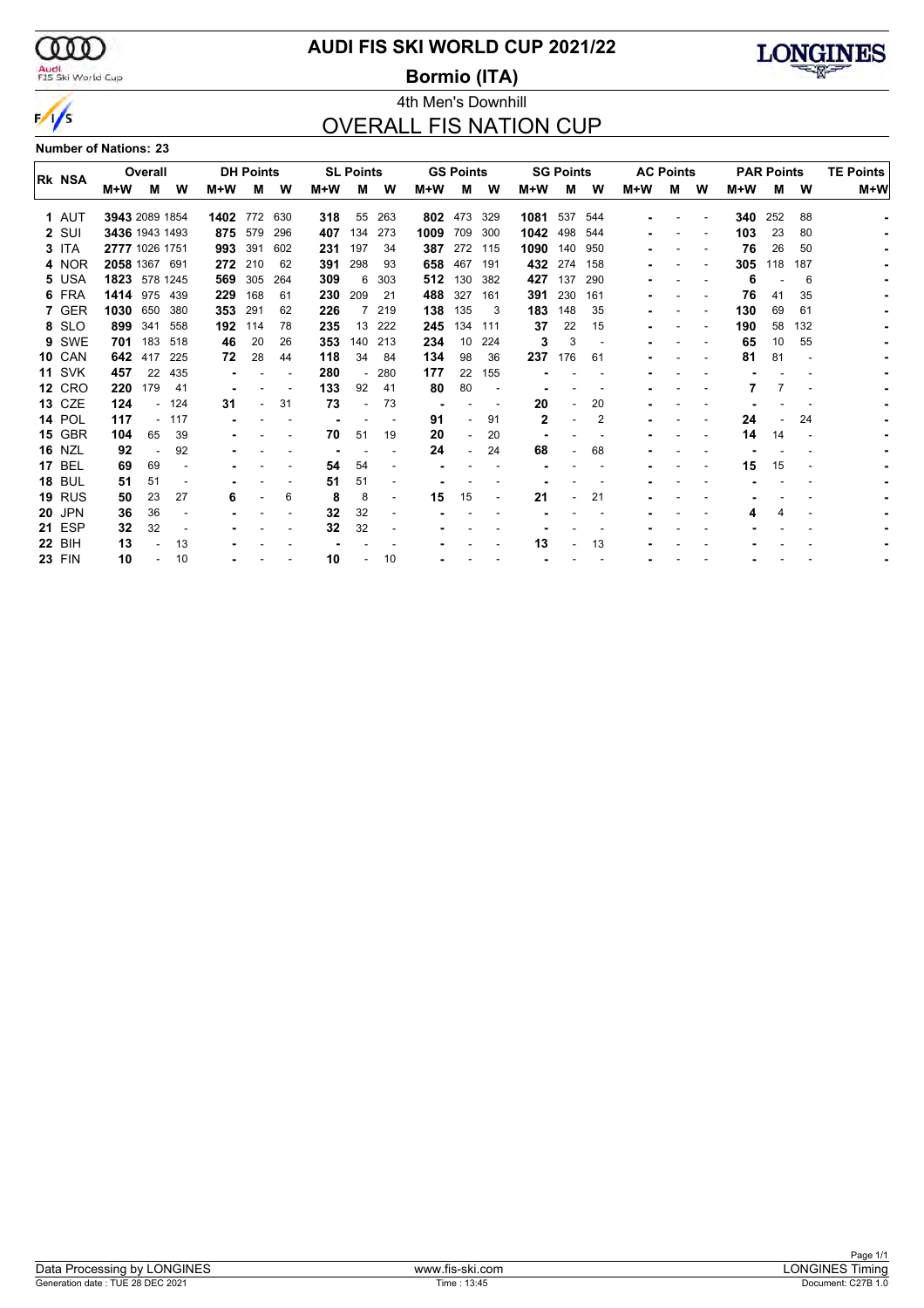

Audi<br>FIS Ski World Cup

# **AUDI FIS SKI WORLD CUP 2021/22**

**Bormio (ITA)**



4th Men's Downhill

# BRANDS STANDINGS

|  | <b>Number of Brands: 9</b> |
|--|----------------------------|
|--|----------------------------|

| Rank Name   | <b>Points</b>                                   | Diff.                           | DH                                         | SL                                                          | GS                       | SG                       | <b>AC</b>                                   | <b>PAR</b> |
|-------------|-------------------------------------------------|---------------------------------|--------------------------------------------|-------------------------------------------------------------|--------------------------|--------------------------|---------------------------------------------|------------|
| 1 Head      | 1550                                            |                                 | 550                                        | 125                                                         | 265                      | 550                      | $\overline{\phantom{0}}$                    | 60         |
| 2 Atomic    | 795                                             | 755                             |                                            |                                                             |                          | 310                      | $\overline{\phantom{0}}$                    |            |
| 3 Rossignol | 700                                             |                                 | $\overline{\phantom{0}}$                   | 40                                                          | 385                      |                          | $\overline{\phantom{0}}$                    | 275        |
| 4 Stoeckli  |                                                 |                                 |                                            | $\overline{\phantom{a}}$                                    |                          |                          |                                             |            |
|             |                                                 |                                 |                                            |                                                             | $\blacksquare$           |                          | $\overline{\phantom{0}}$                    | -          |
|             |                                                 |                                 |                                            | $\overline{\phantom{a}}$                                    |                          | $\overline{\phantom{0}}$ | $\overline{\phantom{0}}$                    | -          |
|             |                                                 |                                 |                                            |                                                             | $\overline{\phantom{0}}$ |                          | -                                           |            |
|             |                                                 |                                 |                                            |                                                             | $\overline{\phantom{0}}$ |                          | $\overline{\phantom{0}}$                    | 40         |
| Dynastar    | 150                                             | 1400                            | -                                          | 100                                                         | 50                       | $\overline{\phantom{0}}$ | $\overline{\phantom{0}}$                    |            |
|             | 5 Fischer<br>6 Salomon<br>7 Nordica<br>8 Voelkl | 690<br>525<br>375<br>285<br>180 | 850<br>860<br>1025<br>1175<br>1265<br>1370 | 260<br>130<br>245<br>120<br>195<br>$\overline{\phantom{0}}$ | 60<br>235<br>50<br>140   | 165<br>380<br>255        | 180<br>45<br>40<br>$\overline{\phantom{0}}$ |            |